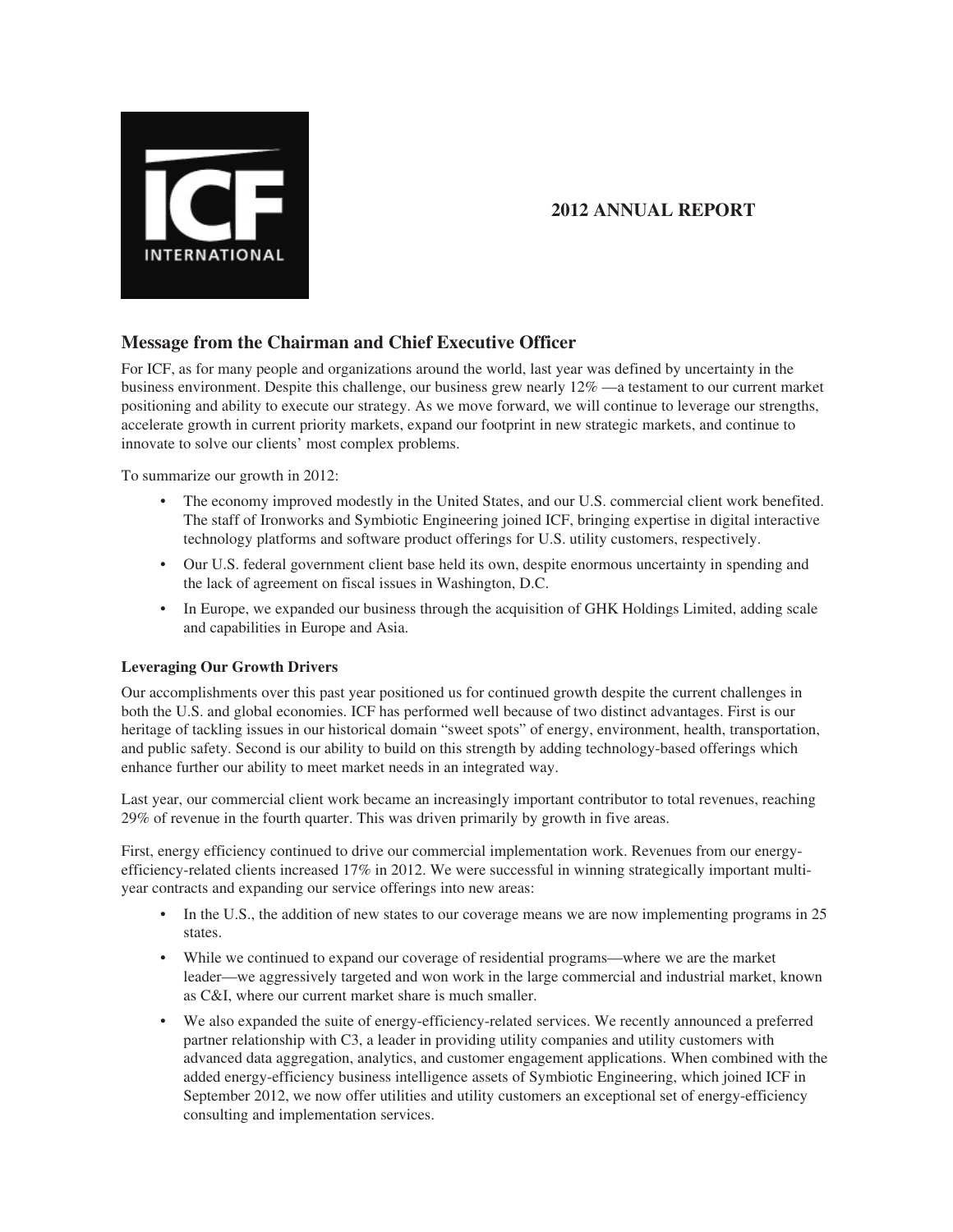Second, the demand for new energy infrastructure continued to be massive, and we capitalized on that in the areas of environmental management and cybersecurity. This is an important long-term trend, as evidenced by a joint ICF/Edison Electric Institute study, which estimated that by 2030 U.S. energy infrastructure will need more than \$1.5 trillion of expansion and upgrades in both physical infrastructure and the necessary cyber protection.

Third, our aviation client base revenues increased almost 47% in 2012. Our consulting services for airlines were fueled by merger and acquisition activity in the industry and the need to reposition and drive efficiencies to remain competitive. The primary growth driver in the MRO (maintenance, repair, and operations) and aerospace sectors was the continued improvement in aircraft performance and the evolution of maintenance programs.

Fourth, digital interactive applications have increasingly driven growth across multiple markets for ICF. This past year, we combined the Ironworks acquisition with our legacy web development and strategic communications business. This combined line of business expanded relationships with existing clients and added six new clients to our portfolio in 2012.

Fifth, although healthcare is still a relatively small portion of our commercial business, it is becoming a promising new avenue for commercial growth. By combining health and technology expertise, we achieved double-digit growth in the sector in 2012, with most of that work concentrated in the payer segment of this rapidly-changing marketplace.

Finally, across all of ICF's business areas, our international client base continues to provide access to new markets beyond the U.S. We are using increased scale in Europe and Asia, following our February 2012 acquisition of London-based GHK, as well as our presence in Brazil and Canada, to bid and win larger commercial and government contracts.

As of the end of 2012, we had more than 4,500 employees, including many recognized as thought leaders in their respective fields. We are proud to be able to say that we serve clients globally—not only from our headquarters in the Washington, D.C., area, but from more than 60 offices throughout the United States and more than 15 offices in key markets worldwide, including offices in Beijing, Hong Kong, New Delhi, Ottawa, Toronto, Brussels, London, and Rio de Janeiro.

## **Future Outlook**

Overall, we look forward to continued profitable growth by executing our strategy of (a) leveraging our domain expertise to provide full lifecycle solutions for our clients, supported by increasingly sophisticated technology; (b) expanding our commercial business; (c) replicating our business model globally; and (d) continuing to look for acquisitions that enhance that strategy.

With respect to our federal government client work, we were able to achieve modest growth in 2012, in part because our federal work is well-diversified across multiple agencies in resilient federal markets. Despite headwinds in the current fiscal environment, the federal market is still very large and dynamic and continues to provide opportunities to strengthen our market position in areas such as health and health informatics, energy, education, and cybersecurity.

Despite shifting market conditions and intensifying competitive dynamics, ICF, with its talented and dedicated employees, has demonstrated its ability to evolve, remain resilient and sustain profitable growth. By taking our strategy of providing full lifecycle service offerings into the commercial arena and across global boundaries, we are positioned better than ever before to weather the changes of individual markets and to bring a richer set of solutions to a wider range of clients around the world.

Sudbaker Recoran

**Sudhakar Kesavan**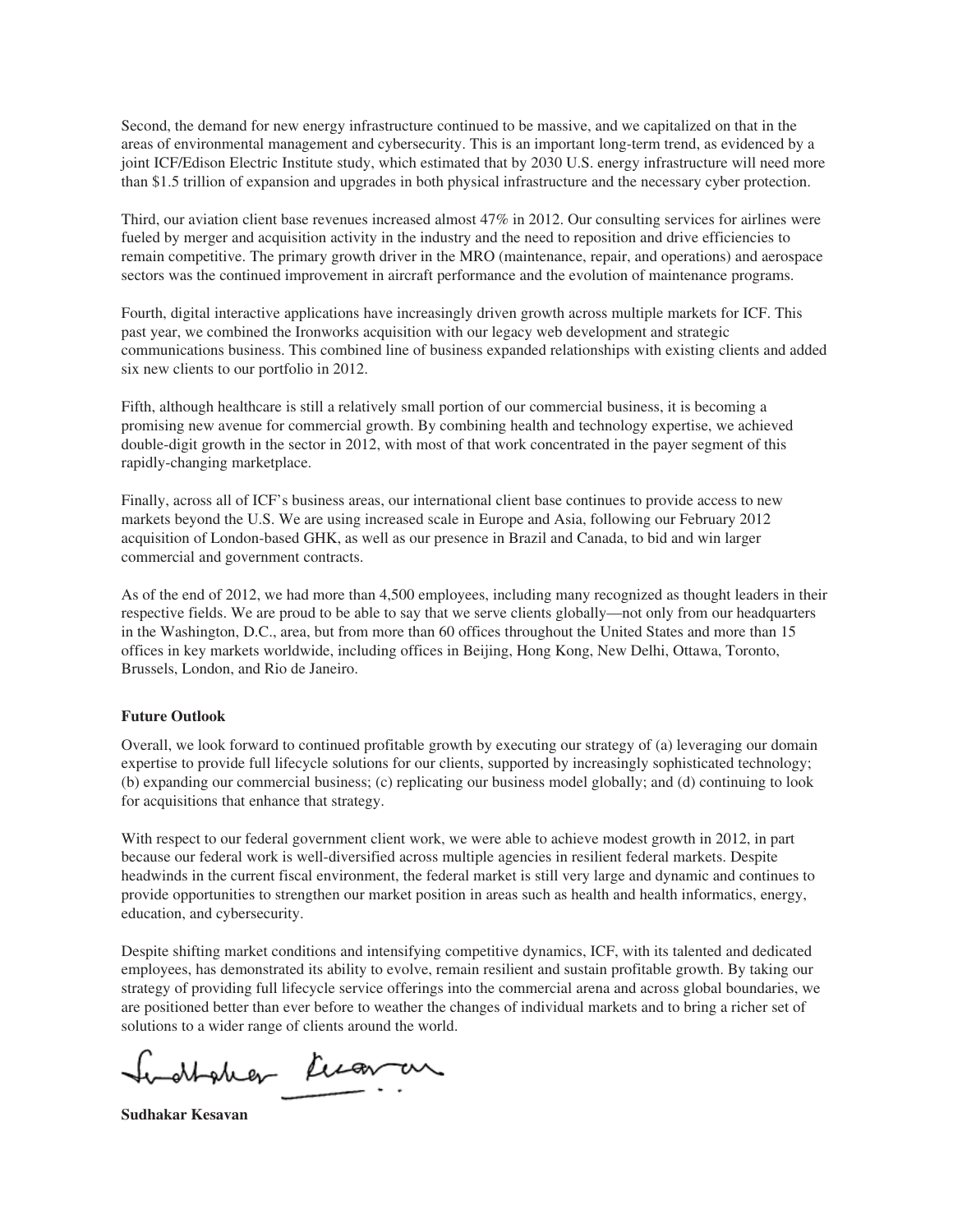# **UNITED STATES SECURITIES AND EXCHANGE COMMISSION Washington, D.C. 20549**

# **Form 10-K**

**(Mark One)**

È **ANNUAL REPORT PURSUANT TO SECTION 13 OR 15(d) OF THE SECURITIES EXCHANGE ACT OF 1934**

**For the fiscal year ended December 31, 2012**

**Commission File Number: 001-33045**

# **ICF INTERNATIONAL, INC.**

**(Exact name of Registrant as specified in its charter)**

**Delaware 22-3661438 (State or other jurisdiction of incorporation or organization)**

**9300 Lee Highway**

**Fairfax, VA** 22031<br>
Principal executive offices and the security of the security of the security of the security of the security of the security of the security of the security of the security of the security of the secur (Address of principal executive offices)

**(IRS Employer Identification Number)**

**Registrant's telephone number, including area code:**

**(703) 934-3000**

**Securities Registered Pursuant to Section 12(b) of the Act:**

**Title of Each Class Name of Exchange on which Registered**

**Common Stock, \$0.001 par value The NASDAQ Stock Market LLC**

Indicate by check mark if the registrant is a well-known seasoned issuer, as defined in Rule 405 of the Securities Act. Yes  $\Box$  No  $\boxtimes$ 

Indicate by check mark if the registrant is not required to file reports pursuant to Section 13 or Section 15(d) of the Act. Yes  $\Box$  No  $\boxtimes$ 

Indicate by check mark whether the registrant: (1) has filed all reports required to be filed by Section 13 or 15(d) of the Securities Exchange Act of 1934 during the preceding 12 months (or for such shorter period that the Registrant was required to file such reports), and (2) has been subject to such filing requirements for the past 90 days. Yes  $\boxtimes$  No  $\Box$ 

Indicate by check mark whether the registrant has submitted electronically and posted on its corporate website, if any, every Interactive Data File required to be submitted and posted pursuant to Rule 405 of Regulation S-T (§232.405 of this chapter) during the preceding 12 months (or for such shorter period that the registrant was required to submit and post such files). Yes  $\boxtimes$  No  $\Box$ 

Indicate by check mark if disclosure of delinquent filers pursuant to Item 405 of Regulation S-K is not contained herein, and will not be contained, to the best of registrant's knowledge, in definitive proxy or information statements incorporated by reference in Part III of this Form 10-K or any amendment to this Form 10-K.  $\boxtimes$ 

Indicate by check mark whether the registrant is a large accelerated filer, an accelerated filer, a non-accelerated filer or a smaller reporting company. See the definitions of "large accelerated filer," "accelerated filer" and "smaller reporting company" in Rule 12b-2 of the Exchange Act. (Check one):

Large accelerated filer  $\Box$  Accelerated filer  $\boxtimes$  Non-accelerated filer  $\Box$  Smaller reporting company  $\Box$ 

Indicate by check mark whether the registrant is a shell company (as defined in Rule 12b-2 of the Exchange Act). Yes  $\Box$  No  $\boxtimes$ 

The aggregate market value of the voting and non-voting common equity held by non-affiliates of the Registrant as of the last business day of the Registrant's most recently completed second fiscal quarter was approximately \$470 million based upon the closing price per share of \$23.84, as quoted on the NASDAQ Global Select Market on June 29, 2012. Shares of the outstanding common stock held by each executive officer and director have been excluded in that such persons may be deemed to be affiliates. This determination of affiliate status is not necessarily a conclusive determination for other purposes.

As of February 22, 2013, 19,568,550 shares of the Registrant's common stock, \$0.001 par value, were outstanding.

#### **DOCUMENTS INCORPORATED BY REFERENCE**

Part III incorporates information by reference from the Proxy Statement for the 2013 Annual Meeting of Stockholders expected to be held in June 2013.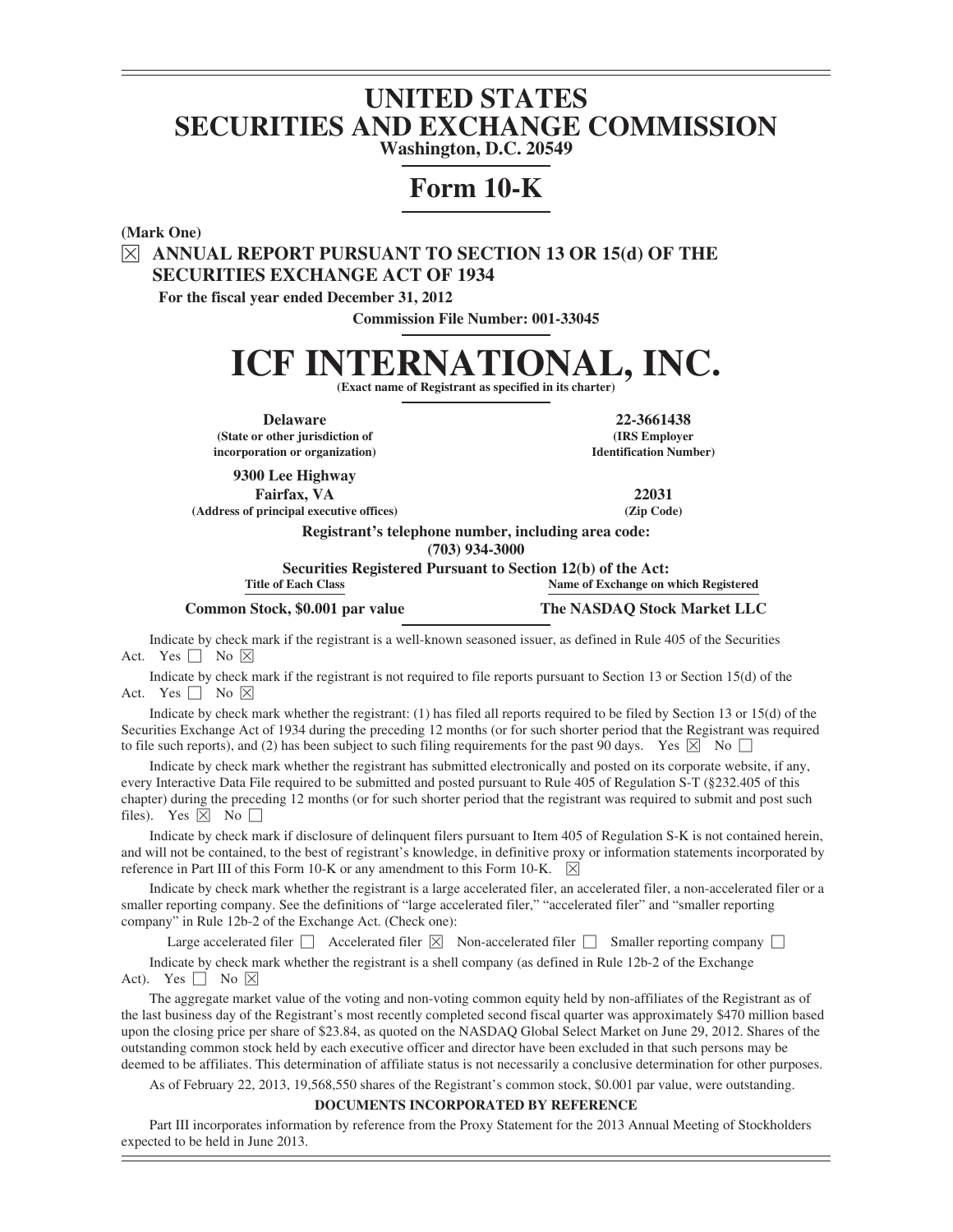## **TABLE OF CONTENTS**

|                 |                                                                                            | 3  |
|-----------------|--------------------------------------------------------------------------------------------|----|
| ITEM 1.         |                                                                                            | 3  |
| <b>ITEM 1A.</b> |                                                                                            | 14 |
| <b>ITEM 1B.</b> |                                                                                            | 26 |
| ITEM 2.         |                                                                                            | 26 |
| ITEM 3.         |                                                                                            | 26 |
| ITEM 4.         |                                                                                            | 26 |
| <b>PART II</b>  |                                                                                            | 27 |
| ITEM 5.         | Market for Registrant's Common Equity, Related Stockholder Matters and Issuer Purchases of |    |
|                 |                                                                                            | 27 |
| ITEM 6.         |                                                                                            | 30 |
| ITEM 7.         | Management's Discussion and Analysis of Financial Condition and Results of Operations      | 32 |
| ITEM 7A.        |                                                                                            | 45 |
| ITEM 8.         |                                                                                            | 45 |
| ITEM 9.         | Changes in and Disagreements with Accountants on Accounting and Financial Disclosure       | 45 |
| ITEM 9A.        |                                                                                            | 45 |
| ITEM 9B.        |                                                                                            | 46 |
|                 |                                                                                            | 47 |
| <b>ITEM 10.</b> |                                                                                            | 47 |
| ITEM 11.        |                                                                                            | 47 |
| <b>ITEM 12.</b> | Security Ownership of Certain Beneficial Owners and Management and Related Stockholder     |    |
|                 |                                                                                            | 47 |
| ITEM 13.        | Certain Relationships and Related Transactions, and Director Independence                  | 47 |
| <b>ITEM 14.</b> |                                                                                            | 47 |
| <b>PART IV</b>  |                                                                                            | 48 |
| <b>ITEM 15.</b> |                                                                                            | 48 |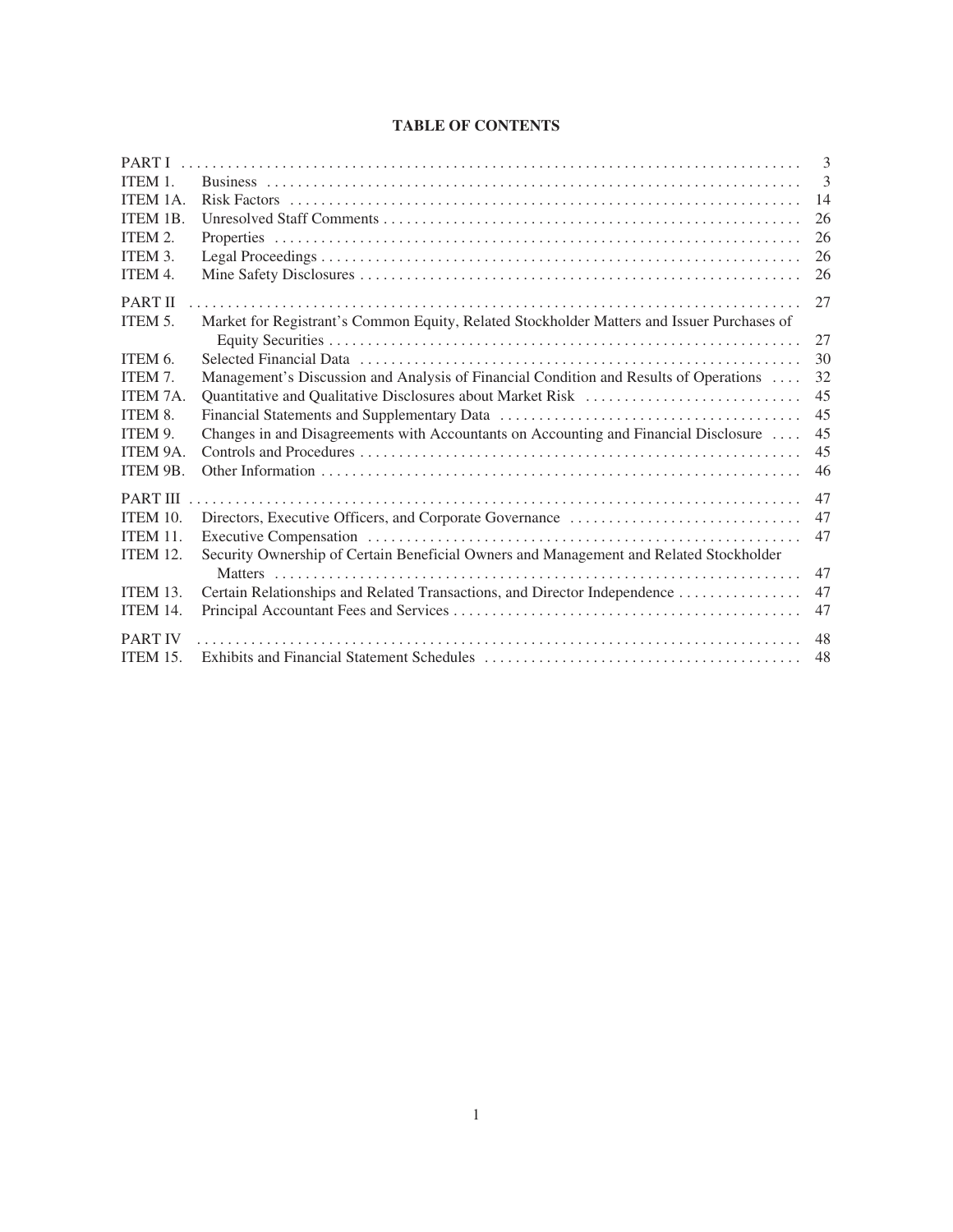## **FORWARD-LOOKING STATEMENTS**

Some of the statements in this Annual Report on Form 10-K constitute forward-looking statements as defined in the Private Securities Litigation Reform Act of 1995. These statements involve known and unknown risks, uncertainties, and other factors that may cause our actual results, levels of activity, performance, or achievements to be materially different from any future results, levels of activity, performance, or achievements expressed or implied by such forward-looking statements. In some cases, you can identify these statements by forward-looking words such as "anticipate," "believe," "could," "estimate," "expect," "intend," "may," "plan," "potential," "should," "will," "would," or similar words. You should read statements that contain these words carefully. The factors described in Item 1A of Part I of this Annual Report on Form 10-K captioned "Risk Factors," or otherwise described in our filings with the Securities and Exchange Commission ("SEC"), as well as any cautionary language in this Annual Report on Form 10-K, provide examples of risks, uncertainties, and events that may cause our actual results to differ materially from the expectations we describe in our forwardlooking statements, including, but not limited to:

- our dependence on contracts with U.S. federal, state, and local government agencies and departments for the majority of our revenue;
- failure by Congress or other governmental bodies to approve budgets in a timely fashion including, but not limited to, budgetary cuts resulting from automatic sequestration under the Budget Control Act of 2011;
- results of routine and non-routine government audits and investigations;
- failure to receive the full amount of our backlog;
- difficulties in implementing our acquisition strategy;
- difficulties in expanding our service offerings and client base;
- liabilities arising from our completed Road Home contract with the State of Louisiana; and
- special and unusual risks posed by our non-U.S. operations.

Our forward-looking statements are based on the beliefs and assumptions of our management and the information available to our management at the time these disclosures were prepared. Although we believe the expectations reflected in these statements are reasonable, we cannot guarantee future results, levels of activity, performance, or achievements. You should not place undue reliance on these forward-looking statements, which apply only as of the date of this Annual Report on Form 10-K. We undertake no obligation to update these forward-looking statements, even if our situation changes in the future.

The terms "we," "our," "us," and "the Company," as used throughout this Annual Report on Form 10-K, refer to ICF International, Inc. and its consolidated subsidiaries, unless otherwise indicated. The term "federal government" refers to the United States (U.S.) government, unless otherwise indicated.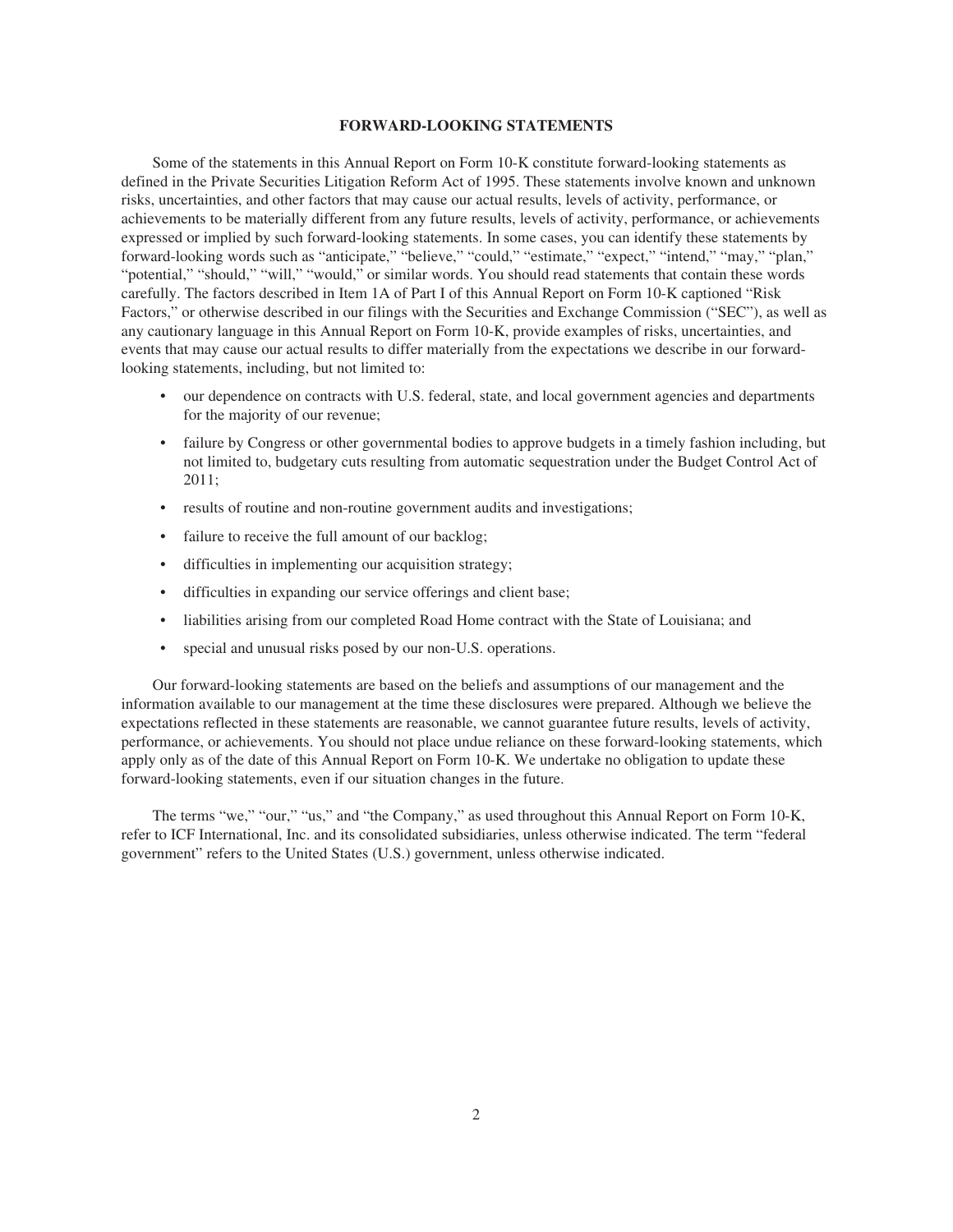## **PART I**

## **ITEM 1. BUSINESS**

#### **COMPANY OVERVIEW**

We provide management, technology, and policy consulting and implementation services to government and commercial clients. We help our clients conceive, develop, implement, and improve solutions that address complex natural resource, social, and public safety issues. Our services primarily address three key markets:

- Energy, Environment, and Infrastructure;
- Health, Social Programs, and Consumer/Financial; and
- Public Safety and Defense.

These markets are slightly different than our historical key markets, to which we made modifications in the first quarter of 2012 because of new acquisitions and growth that allow us to reach new customers with a broader array of services.

We provide services across these three markets that deliver value throughout the entire life cycle of a policy, program, project, or initiative, from concept analysis and design through implementation, evaluation, and, where applicable, improvement. Our primary services include:

- *Advisory Services.* We provide policy, regulatory, technology, and other advice to our clients to help them address and respond to the challenges they face. Our advisory services include needs and market assessments, policy analysis, strategy and concept development, organizational assessment and strategy, enterprise architecture, and program design.
- *Implementation Services*. We implement and manage technological, organizational, and management solutions for our clients, including information technology solutions, project and program management, project delivery, strategic communications, and training. These services often relate to the advisory services we provide.
- *Evaluation and Improvement Services.* We provide evaluation and improvement services that help our clients increase the effectiveness and transparency of their programs. Our evaluation and improvement services include program evaluations, continuous improvement initiatives, performance management, benchmarking, and return-on-investment analyses.

In the second quarter of 2012, we modified our key client classifications to reflect our current business and growth. Previously, four client classifications were provided, which included U.S. federal government, U.S. state and local government, U.S. commercial, and non-U.S. clients. These previous client types have been re-categorized into two broader client classifications, government and commercial. Our government clients include U.S. federal clients, U.S. state and local clients, as well as non-U.S. governments. Our commercial clients include U.S. based clients and non-U.S. based clients. Our clients utilize our advisory services because we offer a combination of deep subject-matter expertise and institutional experience in our market areas. We believe that our domain expertise and the program knowledge developed from our advisory engagements further position us to provide implementation and evaluation services.

As of December 31, 2012, we had more than 4,500 employees around the globe, including many recognized as thought leaders in their respective fields. We serve clients globally from our headquarters in the metropolitan Washington, D.C. area, our more than 60 regional offices throughout the United States, and over 15 offices in key markets outside the U.S., including offices in Beijing, Hong Kong, New Delhi, Ottawa, Toronto, Brussels, London, and Rio de Janeiro.

We generated revenue of \$937.1 million, \$840.8 million, and \$764.7 million in 2012, 2011, and 2010, respectively. Our total backlog was approximately \$1.5 billion and \$1.7 billion as of December 31, 2012, and 2011, respectively. See "Contract Backlog" for a discussion of how we calculate backlog, as well as our financial statements and the related notes included elsewhere in this Annual Report on Form 10-K.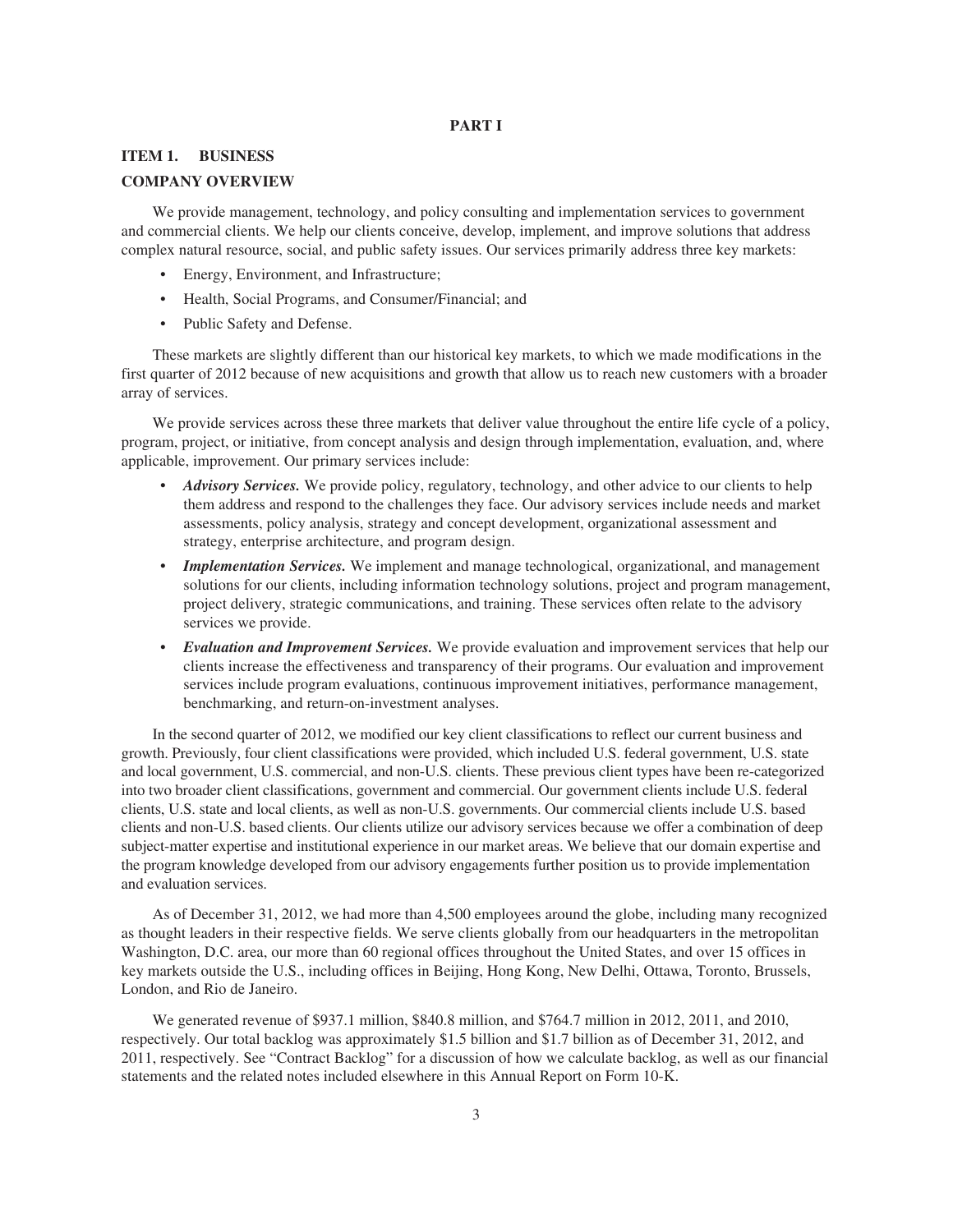## **OUR COMPANY INFORMATION**

Our principal operating subsidiary was founded in 1969. ICF International, Inc. was formed as a Delaware limited liability company in 1999 under the name ICF Consulting Group Holdings, LLC in connection with the purchase of our business from a larger services organization. A number of our current senior managers participated in this buyout transaction along with private equity investors. We converted to a Delaware corporation in 2003 and changed our name to ICF International, Inc. in 2006.

We completed our initial public offering ("IPO") in October 2006 and filed a shelf registration statement on Form S-3 in September 2009, pursuant to which we sold additional shares of our common stock to the public in December 2009. Since our IPO, we have completed a number of acquisitions and business combinations, including: Energy and Environmental Analysis, Inc. ("EEA") and Advanced Performance Consulting Group, Inc. ("APCG") in January 2007; Z-Tech Corporation ("Z-Tech") in June 2007; Simat, Helliesen & Eichner, Inc. ("SH&E") in December 2007; Jones & Stokes Associates, Inc. ("Jones & Stokes") in February 2008; Macro International Inc. ("Macro") in March 2009; Jacob & Sundstrom, Inc. ("JASI") in December 2009; Marbek Resource Consultants Ltd. ("Marbek") in January 2011; AeroStrategy L.L.C. ("AeroStrategy") in September 2011; Ironworks Consulting L.L.C. ("Ironworks") in December 2011; GHK Holdings Limited ("GHK") in February 2012; and Symbiotic Engineering, L.L.C. ("Symbiotic") in September 2012. Our more recent acquisitions are discussed further in "Management's Discussion and Analysis of Financial Condition and Results of Operations—Acquisitions and Business Combinations."

Our principal executive office is located at 9300 Lee Highway, Fairfax, Virginia 22031, and our telephone number is (703) 934-3000.

We maintain an internet website at www.icfi.com. We make available our Annual Reports on Form 10-K, Quarterly Reports on Form 10-Q, current reports on Form 8-K, and amendments to such reports filed or furnished pursuant to Section 13(a) or 15(d) of the Securities Exchange Act of 1934, as amended, and other information related to us, free of charge, on this site as soon as reasonably practicable after we electronically file those documents with, or otherwise furnish them to, the SEC. Our internet website and the information contained therein or connected thereto are not intended to be incorporated into this Annual Report on Form 10-K.

## **MARKET OPPORTUNITY, SERVICES, AND SOLUTIONS**

Complex, long-term market factors, as well as secular trends, are changing the way we live and the way government and industry operate and interact. Some of the most critical factors are centered firmly in our three major market areas. In the energy, environment, and infrastructure market, these factors include the changing mix of fuels used to generate electricity and the related policy and infrastructure issues resulting from those changes; an increasing focus on renewables and energy efficiency; an aging transportation infrastructure, and environmental degradation. In the health, social programs, and consumer/financial market, these factors include the increasing level of healthcare expenditures relative to the economy, aging populations, increasing military and veteran health demands, continued focus on disease prevention, the perceived declining performance of the U.S. educational system compared to other countries, and the increased use of interactive data technologies to link organizations with consumers and other stakeholders. The continuing threat of terrorism, including cyber threats, and changing national security priorities are affecting the public safety and defense markets, as well as infrastructure protection in the commercial sector. In addition to these market-based factors, secular trends across all of our markets are increasing the demand for advisory and implementation services that drive our business. These trends include: increased government focus on efficiency and mission performance management, the aging federal workforce, the emphasis on transparency and accountability, and an increased demand for combining domain knowledge of client mission and programs with innovative technology-enabled solutions.

We believe that demand for our services will continue as government, industry, and other stakeholders seek to understand and respond to these and other factors within the constraints of growing deficits that drive the need for government agencies at all levels to deliver more with fewer resources. We expect that our government clients will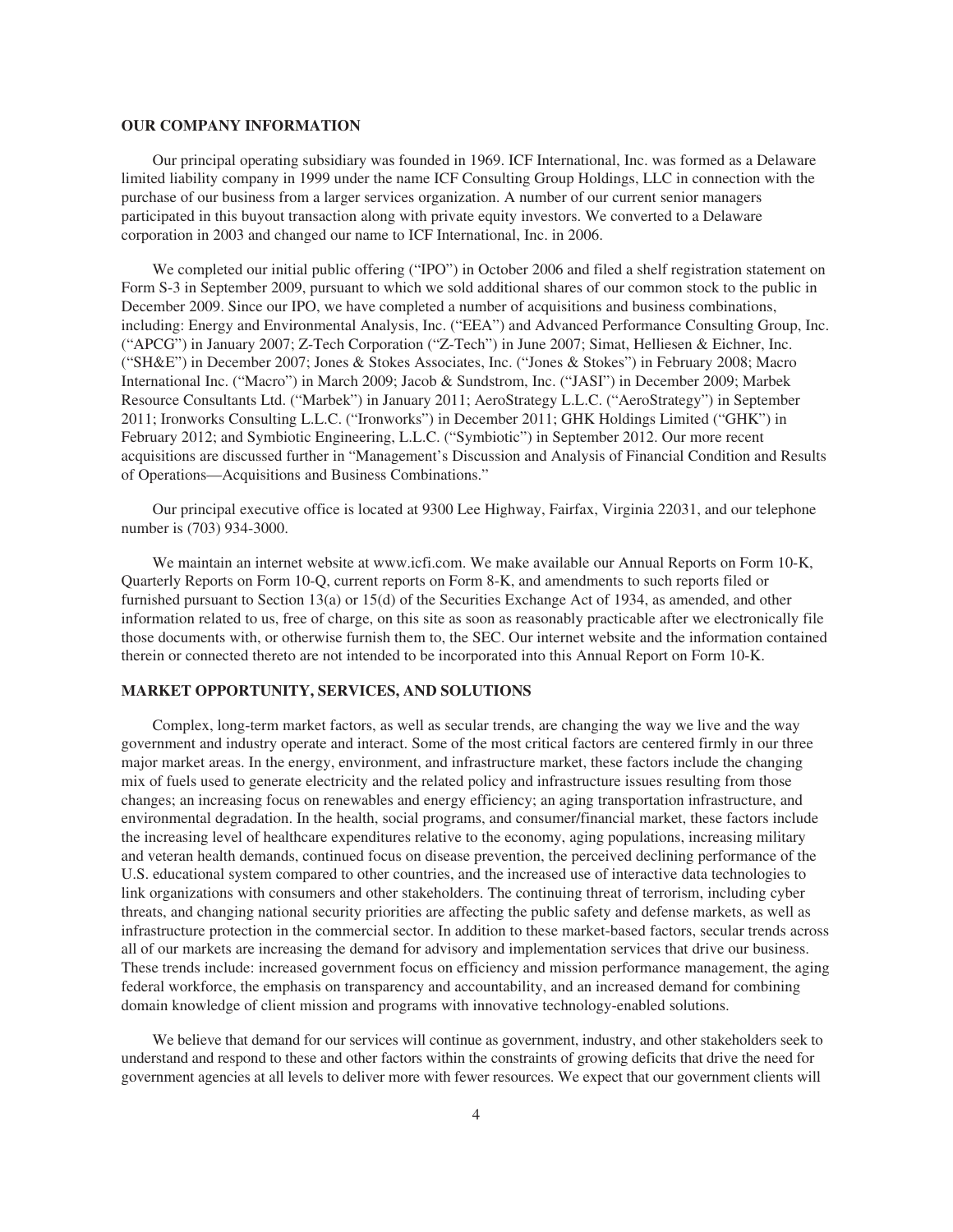continue to utilize professional services firms with domain expertise in their program areas to assist with designing new programs, enhancing existing ones, and offering transformational solutions based on relevant evaluation and improvement experience. In addition, commercial organizations affected by these programs will need to understand such changes, as well as their implications, in order for them to plan appropriately. We believe that our institutional knowledge and our subject-matter expertise in our three key markets are distinct competitive advantages in providing our clients with practical, innovative solutions, directly applicable to their mission or business, with a faster deployment of the right resources. Moreover, we believe we will be able to leverage the domain expertise and program knowledge we have developed through our advisory assignments and our experience on implementation projects to win larger engagements, thereby increasing returns on business development investment and increasing employee utilization.

#### **Energy, Environment, and Infrastructure**

For decades, we have advised on energy and environmental issues, including the impact of human activity on natural resources, and in helping develop solutions for infrastructure-related challenges. In addition to addressing government policy and regulation in these areas, our work focuses on industries that are affected by these policies and regulations, particularly the industries most heavily involved in the use and delivery of energy. Significant factors affecting suppliers, users, and regulators of energy are driving private and public sector demand for professional services firms, including:

- Changing power markets, sources of supply, and an increased demand for alternative fuels;
- Ongoing efforts to upgrade the energy infrastructure to meet new power, transmission, environmental, and cybersecurity requirements;
- The need to manage energy demand and increase efficient energy use in an era of supply constraints and environmental concerns; and
- The impacts of addressing carbon and other emissions.

We assist energy enterprises and energy consumers worldwide in their efforts to analyze, develop, and implement strategies related to their business operations and the interrelationships of those operations with the environment and applicable government regulations. We utilize our policy expertise, deep industry knowledge, and proprietary modeling tools to advise government and industry clients on key topics related to electric power, traditional fuels, and renewable sources of energy. Our areas of expertise include power market analysis and modeling, transmissions analysis, electric system reliability standards, energy asset valuation and due diligence, regulatory and litigation support, fuels market analysis, air regulatory strategy, and renewable energy and green power. We also support government and commercial clients in designing, implementing, and evaluating demandside energy management strategies in a wide range of areas, including energy efficiency and peak load management.

Although global climate change is not currently a significant part of the U.S. federal legislative agenda, carbon emissions are still an important focus of non-U.S. governments, many U.S. state governments, and multinational corporations around the world. Reducing or offsetting greenhouse gas ("GHG") emissions continues to be the subject of both public and private sector interest, and the regulatory landscape in this area is still evolving. The need to address carbon and other harmful emissions has significantly changed the way the world's governments and industries interact and continues to be one of the drivers of the interest in energy efficiency.

We also have decades of experience in designing, evaluating, and implementing environmental policies and transportation infrastructure projects and believe that a number of key issues are driving increased demand for the services we provide in these areas, including:

- Increased focus on the proper stewardship and regulation of natural resources;
- Historic under-investment in transportation infrastructure; and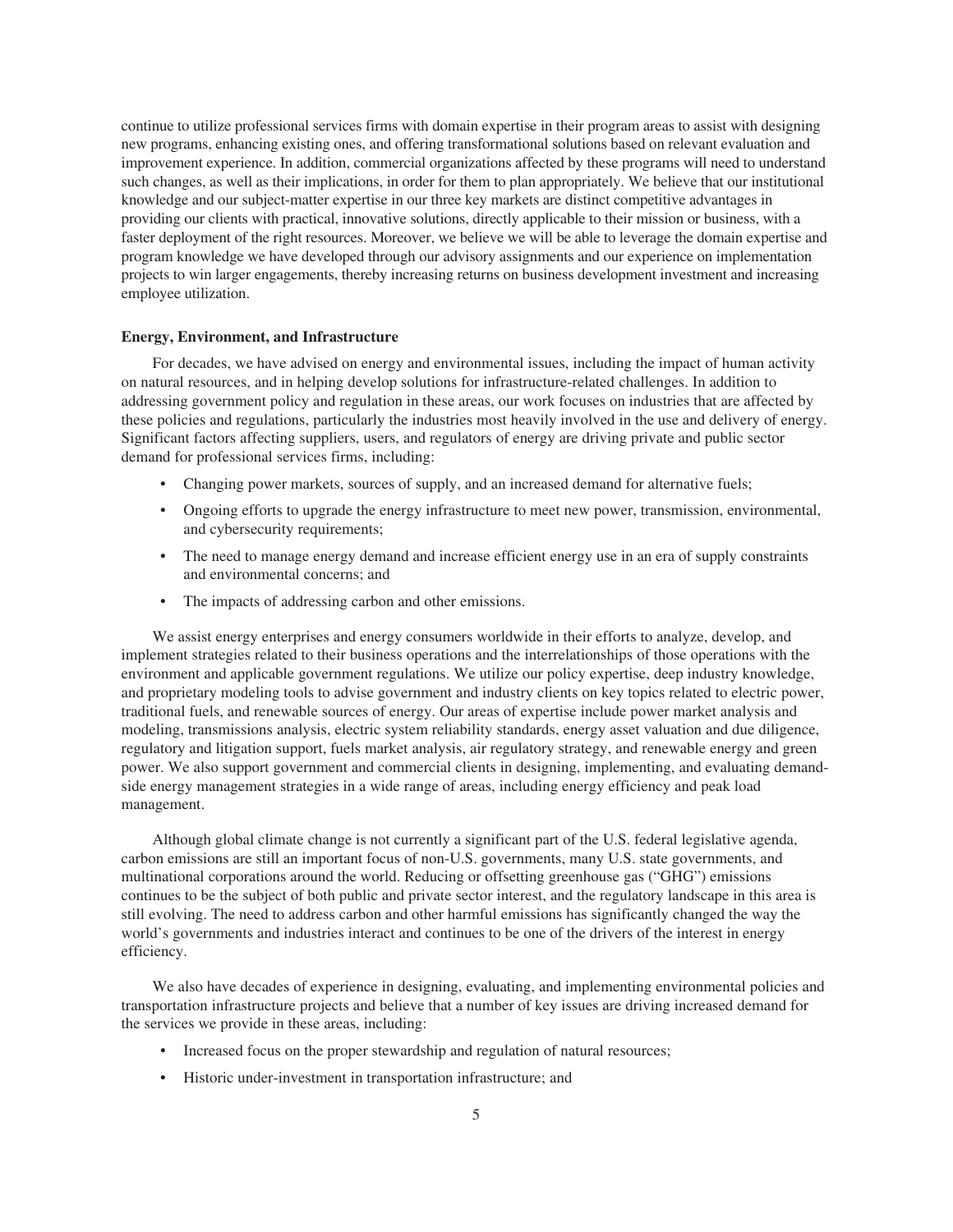• Changing patterns of economic development that require transportation systems to adapt to new patterns of demand.

By leveraging our interdisciplinary skills, which range from finance and economics to earth and life sciences, information technology, and program management, we are able to provide a wide range of services that includes complex environmental impact assessments, environmental management information systems, air quality assessments, program evaluation, transportation planning and operational improvement, and regulatory reinvention. We help clients deal specifically with the inter-related environmental, business, and social implications of issues surrounding all transportation modes and infrastructure. From the environmental management of complex infrastructure engagements to strategic and operational concerns of airlines and airports, our solutions draw upon our expertise and institutional knowledge in transportation, urban and land use planning, industry management practices, financial analysis, environmental sciences, and economics.

#### **Health, Social Programs, and Consumer/Financial**

Our advisory, implementation, and improvement expertise is also applied to social resources, in addition to natural resources discussed above, in areas such as health, social programs, and consumer/financial markets. We believe that a confluence of factors will drive an increased need for public and private focus on these areas, including, among others:

- An aging population;
- Attempts to expand healthcare services to under-served segments of the population;
- Rising healthcare expenditures, requiring the evaluation of the effectiveness and efficiency of current and new programs;
- Growing awareness of the threats from the global spread of disease;
- The emphasis on improving the effectiveness of the educational system;
- The need for greater transparency and accountability of public sector programs;
- Increasing focus on cybersecurity requirements;
- Changing regulatory environment;
- Military personnel returning home from active duty with health and social service needs; and
- The need of both government and commercial entities to build stronger relationships with their stakeholders and customers, often through new interactive technologies.

We believe we are well positioned to provide research, consulting, implementation, and improvement services to help our clients develop and manage effective programs in the areas of health, social programs, and consumer/financial at the international, national, regional, and local levels. Our subject-matter expertise includes public health, mental health, international health and development, health communications and associated interactive technologies, education, children and families, housing and communities, and substance abuse. Our combination of health-domain knowledge and our experience in information technology applications provides us with strong capabilities in health informatics, which we believe will be of increasing importance as the need to manage health and biomedical information grows. We partner with our clients in the government and commercial sectors to increase their knowledge base, support program development, enhance program operations, evaluate program results, and improve program effectiveness.

In the area of public health, we support many programs within the Department of Health and Human Services ("HHS"), including the National Institutes of Health ("NIH") and the Centers for Disease Control, conducting primary data collection and analyses, assisting in designing, delivering, and evaluating programs, managing technical assistance centers, providing instructional systems, developing information technology applications, and managing information clearinghouse operations. In the area of human services, we provide training and technical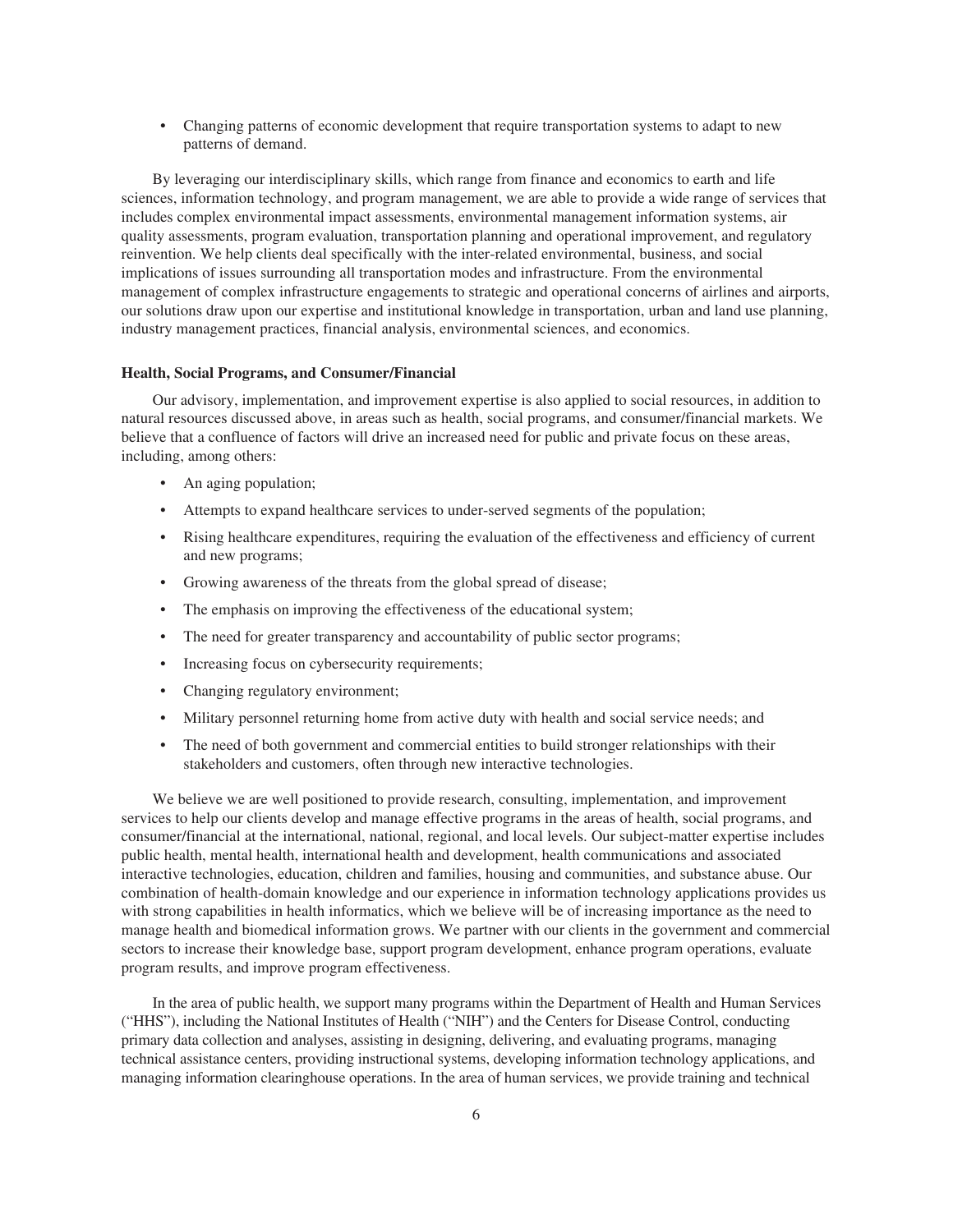assistance for early care and educational programs (such as Head Start), services for victims of crime at the Department of Justice ("DOJ"), and health and demographic surveys in developing countries for the Department of State ("DOS"). In the area of social programs, we provide extensive training, technical assistance, and program analysis and support services for a number of the housing and rural and community development programs of the Department of Housing and Urban Development ("HUD") and the U.S. Department of Agriculture ("USDA"). In the area of education, we provide research, program design, evaluation, and training at the federal and state level. In the area of consumer/financial, we assist organizations in understanding and implementing web and interactive technologies that enhance their relationships with their customers and stakeholders.

## **Public Safety and Defense**

Public safety programs continue to be a critical priority at the U.S. federal government level, as well as at the state and local government levels and in the commercial sector. We believe we are positioned to meet the following key public safety trends:

- Vulnerability of critical infrastructure to cyber and terrorist threats;
- Broadened homeland security concerns to include areas such as health, food, energy, water, and transportation;
- Reassessment of the emergency management functions of homeland security in the face of natural disasters;
- Increased dependence on private sector personnel and organizations in emergency response; and
- The need to ensure that critical functions and sectors are able to recover quickly after attacks.

Public safety issues around crime and at-risk behavior continue to plague every society and create demand for government programs that can identify, prevent, and mitigate key societal issues.

Finally, the Department of Defense ("DoD") is undergoing major transformations in its approach to strategies, processes, organizational structures, and business practices due to several complex, long-term factors, including:

- The changing nature of global security threats, including cybersecurity threats;
- Family issues associated with globally deployed armed forces; and
- The increasing need for real-time information sharing and logistics modernization, network-centric planning requirements, and the global nature of conflict arenas.

We provide key services to the Department of Homeland Security ("DHS"), the DOJ and DoD. At DHS, we assist in shaping and managing critical programs to ensure the safety of communities, developing critical infrastructure protection plans and processes, establishing goals and capabilities for national preparedness at all levels of government in the U.S., and managing the national program to test radiological emergency preparedness at the state and local levels in communities adjacent to nuclear power facilities. At DoJ, we provide technical and communications assistance to programs that help victims of crime and at-risk youths. We support DoD by providing high-end strategic planning, analysis, and technology solutions in the areas of logistics management, operational support, command and control, and cybersecurity. We also provide the defense sector with environmental management, human capital assessment, military community research, and technology-enabled solutions. We also provide cybersecurity and emergency management services to the commercial sector, especially the utility industry.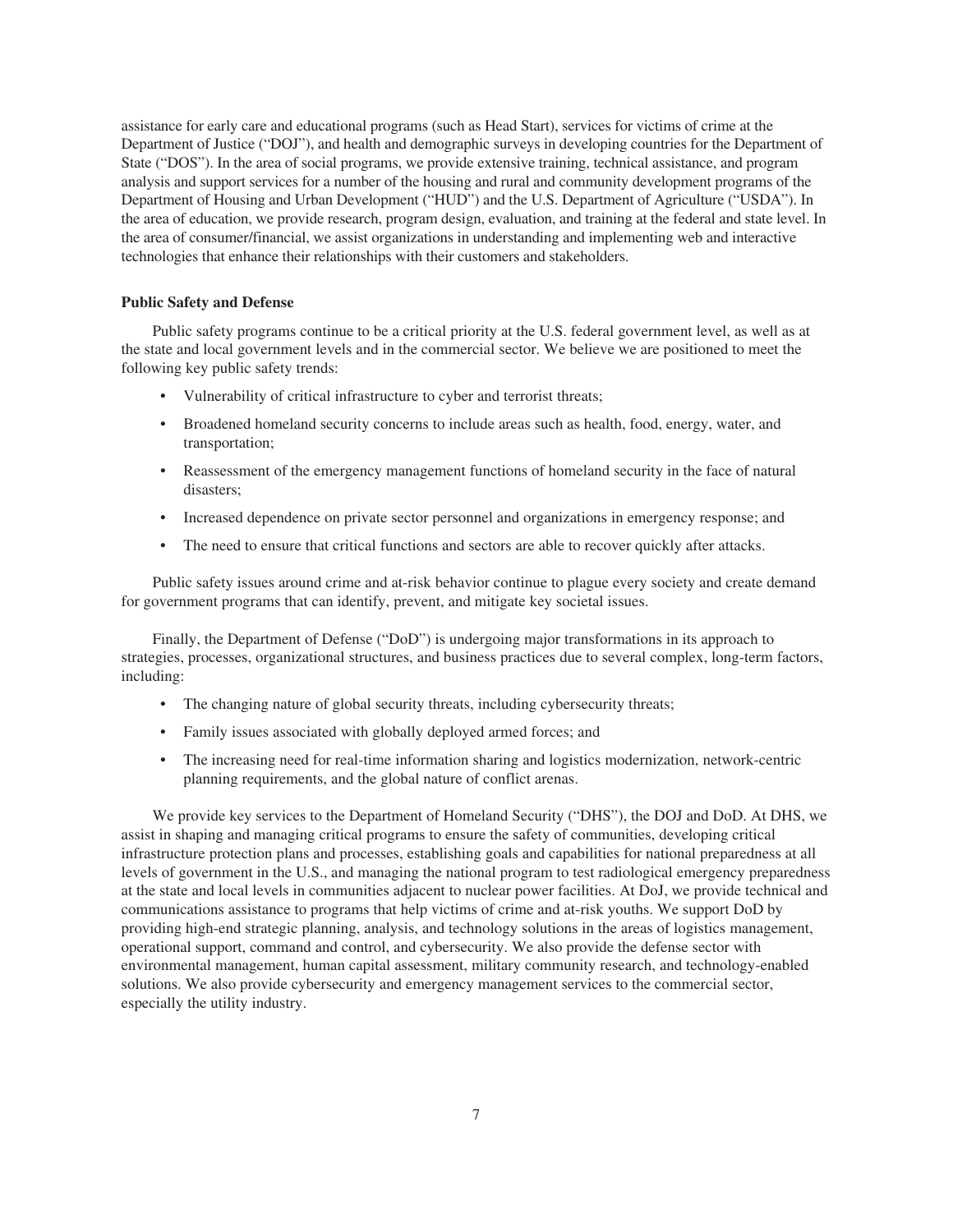## **COMPETITIVE STRENGTHS**

We possess the following key business strengths:

## **We have a highly educated professional staff with deep subject-matter knowledge**

We possess strong intellectual capital that provides us with a deep understanding of policies, processes, and programs across our major markets. Our thought leadership is based on years of training, experience, and education. Our clients are able to draw on the in-depth knowledge of our subject-matter experts and our experience developed over 40 years of providing advisory services. As of December 31, 2012, approximately 38% of our benefits-eligible staff held post-graduate degrees in diverse fields such as the social sciences, business and management, physical sciences, public policy, human capital, information technology, mathematics, engineering, planning, economics, life sciences, and law. These qualifications, and the complementary nature of our markets, enable us to deploy multi-disciplinary teams to identify, develop, and implement solutions that are creative, pragmatic, and tailored to our clients' specific needs.

We believe our diverse range of markets, services, and projects, provide a stimulating work environment for our employees that enhances their professional development. The use of multi-disciplinary teams provides our staff the opportunity to develop and refine common skills required in many types of engagements. Our approach to managing human resources fosters collaboration and significant cross-utilization of the skills and experience of both industry experts and other personnel who can develop creative solutions by drawing upon their different experiences. The types of services we provide, and the manner in which we do so, enable us to attract and retain talented professionals from a variety of backgrounds while maintaining a culture that fosters teamwork and excellence.

#### **We have strong, long-standing relationships with clients across a diverse set of markets**

The long-term relationships we maintain with many of our clients reflect our successful track record of fulfilling our clients' needs. We have advised both the Environmental Protection Agency ("EPA") and HHS for more than 30 years, the Department of Energy ("DOE") for more than 25 years, DoD for more than 20 years, certain commercial clients in our energy markets for more than 20 years, and have multi-year relationships with many of our other clients in both our government and commercial client base. We have numerous contacts at various levels within our clients' organizations, ranging from key decision-makers to functional managers. The long-standing nature and breadth of our client relationships adds greatly to our institutional knowledge, which, in turn, helps us carry out our client engagements more effectively and maintain and expand such relationships. Our extensive experience and client contacts, together with our prime-contractor position on a substantial majority of our contracts and onsite presence, gives us clearer visibility into future opportunities and emerging requirements. We believe our balance between civilian and defense agencies, our commercial presence, and the diversity of the markets we serve help mitigate the impact of annual shifts in our clients' budgets and priorities.

#### **Our advisory role positions us to capture a full range of engagements**

We believe our advisory approach, which is based on our subject-matter expertise combined with an understanding of our clients' requirements and objectives, is a significant competitive differentiator that helps us gain access to key client decision-makers during the initial phases of a policy, program, project, or initiative. We use our expertise and understanding to formulate customized recommendations for our clients. We believe this domain expertise and the program knowledge developed from our advisory engagements further position us to provide implementation and evaluation services. Implementation and evaluation engagements, in turn, allow us to understand our clients' requirements and objectives as they evolve over time. We then use this knowledge to provide evaluation and improvement services that maintain the relevance of our recommendations. As a result, we believe we are able to offer services across the entire life cycle of a particular policy, program, project, or initiative.

#### **Our technology-enabled solutions are driven by our subject-matter expertise**

Government and commercial decision-makers have become increasingly aware that, to be effective, technology solutions need to be seamlessly integrated with people and processes. We possess strong knowledge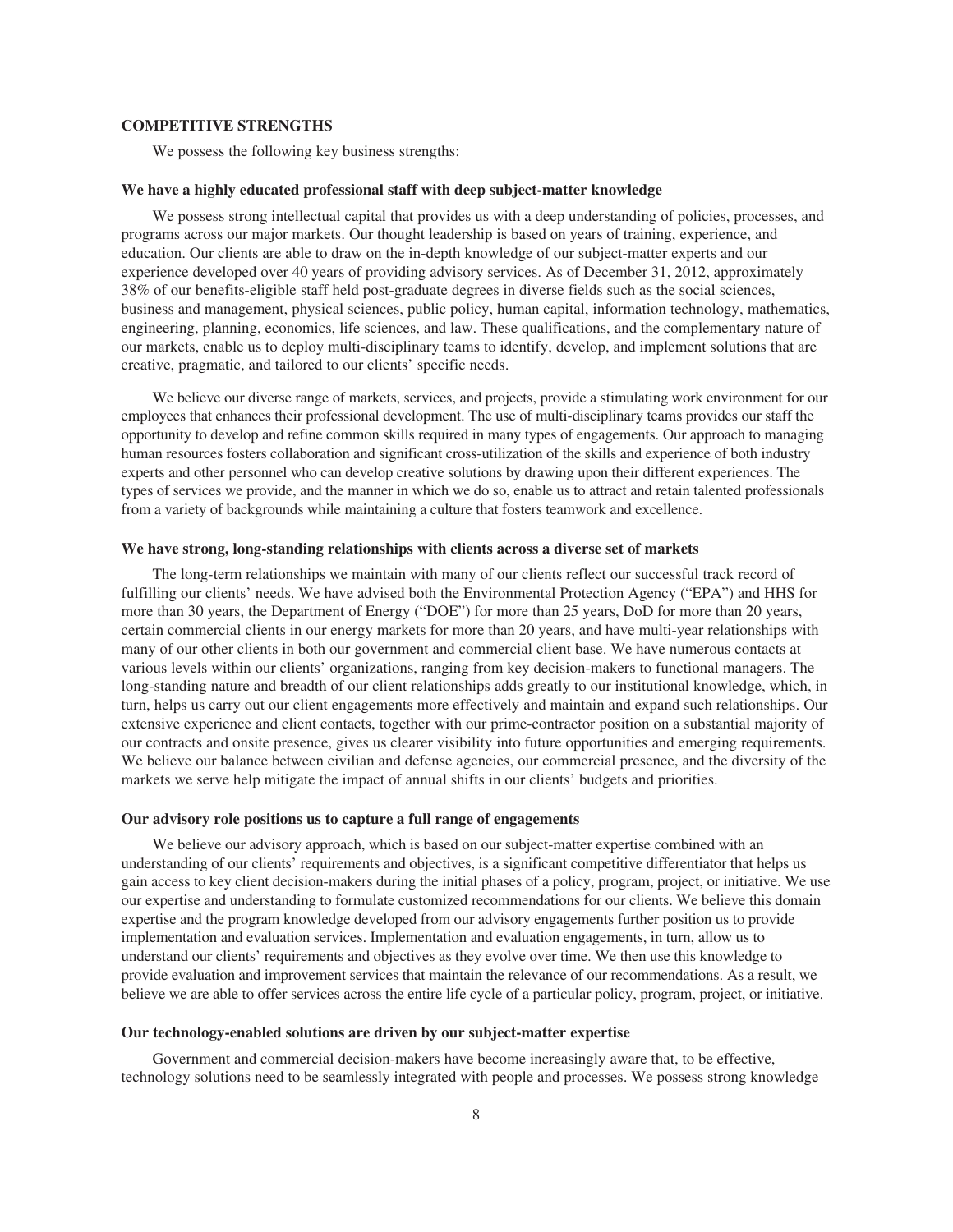in information technology and a thorough understanding of human and organizational processes. This combination of skills, along with our domain knowledge, allows us to deliver technology-enabled solutions tailored to our clients' business and organizational needs with less start-up time required to understand client issues.

#### **Our proprietary analytics and methods allow us to deliver superior solutions to our clients**

We believe our innovative, and often proprietary, analytics and methods are key competitive differentiators because they enhance our ability to deliver customized solutions, and enable us to deliver services in a more costeffective manner than our competitors. For example, we have developed industry-standard energy and environmental models that are used by governments and commercial entities around the world for energy planning and air quality analyses, and have also developed a suite of proprietary climate change tools to help the private sector develop strategies for complying with GHG emission reduction requirements. We maintain proprietary databases that we continually refine and that are available to be incorporated quickly into our analyses on client engagements. In addition, we also have proprietary program management methodologies and services that we believe can help governments improve performance measurement, support chief information officer and science and engineering program activities, and reduce security risks.

## **We are led by an experienced management team**

Our management team, consisting of approximately 250 officers with the title of vice president or higher, possesses extensive industry experience and had an average tenure of 13 years with us as of December 31, 2012 (including prior service with companies we have acquired). This low turnover allows us to retain institutional knowledge. Our managers are experienced both in marketing efforts and in successfully managing and executing advisory, implementation, evaluation, and improvement assignments. Our management team also has experience in acquiring other businesses and integrating those operations with our own. A number of our managers are industry-recognized thought leaders. We believe that our management's successful past performance and deep understanding of our clients' needs have been differentiating factors in competitive situations.

## **We have a broad global presence**

We have significantly broadened our geographic presence in recent years through strategic acquisitions and internal growth and now serve our clients with a global network of more than 60 regional offices throughout the United States, and over 15 offices in key markets outside the U.S., including offices in Beijing, Hong Kong, New Delhi, Ottawa, Toronto, Brussels, London, and Rio de Janeiro. Our global presence also gives us access to many of the leading experts on a variety of issues around the world, allowing us to expand our knowledge base and areas of functional expertise. Over the past year, we worked in more than 20 countries, helping government agencies and the commercial sector with energy, environment, infrastructure, healthcare, and air transport matters.

## **STRATEGY**

Our strategy to increase our revenue and shareholder value involves the following key elements:

#### **Expand our commercial business**

We continue to see growth opportunities in our current commercial business in the utility sector, as well as significant potential for us to expand our business in other commercial sectors, both domestically and internationally. Although we believe the utility industry will continue to be a strong market for advisory services in light of the growing focus on regulatory actions and alternative fuels, we intend to leverage our existing relationships and institutional expertise to pursue and capture additional, typically higher-margin opportunities. First, we believe we can continue to expand our implementation services in areas such as assisting with implementing energy efficiency programs, informational technology applications, and environmental management services for the larger utilities.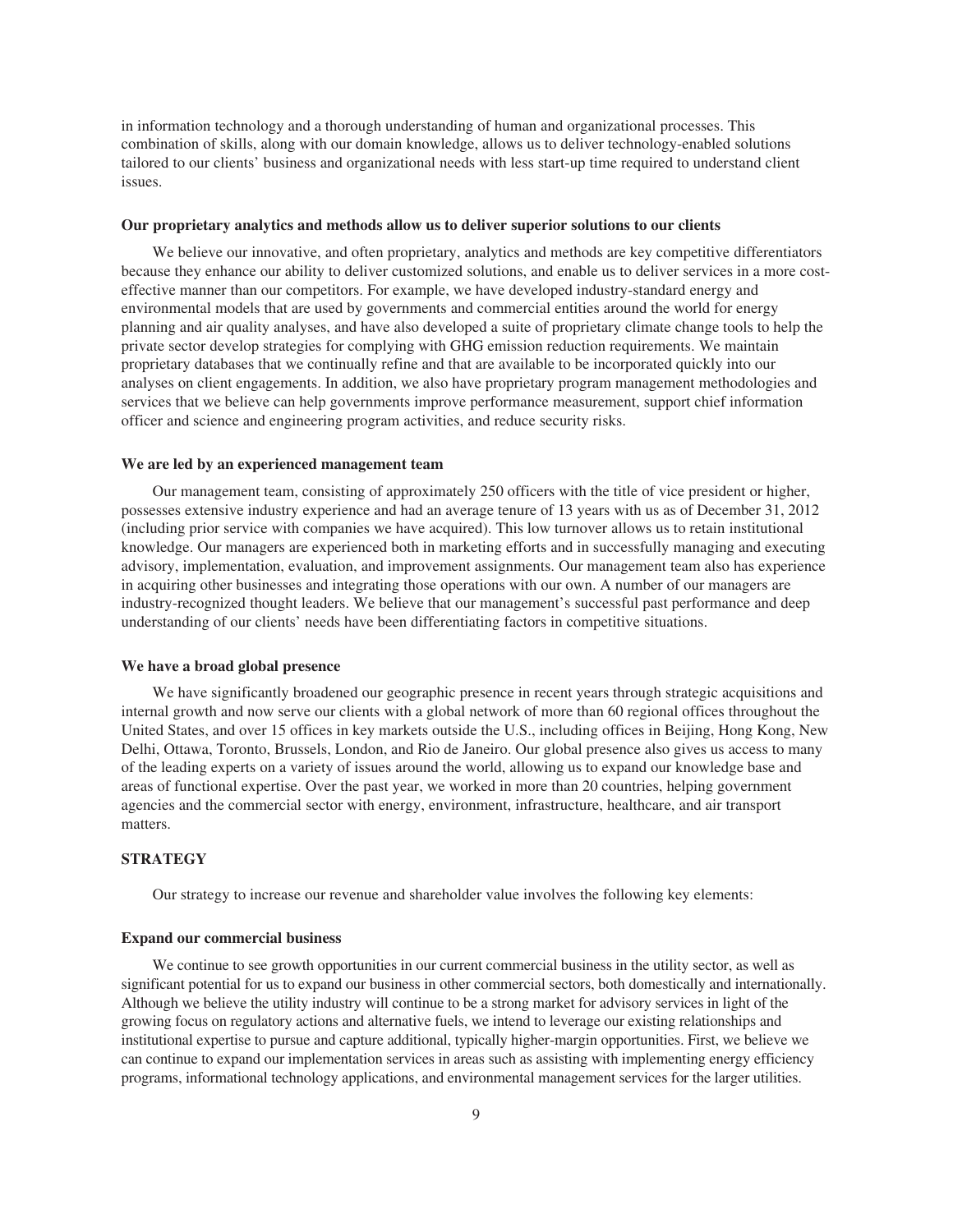Second, the growth of interest in sustainability and energy efficiency issues has created opportunities to offer these types of services to new clients in sectors beyond our traditional clients. We expect other sectors, such as information service providers and hotel and tourist-related services, to continue to expand as these industries better understand their energy consumption options and the positive benefits of demonstrating environmental stewardship. Finally, our acquisition of Ironworks provides an opportunity to sell our information technology, strategic communications, and customer engagement services to a broader range of commercial clients, especially in the growing health care sector.

#### **Replicate our business model globally across government and industry**

We believe the services we provide to our energy, environment, and infrastructure market have especially strong business drivers throughout the world. Europe's growing need for cutting-edge climate change, energy, and environmental solutions is well suited to our domain expertise. Moreover, many of our offices in Asia and South America represent substantial markets with rapidly growing demands for new sources of energy, a need for transportation infrastructure improvements, and severe air and carbon pollution issues. Asia, especially, is increasing its demand for clean energy and energy efficiency services. We believe our ability to offer energy, infrastructure, climate change, and environmental services to both commercial and government clients in these countries from local offices, typically staffed by native citizens, positions us to help clients address these key issues and therefore to expand our market presence. We are also positioned to grow our international development business across multiple regions.

#### **Strengthen our technology base**

With our acquisition of Ironworks, we strengthened our services in the interactive data field. We are positioned to increase these services through expanding the technological underpinnings of our business, while bringing these interactive solutions, as well as expanded data management and analytics offerings, to clients in the energy, infrastructure, health, and social program areas to allow them to link themselves with consumers and other stakeholders better.

#### **Leverage advisory work into implementation solutions**

We plan to continue to leverage our advisory services and strong client relationships to increase our revenue from implementation support services. These services include: information services and technology solutions, project and program management, business process solutions, strategic communications, and technical assistance and training. Our advisory services provide us with insight and understanding of our clients' missions and goals. We believe the domain expertise and program knowledge we develop from these advisory assignments position us to capture a greater portion of larger implementation engagements. We will, however, need to undertake such expansion carefully to avoid actual, potential, and perceived conflicts of interest. See "Risk Factors—Risks Related to our Business—The diversity of the services we provide and the clients we serve may create actual, potential, and perceived conflicts of interest and conflicts of business that limit our growth and lead to potential liabilities for us."

#### **Defend, expand and deepen our presence in core federal and state governmental markets**

The current environment of federal budgetary constraints has created challenging market conditions for all competitors in the federal sector. We will focus not only on defending our current market footprint, but also on innovating to continue expansion across key growth markets, such as federal health-related initiatives. We will continue to provide innovative solutions that help our public sector clients "do more with less," particularly as the challenging budgetary environment for our clients appears to be a longer-term issue. We will specifically target deeper penetration of those agencies that currently procure services only from one or two of our service areas. We believe we can leverage many of our long-term client relationships by introducing these existing clients, where appropriate, to our other services. For example, we plan to introduce many of our advisory clients to our capabilities to provide associated information technology, cybersecurity, large-scale program management, and strategic communications services. Given the increasing focus on deficit reduction and transparency, we can also offer clients our extensive performance measurement, program evaluation, and performance management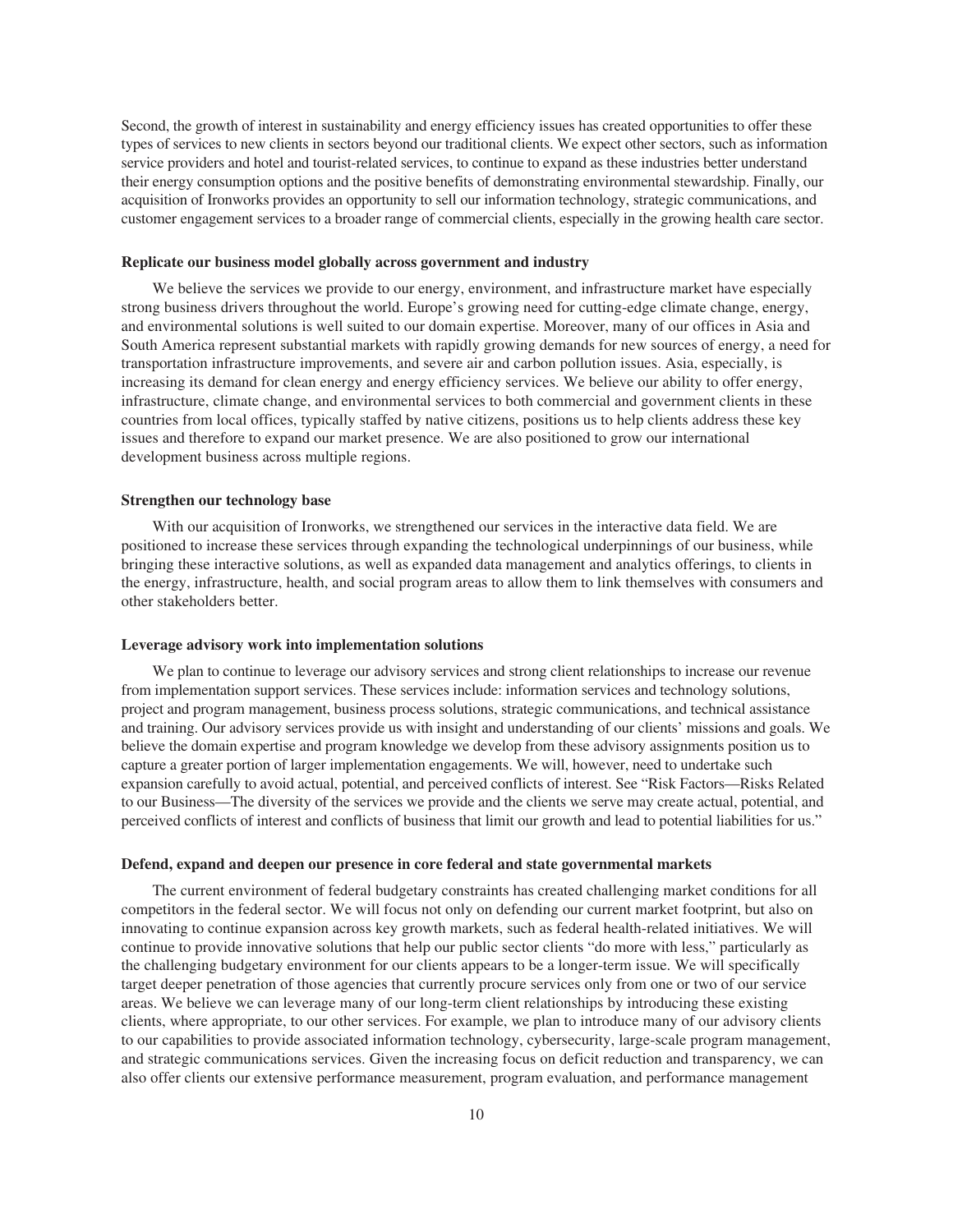services. Finally, having grown to more than 60 offices across the United States, we can focus more of our business development efforts on addressing the needs of federal agencies with operations outside of the metropolitan Washington, D.C. area.

#### **Pursue larger prime contract opportunities**

We believe that continuing to expand our client engagements into implementation, evaluation, and improvement services enables us to pursue larger prime contract opportunities, which should provide a greater return on our business development efforts and allow for increased employee utilization. We plan to continue to target larger and longer-term opportunities through greater emphasis on early identification of opportunities, strategic capture and positioning, and enhanced brand recognition. We believe that the resulting increase in the scale, scope, and duration of our contracts will help us continue our growth.

#### **Focus on higher-margin commercial projects**

We plan to pursue higher-margin commercial projects. We believe we have strong global client relationships in both the commercial energy and air transport markets, where our margins have historically been higher than those in our government business. We view the energy industry as a particularly attractive market for us over the next decade due to concerns over controlling energy costs and limiting climate and environmental impacts, increased state and federal regulation, and the need for cleaner and more diverse sources of energy. We believe these factors, coupled with our expanding national and global footprint, will result in a greater number of engagements that will also be larger in size and scope.

#### **Pursue strategic acquisitions and business combinations**

We plan to augment our organic growth with selected acquisitions and business combinations. During the past few years, we have added a number of companies including: Symbiotic and GHK in 2012, Ironworks, Marbek, and AeroStrategy in 2011, Macro and JASI in 2009; Jones & Stokes in 2008; and SH&E, Z-Tech, EEA, and APCG in 2007. Our more recent acquisitions are discussed in "Management's Discussion and Analysis of Financial Condition and Results of Operations—Acquisitions and Business Combinations." We plan to continue a disciplined acquisition strategy to obtain new clients, increase our size and market presence, and obtain capabilities that complement our existing portfolio of services, while focusing on cultural compatibility and financial impact.

## **CONTRACTS**

Government clients (including U.S. federal, U.S. state and local, and non-U.S. governments) and commercial clients (including U.S. and non-U.S.-based) accounted for approximately 73% and 27%, respectively, of our 2012 revenue, approximately 77%, and 23%, respectively, of our 2011 revenue, and approximately 83%, and 17%, respectively, of our 2010 revenue. Our clients span a broad range of defense and civilian agencies and commercial enterprises. Our contract periods typically extend from one month to five years, including option periods. Many of our government contracts provide for option periods that may be exercised by the client. In 2012, 2011, and 2010, no single contract accounted for more than 4% of our revenue. Our top 10 contracts in 2012, 2011, and 2010 collectively accounted for approximately 16%, 21%, and 20% of our revenue, respectively. In 2012, 2011, and 2010, our three largest clients were HHS, DoD, and DOS. The following table summarizes the percentage of our total revenue for each of these.

| Year ended December 31, |            |                   |
|-------------------------|------------|-------------------|
| 2012                    | 2011       | $\frac{2010}{20}$ |
|                         | $22\%$ 21% |                   |
| $9\%$                   | $8\%$      | 8%                |
| 6%                      | $6\%$      | 6%                |
| 34%                     | 36%        | 35%               |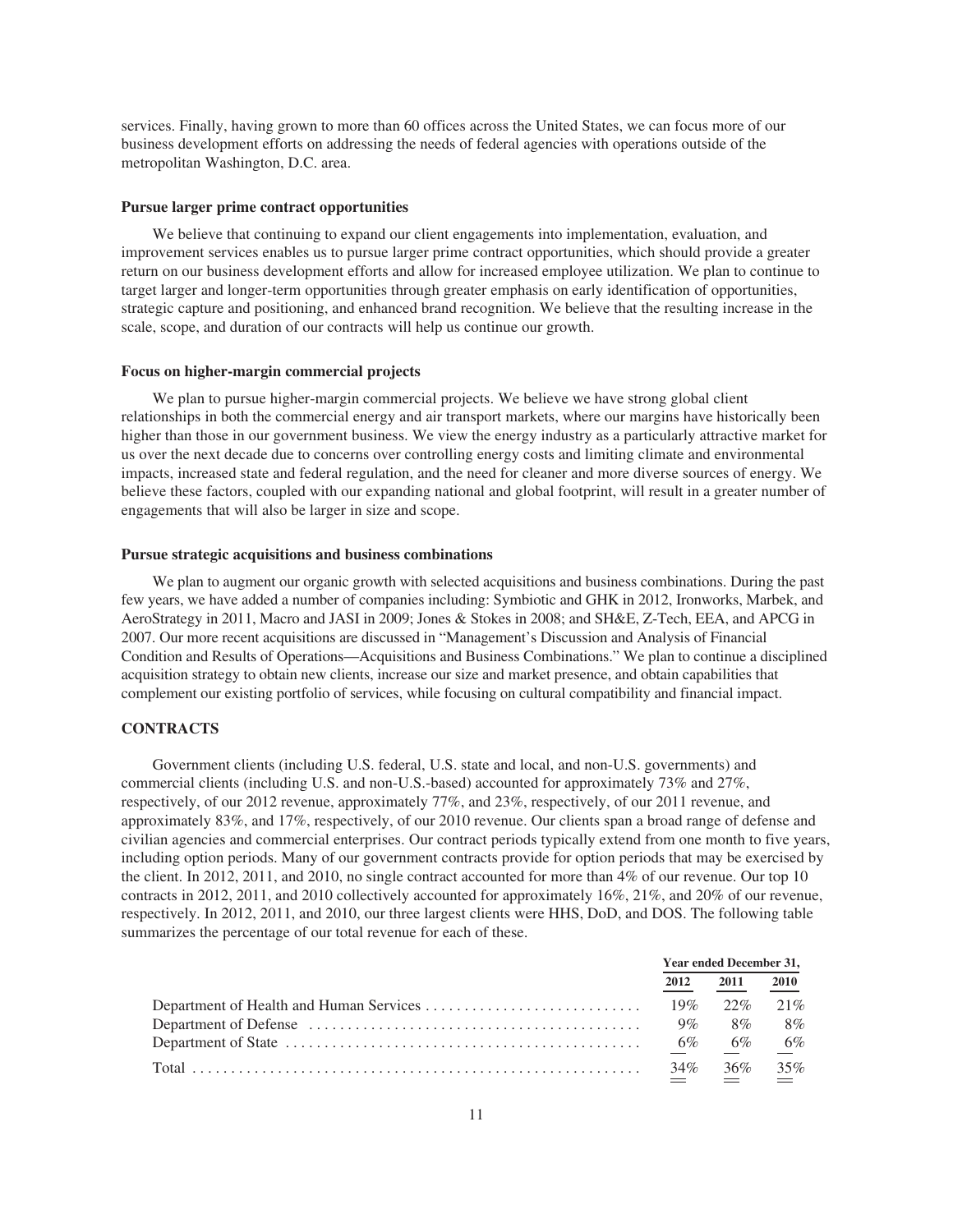Most of our revenue is derived from prime contracts, which accounted for approximately 87%, 86%, and 85% of our revenue for 2012, 2011, and 2010, respectively. Unless the context otherwise requires, we use the term "contracts" to refer to contracts and any task orders or delivery orders issued under a contract.

Commercial clients include non-profit organizations and universities, while government clients include the World Bank and the United Nations. In general, a client is considered government if the primary funding of that client is from a government agency or institution. If we are a subcontractor, then the client is not considered to be the prime contractor but rather the ultimate client receiving the services from the prime contractor team. Our non-U.S. operations pose special risks, as discussed below in "Risk Factors—Risks Related to Our Business—Our non-U.S. operations pose special and unusual risks to our profitability and operating results."

The table below details information on our revenues (in thousands) for the each of the three years presented. Revenue is attributed to location based on the geographic areas in which a contract is awarded to.

| Year ended December 31, |                               |      |  |
|-------------------------|-------------------------------|------|--|
| 2012                    | 2011                          | 2010 |  |
|                         | \$865,957 \$803,166 \$726,550 |      |  |
|                         |                               |      |  |
|                         | \$937,133 \$840,775 \$764,734 |      |  |

## **CONTRACT BACKLOG**

We define *total backlog* as the future revenue we expect to receive from our contracts and other engagements. We generally include in our backlog the estimated revenue represented by contract options that have been priced, but not exercised. We do not include any estimate of revenue relating to potential future delivery orders that might be awarded under our General Services Administration Multiple Award Schedule ("GSA Schedule") contracts, other Indefinite Delivery/Indefinite Quantity ("IDIQ") contracts, or other contract vehicles that are also held by a large number of firms and under which potential future delivery orders or task orders might be issued by any of a large number of different agencies, and are likely to be subject to a competitive bidding process. We do, however, include potential future work expected to be awarded under IDIQ contracts that are available to be utilized by a limited number of potential clients and are held either by us alone or by a limited number of firms.

We include expected revenue in *funded backlog* when we have been authorized by the client to proceed under a contract up to the dollar amount specified by our client, and this amount will be owed to us under the contract after we provide the services pursuant to the authorization. If we do not provide services authorized by a client prior to the expiration of the authorization, we remove amounts corresponding to the expired authorization from backlog. We do include expected revenue under an engagement in funded backlog when we do not have a signed contract if we have received client authorization to begin or continue working and we expect to sign a contract for the engagement. In this case, the amount of funded backlog is limited to the amount authorized. Our funded backlog does not represent the full revenue potential of our contracts because many government clients, and sometimes other clients, authorize work under a particular contract on a yearly or more frequent basis, even though the contract may extend over several years. Most of the services we provide to commercial clients are provided under contracts with relatively short durations. As a consequence, our backlog attributable to these clients is typically reflected in funded backlog and not in unfunded backlog.

We define *unfunded backlog* as the difference between total backlog and funded backlog. Our revenue estimates for purposes of determining unfunded backlog for a particular contract are based, to a large extent, on the amount of revenue we have recently recognized on that contract, our experience in utilizing contract capacity on similar types of contracts, and our professional judgment. Our revenue estimate for a contract included in backlog is sometimes lower than the revenue that would result from our client utilizing all remaining contract capacity.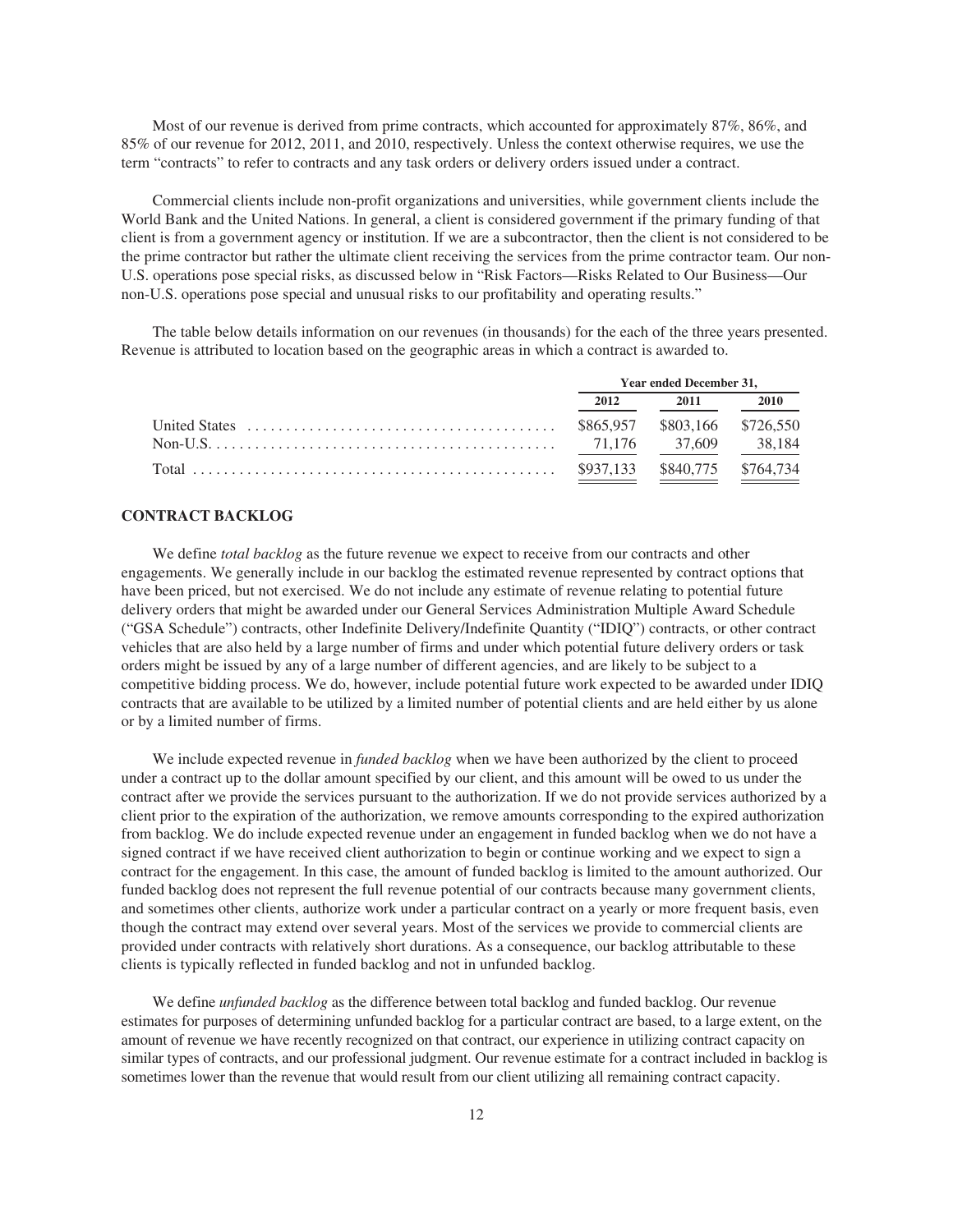Although we expect our backlog to result in revenue, the timing of revenue associated with both funded and unfunded backlog will vary based on a number of factors, and we may not recognize revenue associated with a particular component of backlog when anticipated, or at all. Our government clients generally have the right to cancel any contract, or ongoing or planned work under any contract, at any time. In addition, there can be no assurance that revenue from funded or unfunded backlog will have similar profitability to previous work or will be profitable at all. Generally speaking, we believe the risk that a particular component of backlog will not result in future revenue is higher for unfunded backlog than for funded backlog. See "Risk Factors—Risks Related to Our Business—We may not receive revenue corresponding to the full amount of our backlog, or may receive it later than we expect, which could adversely affect our revenue and operating results."

Our funded and estimates of unfunded and total backlog at the dates indicated were as follows:

| December 31. |               |             |  |
|--------------|---------------|-------------|--|
| 2012<br>2011 |               | 2010        |  |
|              | (In millions) |             |  |
|              |               |             |  |
|              |               | 931.4 718.2 |  |
|              |               |             |  |

There were no awards included in our 2012 backlog that were under protest. Our 2011 unfunded backlog included \$64.4 million related to a signed federal contract under protest, which was removed from backlog in 2012.

## **BUSINESS DEVELOPMENT**

Our business development efforts are critical to our organic growth. Our business development processes and systems are designed to enable agility and speed-to-market over the business development life cycle, especially given the distinctions between commercial and public sectors. Business development efforts in priority market areas, which include some of our largest federal agency accounts (HHS, DOE, DoD, DOS, DHS, and EPA) and our commercial business, are executed through account teams, each of which is headed by a corporate account executive and supported by dedicated corporate business development professionals and senior staff from the relevant operational area. Each account executive has significant authority and accountability to set priorities and bring to bear the appropriate resources. Each team participates in regular executive reviews. This account-based approach allows deep insight into the needs of our clients. It also helps us anticipate our clients evolving requirements over the coming 12 to 18 months and position ourselves to meet those requirements. Each of our operational areas is responsible for maximizing sales in our existing accounts and finding opportunities in closely related accounts. Their efforts are complemented by our corporate business development function, which is responsible for large and strategically important pursuits.

The corporate business development function also includes a market research and competitive intelligence group, a proposal group, a marketing group, a communications group, and a strategic capture unit. Our contracts and administration function leads our pricing decisions in partnership with the business development account teams and operational areas.

## **COMPETITION**

We operate in a highly competitive and fragmented marketplace and compete against a number of firms in each of our key markets. Some of our principal competitors include: Abt Associates Inc.; AECOM Technology Corporation; Booz Allen Hamilton Holding; CACI International Inc.; Cambridge Systematics, Inc.; CRA International, Inc.; Deloitte LLP; Eastern Research Group, Inc.; Cardno ENTRIX, Inc.; IHS Inc.; L-3 Communications Corporation; Lockheed Martin Corporation; Man Tech International Corporation; Navigant Consulting, Inc.; Northrop Grumman Corporation; PA Consulting Group; SAIC, Inc.; Sapient; Research Triangle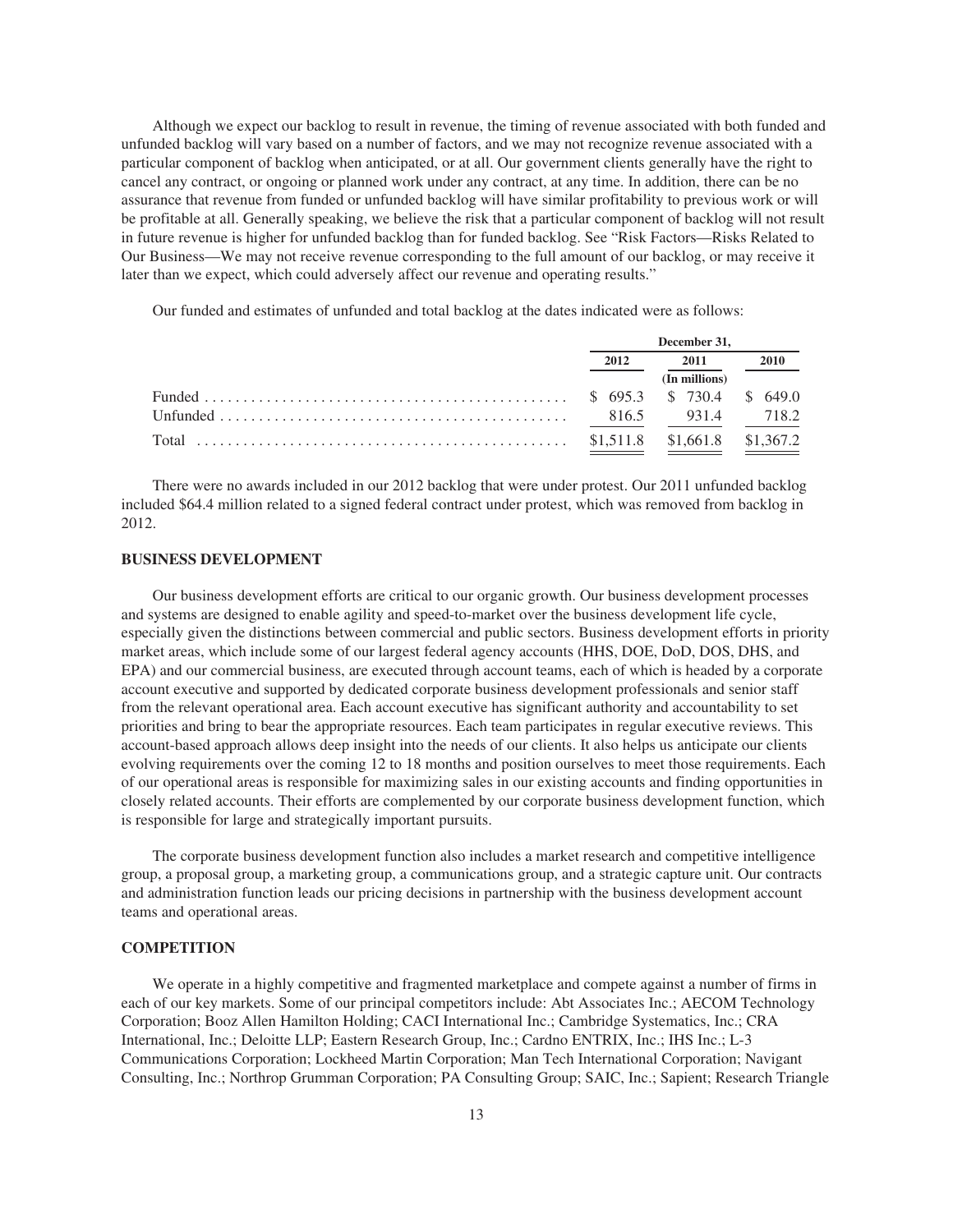Institute; SRA International, Inc.; and Westat, Inc. In addition, within each of our key markets, we have numerous smaller competitors, many of which have narrower service offerings and serve niche markets. Some of our competitors are significantly larger than us and have greater access to resources and have stronger brand recognition than we do.

We consider the principal competitive factors in our market to be client relationships, reputation and past performance of the firm, client references, technical knowledge and industry expertise of employees, quality of services and solutions, scope of service offerings, and pricing.

## **INTELLECTUAL PROPERTY**

We own a number of trademarks and copyrights, and have pending patents, that help maintain our business and competitive position. Sales and licenses of our intellectual property do not currently comprise a substantial portion of our revenue or profit. We rely on the technology and models, proprietary processes, and other intellectual property we own or have rights to use in our analyses and other work we perform for our clients. We use these innovative, and often proprietary, analytical models and tools throughout our service offerings. Our staff regularly maintains, updates, and improves these models based on our corporate experience. In addition, we sometimes retain limited rights in software applications we develop for clients. We use a variety of means to protect our intellectual property, but there can be no assurance that it will be adequately protected.

## **EMPLOYEES**

As of December 31, 2012, we had more than 4,500 benefits-eligible (full-time and regular part-time) employees, approximately 38% of whom held post-graduate degrees in diverse fields such as social sciences, business and management, physical sciences, public policy, human capital, information technology and mathematics, engineering, planning, economics, life sciences, and law, and approximately 81% of whom held a bachelor's degree or equivalent or higher. Our professional environment encourages advanced training to acquire industry-recognized certifications, rewards strong job performance with advancement opportunities, and fosters ethical and honest conduct. Our salary structure, incentive compensation, and benefit packages are competitive within our industry.

## **ITEM 1A. RISK FACTORS**

The following discussion of "risk factors" identifies the most significant factors that may adversely affect our business, operations, financial position or future financial performance. This information should be read in conjunction with Management's Discussion and Analysis and the consolidated financial statements and related notes incorporated by reference into this Annual Report on Form 10-K. These and other factors that we do not presently consider material or of which we are currently unaware, could cause future results to differ from those in forward-looking statements and from historical trends.

## **RISKS RELATED TO OUR INDUSTRY**

## **Although our percentage of revenue from commercial clients is growing, we continue to rely on U.S. government clients for the majority of our revenue, and government spending priorities may change in a manner adverse to our business.**

We derived approximately 60%, 66%, and 70% of our revenue in 2012, 2011, and 2010, respectively, from contracts with U.S. federal government clients, and approximately 10% of our revenue from contracts with U.S. state and local governments in each of the years 2012, 2011, and 2010. Expenditures by our U.S. federal clients may be restricted or reduced by presidential or congressional action, by action of the Office of Management and Budget, by action of individual agencies or departments, or by other actions. In addition, many states are not permitted to operate with budget deficits and nearly all states face considerable challenges in balancing their budgets. We expect that some of our clients may delay payments due to us, may eventually fail to pay what they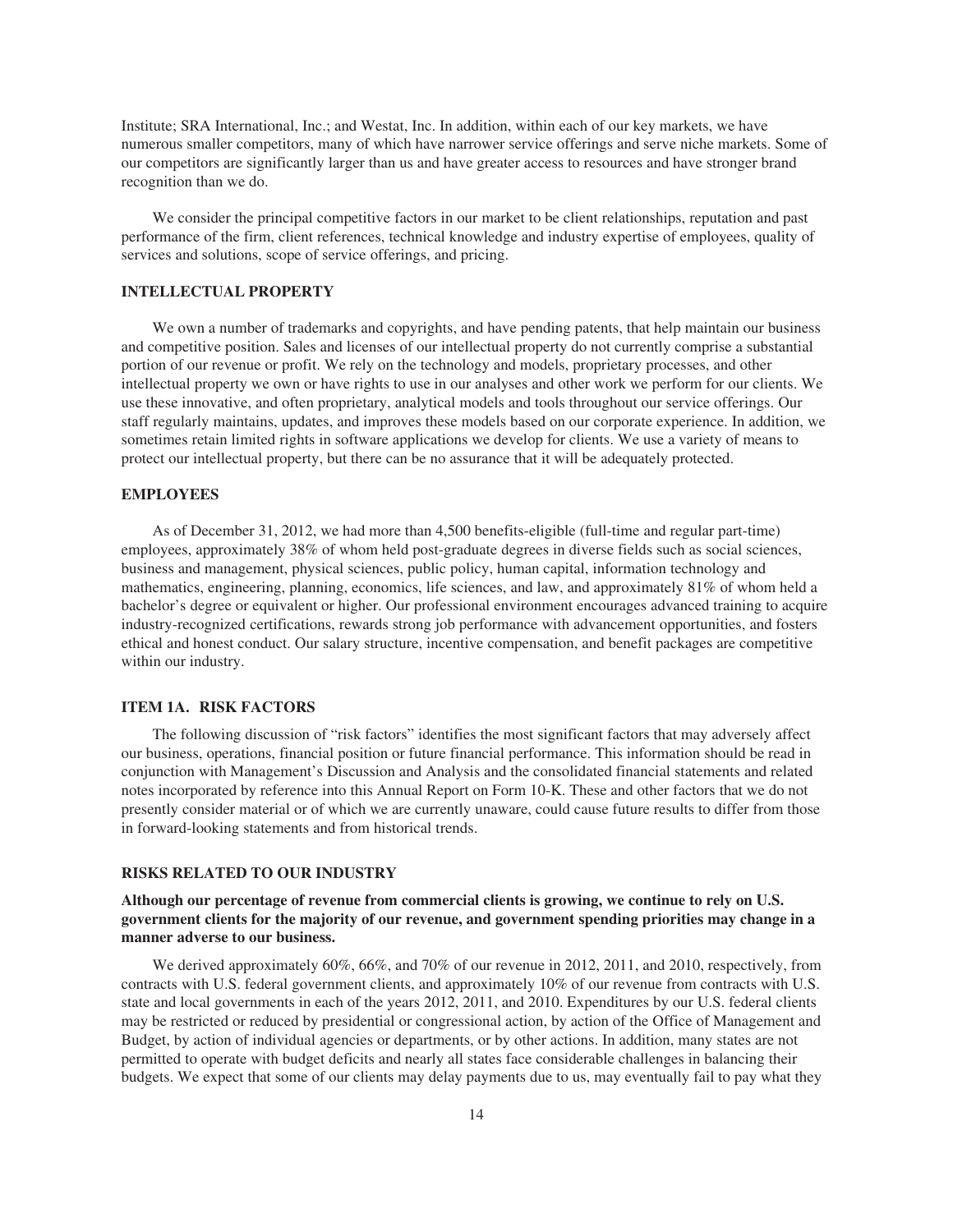owe us, and may delay certain programs and projects. For some clients, we may face an unwelcome choice: turn down (or stop) work with the risk of damaging a valuable client relationship, or perform work with the risk of not getting paid in a timely fashion or perhaps at all. U.S. federal, state, and local elections could also affect spending priorities and budgets at all levels of government. In addition, increased deficits and debt at all levels of government, both domestic and non-U.S., may lead to reduced spending by agencies, departments, projects, or programs we support.

## **The failure of Congress to approve budgets in a timely manner for the U.S. federal agencies and departments we support, or the failure of the President and Congress to reach an agreement on fiscal issues, could delay and reduce spending, cause us to lose revenue and profit, and affect our cash flow.**

On an annual basis, Congress is required to approve budgets that govern spending by each of the U.S. federal agencies and departments we support. When Congress is unable to agree on budget priorities, and thus is unable to pass annual appropriations bills on a timely basis, which has happened frequently in recent years, it typically enacts a continuing resolution. Continuing resolutions generally allow U.S. federal agencies and departments to operate at spending levels based on the previous budget cycle. When agencies and departments operate on the basis of a continuing resolution, funding we expect to receive from clients for work we are already performing and for new initiatives may be delayed or cancelled. Thus, the failure by Congress to approve budgets in a timely manner can result in the loss of revenue and profit in the event U.S. federal agencies and departments are required to cancel or change existing or new initiatives, or the deferral of revenue and profit to later periods due to delays in implementing existing or new initiatives. There is also the possibility, based on recent precedent, that Congress will not enact either a budget or a continuing resolution in a timely manner. In such an event, many parts of the U.S. federal government, including agencies, departments, programs, and projects we support, may "shut down," which could have a substantially negative affect on our revenue, profit, and cash flow. The budgets of many of our U.S. state and local government clients are also subject to similar budget processes, and thus subject us to similar risks and uncertainties.

In addition, in an effort to control the U.S. federal budget deficit, Congress passed the Budget Control Act of 2011 (the "Act"), which mandates the reduction of discretionary spending by the U.S. federal government by \$1.2 trillion over the next 10 years. Unless Congress and the President take further action, the Act will trigger automatic reductions in defense and discretionary U.S. federal spending beginning in March 2013. Because we derive the majority of our revenue from contracts with the U.S. federal government, a decline in government expenditures and/or a shift of expenditures away from programs we support, whether as a result of the Act or otherwise, would likely have a negative impact on our business and results.

## **Our failure to comply with complex laws, rules, and regulations relating to government contracts could cause us to lose business and subject us to a variety of penalties and sanctions.**

We must comply with laws, rules, and regulations relating to the formation, administration, and performance of government contracts, which affect how we do business with our government clients and impose added costs on our business. Each government client has its own laws, rules, and regulations affecting its contracts. Some of the more significant ones affecting U.S. federal government contracts are:

- the U.S. Federal Acquisition Regulation, and agency and department regulations analogous or supplemental to it;
- the Truth in Negotiations Act;
- the Procurement Integrity Act;
- the Civil False Claims Act;
- the Cost Accounting Standards; and
- laws, rules and regulations restricting (i) the use and dissemination of information classified for national security purposes, (ii) the exportation of specified products, technologies, and technical data, and (iii) the use and dissemination of sensitive but unclassified data.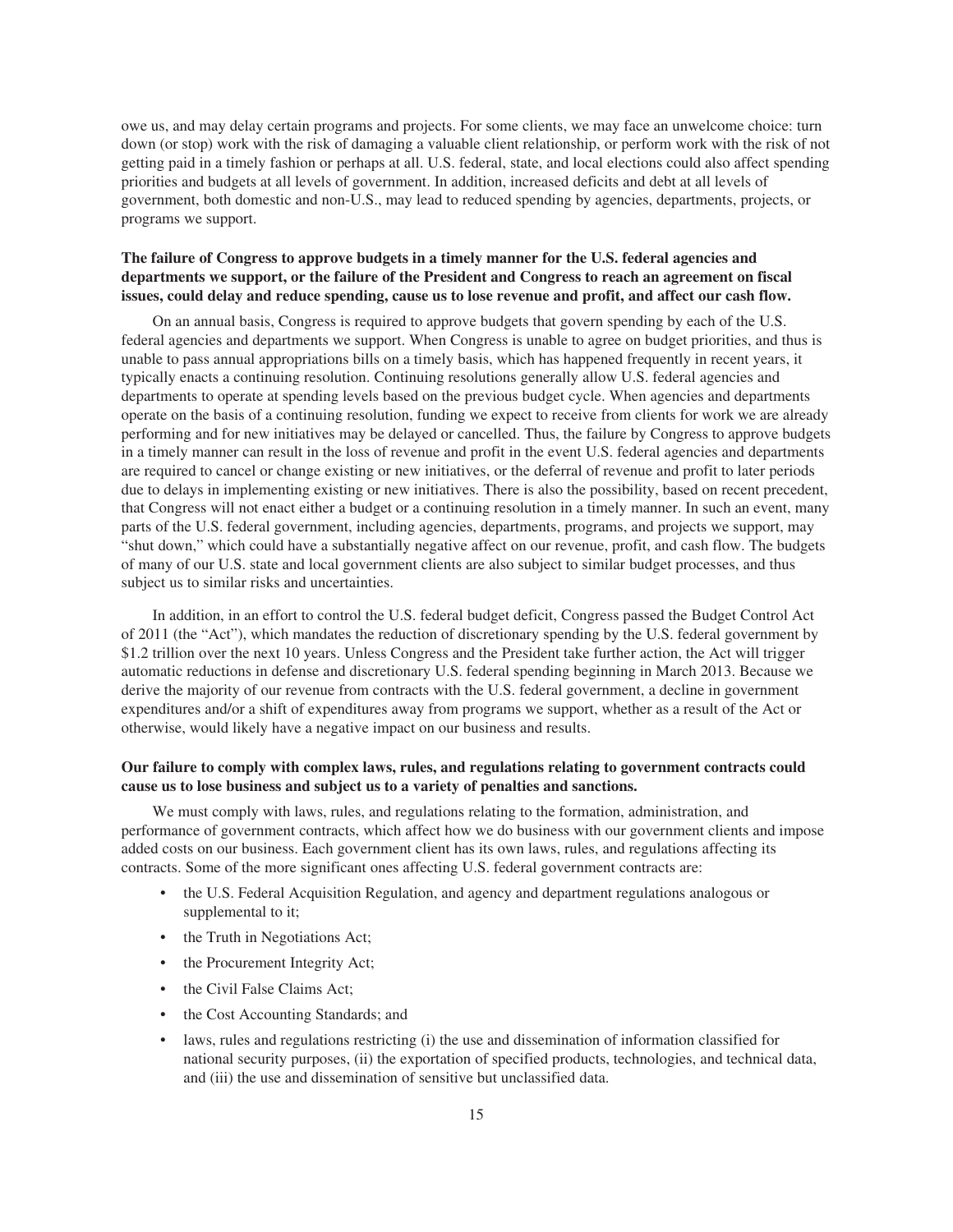The U.S. federal government and other governments with which we do business may change their procurement practices or adopt new contracting laws, rules, or regulations, that could be costly to satisfy or that could impair our ability to obtain new contracts and reduce our revenue and profit, for example, by curtailing the use of services firms or increasing the use of firms with a "preferred status," such as small businesses. Any failure to comply with applicable U.S. federal, state, or local laws, rules and regulations could subject us to civil and criminal penalties and administrative sanctions, including termination of contracts, repayment of amounts already received under contracts, forfeiture of profits, suspension of payments, fines, and suspension or debarment from doing business with U.S. federal and even U.S. state and local government agencies and departments, any of which could adversely affect our reputation, our revenue, our operating results, and the value of our stock.

Recent acquisitions and increased contracting with non-U.S. governments, agencies, and departments have increased our presence in countries outside of the United States. Failure to abide by laws, rules and regulations applicable to our work for governments outside the United States could have similar effects to those described above.

## **We are subject to various routine and non-routine governmental reviews, audits and investigations, and unfavorable government audit results could force us to adjust previously reported operating results, could affect future operating results, and could subject us to a variety of penalties and sanctions.**

U.S. federal government agencies, including the NIH and many states, audit and review our contract performance, pricing practices, cost structure, financial responsibility, and compliance with applicable laws, rules, and regulations. Audits could raise issues that have significant adverse effects, including, but not limited to, substantial adjustments to our previously reported operating results and substantial effects on future operating results. If a government audit, review, or investigation uncovers improper or illegal activities, we may be subject to civil and criminal penalties and administrative sanctions, including termination of contracts, repayment of amounts already received under contracts, forfeiture of profits, suspension of payments, fines, and suspension or debarment from doing business with U.S. federal and even U.S. state and local government agencies and departments, any of which could adversely affect our reputation, our revenue, our operating results, and the value of our stock. We may also lose business if we are found not to be sufficiently financially responsible. In addition, we could suffer serious harm to our reputation and our stock price could decline if allegations of impropriety are made against us, whether or not true. U.S. federal audits have been completed on our incurred contract costs only through 2006; audits for costs incurred on work performed since then have not yet been completed. In addition, non-audit reviews by the government may still be conducted on all our government contracts, even for periods before 2006.

## **Our government contracts contain provisions that are unfavorable to us and permit our government clients to, among other things, terminate our contracts partially or completely at any time prior to completion.**

Our U.S. and non-U.S. government contracts contain provisions not typically found in commercial contracts, including provisions that allow our clients to terminate or modify these contracts at the government's convenience upon short notice. If a government client terminates one of our contracts for convenience, we may only bill the client for work completed prior to the termination, plus any project commitments and settlement expenses the client agrees to pay, but not for any work not yet performed. In addition, many of our government contracts and task and delivery orders are incrementally funded as appropriated funds become available. The reduction or elimination of such funding can result in contract options not being exercised and further work on existing contracts and orders being curtailed. In any such event, we would have no right to seek lost fees or other damages. If a government client were to terminate, decline to exercise options under, or curtail further performance under one or more of our major contracts, our revenue and operating results would be materially harmed.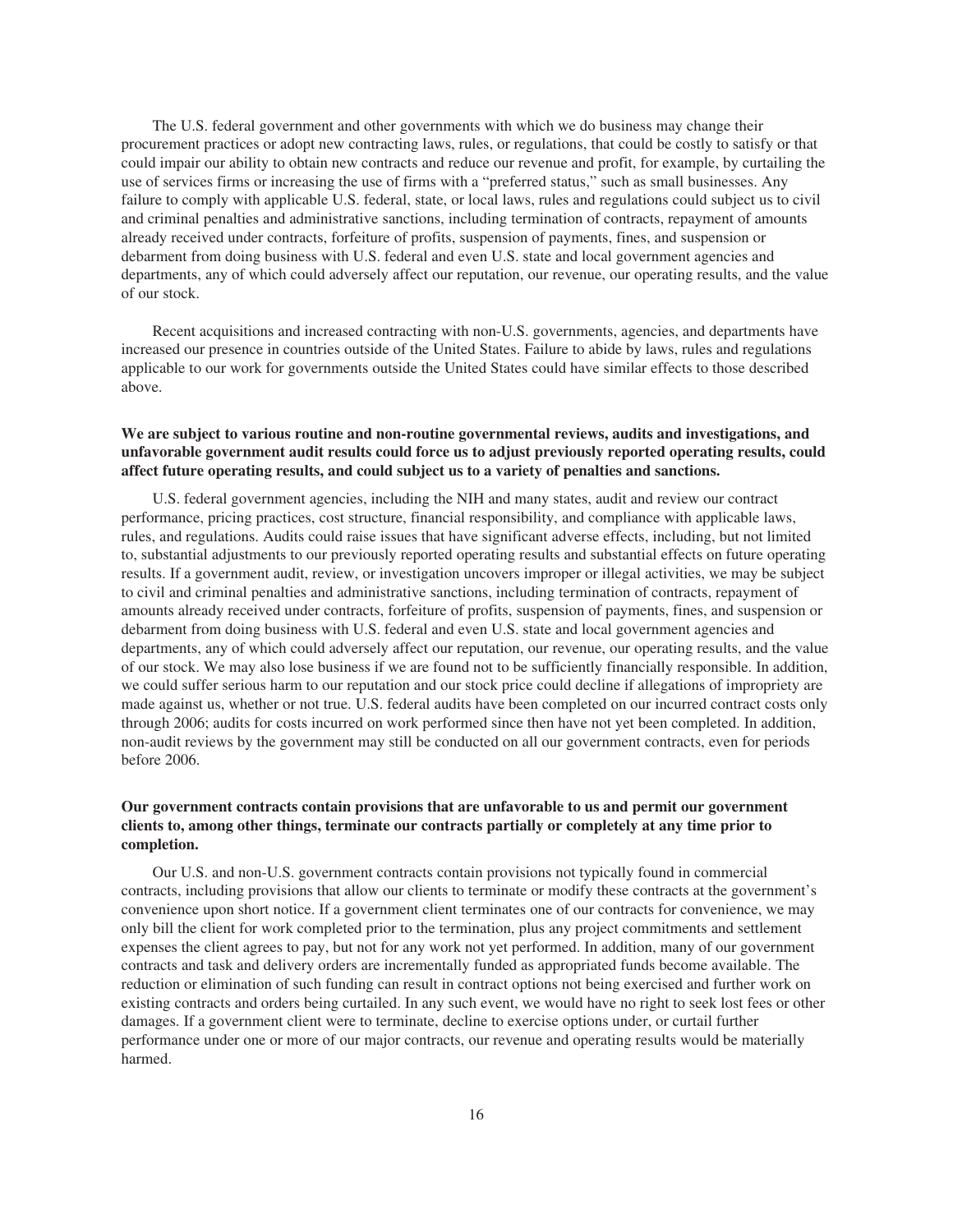In addition, certain contracts with non-U.S. government clients may have more severe and/or different contract clauses than what we are accustomed to with U.S. government clients, such as penalties for any delay in performance.

#### **RISKS RELATED TO OUR BUSINESS**

## **Although our work with commercial clients is growing, we depend on contracts with U.S. federal agencies and departments for a substantial portion of our revenue and profit, and our business, revenue, and profit levels could be materially and adversely affected if our relationships with these agencies and departments deteriorate.**

We believe that U.S. federal contracts will continue to be a significant source of our revenue and profit for the foreseeable future, even as we continue to grow our commercial client base. Because we have a large number of contracts with U.S. federal government clients, we continually bid for and execute new contracts, and our existing contracts continually become subject to re-competition and expiration. Upon the expiration of a contract, we typically seek a new contract or subcontractor role relating to that client to replace the revenue generated by the expired contract. There can be no assurance that those expiring contracts we are servicing will continue after their expiration, that the client will re-procure those requirements, that any such re-procurement will not be restricted in a way that would eliminate us from the competition (e.g., set aside for small businesses), or that we will be successful in any such re-procurements. If we are not able to replace the revenue from these contracts, either through follow-on contracts or new contracts for those requirements or for other requirements, our revenue and operating results will be materially affected.

## **Our reliance on GSA Schedule and other IDIQ contracts creates the risk of volatility in our revenue and profit levels.**

We believe that one of the elements of our success is our position as a prime contractor under GSA Schedule contracts and other IDIQ contracts. As these types of contracts have increased in importance over the last several years, we believe our position as a prime contractor has become increasingly important to our ability to sell our services to U.S. federal clients. However, these contracts require us to compete for each delivery order and task order, rather than having a more predictable stream of activity during the term of a contract. There can be no assurance that we will continue to obtain revenue from such contracts at current levels, or in any amount, in the future. To the extent that U.S. federal agencies and departments choose to employ GSA Schedule and other contracts encompassing activities for which we are not able to compete or provide services, we could lose business, which would negatively affect our revenue and profitability.

## **Our commercial work depends on certain sectors of the global economy that are highly cyclical, which can lead to substantial variations in our revenue and profit from period to period.**

Historically, our revenue has predominantly come from contracts with the U.S. federal government. However, in recent years, we have significantly expanded our work with commercial clients, due in large part to strategic acquisitions. This increased reliance on commercial clients presents new risks and challenges. For example, our commercial work is heavily concentrated in cyclical industries such as energy, air transport, environmental, health, and financial services. Demand for our services from our commercial clients historically declines when their industries experience downturns, and we expect a decline in demand for our services when these industries experience a downturn in the future. Other factors that could negatively affect our commercial business include, but are not limited to, a decline in general economic conditions, changes in the worldwide geopolitical climate, increases in the cost of energy, the financial condition of our clients, and government regulations.

## **We may not receive revenue corresponding to the full amount of our backlog, or may receive it later than we expect, which could adversely affect our revenue and operating results.**

The calculation of backlog is highly subjective and is subject to numerous uncertainties and estimates, and there can be no assurance that we will in fact receive the amounts we have included in our backlog. Our assessment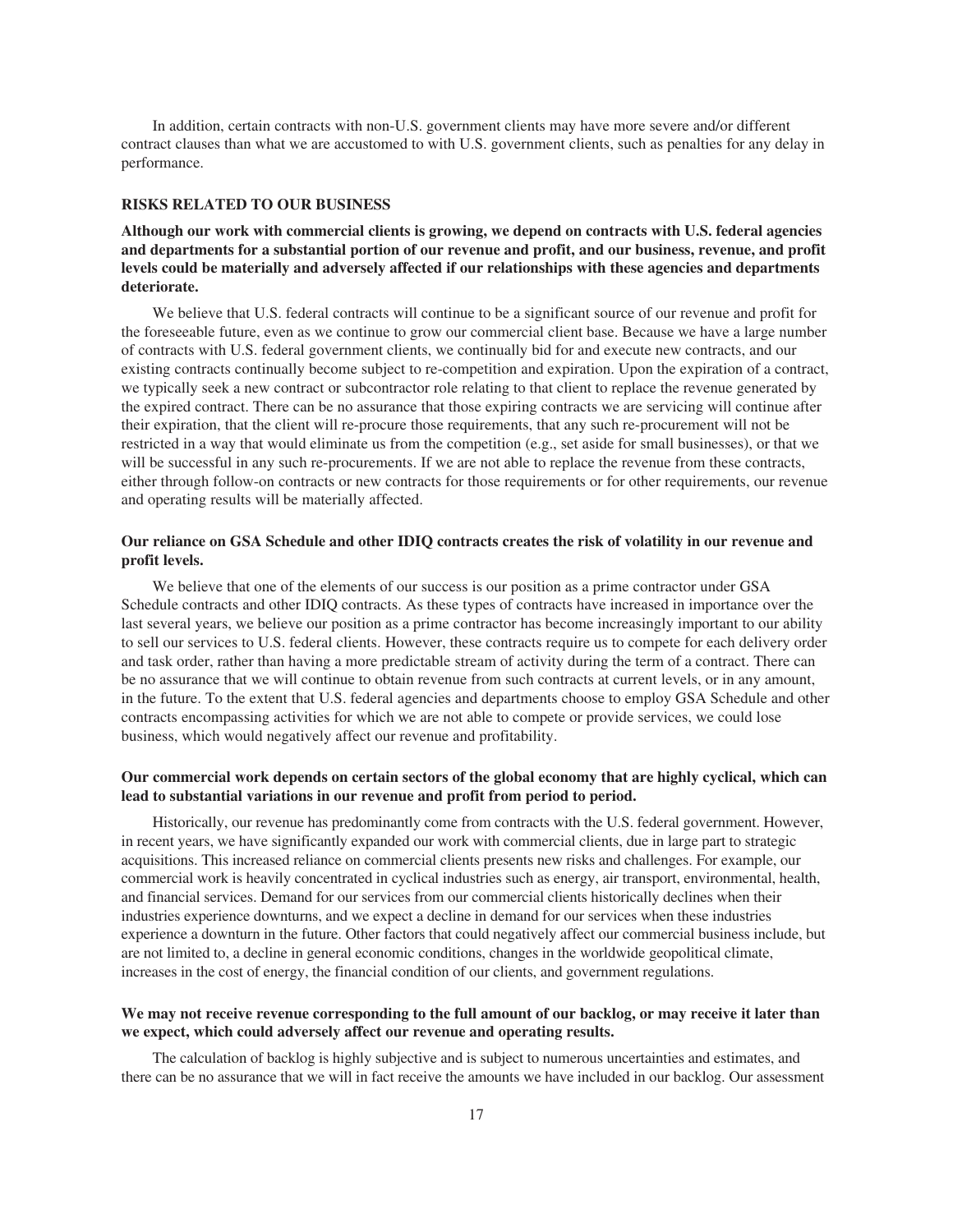of a contract's potential value is based on factors such as the amount of revenue we have recently recognized on that contract, our experience in utilizing contract capacity on similar types of contracts, and our professional judgment. In the case of contracts that may be renewed at the option of the client, we generally calculate backlog by assuming that the client will exercise all of its renewal options; however, the client may elect not to exercise its renewal options. In addition, U.S. federal contracts rely on congressional appropriation of funding, which is typically provided only partially at any point during the term of U.S. federal contracts, and all or some of the work to be performed under a contract may require future appropriations by Congress and the subsequent allocation of funding by the procuring agency or department to the contract. An increase in protests of contracts awarded to us, as is currently being experienced in our industry, could also adversely affect our backlog and our potential associated revenue. Our estimate of the portion of backlog that we expect to recognize as revenue in any future period is likely to be inaccurate because the receipt and timing of this revenue often depends on subsequent appropriation and allocation of funding and is subject to various contingencies, such as timing of task orders and delivery orders, many of which are beyond our control. In addition, we may never receive revenue from some of the engagements that are included in our backlog, and this risk is greater with respect to unfunded backlog. Although we adjust our backlog to reflect modifications to, or renewals of, existing contracts, awards of new contracts, or approvals of expenditures, if we fail to realize revenue corresponding to our backlog, our revenue and operating results could be adversely affected.

## **Because much of our work is performed under task orders, delivery orders, and short-term assignments, we are exposed to the risk of not having sufficient work for our staff, which can affect revenue and profit.**

We perform some of our work under short-term contracts. Even under many of our longer-term contracts, we perform much of our work under individual task orders and delivery orders, many of which are awarded on a competitive basis. If we cannot obtain new work in a timely fashion, whether through new contracts, task orders, or delivery orders, modifications to existing contracts, or otherwise, we may not be able to keep our staff profitably utilized, which may result in challenges related to retaining talented members of our staff. It is difficult to predict when such new work or modifications will be obtained. There can be no assurance that we can profitably manage the utilization of, or retain, our staff.

## **Litigation, claims, disputes, audits, reviews, and investigations in connection with the completed Road Home contract expose us to many different types of liability, may divert management attention, and could increase our costs.**

In June 2006, our subsidiary, ICF Emergency Management Services, LLC, was awarded the Road Home contract by the State of Louisiana, Office of Community Development, to manage a program designed primarily to help homeowners and landlords of small rental properties affected by Hurricanes Rita and Katrina by providing them compensation for the uninsured, uncompensated damages they suffered from the hurricanes. The Road Home contract was our largest contract throughout its three-year duration. It was completed on June 11, 2009, as scheduled.

The Road Home contract provided us with significant opportunities, but also created substantial risks. A number of these risks continue beyond the term of the contract. We still have lawsuits pending, and other claims have been made against us in connection with this contract. New lawsuits may be filed and new claims may be made against us in the future including, but not limited to, claims by subcontractors and others who are dissatisfied with the amount of money they have received from, or their treatment under, the Road Home program. In addition and as discussed in "Note N—Contingencies and Commitments," the State of Louisiana, Office of Community Development, has made a significant claim against us, currently totaling approximately \$28.3 million. We have defended such lawsuits and claims vigorously and plan to continue to do so, but we have not prevailed in every case and may not prevail in future cases. Although the contract provides that, with several exceptions, we are allowed to charge, as an expense under the contract, reasonable costs and fees incurred in defending and paying claims brought by third parties arising out of our performance, there can be no assurance that our costs and fees will be reimbursed. The State of Louisiana has not reimbursed us for the majority of such costs or fees and has not reimbursed any such costs or fees since 2008.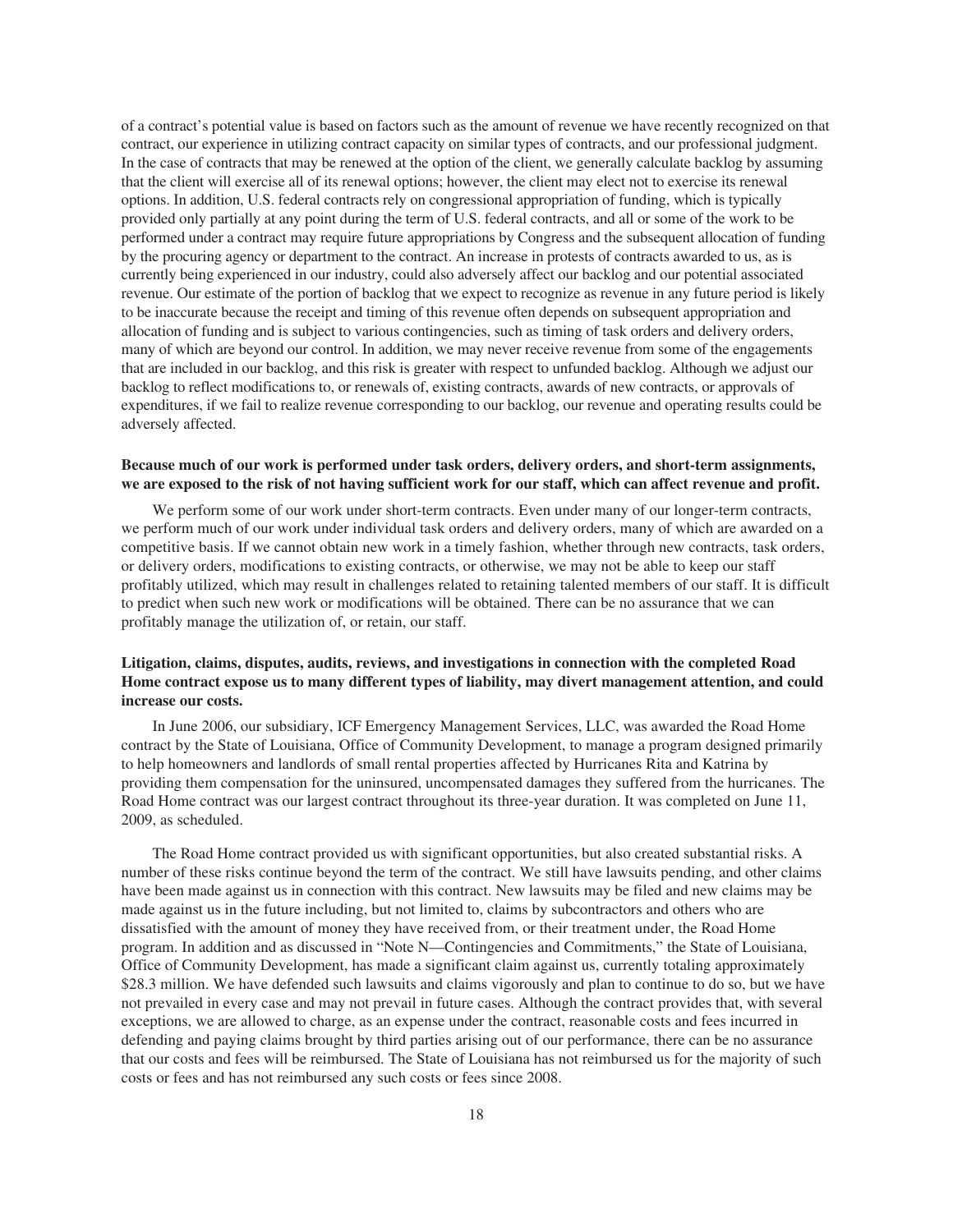In addition, the Road Home contract has been, and we expect it to continue to be, audited, investigated, reviewed, and monitored frequently by U.S. federal and state authorities and their representatives. These activities may consume significant management time and effort; further, the contract provides that we are subject to audits for five years from the date of the last payment made under the contract. Findings from any audit, investigation, review, monitoring, or similar activity could subject us to civil and criminal penalties and administrative sanctions from U.S. federal and state authorities, which could substantially adversely affect our reputation, our revenue, our operating results, and the value of our stock.

## **We derive significant revenue and profit from contracts awarded through a competitive bidding process, which can impose substantial costs on us, and we will lose revenue and profit if we fail to compete effectively.**

We derive significant revenue and profit from contracts that are awarded through a competitive bidding process. Competitive bidding imposes substantial costs and presents a number of risks, including:

- the substantial cost and managerial time and effort that we spend to prepare bids and proposals;
- the need to estimate accurately the resources and costs that will be required to service any contracts we are awarded, sometimes in advance of the final determination of their full scope;
- the expense and delay that may arise if our competitors protest or challenge awards made to us pursuant to competitive bidding, as discussed below;
- the opportunity cost of not bidding on and winning other contracts we may have otherwise pursued.

To the extent we engage in competitive bidding and are unable to win particular contracts, we not only incur substantial costs in the bidding process that negatively affect our operating results, but we may lose the opportunity to operate in the market for the services provided under those contracts for a number of years. Even if we win a particular contract through competitive bidding, our profit margins may be depressed or we may even suffer losses as a result of the costs incurred through the bidding process and the need to lower our prices to overcome competition.

## **Our business could be adversely affected by delays caused by our competitors protesting contract awards received by us, which could stop our work. Likewise, we may protest the contracts awarded to some of our competitors, a process that takes the time and energy of our management, and incurs outside costs.**

Due in part to the competitive bidding process under which U.S. federal government contracts are awarded, we are at risk of incurring expenses and delays if one or more of our competitors protest or challenge contracts awarded to us. Contract protests are becoming more common in our industry and may result in a requirement to resubmit offers for the protested contract or in the termination, reduction, or modification of the awarded contract. It can take many months to resolve contract protests and, in the interim, the contracting U.S. federal agency or department may suspend our performance under the contract pending the outcome of the protest. Even if we prevail in defending the contract award, the resulting delay in the startup and funding of the work under these contracts may adversely affect our operating results.

Moreover, in order to protect our competitive position, we may protest the contract awards of our competitors. This process takes the time and energy of our executives and employees, is likely to divert management's attention from other important matters and incurs additional outside expenses.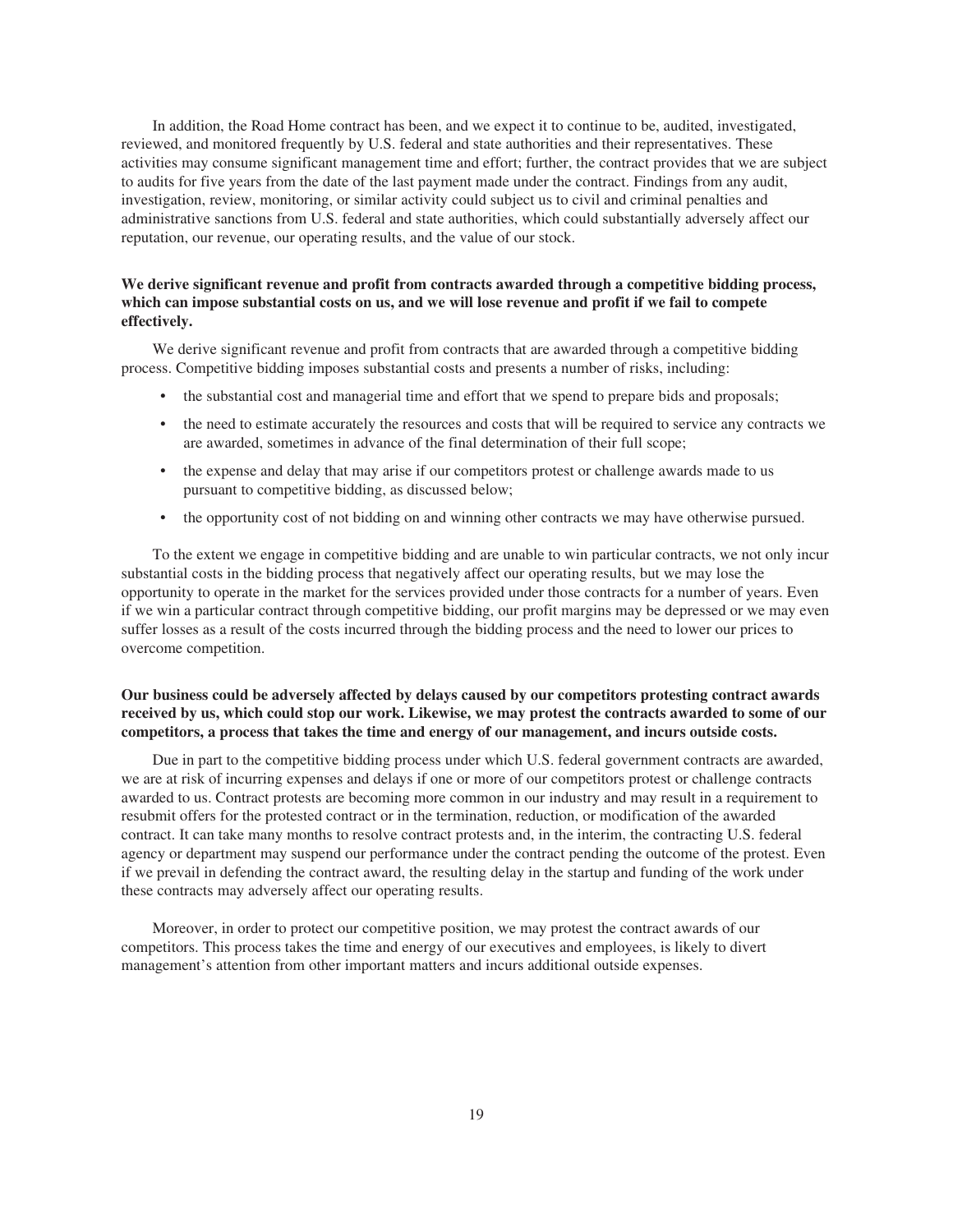#### **We may lose money on some contracts if we underestimate the resources we need to perform under them.**

We provide services to clients primarily under three types of contracts: time-and-materials contracts; costbased contracts; and fixed-price contracts. Each of these types of contracts, to differing degrees, involves the risk that we could underestimate our cost of fulfilling the contract, which may reduce the profit we earn or lead to a financial loss on the contract, either of which would adversely affect our operating results.

- Under time-and-materials contracts, we are paid for labor at negotiated hourly billing rates and for certain expenses, and we assume the risk that our costs of performance may exceed the negotiated hourly rates.
- Under our cost-based contracts, which frequently cap many of the various types of costs we can charge and which impose overall and individual task order or delivery order ceilings, we are reimbursed for certain costs incurred, which must be allowable and at or below the caps under the terms of the contract and applicable regulations. If we incur unallowable costs in the performance of a contract, the client will not reimburse those costs, and if our allowable costs exceed any of the applicable caps or ceilings, we will not be able to recover those costs. Under some cost-based contracts, we receive no fees.
- Under fixed-price contracts, we perform specific tasks for a set price. Compared to cost-plus-fee contracts and time-and-materials contracts, fixed-price contracts involve greater financial risk because we bear the full impact of cost overruns.

Our clients typically determine which type of contract will be awarded to us. In the past, cost-based contracts have been the least profitable of our contract types, although the relative profitability of the three types of contracts may change in the future. To the extent that the relative profitability of these three types of contracts changes, our mix of contract types changes, our indirect rates change for any reason, or we acquire companies with a different mix of contract types or whose contract types have different levels of profitability than ours, our operating margin and operating results may suffer.

In order to determine the appropriate revenue to recognize on our contracts in each accounting period, we must use judgment relative to assessing risks, estimating contract revenue and costs, and making assumptions for schedule and technical issues. From time to time, facts develop that require us to revise our estimated total costs and revenue on a contract, which could cause us to reduce the amount of revenue or profit previously recognized. In addition, the full amount of an anticipated loss on any type of contract is recognized in the period in which it becomes probable and can be reasonably estimated. As a result, our operating results could be affected by revisions to prior accounting estimates.

## **Our non-U.S. operations pose special and unusual risks to our profitability and operating results.**

We have offices in Beijing, Hong Kong, New Delhi, Ottawa, Toronto, Brussels, London, and Rio de Janeiro, among others. We have opened other foreign offices, either directly or through acquisitions, some of which are in under-developed countries that do not have a well-established business infrastructure. We also perform work in some countries where we do not have a physical office. We expect to continue to expand our non-U.S. operations and offices. Some of the countries in which we work have a history of political instability or may expose our employees and subcontractors to physical danger. Expansion into new geographic regions requires considerable management and financial resources, the expenditure of which may negatively impact our results, and we may never see any return on our investment. Our operations are subject to risks associated with operating in, and selling to and in, countries other than the United States, including, but not limited to:

- compliance with the laws, rules, regulations, policies, legal standards, and enforcement mechanisms of the United States and the other countries in which we operate, which are sometimes inconsistent;
- currency fluctuations and devaluations and limitations on the conversion of foreign currencies into U.S. dollars;
- restrictions on the ability to repatriate profits to the United States or otherwise move funds;
- potential personal injury to personnel who may be exposed to military conflicts and other hostile situations in foreign countries;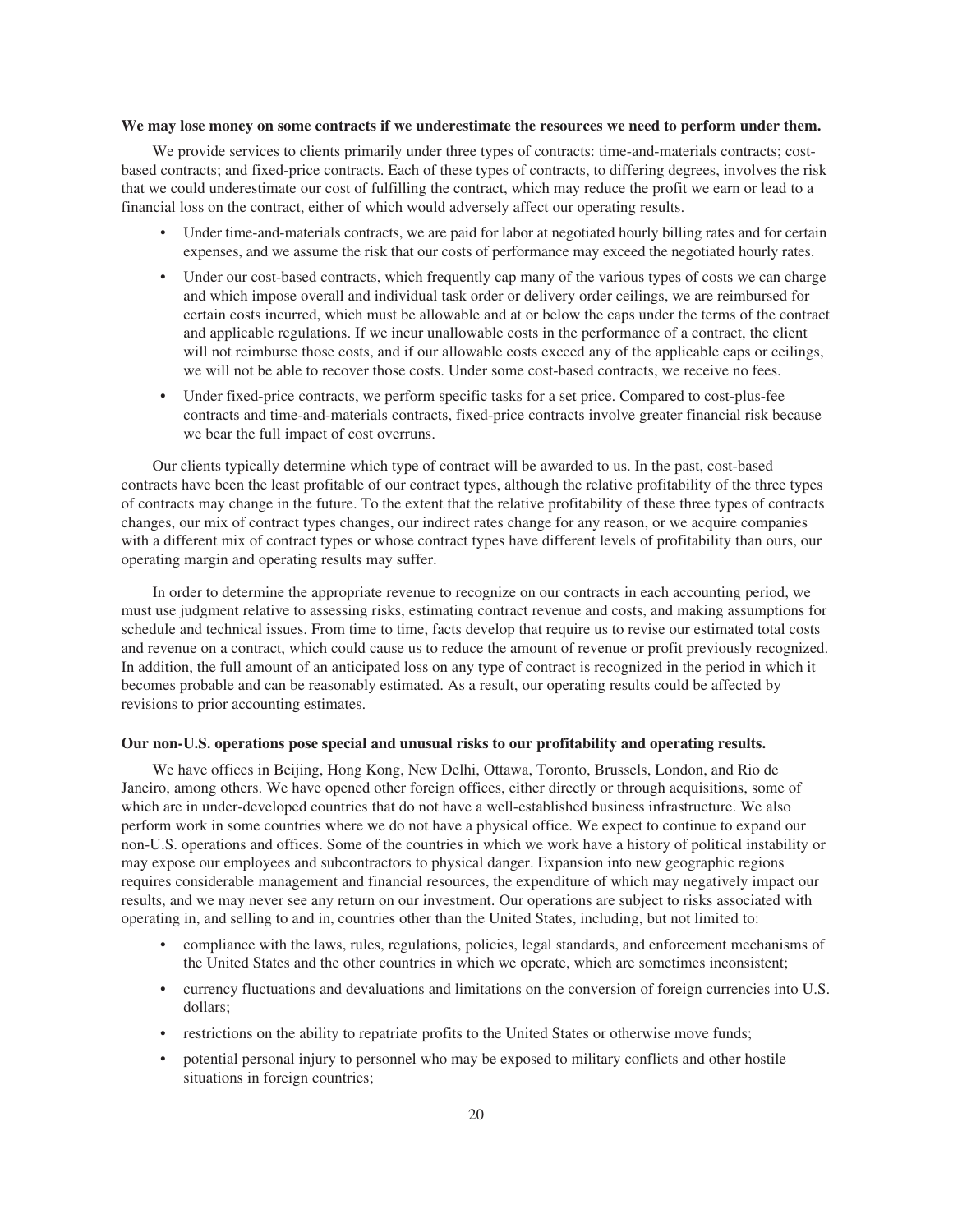- expropriation and nationalization of our assets or those of our subcontractors, and other inabilities to protect our property rights; and/or
- difficulties in managing and staffing such operations, dealing with differing local business cultures and practices, and collecting accounts receivable.

Any or all of these factors could, directly or indirectly, adversely affect our international and domestic operations and our overall revenue, profit, and operating results.

## **Our results of operations may suffer if we are not able to manage our increasing exposure to foreign exchange rate risks successfully.**

As our work with non-U.S. clients grows, certain of our revenues and costs may increasingly be denominated in other currencies. Where such revenues and costs are denominated in other currencies, they are converted to U.S. dollars for the purpose of calculating any sales or costs to us. Our revenues and profits may decrease as a result of currency fluctuations. We currently have multiple forward contract agreements ("hedges") in an amount proportionate to work anticipated to be performed under certain contracts in Europe. We recognize changes in the fair-value of the hedges in our results of operations. As we continue to implement our international growth strategy, we may increase the size and scope of our hedges as we analyze options for mitigating our foreign exchange risk. We cannot be sure that our hedges will be successful in reducing the risks to us of our exposure to foreign currency fluctuations and, in fact, the hedges may adversely affect our operating results.

## **As we develop new services, new clients and new practices, enter new lines of business, and focus more of our business on providing implementation and improvement services rather than advisory services, our operating risks increase.**

We currently assist our clients both in advisory capacities and by helping them implement and improve solutions to their problems. As part of our corporate strategy, we are attempting to sell more services relating to implementation and improvement, and we are regularly searching for ways to provide new services to clients. In addition, we plan to extend our services to new clients, into new lines of business, and into new geographic locations. As we focus more on implementation and improvement; attempt to develop new services, new clients, new practice areas and new lines of business; open new offices; and do business in new geographic locations, those efforts could harm our results of operations and could be unsuccessful.

Such growth efforts place substantial additional demands on our management and staff, as well as on our information, financial, administrative and operational systems. We may not be able to manage these demands successfully. Growth may require increased recruiting efforts, opening new offices, increased business development, selling, marketing and other actions that are expensive and entail increased risk. We may need to invest more in our people and systems, controls, compliance efforts, policies and procedures than we anticipate. Therefore, even if we do grow, the demands on our people and systems, controls, compliance efforts, policies and procedures may be sufficiently great that the quality of our work, our operating margins and our operating results suffer, at least in the short-term, and perhaps in the long-term.

Efforts involving a different focus, new services, new clients, new practice areas, new lines of business, new offices and new geographic locations entail inherent risks associated with our inexperience and competition from mature participants in those areas. Our inexperience may result in costly decisions that could harm our profit and operating results. In particular, implementation services often relate to the development and implementation of critical infrastructure or operating systems that our clients may view as "mission critical," and if we fail to satisfy the needs of our clients in providing these services, our clients could incur significant costs and losses for which they could seek compensation from us. Finally, as our business continues to evolve and we provide a wider range of services, we will become increasingly dependent upon our employees, particularly those operating in business environments less familiar to us. Failure to identify, hire, train and retain talented employees who share our values could have a negative effect on our reputation and our business.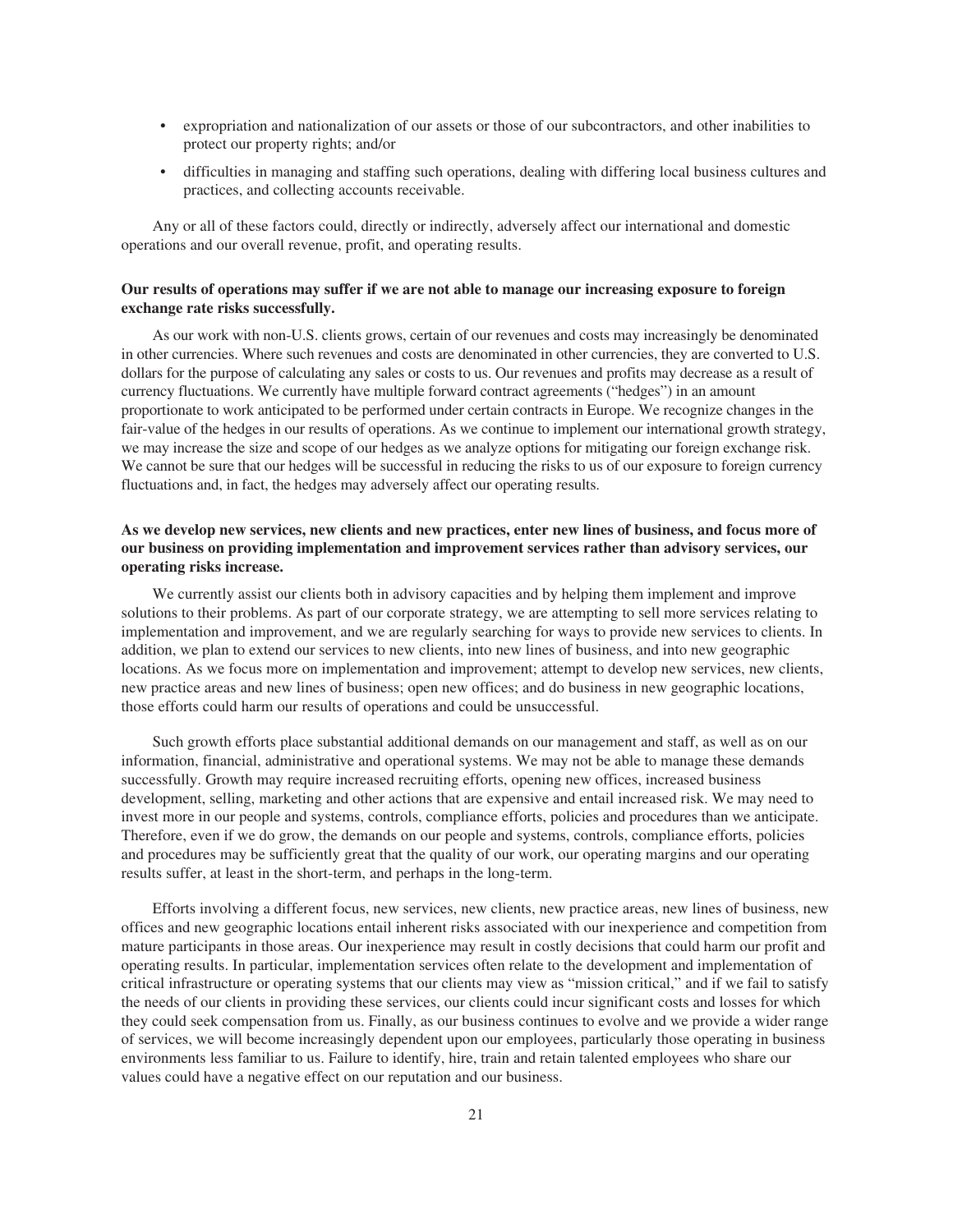## **The diversity of the services we provide and the clients we serve may create actual, potential, and perceived conflicts of interest and conflicts of business that limit our growth and could lead to potential liabilities for us.**

Because we provide services to a wide array of both government and commercial clients, occasions arise where, due to actual, potential, or perceived conflicts of interest or business conflicts, we cannot perform work for which we are qualified. A number of our contracts contain limitations on the work we can perform for others, such as, for example, when we are assisting a government agency or department in developing regulations or enforcement strategies. Actual, potential, and perceived conflicts limit the work we can do and, consequently, can limit our growth, adversely affect our operating results, and reduce the value of our Company. In addition, if we fail to address actual or potential conflicts properly or even if we simply fail to recognize a perceived conflict, we may be in violation of our existing contracts, may otherwise incur liability, and may lose future business for not preventing the conflict from arising, and our reputation may suffer. Particularly as we strive to grow our commercial business, we anticipate that conflicts of interest and business conflicts will pose a greater risk.

## **Our failure to obtain and maintain necessary security clearances may limit our ability to perform classified work for U.S. federal clients, which could cause us to lose business.**

Some U.S. federal contracts require us to maintain facility security clearances and require some of our employees to maintain individual security clearances. The U.S. federal government has the right to grant and terminate such clearances. If our employees lose or are unable to obtain needed security clearances in a timely manner, or we lose or are unable to obtain a needed facility clearance in a timely manner, U.S. federal clients can limit our work under, or terminate, some contracts. To the extent we cannot obtain the required facility clearances or security clearances for our employees or we fail to obtain them on a timely basis, our revenue, profit and operating results could be adversely affected. In addition, a security breach relating to any classified or sensitive but unclassified information entrusted to us could cause serious harm to our business, damage our reputation, and result in a loss of our facility or individual employee security clearances.

#### **Our relations with other contractors are important to our business and, if disrupted, could cause us damage.**

We derive a portion of our revenue from contracts under which we act as a subcontractor or from "teaming" arrangements in which we and other contractors jointly bid on particular contracts, projects, or programs. As a subcontractor or team member, we often lack control over fulfillment of a contract, and poor performance on the contract could tarnish our reputation, result in a reduction of the amount of our work under or termination of that contract or other contracts, and cause us not to obtain future work, even when we perform as required. Moreover, our revenue, profit and operating results could be materially and adversely affected if any prime contractor or teammate does not pay our invoices in a timely fashion, chooses to offer products or services of the type that we provide, teams with other companies to provide such products or services, or otherwise reduces its reliance upon us for such products or services.

#### **We depend on our intellectual property and our failure to protect it could harm our competitive position.**

Our success depends in part upon our internally developed technology and models, proprietary processes, and other intellectual property that we incorporate in our products and utilize to provide our services. If we fail to protect our intellectual property, our competitors could market services or products similar to our services and products, which could reduce demand for our offerings. U.S. federal clients typically retain a perpetual, worldwide, royalty-free right to use the intellectual property we develop for them in a manner defined within the U.S. federal regulations, including providing it to other U.S. federal agencies or departments, as well as to our competitors in connection with their performance of U.S. federal contracts. When necessary, we seek authorization to use intellectual property developed for the U.S. federal government or to secure export authorization. U.S. federal clients may grant us the right to commercialize software developed with U.S. federal funding, but they are not required to do so. If we improperly use intellectual property that was even partially funded by the U.S. federal government, the U.S. federal government could seek damages and royalties from us, sanction us, and prevent us from working on future U.S. federal contracts. Actions could also be taken against us if we improperly use intellectual property belonging to others besides the U.S. federal government.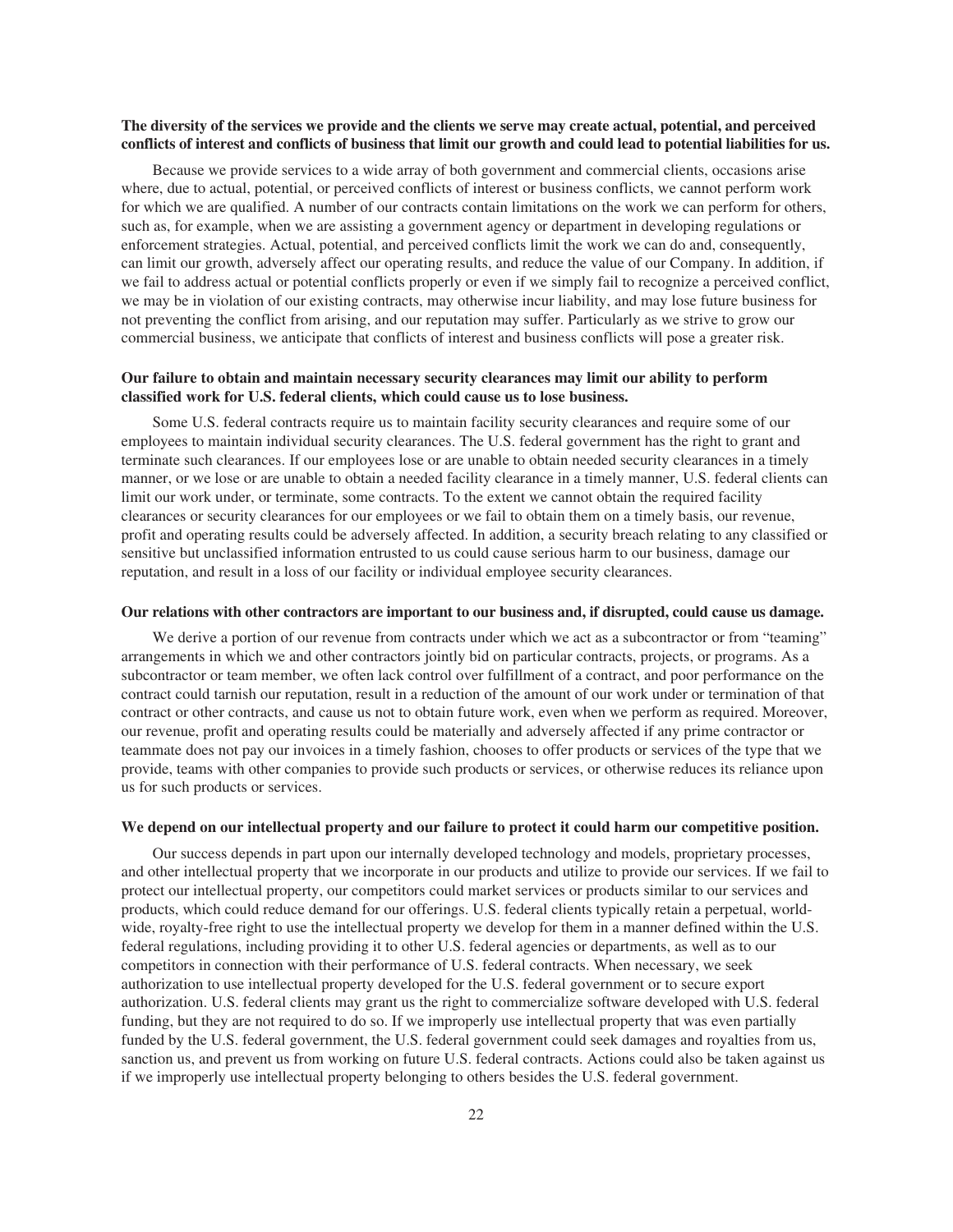## **We may be harmed by intellectual property infringement claims.**

We have been subject to claims and are likely to be subject to future claims that the intellectual property we use in delivering services and business solutions to our clients infringes upon the intellectual property rights of others. Our employees develop much of the intellectual property that we use to provide our services and business solutions to our clients, but we also engage third parties to assist us and we license technology from other vendors. If our vendors, our employees or third parties assert claims that we or our clients are infringing on their intellectual property, we could incur substantial costs to defend those claims, even if we prevail. In addition, if any of these infringement claims are ultimately successful, we could be required to:

- pay substantial damages;
- cease selling and using products and services that incorporate the challenged intellectual property;
- obtain a license or additional licenses from our vendors or other third parties, which may not be available on commercially reasonable terms or at all; and
- redesign our products and services that rely on the challenged intellectual property, which may be very expensive or commercially impractical.

Any of these outcomes could further adversely affect our operating results.

#### **Systems and/or service failures could interrupt our operations, leading to reduced revenue and profit.**

Any interruption in our operations or any systems failures, including, but not limited to: (1) the inability of our staff to perform their work in a timely fashion, whether caused by limited access to, and/or closure of, our and/or our clients' offices or otherwise, (2) the failure of network, software and/or hardware systems, and (3) other interruptions and failures, whether caused by us, a third-party service provider, unauthorized intruders and/or hackers, computer viruses, natural disasters, power shortages, terrorist attacks or otherwise, could cause loss of data and interruptions or delays in our business or that of our clients, or both. In addition, the failure or disruption of mail, communications and/or utilities could cause an interruption or suspension of our operations or otherwise harm our business. Our property and business interruption insurance may be inadequate to compensate us for all losses that may occur as a result of any system or operational failure or disruption and, as a result, revenue, profits and operating results could be adversely affected.

#### **Improper disclosure of confidential and personal data could result in liability and harm our reputation.**

We store and process increasingly large amounts of confidential information concerning our employees, customers and vendors, as well as confidential information on behalf of our customers (such as information regarding applicants in programs on which we perform services through our contractual relationships with customers). Therefore, we must ensure that we are at all times compliant with the various privacy laws, rules, and regulations in all of the countries within which we are operating. These laws, rules, and regulations can vary significantly from country to country, with many being more onerous than those in the U.S. The risk of failing to comply with these laws, rules, and regulations increases as we continue to expand globally. Moreover, we must ensure that all of our vendors who have access to such information also have the appropriate privacy policies, procedures and protections in place.

Although we take appropriate measures to protect such information, the continued occurrence of highprofile data breaches of other companies provides evidence of an external environment increasingly hostile to information security. Cybersecurity attacks in particular are evolving, and we face the constant risk of cybersecurity threats, including computer viruses, attacks by computer hackers and other electronic security breaches that could lead to disruptions in critical systems, unauthorized release of confidential or otherwise protected information and corruption of data. In particular, as a U.S. federal contractor, we face a heightened risk of a security breach or disruption with respect to personally identifiable, sensitive but unclassified, classified, or otherwise protected data resulting from an attack by computer hackers, foreign governments and cyber terrorists.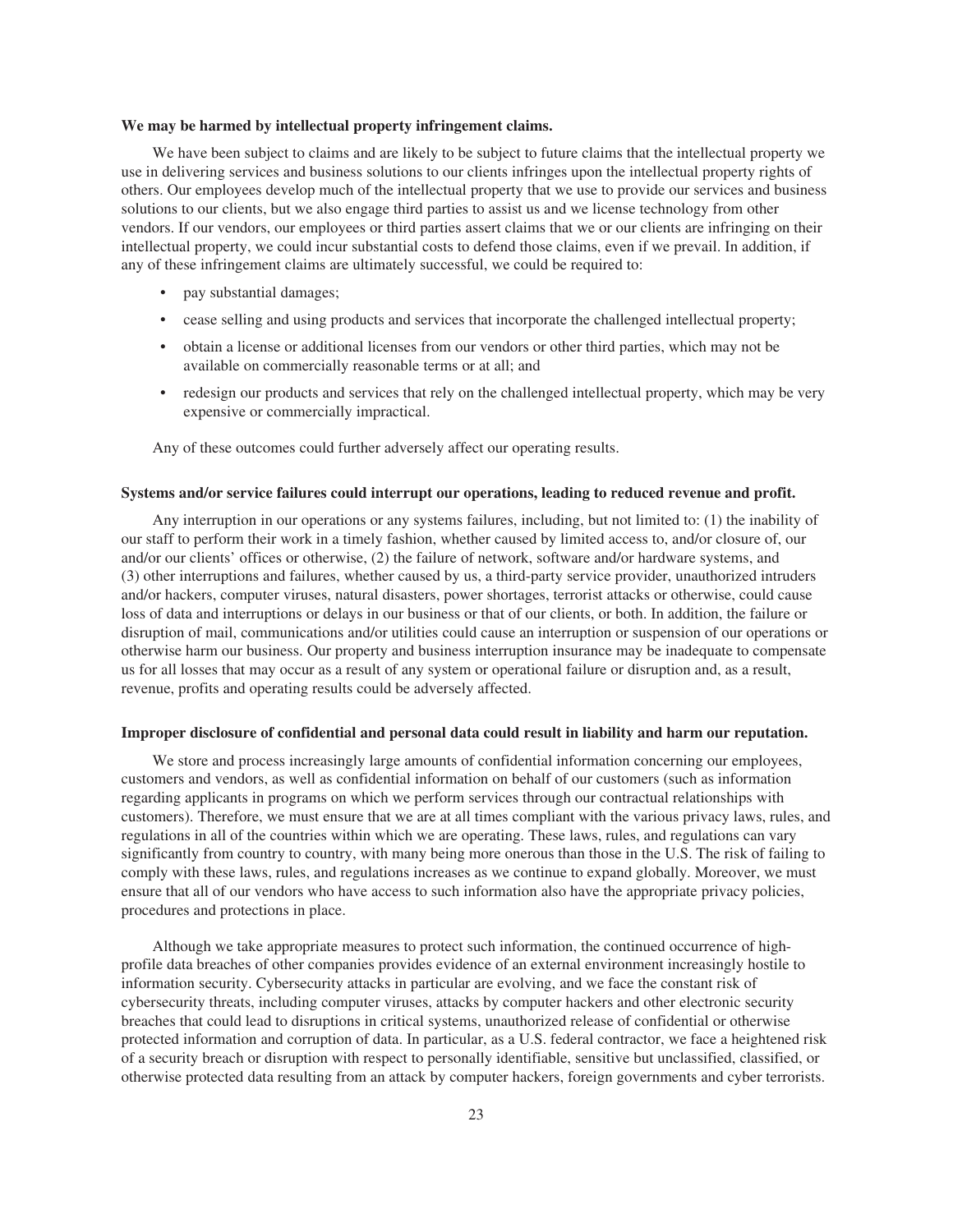Improper disclosure of this information could harm our reputation, lead to legal exposure to customers, or subject us to liability under laws, rules and regulations that protect personal or other confidential data, resulting in increased costs or loss of revenue.

This environment demands that we continuously improve our design and coordination of security controls throughout our Company. Despite these efforts, it is possible that our security controls over data, our training, and other practices we follow may not prevent the improper disclosure of personally identifiable or other confidential information.

#### **RISKS RELATED TO ACQUISITIONS**

## **Growing through acquisitions is a key element of our business strategy, and we are constantly reviewing acquisition opportunities. These activities may be costly and divert the attention of management from existing operations and initiatives.**

One of our growth strategies is to make selective acquisitions. We believe that pursuing acquisitions actively is necessary for a public company of our size in our business. As a result, at any given time, we may be evaluating several acquisition opportunities. Our normal practice is not to disclose potential acquisitions until definitive agreements are executed and, in some cases, material conditions precedent are satisfied. When we are able to identify an appropriate acquisition candidate, we may not be able to negotiate the price and other terms of the acquisition successfully or finance the acquisition on terms satisfactory to us. Our out-of-pocket expenses in identifying, researching, and negotiating potential acquisitions has been and will likely continue to be significant, even if we do not ultimately acquire identified businesses. In addition, negotiations of potential acquisitions and the integration of acquired business operations divert management attention away from day-to-day operations and may reduce staff utilization and adversely affect our revenue and operating results.

## **When we undertake acquisitions, they may present integration challenges, fail to perform as expected, increase our liabilities, and/or reduce our earnings.**

When we complete acquisitions, it may be difficult and costly to integrate the acquired businesses due to differences in the locations of personnel and facilities, differences in corporate cultures, disparate business models, or other reasons. If we are unable to integrate companies successfully that we acquire, our revenue and operating results could suffer. In addition, we may not be successful in achieving the anticipated cost efficiencies and synergies from these acquisitions. Also, our costs for managerial, operational, financial, and administrative systems may increase and be higher than anticipated. We may also experience attrition, including key employees of acquired and existing businesses, during and following integration of an acquired business. Any attrition or loss of business could adversely affect our future revenue and operating results and prevent us from achieving the anticipated benefits of the acquisition. Finally, acquisitions of businesses or other material operations may require additional debt or equity financing or both, resulting in additional leverage or dilution of ownership, or both.

Businesses we acquire may have liabilities or adverse operating issues, or both, that we fail to discover through due diligence or the extent of which we underestimate prior to consummation of the acquisition. These liabilities and/or issues may include failure to comply with, or other violations of, applicable laws, rules, or regulations or contractual or other obligations or liabilities. As the successor owner, we may be financially responsible for, and may suffer harm to our reputation or otherwise be adversely affected by, such liabilities and/ or issues. An acquired business also may have problems with internal controls over financial reporting, which could in turn lead us to have significant deficiencies or material weaknesses in our own internal controls over financial reporting. These and any other costs, liabilities, issues, and/or disruptions associated with any of our past acquisitions or any future acquisitions could harm our operating results.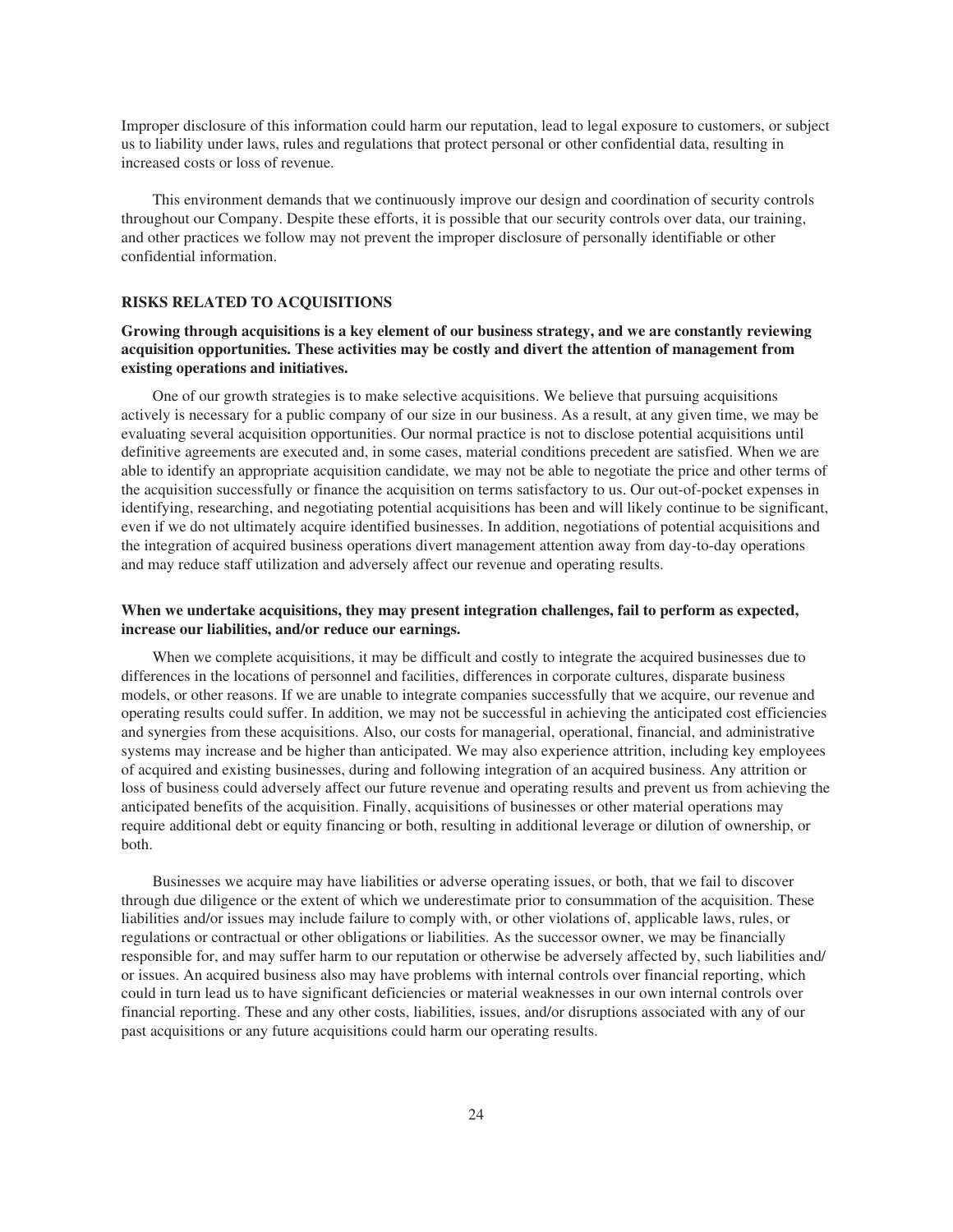## **As a result of our acquisitions, we have substantial amounts of goodwill and intangible assets, and changes in business conditions could cause these assets to become impaired, requiring write-downs that would adversely affect our operating results.**

All of our acquisitions have been accounted for as purchases and involved purchase prices well in excess of tangible asset values, resulting in the creation of a significant amount of goodwill and other intangible assets. As of December 31, 2012, goodwill and purchased intangibles accounted for approximately 58% and 3%, respectively, of our total assets. Under U.S. generally accepted accounting principles, we do not amortize goodwill and intangible assets acquired in a purchase business combination that are determined to have indefinite useful lives, but instead review them annually (or more frequently if impairment indicators arise) for impairment. Although we have to date determined that such assets have not been impaired, future events or changes in circumstances that result in an impairment of goodwill or other intangible assets would have a negative impact on our profitability and operating results.

## **RISKS RELATED TO OUR CORPORATE AND CAPITAL STRUCTURE**

**Provisions of our charter documents and Delaware law may prevent or deter potential acquisition bids to acquire our Company and other actions that stockholders may consider favorable, and the market price of our common stock may be lower as a result.**

Our charter documents contain the following provisions that could have an anti-takeover effect:

- divide our board of directors into three classes, making it more difficult for stockholders to change the composition of the board;
- allow directors to be removed only for cause;
- do not permit our stockholders to call a special meeting of the stockholders;
- require all stockholder actions to be taken by a vote of the stockholders at an annual or special meeting or by a written consent signed by all of our stockholders;
- require our stockholders to comply with advance notice procedures to nominate candidates for election to our board of directors or to place stockholders' proposals on the agenda for consideration at stockholder meetings; and
- require the approval of the holders of capital stock representing at least two-thirds of the Company's voting power to amend our indemnification obligations, director classifications, stockholder proposal requirements, and director candidate nomination requirements set forth in our amended and restated certificate of incorporation and amended and restated bylaws.

In addition, we are subject to the anti-takeover provisions of Section 203 of the Delaware General Corporation Law, which regulates corporate acquisitions. These provisions could discourage potential acquisition proposals; delay or prevent a change-in-control transaction; discourage others from making tender offers for our common stock; and/or prevent changes in our management.

## **We have incurred substantial amounts of debt in the past and expect to incur additional debt, which could reduce our profitability, limit our ability to pursue certain business opportunities, and reduce the value of our stock.**

As a result of our acquisitions we have incurred substantial debt in the past, and we expect to incur additional debt in the future. Such debt could increase our risks, including those described in this Annual Report on Form 10-K, and lead to other risks. Our debt could have important consequences for our stockholders, such as:

- our future ability to obtain additional financing for working capital, capital expenditures, product and service development, acquisitions, general corporate purposes, and other purposes may be impaired;
- a substantial portion of our cash flow from operations could be dedicated to the payment of the principal and interest on our debt;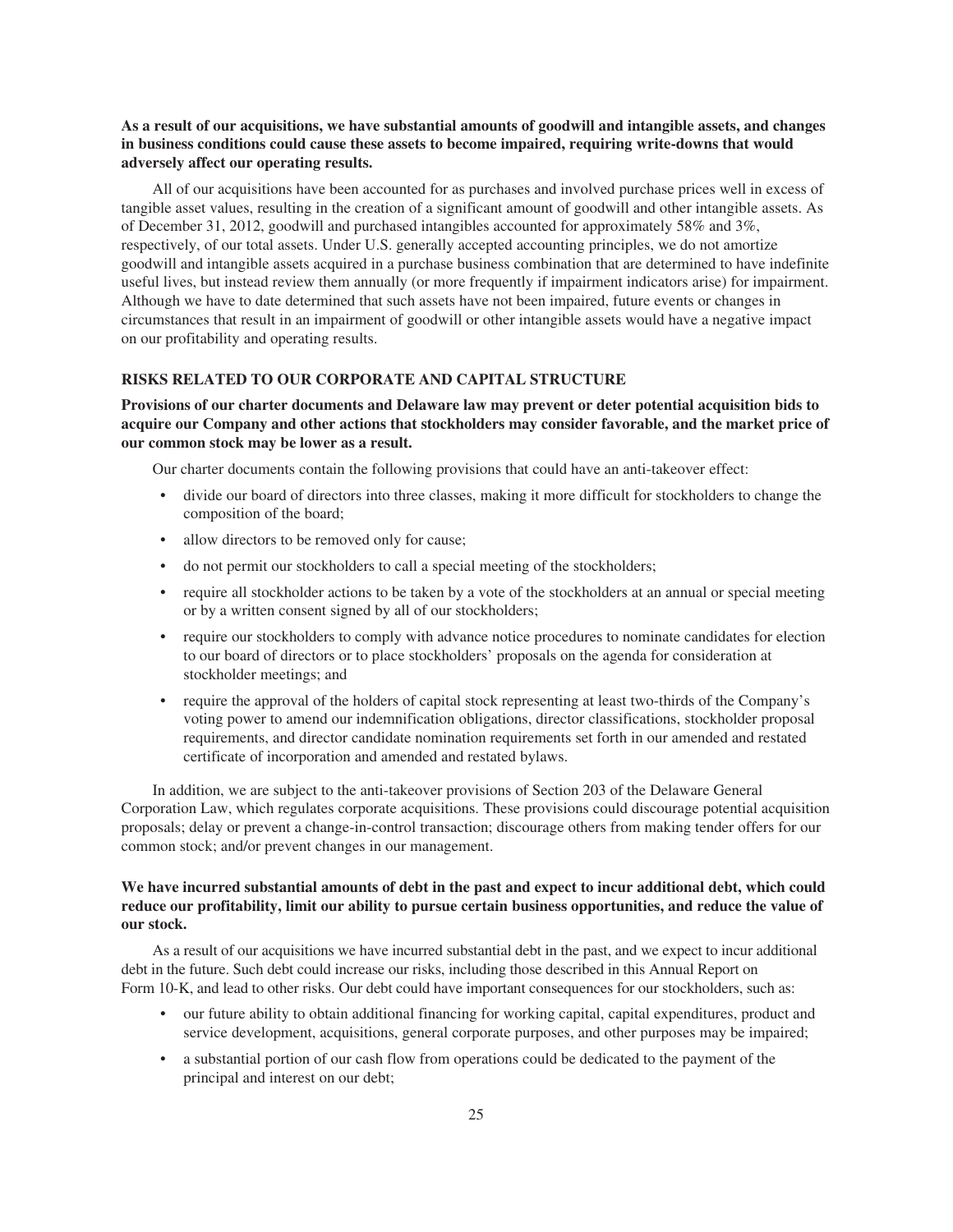- our vulnerability to economic downturns and rises in interest rates may be increased;
- our flexibility in planning for and reacting to changes in our business and the marketplace may be limited;
- we may be placed at a competitive disadvantage relative to other firms;
- in order to comply with the terms of our financing agreements, we may take actions that are based on short-term rather than long-term results; and
- we may be unable to comply with the terms of our financing agreements, which could result in a default under these agreements.

Servicing our debt in the future may require a significant amount of cash. Our ability to repay or refinance our debt depends on, among other things, our successful financial and operating performance and the interest rates on our debt. Our financial and operating performance and the interest rates we pay in turn depend on a number of factors, many of which are beyond our control.

Our continued success depends in part on our ability to comply with the terms of our financing agreements and raise capital on commercially reasonable terms when, and in the amounts, needed. If additional financing is required, including refinancing existing debt, there can be no assurances that we will be able to obtain such additional financing on terms acceptable to us and at the times required, if at all. If we are unable to comply with the terms of our financing agreements or obtain additional required financing, we may be required to raise additional equity by issuing additional stock, alter our business plan materially, curtail all or part of our business expansion plans, sell part or all of our business or other assets, or be subject to actions such as bankruptcy or other financial restructuring in the event of default. Any of these results could have a significant adverse effect on the value of our stock.

## **ITEM 1B. UNRESOLVED STAFF COMMENTS**

None.

## **ITEM 2. PROPERTIES**

We lease our offices and do not own any real estate. As of December 31, 2012, we leased approximately 310,000 square feet of office space at our corporate headquarters at 9300/9302 Lee Highway, Fairfax, Virginia (in the metropolitan Washington, D.C. area) through December 2022 (the "Fairfax Offices"). The Fairfax Offices house a portion of our operations and almost all of our corporate functions, including most of our staff within executive management, treasury, accounting, legal, human resources, business and corporate development, facilities management, information services, and contracts.

As of December 31, 2012, we had leases in place for approximately 1.1 million square feet of office space in more than 75 office locations throughout the United States and around the world, with various lease terms expiring over the next 10 years. As of December 31, 2012, approximately 4,000 square feet of the space we leased was subleased to other parties. We believe that our current office space, together with the office space to be assumed over the next two years under the current Fairfax Offices lease and other office space we expect to be able to lease, will meet our needs for the next several years. Lastly, a portion of our operations staff is housed at client-provided facilities, pursuant to the terms of a number of our client contracts.

#### **ITEM 3. LEGAL PROCEEDINGS**

We are involved in various legal matters and proceedings arising in the ordinary course of business. While these matters and proceedings cause us to incur costs, including, but not limited to, attorneys' fees, we currently believe that any ultimate liability arising out of these matters and proceedings will not have a material adverse effect on our financial position, results of operations, or cash flows.

## **ITEM 4. MINE SAFETY DISCLOSURES**

Not applicable.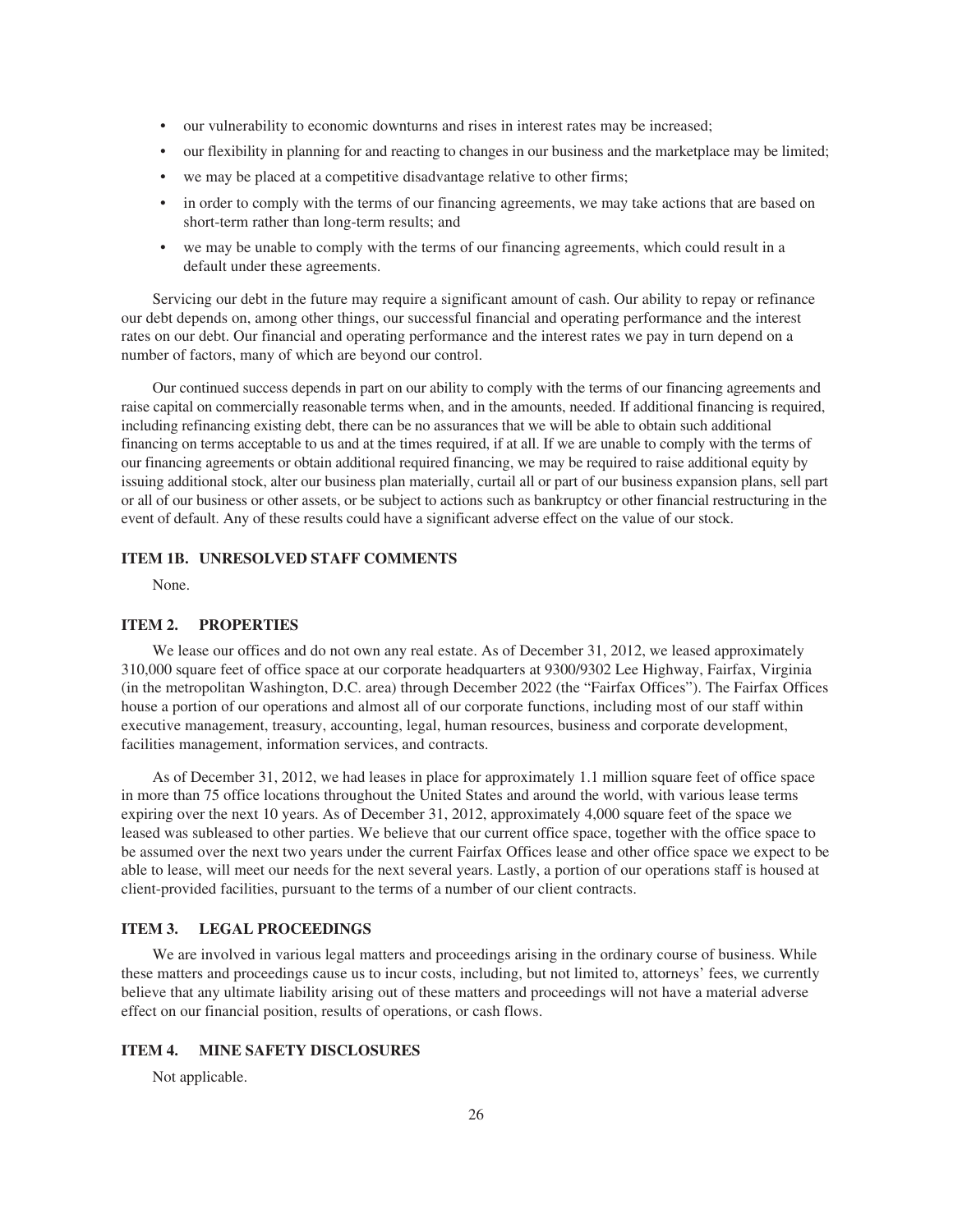## **PART II**

## **ITEM 5. MARKET FOR REGISTRANT'S COMMON EQUITY, RELATED STOCKHOLDER MATTERS AND ISSUER PURCHASES OF EQUITY SECURITIES**

## **Market Information**

Our common stock trades on The NASDAQ Global Select Market under the symbol "ICFI." The high and low sales prices of our common stock for each quarter for the two years 2012 and 2011 are as follows:

| <b>Sales Price Per Share</b><br>(in dollars) |         |
|----------------------------------------------|---------|
| High                                         | Low     |
| \$24.14                                      | \$17.28 |
| \$26.03                                      | \$19.94 |
| \$26.12                                      | \$21.76 |
| \$29.22                                      | \$24.54 |
| \$27.55                                      | \$17.68 |
| \$25.97                                      | \$18.29 |
| \$26.01                                      | \$20.20 |
| \$26.47                                      | \$19.58 |

## **Holders**

As of February 22, 2013, there were 48 registered holders of record of our common stock. This number is not representative of the number of beneficial holders because many of the shares are held by depositories, brokers, or nominees.

## **Dividends**

We have neither declared nor paid any cash dividends on our common stock and presently intend to retain our future earnings, if any, to fund the development and growth of our business. Therefore, we do not anticipate paying cash dividends in the foreseeable future.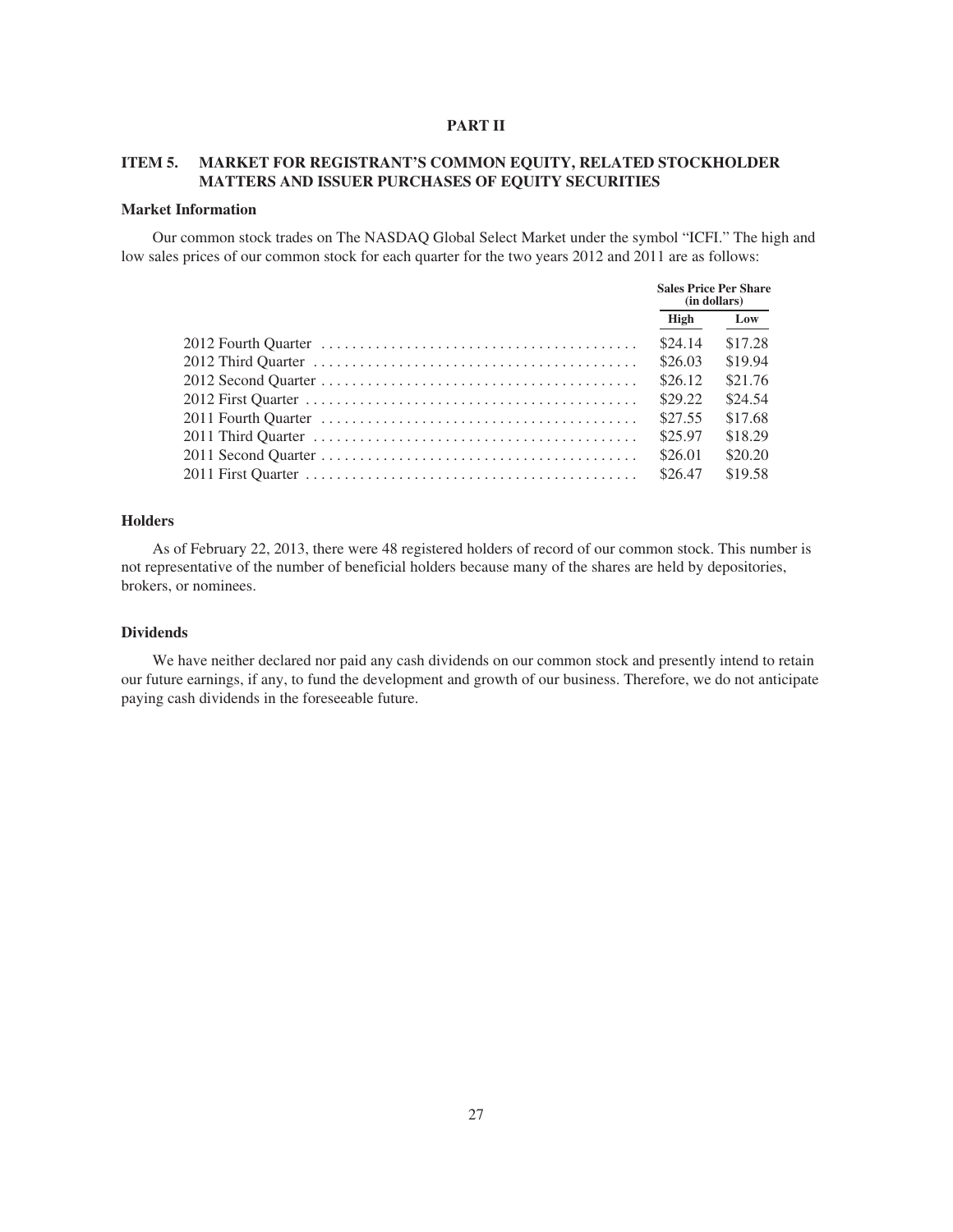## **Stock Performance Graph**

The following graph compares the cumulative total stockholder return on our common stock from December 31, 2007 through December 31, 2012, with the cumulative total return on (i) the NASDAQ Composite, (ii) the Russell 2000 stock index, (iii) our previous peer group, which we used for our Annual Report on Form 10-K for the year 2011, composed of other governmental and commercial service providers: Booz Allen Hamilton Holding; CACI International Inc.; CRA International, Inc.; Dynamics Research Corporation; FTI Consulting, Inc.; Huron Consulting Group Inc.; ManTech International Corporation; Maximus, Inc.; Navigant Consulting, Inc.; and NCI, Inc. (the "old peer group") and (iv) a new peer group composed of other governmental and commercial service providers: Booz Allen Hamilton Holding; CACI International Inc.; CBIZ, Inc.; CRA International, Inc.; Dynamics Research Corporation; Exponent Inc.; FTI Consulting, Inc.; Huron Consulting Group Inc.; IHS Inc.; ManTech International Corporation; Maximus, Inc.; Navigant Consulting, Inc.; NCI, Inc.; Resources Connection Inc.; Sapient Corporation; and Tetra Tech, Inc. (the "new peer group"). We selected the new peer group because it better reflects the companies to which we believe we are the closest in comparability. The comparison below assumes that all dividends are reinvested and all returns are market-cap weighted. The historical information set forth below is not necessarily indicative of future performance.



**COMPARISON OF 5 YEAR CUMULATIVE TOTAL RETURN\***

Among ICF International, Inc, the NASDAQ Composite Index, the Russell 2000 Index, Old Peer Group, and New Peer Group

\* \$100 invested on 12/31/07 in stock or index, including reinvestment of dividends

|                              | December 31.<br>2008 | December 31.<br>2009 | December 31.<br>2010 | December 31.<br>2011 | December 31,<br>2012 |
|------------------------------|----------------------|----------------------|----------------------|----------------------|----------------------|
| ICF International, Inc.      | \$97.27              | \$106.10             | \$101.82             | \$98.10              | \$92.79              |
| NASDAQ Composite             | 59.03                | 82.25                | 97.32                | 98.63                | 110.78               |
| Russell $2000$ Index         | 66.21                | 84.20                | 106.82               | 102.36               | 119.09               |
| Old Peer Group $\dots \dots$ | 87.03                | 82.94                | 77.57                | 80.59                | 88.05                |
| New Peer Group $\dots \dots$ | 82.64                | 90.37                | 98.91                | 100.92               | 109.82               |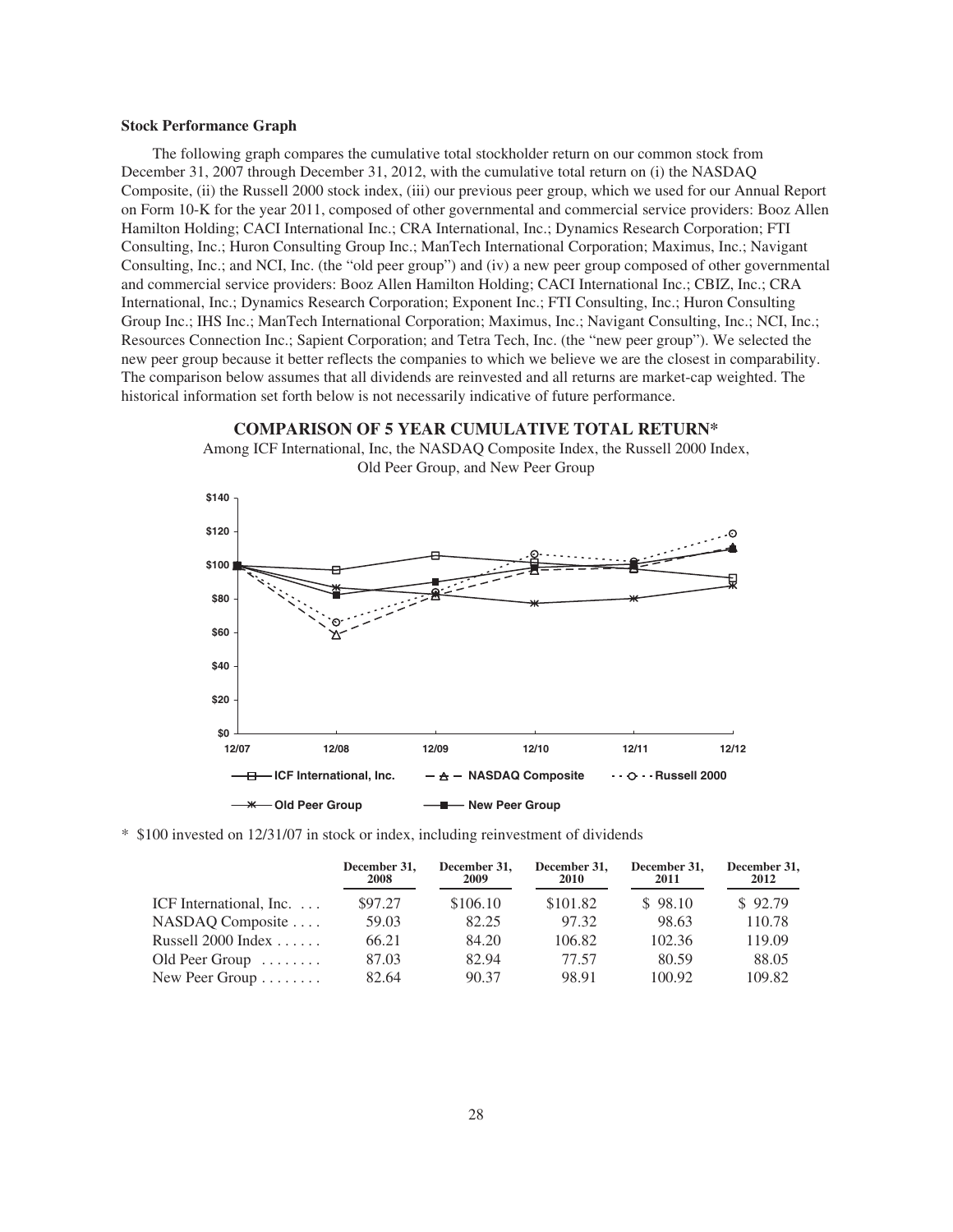## **Recent Sales of Unregistered Securities**

During the three months ended December 31, 2012, we issued the following securities that were not registered under the Securities Act of 1933, as amended ("Securities Act"). No underwriters were involved in the following issuances of securities.

(a) Issuances of Common Stock:

On October 1, 2012, we issued an aggregate 1,517 shares of unregistered common stock to two of our directors in lieu of cash for director fee compensation, with an aggregate value of \$30,719.

Each of these issuances was made in reliance upon the exemption from the registration provisions of the Securities Act, set forth in Section 4(2) thereof relative to sales by an issuer not involving any public offering and the rules and regulations there under. The recipients of securities in each case acquired the securities for investment only and not with a view to the distribution thereof. Each of the recipients of securities in these transactions was an accredited or sophisticated person and had adequate access, through employment, business, or other relationships, to information about us.

## **Purchases of Equity Securities by Issuer**

During the three months ended December 31, 2012, we purchased 2,149 shares of common stock for an aggregate cost of \$45,049 from employees to pay required withholding taxes and the exercise price due upon the exercise of options and the settlement of restricted stock units ("RSUs"), in accordance with the Company's applicable long-term incentive plan. The average fair value of the common stock purchased was \$20.96 per share.

The following table summarizes stock repurchases in satisfaction of tax withholding obligations for the three months ended December 31, 2012:

| Period                                                                           | (a) Total<br>Number of<br><b>Shares</b><br><b>Purchased</b> | (b) Average<br><b>Price Paid per</b><br><b>Share</b> |
|----------------------------------------------------------------------------------|-------------------------------------------------------------|------------------------------------------------------|
| Shares purchased in satisfaction of tax withholding obligations                  |                                                             |                                                      |
| $October 1 - October 31$                                                         |                                                             |                                                      |
| November 1 – November 30 $\dots$ $\dots$ $\dots$ $\dots$ $\dots$ $\dots$ $\dots$ | 2.149                                                       | \$20.96                                              |
|                                                                                  |                                                             | $s -$                                                |
| Total                                                                            | 2.149                                                       | \$2096                                               |

During the three months ended December 31, 2012, we did not purchase any ICF common stock under our share repurchase program. The following table summarizes stock repurchases pursuant to share repurchase program for the year ended December 31, 2012:

**(c) Total Number of**

| (a) Total<br>Number of<br><b>Shares</b><br><b>Purchased</b> | (b) Average<br><b>Price Paid per</b><br>Share                               | (c) Total Number of<br><b>Shares Purchased as</b><br><b>Part of Publicly</b><br><b>Announced Plans or</b><br>Programs <sup>*</sup> | (d) Maximum Number (or<br><b>Approximate Dollar Value)</b><br>of Shares that May Yet Be<br><b>Purchased Under the</b><br><b>Plans or Programs</b> * |
|-------------------------------------------------------------|-----------------------------------------------------------------------------|------------------------------------------------------------------------------------------------------------------------------------|-----------------------------------------------------------------------------------------------------------------------------------------------------|
|                                                             |                                                                             |                                                                                                                                    |                                                                                                                                                     |
|                                                             |                                                                             |                                                                                                                                    |                                                                                                                                                     |
|                                                             |                                                                             |                                                                                                                                    | \$35,000,000                                                                                                                                        |
| 259,673                                                     | \$22.42                                                                     | 259,673                                                                                                                            | \$29,172,049                                                                                                                                        |
| 210,290                                                     | \$22.01                                                                     | 210,290                                                                                                                            | \$24,538,484                                                                                                                                        |
|                                                             |                                                                             |                                                                                                                                    | \$24,538,484                                                                                                                                        |
| 469.963                                                     | \$22.24                                                                     | 469.963                                                                                                                            | \$24,538,484                                                                                                                                        |
|                                                             | January $1 - March 31$<br>July $1 -$ September 30 $\dots \dots \dots \dots$ |                                                                                                                                    |                                                                                                                                                     |

\* On November 2, 2011, we announced that our Board of Directors had approved a share repurchase program. Under this program, we are authorized to repurchase, in the aggregate, \$35.0 million of our outstanding stock.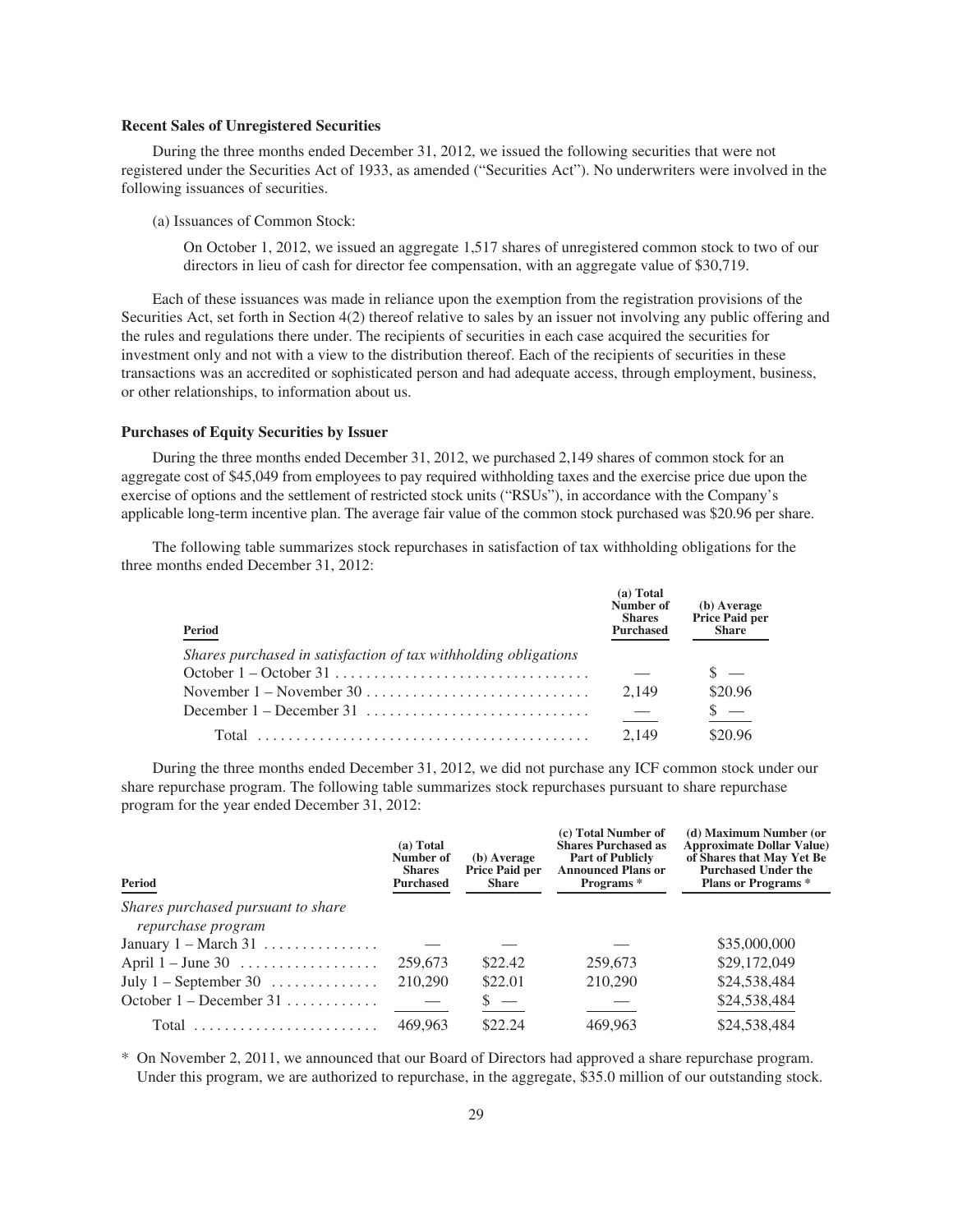## **ITEM 6. SELECTED FINANCIAL DATA**

The following table presents selected historical financial data derived from our audited consolidated financial statements and other Company information for each of the five years presented. This information should be read in conjunction with "Management's Discussion and Analysis of Financial Condition and Results of Operations" and our audited financial statements. The financial information below reflects the results or impact of our acquisitions and business combinations, since the date the entities were purchased, of Jones & Stokes in February 2008, Macro in March 2009, JASI in December 2009, Marbek in January 2011, AeroStrategy in September 2011, Ironworks in December 2011, GHK in February 2012, and Symbiotic in September 2012.

|                                                                             | <b>Year Ended December 31,</b>           |             |                                |             |             |
|-----------------------------------------------------------------------------|------------------------------------------|-------------|--------------------------------|-------------|-------------|
|                                                                             | 2012                                     | 2011        | 2010                           | 2009        | 2008        |
|                                                                             | (in thousands, except per share amounts) |             |                                |             |             |
| <b>Statement of Earnings Data:</b>                                          |                                          |             |                                |             |             |
| Gross Revenue                                                               | \$937,133                                | \$840,775   | \$764,734                      | \$674,399   | \$697,426   |
|                                                                             | 583,195                                  | 520,522     | 476,187                        | 411,334     | 460,002     |
| Operating costs and expenses:                                               |                                          |             |                                |             |             |
| Indirect and selling expenses                                               | 263,878                                  | 240,964     | 218,526                        | 203,428     | 170,378     |
| Depreciation and amortization                                               | 10,351                                   | 10,757      | 10,775                         | 9,416       | 5,407       |
| Amortization of intangible assets                                           | 14,089                                   | 9,550       | 12,326                         | 11,137      | 8,683       |
| Operating Income                                                            | 65,620                                   | 58,982      | 46,920                         | 39,084      | 52,956      |
| Interest expense                                                            | (3,384)                                  | (2,248)     | (3,403)                        | (5,107)     | (4,082)     |
| Other income (expense)                                                      | (325)                                    | 26          | 165                            | 1,005       | 599         |
|                                                                             | 61,911                                   | 56,760      | 43,682                         | 34,982      | 49,473      |
| Income tax expense                                                          | 23,836                                   | 21,895      | 16,511                         | 12,626      | 20,750      |
| Net income                                                                  | \$38,075                                 | \$34,865    | \$27,171                       | \$22,356    | \$28,723    |
| Earnings per share:                                                         |                                          |             |                                |             |             |
|                                                                             | \$.<br>1.94                              | \$<br>1.77  | S<br>1.40                      | \$<br>1.45  | \$<br>1.96  |
| Diluted                                                                     | \$<br>1.91                               | \$<br>1.75  | \$<br>1.38                     | \$<br>1.40  | \$<br>1.88  |
| Weighted-average shares:                                                    |                                          |             |                                |             |             |
|                                                                             | 19,663                                   | 19,684      | 19,375                         | 15,433      | 14,641      |
| $Diluted \dots \dots \dots \dots \dots \dots \dots \dots \dots \dots \dots$ | 19,957                                   | 19,928      | 19,626                         | 15,914      | 15,270      |
|                                                                             |                                          |             | <b>Year Ended December 31,</b> |             |             |
|                                                                             | 2012                                     | 2011        | 2010                           | 2009        | 2008        |
|                                                                             |                                          |             | (Unaudited)<br>(in thousands)  |             |             |
| <b>Other Operating Data:</b>                                                |                                          |             |                                |             |             |
| $EBITDA^{(1)}$                                                              | \$90,060                                 | \$79,289    | \$70,021                       | \$59,637    | \$67,046    |
|                                                                             | 2012                                     | 2011        | 2010                           | 2009        | 2008        |
|                                                                             |                                          |             | (in thousands)                 |             |             |
| <b>Consolidated balance sheet data:</b>                                     |                                          |             |                                |             |             |
|                                                                             | \$14,725                                 | \$<br>4,097 | \$<br>3,301                    | \$<br>2,353 | \$<br>1,536 |
| Net working capital                                                         | 91,671                                   | 96,257      | 77,688                         | 88,364      | 63,925      |
|                                                                             | 709,721                                  | 694,615     | 572,819                        | 582,227     | 401,017     |
|                                                                             | 105,000                                  | 145,000     | 85,000                         | 145,000     | 80,000      |

(1) EBITDA, a measure used by us to evaluate performance, is earnings before interest and other income and/or expense, tax, and depreciation and amortization. We believe EBITDA is useful to investors because similar measures are frequently used by securities analysts, investors, and other interested parties in evaluating companies in our industry. EBITDA is not a recognized term under generally accepted accounting principles

Total stockholders' equity ...................... 428,750 393,028 352,733 317,560 202,917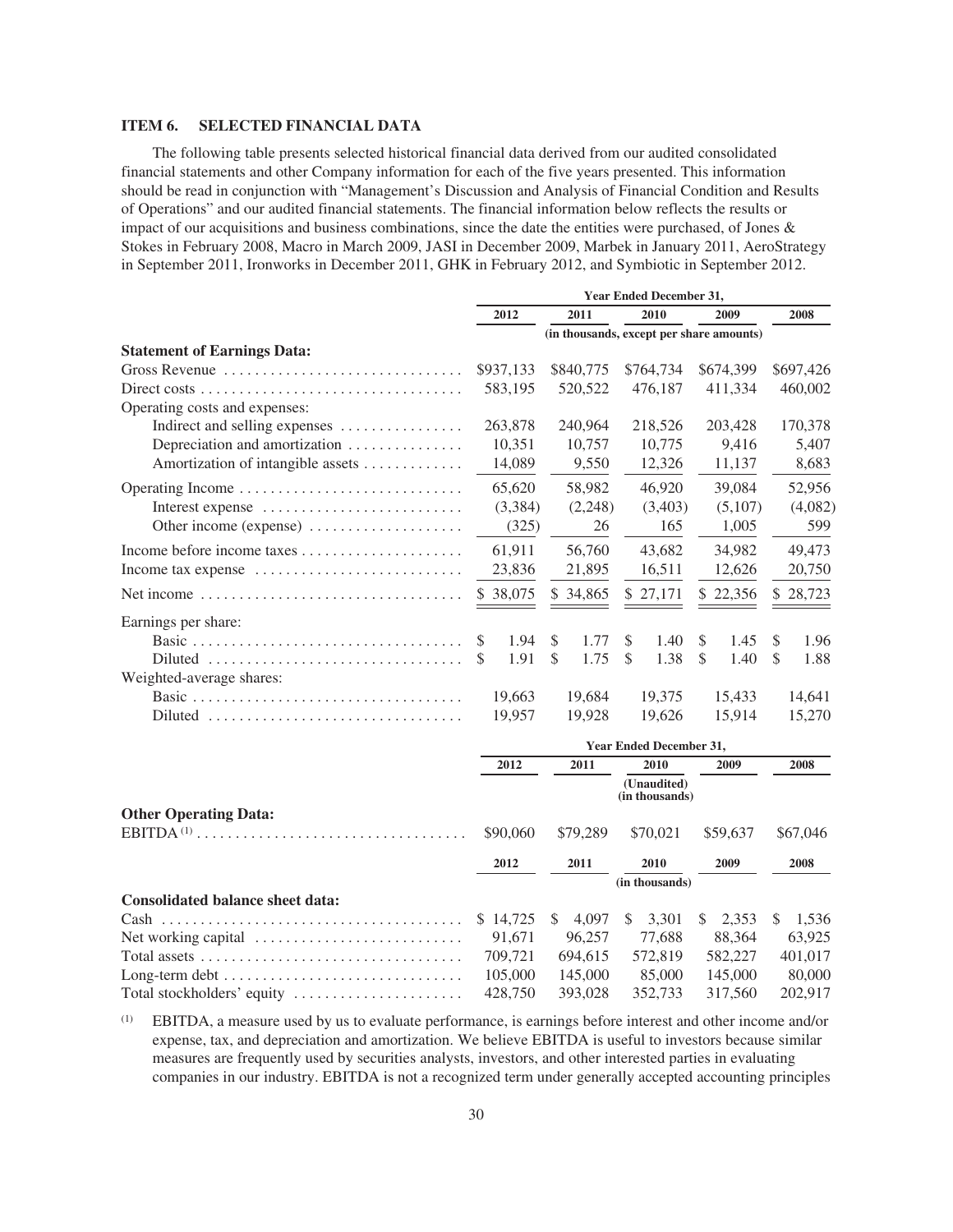and does not purport to be an alternative to net income as a measure of operating performance, or to cash flows from operating activities as a measure of liquidity. Because not all companies use identical calculations, this presentation of EBITDA may not be comparable to other similarly titled measures used by other companies. EBITDA is not intended to be a measure of free cash flow for management's discretionary use, as it does not consider certain cash requirements such as interest payments, tax payments, capital expenditures, and debt service. Our credit agreement includes covenants based on EBITDA, subject to certain adjustments. A reconciliation of net income to EBITDA follows:

|                                                                                         | Year ended December 31, |          |                                     |          |          |
|-----------------------------------------------------------------------------------------|-------------------------|----------|-------------------------------------|----------|----------|
|                                                                                         | 2012                    | 2011     | 2010                                | 2009     | 2008     |
|                                                                                         |                         |          | (In thousands)                      |          |          |
| Net income $\dots \dots \dots \dots \dots \dots \dots \dots \dots \dots \dots$ \$38,075 |                         |          | \$34,865 \$27,171 \$22,356 \$28,723 |          |          |
|                                                                                         | 325                     | (26)     | (165)                               | (1.005)  | (599)    |
|                                                                                         | 3.384                   | 2.248    | 3.403                               | 5.107    | 4,082    |
| Income tax expense $\dots\dots\dots\dots\dots\dots\dots\dots\dots\dots\dots\dots\dots$  | 23,836                  | 21,895   | 16.511                              | 12.626   | 20,750   |
|                                                                                         | 24,440                  | 20,307   | 23.101                              | 20.553   | 14,090   |
|                                                                                         | \$90,060                | \$79,289 | \$70,021                            | \$59,637 | \$67,046 |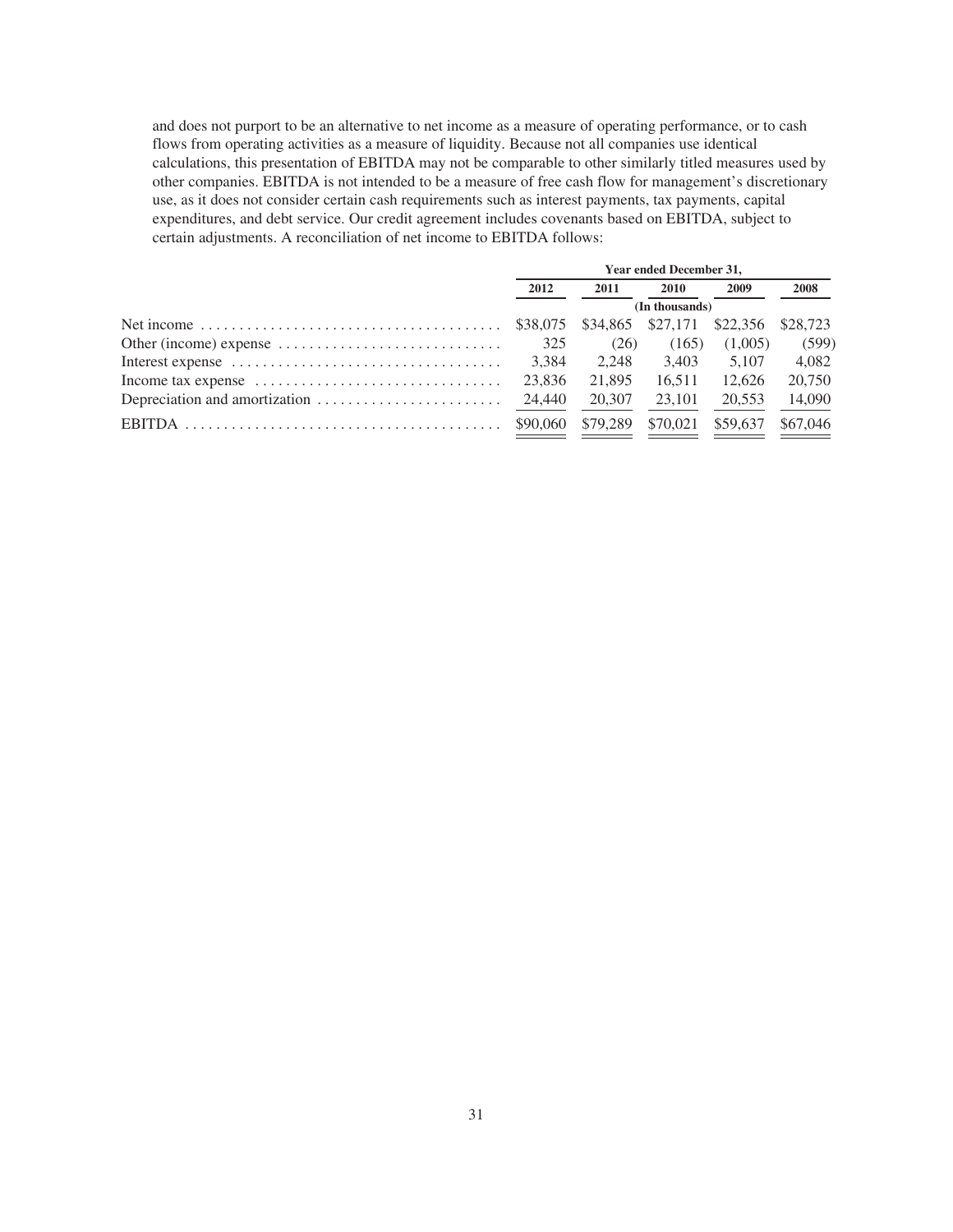## **ITEM 7. MANAGEMENT'S DISCUSSION AND ANALYSIS OF FINANCIAL CONDITION AND RESULTS OF OPERATIONS**

*The following discussion and analysis should be read in conjunction with the "Selected Financial Data" and the consolidated financial statements and related notes included elsewhere in this Annual Report on Form 10-K. This discussion and analysis contains forward-looking statements that involve risks, uncertainties, and assumptions, such as statements of our plans, objectives, expectations, and intentions. The cautionary statements made in this Annual Report on Form 10-K should be read as applying to all related forward-looking statements wherever they appear in this Annual Report on Form 10-K. Our actual results could differ materially from those anticipated in the forward-looking statements. Factors that could cause or contribute to our actual results differing materially from those anticipated include those discussed in "Risk Factors" and elsewhere in this Annual Report on Form 10-K.*

## **OVERVIEW**

We provide management, technology, and policy consulting and implementation services to government and commercial clients. We help our clients conceive, develop, implement, and improve solutions that address complex natural resource, social, and public safety issues. Our services primarily address three key markets: energy, environment, and infrastructure; health, social programs, and consumer/financial; and public safety and defense. We believe that demand for our services will continue to grow as government, industry, and other stakeholders seek to address critical long-term societal and natural resource issues in these market areas due to heightened concerns about clean energy and energy efficiency; health promotion, treatment, and cost control; and ever-present homeland security threats.

In the first quarter of 2012, we modified the names of each of our key markets. Energy, environment, and transportation is now energy, environment, and infrastructure; health, education, and social programs is now health, social programs, and consumer/financial; and homeland security and defense is now public safety and defense. We made these modifications because of new acquisitions and growth that allow us to reach new customers with a broader array of services in these markets. We have also made changes to the allocation of revenue to each of these markets, and reflected these changes in both the current and prior-year periods.

We provide services across these three markets that deliver value throughout the entire life cycle of a policy, program, project, or initiative, from concept analysis and design through implementation and evaluation and improvement.

Our clients utilize our services because we combine diverse institutional knowledge and experience in their activities with the deep subject-matter expertise of our highly educated staff, which we deploy in multi-disciplinary teams. In the second quarter of 2012, we modified our key client classifications to reflect our current business and growth. Previously, four client classifications were provided, which included U.S. federal government, U.S. state and local government, U.S. commercial, and non-U.S. clients. These previous client types have been re-categorized into two broader client classifications, government and commercial. Within the government classification, we present three client sub-classifications: U.S. federal, U.S. state and local, and non-U.S. clients. Within the commercial classification, there are no sub-classifications; it includes both U.S. and non-U.S. based clients. With the implementation of our international growth strategy and our recent acquisitions, providing one consolidated commercial category is a more appropriate reflection of our business because our commercial business utilizes both U.S. and non-U.S. employees to support commercial clients, many of which have a global presence. We have made these changes in both the current and prior-year periods. Our federal government clients have included every cabinet-level department, including HHS, DoD, DOS, EPA, DHS, USDA, HUD, Department of Transportation ("DOT"), Department of Interior ("DOI"), DOJ, DOE, National Science Foundation ("NSF"), and Department of Education ("ED"). U.S. federal government clients generated approximately 60%, 66%, and 70% of our revenue in 2012, 2011, and 2010, respectively. State and local government clients generated approximately 10% of our revenue in each year from 2010 through 2012. Non-U.S. government clients generated approximately 3%, 1%, and 2% of our revenue in 2012, 2011, and 2010, respectively.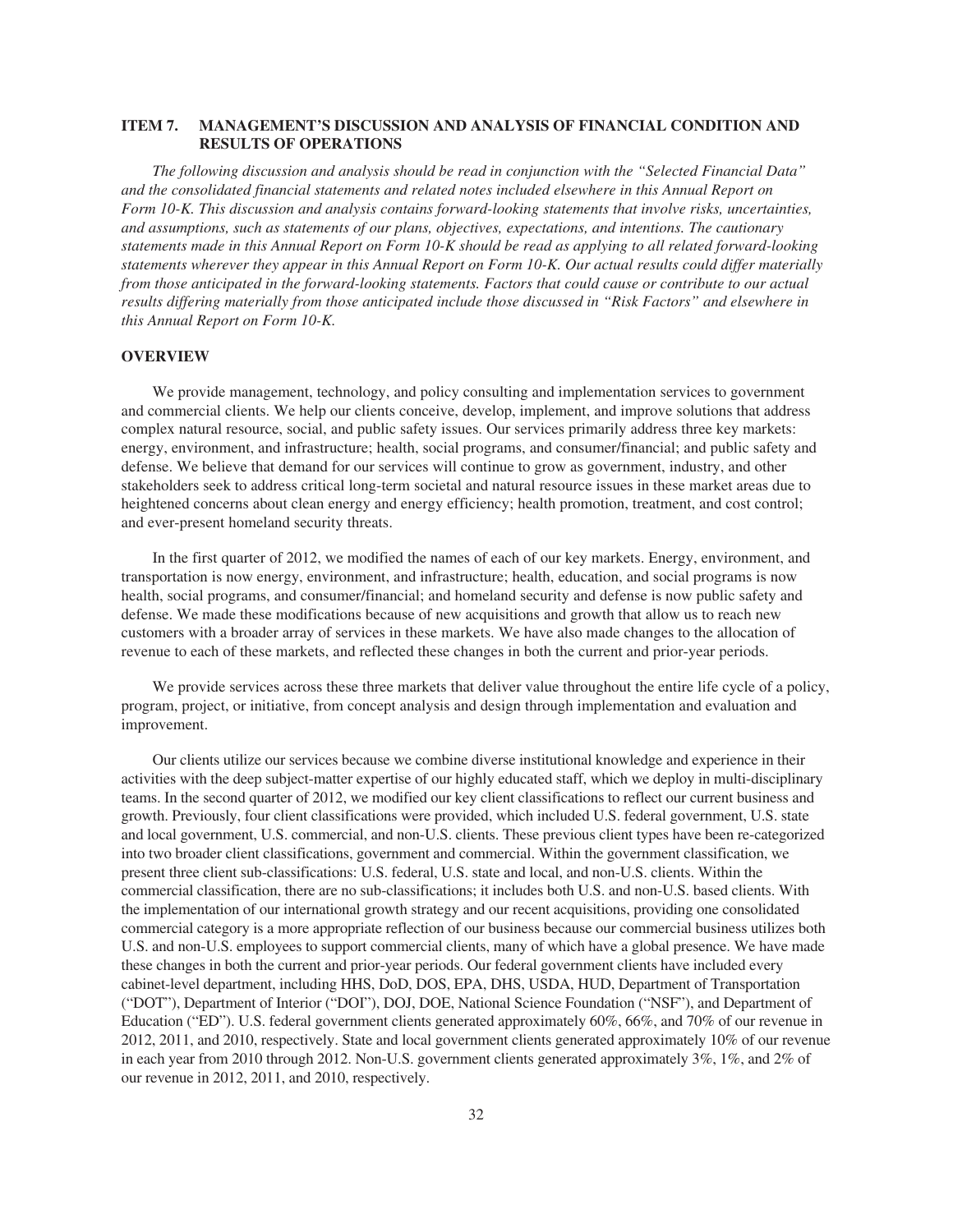We also serve a variety of commercial clients, primarily in aviation, energy, health, and financial services industries, including airlines, airports, electric and gas utilities, oil companies, hospitals and health-related companies, banks and other financial services companies, and law firms. Our commercial clients, which include clients outside the United States, generated approximately 27%, 23%, and 18% of our revenue in 2012, 2011, and 2010, respectively. We have successfully worked with many of our clients for decades, with the result that we have a unique and knowledgeable perspective on their needs.

We report operating results and financial data as a single segment based on the information used by our chief operating decision-makers in evaluating the performance of our business and allocating resources. Our single segment represents our core business—professional services for government and commercial clients. Although we describe our multiple service offerings to three markets to provide a better understanding of our business, we do not manage our business or allocate our resources based on those service offerings or markets.

## **CRITICAL ACCOUNTING POLICIES**

The preparation of our financial statements in accordance with accounting principles generally accepted in the United States of America requires that we make estimates and judgments that affect the reported amount of assets, liabilities, revenue, and expenses, as well as the disclosure of contingent assets and liabilities. If any of these estimates or judgments prove to be incorrect, our reported results could be materially affected. Actual results may differ significantly from our estimates under different assumptions or conditions. We believe that the estimates, assumptions, and judgments involved in the accounting practices described below have the greatest potential impact on our financial statements and therefore consider them to be critical accounting policies.

#### **Revenue Recognition**

We recognize revenue when persuasive evidence of an arrangement exists, services have been rendered, the contract price is fixed or determinable, and collectability is reasonably assured. We enter into contracts that are time-and-materials, cost-based, fixed-price.

- **Time-and-Materials Contracts.** Revenue for time-and-materials contracts is recorded on the basis of allowable labor hours worked multiplied by the contract-defined billing rates, plus the costs of other items used in the performance of the contract. Profits and losses on time-and-materials contracts result from the difference between the cost of services performed and the contract-defined billing rates for these services.
- **Cost-Based Contracts***.* Revenue under cost-based contracts is recognized as costs are incurred. Applicable estimated profit, if any, is included in earnings in the proportion that incurred costs bear to total estimated costs. Incentives, award fees, or penalties related to performance are also considered in estimating revenue and profit rates based on actual and anticipated awards.
- **Fixed-Price Contracts***.* Revenue for fixed-price contracts is recognized when earned, generally as work is performed. Services performed vary from contract to contract and are not always uniformly performed over the term of the arrangement. We recognize revenue in a number of different ways on fixed-price contracts, including:
	- *Proportional Performance:* Revenue on certain fixed-price contracts is recorded each period based upon certain contract performance measures (labor hours, labor costs, or total costs) incurred expressed as a proportion of a total project estimate. Thus, labor hours, labor costs, or total contract costs incurred to date are compared with the total estimate for these items at completion. Performance is based on the ratio of the incurred hours or costs to the total estimate. Progress on a contract is monitored regularly to ensure that revenue recognized reflects project status. When hours or costs incurred are used as the basis for revenue recognition, the hours or costs incurred represent a reasonable surrogate for output measures of contract performance, including the presentation of deliverables to the client. Clients are obligated to pay as services are performed, and in the event that a client cancels the contract, payment for services performed through the date of cancellation is negotiated with the client.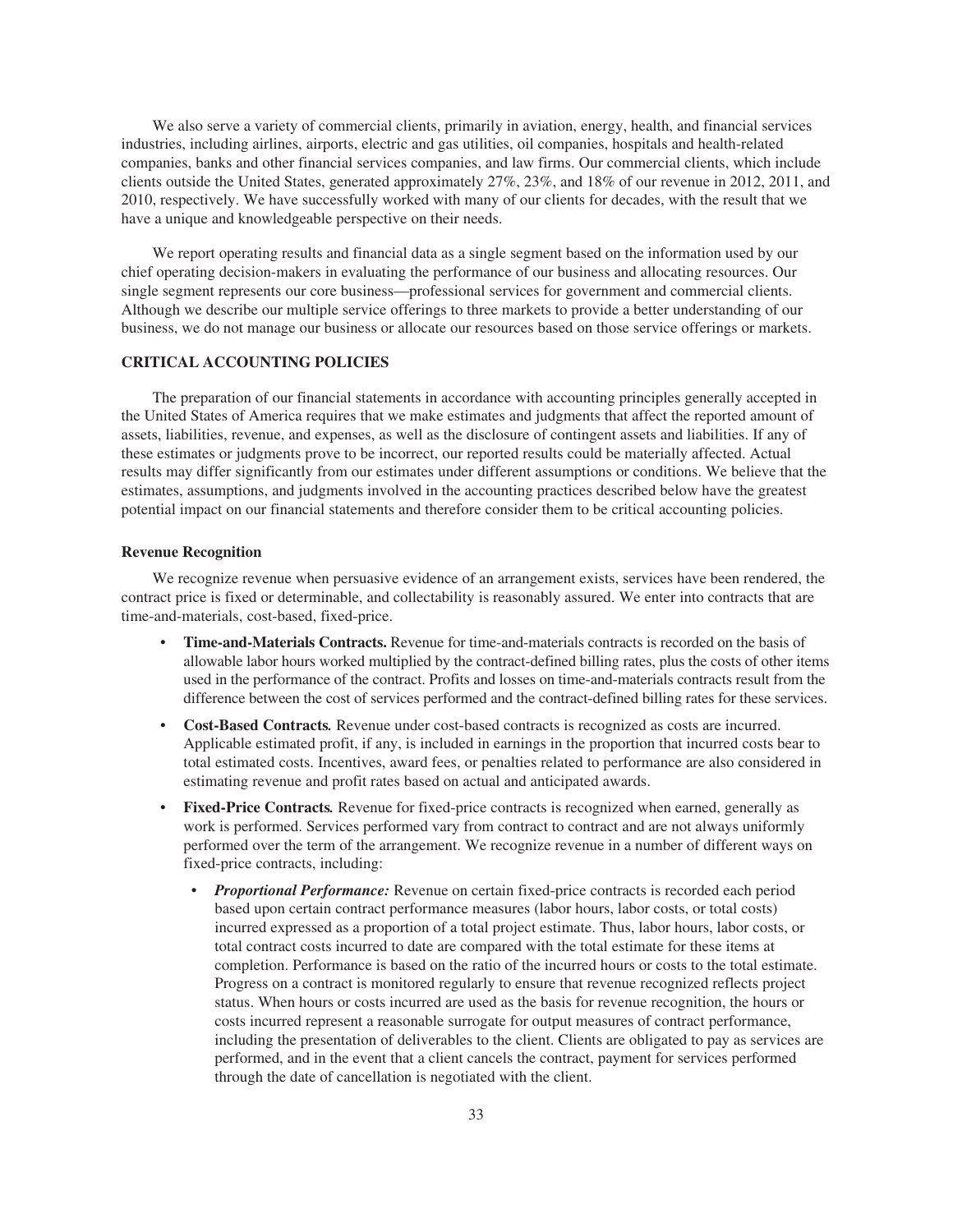- *Contractual Outputs*: Revenue on certain fixed-price contracts is recognized based upon outputs completed to date expressed as a percentage of total outputs required in the contract or based upon units delivered to the customer multiplied by the contract-defined unit price.
- *Straight-Line*: When services are performed or are expected to be performed consistently throughout an arrangement, revenue on those fixed-price contracts is recognized ratably over the period benefited.
- *Completed Contract*: Revenue and costs on certain fixed-price contracts are recognized at completion if the final act is so significant to the arrangement that value is deemed to be transferred only at completion.

Revenue recognition requires us to use judgment relative to assessing risks, estimating contract revenue and costs or other variables, and making assumptions for scheduling and technical issues. Due to the size and nature of many of our contracts, the estimation of revenue and estimates at completion can be complicated and are subject to many variables. Contract costs include labor, subcontracting costs, and other direct costs, as well as an allocation of allowable indirect costs. We must also make assumptions regarding the length of time to complete the contract because costs include expected increases in wages, prices for subcontractors, and other direct costs. From time to time, facts develop that require us to revise our estimated total costs or hours and thus the associated revenue on a contract. To the extent that a revised estimate affects contract profit or revenue previously recognized, we record the cumulative effect of the revision in the period in which the facts requiring the revision become known. Provision for the full amount of an anticipated loss on any type of contract is recognized in the period in which it becomes probable and can be reasonably estimated. As a result, operating results could be affected by revisions to prior accounting estimates.

We generate invoices to clients in accordance with the terms of the applicable contract, which may not be directly related to the performance of services. Unbilled receivables are invoiced based upon the achievement of specific events as defined by each contract, including deliverables, timetables, and incurrence of certain costs. Unbilled receivables are classified as a current asset. Advanced billings to clients in excess of revenue earned are recorded as deferred revenue until the revenue recognition criteria are met. Reimbursements of out-of-pocket expenses are included in revenue with corresponding costs incurred by us included in the cost of revenue.

We may proceed with work based upon written client direction prior to the completion and signing of formal contract documents. We have a formal review process for approving any such work. Revenue associated with such work is recognized only when it can reliably be estimated and realization is probable. We base our estimates on a variety of factors, including previous experiences with the client, communications with the client regarding funding status, and our knowledge of available funding for the contract.

### **Goodwill and the amortization of intangible assets**

Goodwill represents the excess of costs over the fair value of assets of businesses acquired. Goodwill and intangible assets acquired in a purchase business combination and determined to have an indefinite useful life are not amortized, but instead reviewed annually for impairment, or more frequently if impairment indicators arise. Intangible assets with estimable useful lives are amortized over such lives and reviewed for impairment.

We perform our annual goodwill impairment review as of September 30 of each year. For the purposes of performing this review, we have concluded that the Company is one reporting unit. We estimate the fair value of our one reporting unit using a market-based approach, which includes certain premiums that we believe should be included for an accurate assessment of fair value. Based upon management's most recent review, our estimated fair value well exceeded our carrying amount, and we have therefore determined there was no indication of impairment as of September 30, 2012. Historically, we have recorded no goodwill impairment charges.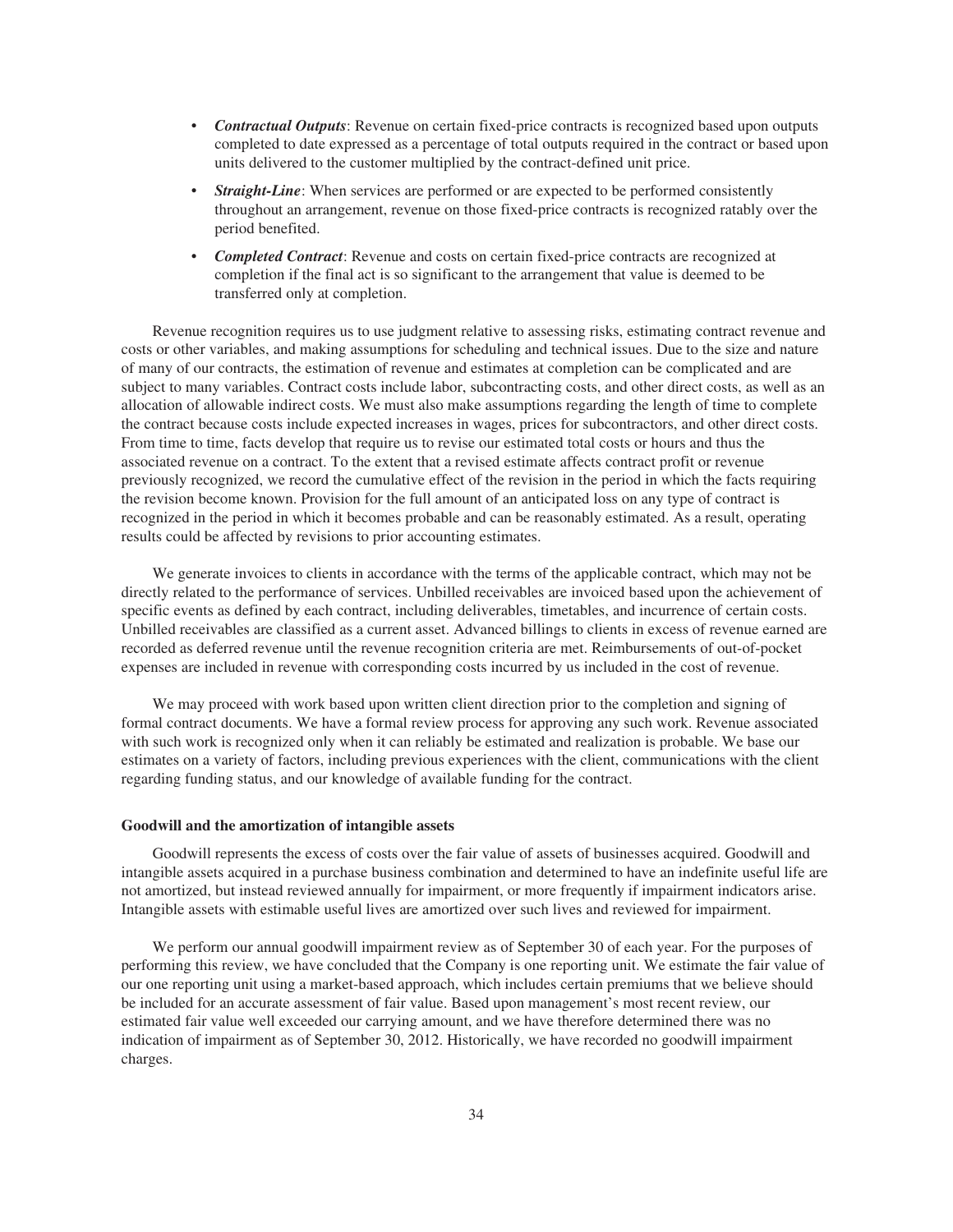We are required to review long-lived assets and certain identifiable intangibles for impairment whenever events or changes in circumstances indicate that the carrying amount of an asset might not be recoverable. Recoverability of assets to be held and used is measured by a comparison of the carrying amount of an asset to future undiscounted net cash flows expected to be generated by the asset. If such assets are considered to be impaired, the impairment to be recognized is measured by the amount by which the carrying amount of the asset exceeds its fair value. Assets to be disposed of are reported at the lower of the carrying amount or fair value, less cost to sell.

### **New accounting standards**

We adopted no new accounting standards in 2012.

## **REVENUE**

We earn revenue from services that we provide to clients in three key markets:

- Energy, environment, and infrastructure;
- Health, social programs, and consumer/financial; and
- Public safety and defense.

The following table shows our revenue from each of our three markets as a percentage of total revenue for the periods indicated. For each client, we have attributed all revenue from that client to the market we consider to be the client's primary market, even if a portion of that revenue relates to a different market. Certain amounts in the prior year have been reclassified to conform to current year presentation.

| Year ended December 31, |                         |             |  |
|-------------------------|-------------------------|-------------|--|
| 2012                    | 2011                    | <b>2010</b> |  |
|                         | $41\%$ $43\%$           | $40\%$      |  |
|                         |                         | 44%         |  |
|                         |                         |             |  |
|                         | $100\%$ $100\%$ $100\%$ |             |  |

The increase in health, social programs and consumer/financial revenue as a percent of total revenue, for the year ended December 31, 2012, compared to the year ended December 31, 2011, is primarily attributable to the acquisitions of Ironworks and GHK.

Our primary clients are the agencies and departments of the U.S. federal and commercial clients. The following table shows our revenue by type of client as a percentage of total revenue for the periods indicated. Certain amounts in the prior year have been reclassified to conform to current year presentation.

| Year ended December 31, |        |       |
|-------------------------|--------|-------|
| 2012                    | 2011   | 2010  |
| 60%                     | 66%    | 70%   |
| $10\%$                  | $10\%$ | 10%   |
|                         |        | $2\%$ |
|                         |        |       |
|                         |        |       |
| $100\%$ $100\%$ $100\%$ |        |       |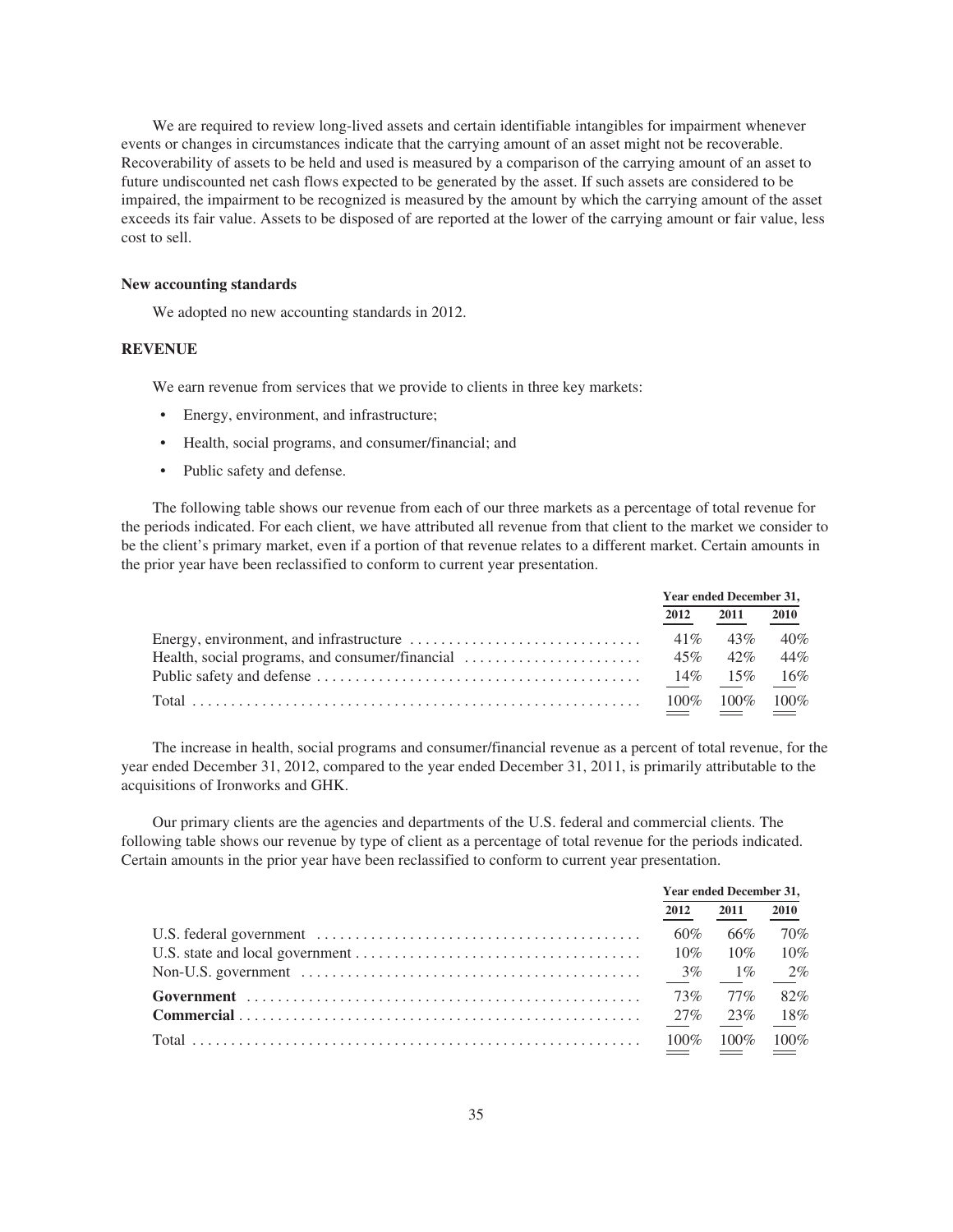The decrease in U.S. federal government revenue and the increase in commercial and non-U.S. government revenue as a percent of total revenue, for the year ended December 31, 2012, compared to the year ended December 31, 2011, is primarily attributable to the acquisitions of Ironworks and GHK.

Most of our revenue is from contracts on which we are the prime contractor, which we believe provides us strong client relationships. In 2012, 2011, and 2010, approximately 87%, 86%, and 85%, of our revenue, respectively, was from prime contracts.

#### **Contract mix**

Our contracts with clients include time-and-materials contracts, fixed-price contracts, and cost-based contracts (including cost-based fixed fee, cost-based award fee, and cost-based incentive fee, as well as grants and cooperative agreements). Our contract mix varies from year to year due to numerous factors, including our business strategies and the procurement activities of our clients. Unless the context requires otherwise, we use the term "contracts" to refer to contracts and any task orders or delivery orders issued under a contract.

The following table shows the approximate percentage of our revenue from each of these types of contracts for the periods indicated.

|                                                                                                                                                      | <b>Year ended December 31,</b> |                      |  |  |
|------------------------------------------------------------------------------------------------------------------------------------------------------|--------------------------------|----------------------|--|--|
|                                                                                                                                                      | 2012                           | 2011 2010            |  |  |
| Time-and-materials $\ldots$ , $\ldots$ , $\ldots$ , $\ldots$ , $\ldots$ , $\ldots$ , $\ldots$ , $\ldots$ , $\ldots$ , $\ldots$ , $\ldots$ , $\ldots$ |                                | $49\%$ $49\%$ $49\%$ |  |  |
|                                                                                                                                                      |                                | 30\% 28\% 28\%       |  |  |
|                                                                                                                                                      |                                |                      |  |  |
|                                                                                                                                                      |                                |                      |  |  |

*Time-and-materials contracts.* Under time-and-materials contracts, we are paid for labor at fixed hourly rates and generally reimbursed separately for allowable materials, other direct costs, and out-of-pocket expenses. Our actual labor costs may vary from the expected costs that formed the basis for our negotiated hourly rates if we utilize different employees than anticipated, need to hire additional employees at higher wages, increase the compensation paid to existing employees, or are able to hire employees at lower-than-expected rates. Our nonlabor costs, such as fringe benefits, overhead, and general and administrative costs, also may be higher or lower than we anticipated. To the extent that our actual labor and non-labor costs under a time-and-materials contract vary significantly from our expected costs or the negotiated hourly rates, we can generate more or less than the targeted amount of profit or, perhaps, incur a loss.

*Fixed-price contracts.* Under fixed-price contracts, we perform specific tasks for a pre-determined price. Compared to time-and-materials and cost-based contracts, fixed-price contracts involve greater financial risk because we bear the full impact of labor and non-labor costs that exceed our estimates, in terms of costs per hour, number of hours, and all other costs of performance, in return for the full benefit of any cost savings. We therefore may generate more or less than the targeted amount of profit or, perhaps, incur a loss.

*Cost-based contracts.* Under cost-based contracts, we are paid based on the allowable costs we incur, and usually receive a fee. All of our cost-based contracts reimburse us for our direct labor and fringe-benefit costs that are allowable under the contract; however, certain contracts limit the amount of overhead and general and administrative costs we can recover, which may be less than our actual overhead and general and administrative costs. In addition, our fees are constrained by fee ceilings and, in certain cases, such as with grants and cooperative agreements, we may receive no fee. Because of these limitations, our cost-based contracts, on average, are our least profitable type of contract, and we may generate less than the expected profit, or perhaps, incur a loss. Cost-based fixed-fee contracts specify the fee to be paid. Cost-based incentive-fee and cost-based award-fee contracts provide for increases or decreases in the contract fee, within specified limits, based upon actual results as compared to contractual targets for factors such as cost, quality, schedule, and performance.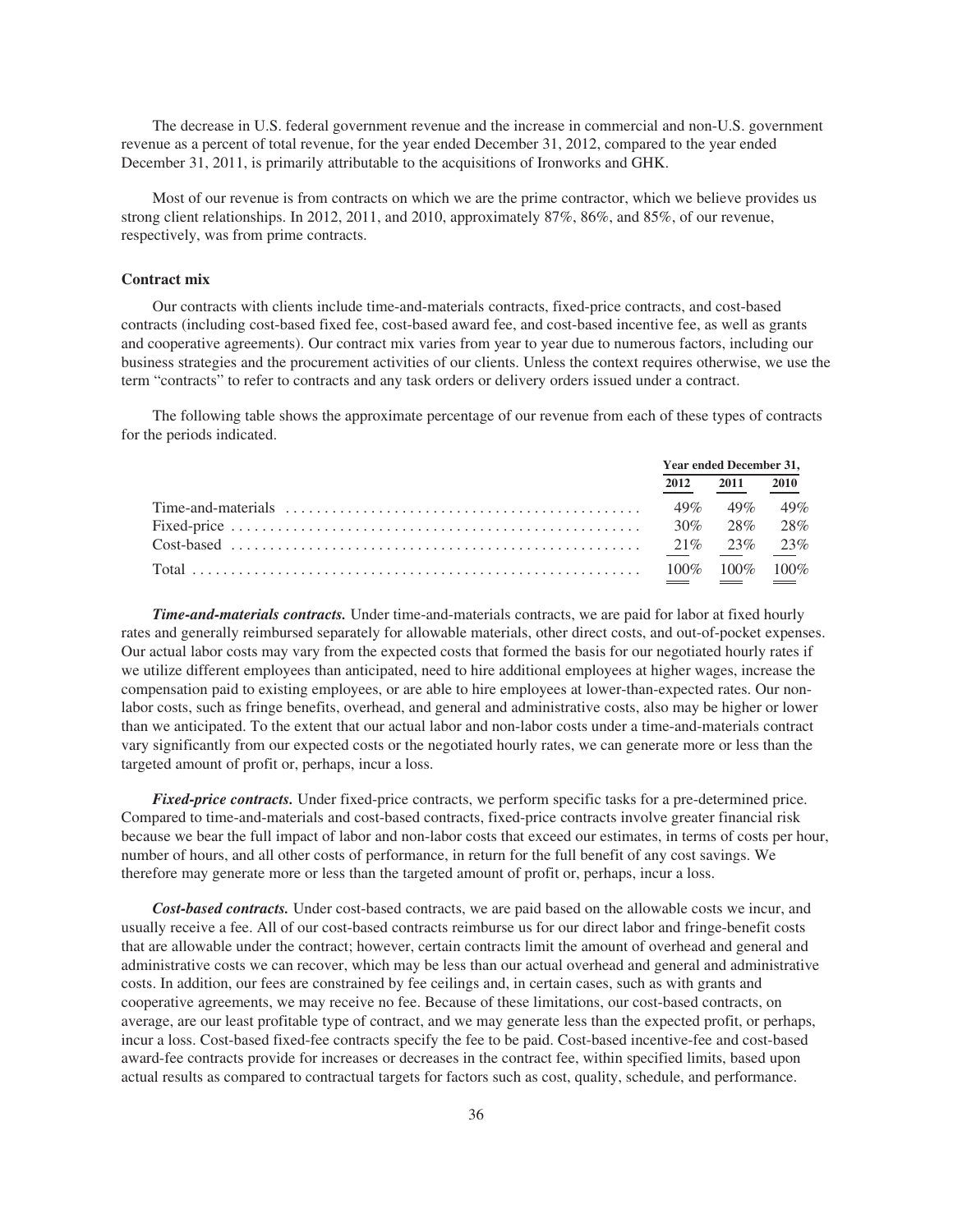### **DIRECT COSTS**

Direct costs consist primarily of costs incurred to provide services to clients, the most significant of which are subcontractors and employee salaries and wages, plus associated fringe benefits, relating to specific client engagements. Direct costs also include the costs of third-party materials and any other related direct costs, such as travel expenses.

We generally expect the ratio of direct costs as a percentage of revenue to decline when our own labor increases relative to subcontracted labor or outside consultants. Conversely, as our labor decreases relative to subcontracted labor or outside consultants, we expect the ratio to increase.

Changes in the mix of services and other direct costs provided under our contracts can result in variability in our direct costs as a percentage of revenue. For example, when we perform work in the area of implementation, we expect that more of our services will be performed in client-provided facilities and/or with dedicated staff. Such work generally has a higher proportion of direct costs than much of our current advisory work, and we anticipate that higher utilization of such staff will decrease indirect expenses. In addition, to the extent we are successful in winning larger contracts, our own labor services component could decrease because larger contracts typically are broader in scope and require more diverse capabilities, potentially resulting in more subcontracted labor, more other direct costs, and lower margins. Although these factors could lead to a higher ratio of direct costs as a percentage of revenue, the economics of these larger jobs are nonetheless generally favorable because they increase income, broaden our revenue base, and have a favorable return on invested capital.

### **OPERATING COSTS AND EXPENSES**

Our operating expenses consist of indirect and selling expenses and depreciation and amortization.

#### **Indirect and selling expenses**

Indirect and selling expenses include our management, facilities, and infrastructure costs for all employees, as well as salaries and wages, plus associated fringe benefits, not directly related to client engagements. Among the functions covered by these expenses are marketing, business and corporate development, bids and proposals, facilities, information technology and systems, contracts administration, accounting, treasury, human resources, legal, corporate governance, and executive and senior management. We include all of our cash incentive compensation in this item, as well as the portion of stock-based compensation provided to employees, whose compensation and other benefit costs are included in indirect and selling expenses.

#### **Stock Incentive Plans and non-cash compensation**

On June 4, 2010, our stockholders ratified the ICF International, Inc. 2010 Omnibus Incentive Plan (the "Omnibus Plan"), which was adopted by us on March 8, 2010. The Omnibus Plan replaced the 2006 Long-Term Equity Incentive Plan (the "2006 Plan"), which we had used for equity and incentive awards since becoming a publicly traded company in 2006. The Omnibus Plan provides for the granting of options, stock appreciation rights, restricted stock, RSUs, performance shares, performance units, cash-based awards, and other stock-based awards to officers, key employees, and non-employee directors. The Omnibus Plan allowed for us to grant an additional 1.8 million shares in addition to the remaining shares from the 2006 Plan, for a total of approximately 2.7 million shares. Shares awarded that are not stock options or stock appreciation rights are counted as 1.9 shares deducted from the Omnibus Plan for every one share delivered under those awards. Shares awarded that are stock options or stock appreciation rights are counted as a single share deducted from the Omnibus Plan for every one share delivered under those awards. As of December 31, 2012, the Company had approximately 1.0 million shares available to grant under the Omnibus Plan.

We recognized stock-based compensation expense of \$8.8 million, \$6.7 million, and \$7.5 million for the years ended December 31, 2012, 2011, and 2010, respectively.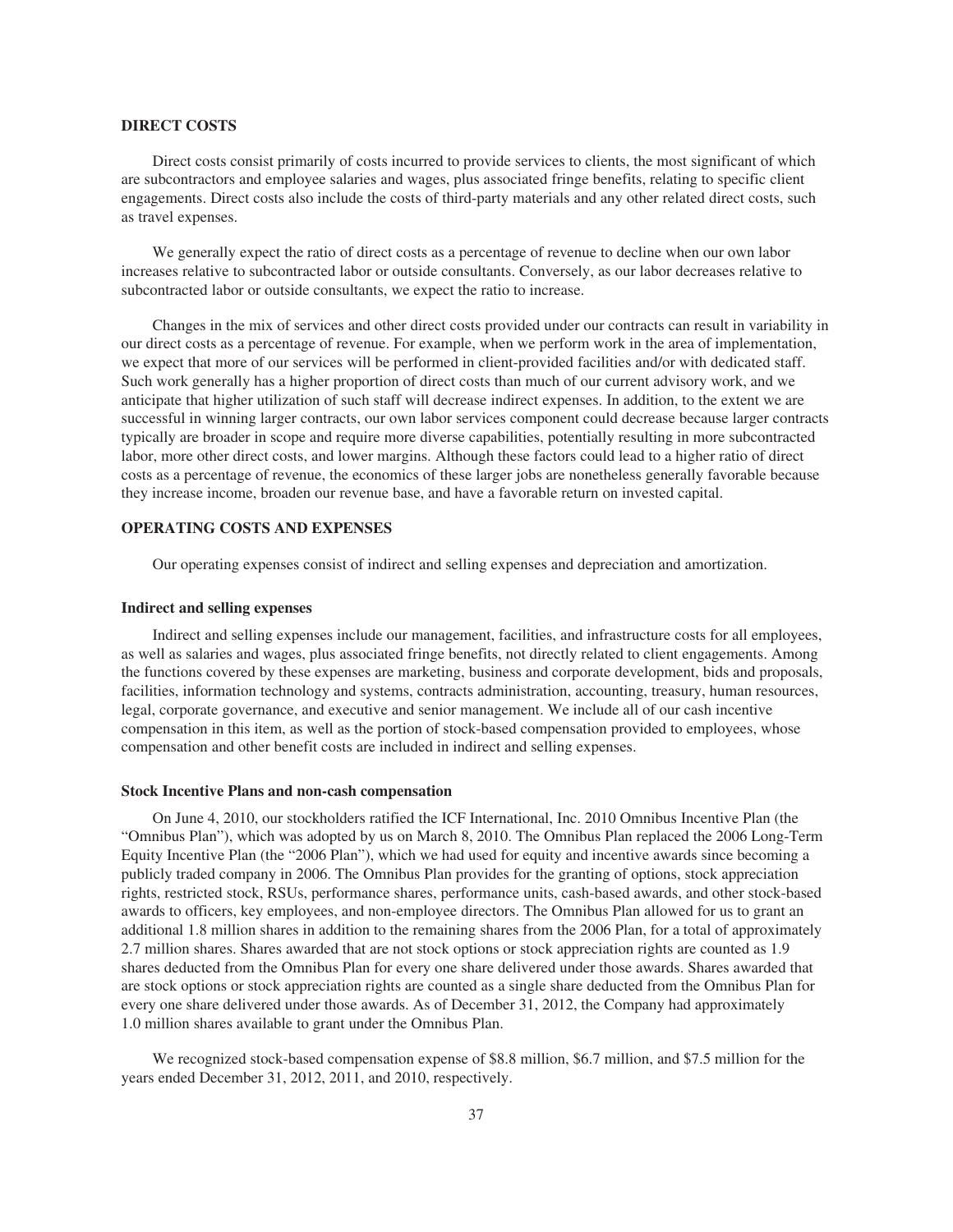### **Depreciation and amortization**

Depreciation and amortization includes depreciation of computers, furniture, leasehold improvements, and other equipment; the amortization of the costs of software we use internally; and amortization of other intangible assets arising from acquisitions.

### **INCOME TAX EXPENSE**

Our effective tax rate of approximately 38.5% including state and foreign taxes net of federal benefit for the year ended December 31, 2012, was lower than the statutory tax rate for the year ended December 31, 2012, primarily due to one-time downward permanent adjustments, the generation of foreign tax credits, and certain state tax credits, partially offset by an increase for certain unrecognized tax benefits and permanent differences related to expenses not deductible for tax purpose.

#### **ACQUISITIONS AND BUSINESS COMBINATIONS**

A key element of our growth strategy is to pursue acquisitions and other business combinations. In 2012, we added Symbiotic and GHK, and in 2011, we added Ironworks, AeroStrategy, and Marbek. We did not close any acquisitions in 2010.

*Symbiotic.* In September 2012, we hired the staff and purchased certain assets from Symbiotic , a company based in Boulder, Colorado. The purchase was immaterial to our financial statements taken as a whole. The purchase included the Sustainability Information System ("SIMS") platform, which brings us new opportunities to provide utility clients information and analyses for better managing costs, promoting energy efficiency, protecting the environment, and creating consumer value.

*GHK.* In February 2012, we completed the acquisition of GHK. With its headquarters in London, GHK is a multi-disciplinary consultancy serving governmental and commercial clients on environment, employment, health, education and training, transportation, social policy, business and economic development, and international development issues. The purchase was immaterial to our financial statements taken as a whole. The acquisition complemented and significantly strengthened our existing European operations and created additional capabilities in Asian markets.

*Ironworks.* Effective December 31, 2011, we acquired Ironworks , an interactive web development firm that provides customer engagement solutions across web, mobile, and social media platforms to companies in the health, energy, and financial services industries, as well as to U.S. federal government agencies and nonprofit organizations. The addition of Ironworks complements our existing services and provides us new selling opportunities in the federal, commercial energy, and nonprofit space, while offering additional opportunities in the financial and commercial health segments.

The aggregate purchase price of approximately \$101.9 million in cash, including the working capital adjustment required by the stock purchase agreement, was funded by our Credit Facility. We engaged an independent valuation firm to assist management in the allocation of the purchase price to goodwill and to other acquired intangible assets. The excess of the purchase price over the estimated fair value of the net tangible assets acquired was approximately \$89.6 million. We allocated approximately \$74.4 million to goodwill and \$15.2 million to other intangible assets. The intangible assets consist of approximately \$14.7 million of customer-related intangibles that are being amortized over seven years from the acquisition date, and \$0.5 million of marketing-related intangibles that were amortized over one year from the acquisition date. The change in the aggregate purchase price and the changes in certain purchase price allocations from December 31, 2011, reflect changes to the working capital adjustment and final purchase price allocations. Ironworks was an asset purchase for tax purposes, and therefore, the goodwill and the amortization of intangibles are deductible for tax purposes over a fifteen-year period and will give rise to certain deferred tax assets and liabilities. The results of operations for Ironworks have been included in our financial statements as of December 31, 2011; however,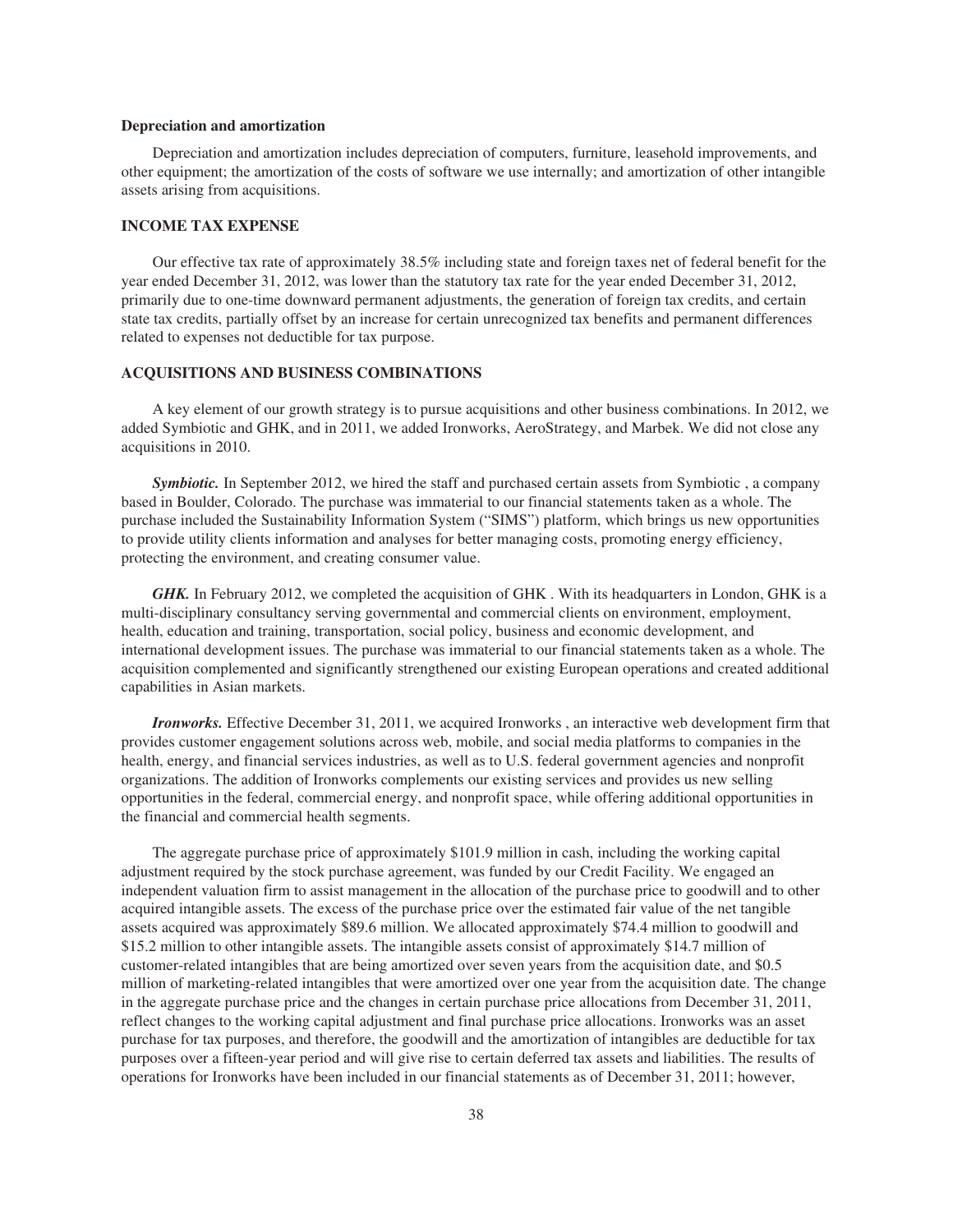because the acquisition occurred on the last day of the year in 2011, the operations of Ironworks had no impact on the statements of comprehensive income in 2011. See "Note F—Business Combinations" of our "Notes to Consolidated Financial Statements" appearing in this Annual Report on Form 10-K for a more detailed discussion of this acquisition.

*AeroStrategy.* Effective September 2011, we hired the staff and purchased select assets and liabilities of AeroStrategy , a limited company organized under the laws of England, an international aviation and aerospace management consulting firm. The purchase was immaterial to the financial statements taken as a whole. The purchase strengthened our aviation consulting business with additional services and an expanded client base.

*Marbek.* Effective January 2011, we completed the acquisition of Marbek Resource Consultants Ltd., a Canadian energy and environmental consulting firm. The acquisition was immaterial to the financial statements taken as a whole. The acquisition created an integrated energy, climate, and environmental consultancy with a strong presence in Canada.

We plan to continue to acquire businesses if and when opportunities arise. We expect future acquisitions to generate significant amounts of goodwill and other intangible assets. We expect to incur additional debt for future acquisitions and, in some cases, to use our stock as acquisition consideration in addition to, or in lieu of, cash. Any issuance of stock may have a dilutive effect on our stock outstanding.

## **FLUCTUATION OF QUARTERLY RESULTS AND CASH FLOW**

Our results of operations and cash flow may vary significantly from quarter to quarter depending on a number of factors, including, but not limited to:

- progress of contract performance;
- extraordinary economic events and natural disasters;
- number of billable days in a quarter;
- timing of client orders;
- timing of award fee notices;
- changes in the scope of contracts;
- variations in purchasing patterns under our contracts;
- federal and state government and other clients' spending levels;
- timing of billings to, and payments by, clients;
- timing of receipt of invoices from, and payments to, employees and vendors;
- commencement, completion, and termination of contracts;
- strategic decisions we make, such as acquisitions, consolidations, divestments, spin-offs, joint ventures, strategic investments, and changes in business strategy;
- timing of significant costs and investments (such as bid and proposal costs and the costs involved in planning or making acquisitions);
- our contract mix and use of subcontractors;
- additions to and departures of staff;
- changes in staff utilization;
- vacation and sick days taken by our employees;
- level and cost of our debt;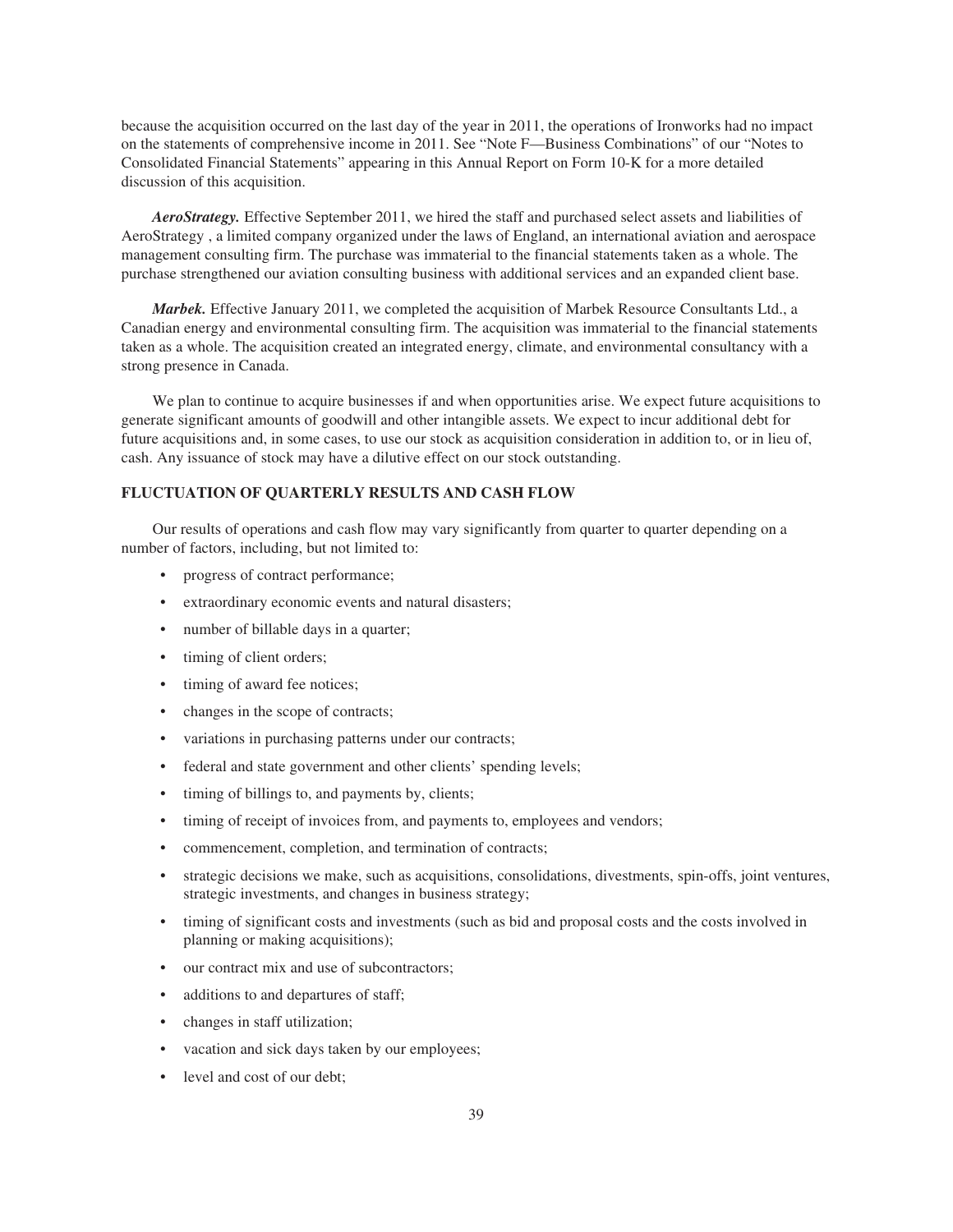- changes in accounting principles and policies; and/or
- general market and economic conditions.

Because a significant portion of our expenses, such as personnel, facilities, and related costs, are fixed in the short term, contract performance and variation in the volume of activity, as well as in the number and volume of contracts commenced or completed during any quarter, may cause significant variations in operating results from quarter to quarter.

## **EFFECT OF APPROVAL OF FEDERAL BUDGET**

The federal government's fiscal year ends on September 30 of each year. If a federal budget for the next fiscal year has not been approved by that date, some of our clients may have to suspend engagements on which we are working or may delay new engagements until a budget has been approved. Any such suspension or delay may reduce our revenue in the quarter ending September 30 (our third quarter) or the subsequent quarter. The federal government's fiscal year end can also trigger increased contracting activity, which could affect our third and/or fourth quarter revenue, profit, and cash flow. In addition, it is possible that Congress could enact a continuing resolution or, in the alternative, fail to approve a budget or a continuing resolution in a timely manner, resulting in a government "shut down." A continuing resolution could delay or reduce our revenue, profit, and cash flow, while a government "shut down" will more immediately and substantially reduce our revenue, profit, and cash flow.

### **EFFECTS OF INFLATION**

We generally have been able to price our contracts in a manner to accommodate the rates of inflation experienced in recent years, although we cannot ensure that we will be able to do so in the future.

### **RESULTS OF OPERATIONS**

The following table sets forth certain items from our consolidated statements of operations as an approximate percentage of revenue for the periods indicated.

## **Consolidated Statement of Earnings Years Ended December 31, 2012, 2011, and 2010 (dollars in thousands)**

|                                              |           | Year Ended December 31,       |                     |           |                    |                      | <b>Year to Year Change</b> |               |                |            |
|----------------------------------------------|-----------|-------------------------------|---------------------|-----------|--------------------|----------------------|----------------------------|---------------|----------------|------------|
|                                              | 2012      | 2010<br>2012<br>2011<br>2011  |                     | 2010      | 2011 to 2012       |                      | 2010 to 2011               |               |                |            |
|                                              |           | <b>Dollars</b>                |                     |           | <b>Percentages</b> |                      | <b>Dollars</b>             | Percent       | <b>Dollars</b> | Percent    |
| Gross Revenue                                | \$937,133 |                               | \$840,775 \$764,734 |           |                    | 100.0% 100.0% 100.0% | \$96,358                   |               | 11.5% \$76,041 | 9.9%       |
|                                              | 583,195   | 520,522                       | 476,187             | 62.2%     | 61.9%              | 62.3%                | 62,673                     | 12.0%         | 44,335         | 9.3%       |
| <b>Operating Costs and Expenses</b>          |           |                               |                     |           |                    |                      |                            |               |                |            |
| Indirect and selling expenses                | 263,878   | 240,964                       | 218,526             | 28.2%     | 28.7%              | 28.6%                | 22,914                     | $9.5\%$       | 22,438         | 10.3%      |
| Depreciation and amortization $\dots$        | 10,351    | 10,757                        | 10,775              | 1.1%      | 1.3%               | 1.4%                 | (406)                      | $(3.8)\%$     | (18)           | $(0.2)\%$  |
| Amortization of intangible assets            | 14,089    | 9,550                         | 12,326              | $1.5\%$   | $1.1\%$            | $1.6\%$              | 4,539                      | 47.5%         | (2,776)        | $(22.5)\%$ |
| <b>Total Operating Costs and</b>             |           |                               |                     |           |                    |                      |                            |               |                |            |
|                                              | 288,318   | 261,271                       | 241,627             | 30.8%     | $31.1\%$           | 31.6%                | 27,047                     | $10.4\%$      | 19,644         | 8.1%       |
| Operating Income                             | 65,620    | 58,982                        | 46,920              | 7.0%      | $7.0\%$            | $6.1\%$              | 6,638                      | 11.3%         | 12,062         | 25.7%      |
| <b>Other (Expense)</b> Income                |           |                               |                     |           |                    |                      |                            |               |                |            |
| Interest expense $\dots\dots\dots\dots\dots$ | (3,384)   | (2,248)                       | (3,403)             | $(0.4)\%$ | $(0.2)\%$          | $(0.4)\%$            | (1,136)                    | 50.5%         | 1,155          | 33.9%      |
| Other income (expense) $\dots\dots\dots$     | (325)     | 26                            | 165                 |           |                    |                      | (351)                      | $(1,350.0)\%$ | (139)          | $(84.2)\%$ |
| <b>Income Before Income Taxes</b><br>a sa sa | 61.911    | 56,760                        | 43,682              | $6.6\%$   | $6.8\%$            | 5.7%                 | 5,151                      | $9.1\%$       | 13,078         | 29.9%      |
| <b>Provision for Income Taxes </b>           | 23,836    | 21,895                        | 16,511              | $2.5\%$   | $2.7\%$            | 2.2%                 | 1,941                      | 8.9%          | 5,384          | 32.6%      |
| Net Income                                   |           | \$ 38,075 \$ 34,865 \$ 27,171 |                     | $4.1\%$   | $4.1\%$            | $3.6\%$              | \$3,210                    |               | 9.2% \$7.694   | 28.3%      |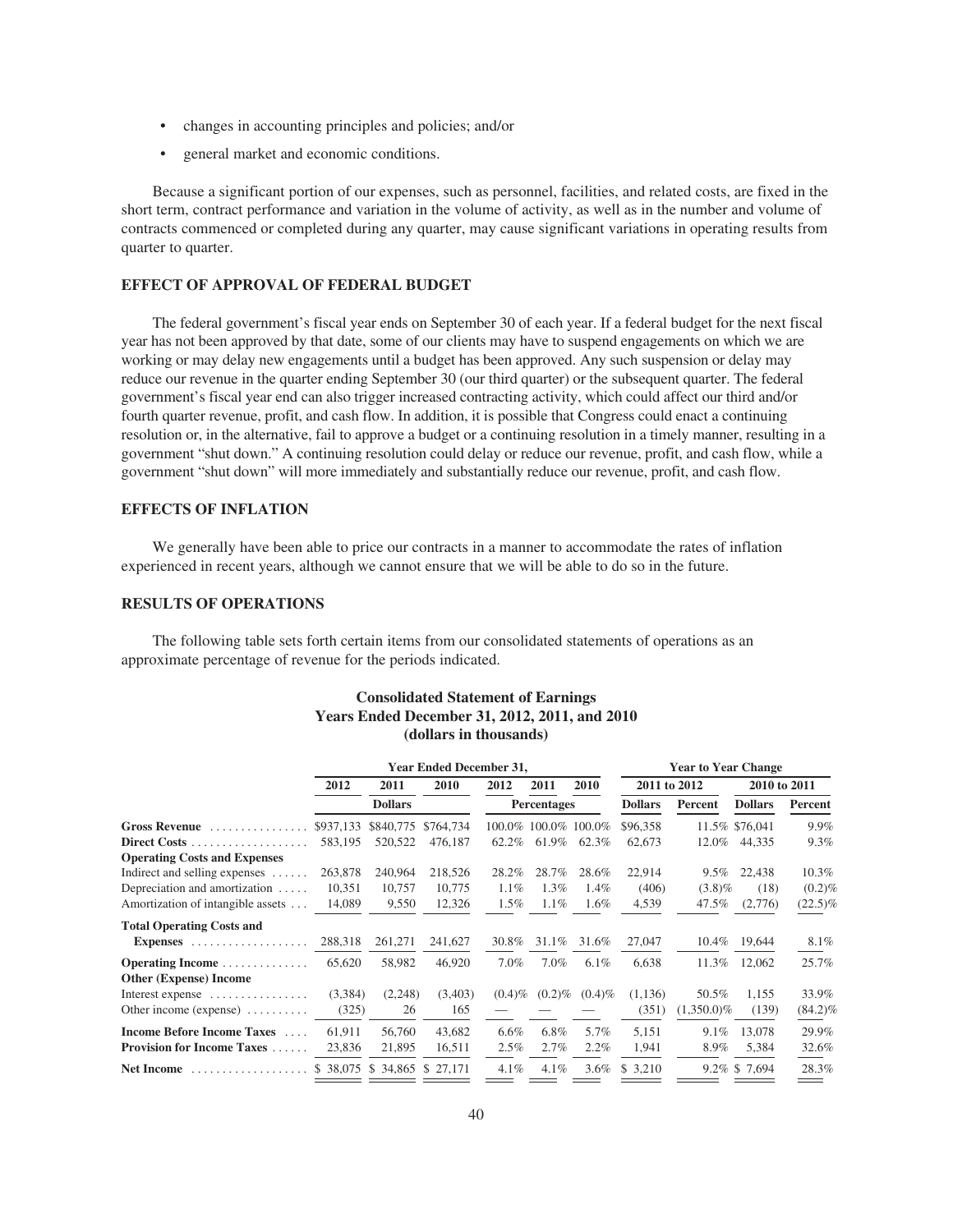### **Year ended December 31, 2012, compared to year ended December 31, 2011**

*Gross Revenue.* Revenue for the year ended December 31, 2012, was \$937.1 million, compared to \$840.8 million for the year ended December 31, 2011, representing an increase of \$96.4 million, or 11.5%. The acquisitions of Ironworks and GHK increased revenue by \$89.6 million compared to the prior year, accounting for approximately 92.9% of the revenue growth.

Revenue compared to the prior year period increased approximately 29.4% from our commercial clients and approximately 6.1% from our government clients. We achieved revenue growth in each of our markets compared to the prior year; health, social programs, and consumer/financial increased approximately 20%; energy, environment, and infrastructure increased approximately 6%; and public safety and defense increased approximately 2%. We anticipate the growth rate of our revenue from commercial clients will continue to exceed the revenue growth rate from our government clients.

*Direct costs.* Direct costs for the year ended December 31, 2012, were \$583.2 million, compared to \$520.5 million for the year ended December 31, 2011, an increase of \$62.7 million, or 12.0%. The increase in direct costs is primarily attributable to an increase in direct labor expense and subcontractor expense, resulting from the acquisitions of Ironworks and GHK. Direct costs as a percent of revenue increased slightly to 62.2% for the year ended December 31, 2012, compared to 61.9% for the year ended December 31, 2011.

*Indirect and selling expenses.* Indirect and selling expenses for the year ended December 31, 2012, were \$263.9 million, compared to \$241.0 million for the year ended December 31, 2011, an increase of \$22.9 million, or 9.5%. The increase in indirect and selling expenses is primarily attributable to an increase in indirect labor resulting from the acquisitions of Ironworks and GHK. Indirect costs as a percent of revenue decreased to 28.2% for the year ended December 31, 2012, compared to 28.7% for the year ended December 31, 2011, partially reflecting a change in classification of certain compensation related, non-billable indirect costs to billable direct costs.

*Depreciation and amortization***.** Depreciation and amortization was \$10.4 million for the year ended December 31, 2012, compared to \$10.8 million for the year ended December 31, 2011. The decrease in depreciation and amortization of \$0.4 million was due to a change in the estimated useful lives of certain technology-related assets, partially offset by an increase in expense for newly acquired assets related to the opening of offices, an additional technology-related license agreement, and the acquisitions of Ironworks and GHK.

*Amortization of intangible assets***.** Amortization of intangible assets for the year ended December 31, 2012, was \$14.1 million, compared to \$9.6 million for the year ended December 31, 2011. The 47.5% increase resulted primarily from the acquisitions of Ironworks and GHK.

*Operating Income.* For the year ended December 31, 2012, operating income was \$65.6 million, compared to \$59.0 million for the year ended December 31, 2011, an increase of \$6.6 million, or 11.3%. Operating income as a percent of revenue was 7.0% for each of the years ended December 31, 2012 and December 31, 2011.

*Interest expense.* For the year ended December 31, 2012, interest expense was \$3.4 million, compared to \$2.2 million for the year ended December 31, 2011. The 50.5% increase was due primarily to an increase in the average debt balance related to the acquisitions of Ironworks and GHK.

*Other expense.* For the year ended December 31, 2012, other expense was \$0.3 million, an increase of \$0.4 million compared to the year ended December 31, 2011.

*Provision for income taxes.* Our income tax rate for the year ended December 31, 2012 was 38.5% compared to 38.6% for the year ended December 31, 2011.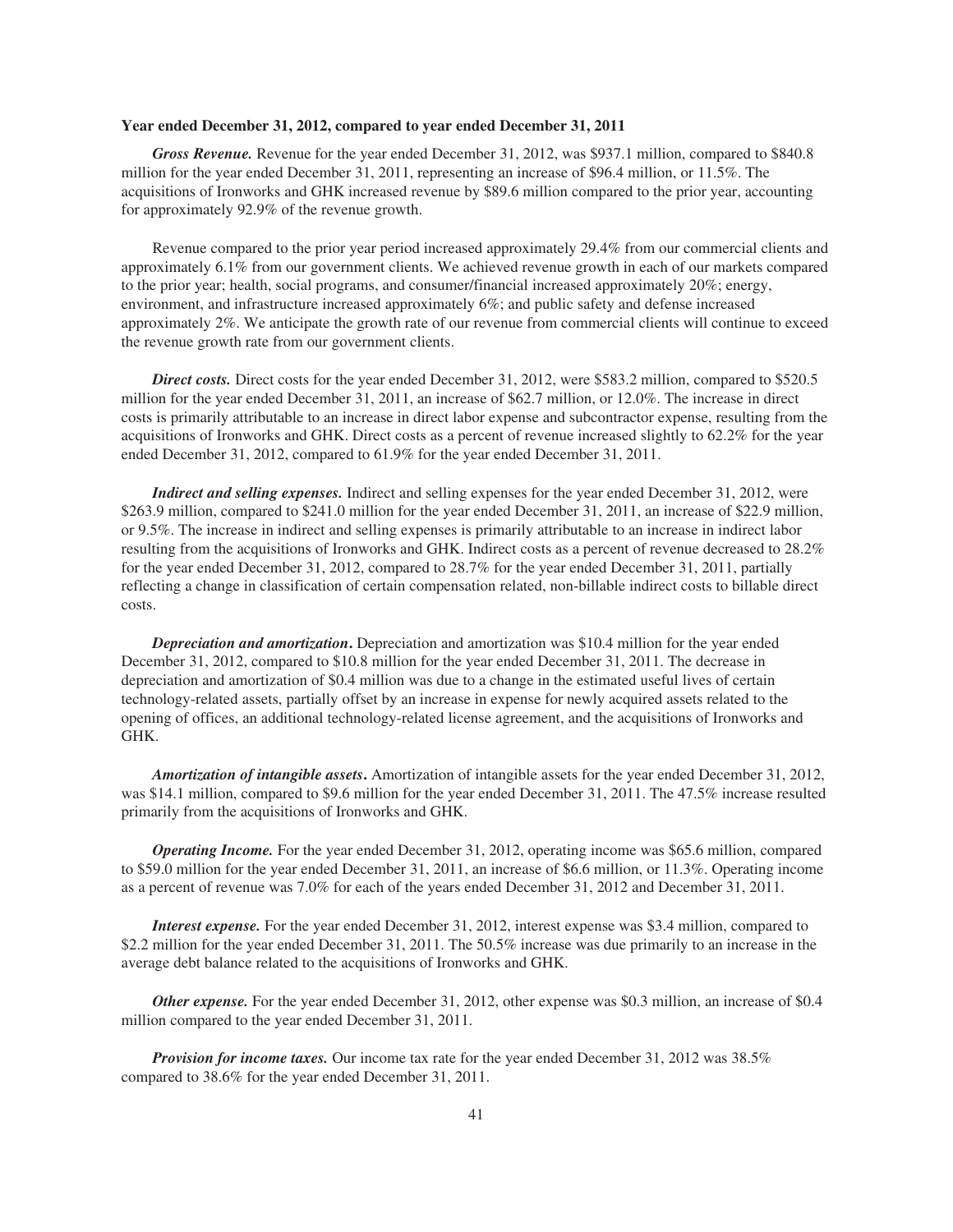### **Year ended December 31, 2011, compared to year ended December 31, 2010**

*Gross Revenue.* Revenue for the year ended December 31, 2011, was \$840.8 million, compared to \$764.7 million for the year ended December 31, 2010, representing an increase of \$76.0 million, or 9.9%. The increase was primarily due to growth in commercial client revenue of 46.6% and growth in government client revenue of 2.2% compared to the prior year.

*Direct costs.* Direct costs for the year ended December 31, 2011, were \$520.5 million, compared to \$476.2 million for the year ended December 31, 2010, an increase of \$44.3 million, or 9.3%. The increase in direct costs was primarily attributable to an increase in subcontractor expense and direct labor expense. Direct costs as a percent of revenue were 61.9% for the year ended December 31, 2011, compared to 62.3% for the year ended December 31, 2010.

*Indirect and selling expenses.* Indirect and selling expenses for the year ended December 31, 2011, were \$241.0 million, or 28.7% of revenue, compared to \$218.5 million, or 28.6% of revenue for the year ended December 31, 2010. The increase in indirect and selling expenses of \$22.5 million is primarily attributable to an increase in indirect labor and general and administrative expense.

*Depreciation and amortization***.** Depreciation and amortization was \$10.8 million for each of the years ended December 31, 2011 and 2010.

*Amortization of intangible assets***.** Amortization of intangible assets for the year ended December 31, 2011, was \$9.6 million, compared to \$12.3 million for the year ended December 31, 2010. The 22.5% decrease in amortization expense was primarily from amortization related to intangible assets that were fully amortized prior to December 31, 2011, but were not fully amortized as of December 31, 2010.

*Operating Income.* For the year ended December 31, 2011, operating income was \$59.0 million, compared to \$46.9 million for the year ended December 31, 2010, an increase of \$12.1 million, or 25.7%. Operating income as a percent of revenue increased to 7.0% for the year ended December 31, 2011, from 6.1% for the year ended December 31, 2010. Operating income and operating income as a percent of revenue increased primarily due to an increase in gross revenue of 9.9%, partially offset by an increase in direct costs of 9.3% and an increase in operating costs and expenses of 8.1% for the year ended December 31, 2011, compared to the year ended December 31, 2010.

*Interest expense.* For the year ended December 31, 2011, interest expense was \$2.2 million, compared to \$3.4 million for the year ended December 31, 2010. The 33.9% decrease was due primarily to a lower average debt balance in 2011, as compared to the year ended December 31, 2010.

*Other income.* For the year ended December 31, 2011, other income decreased \$0.1 million, from \$0.2 million for the year ended December 31, 2010.

*Provision for income taxes.* Our income tax rate for the year ended December 31, 2011 was 38.6% compared to 37.8% for the year ended December 31, 2010. The increase in the effective rate for the year ended December 31, 2011, compared to December 31, 2010, is primarily due to a one-time decrease in 2010 in our unrecognized tax benefits, a previously recorded liability, due to the expiration of the applicable statute of limitations, and higher state tax credits recognized in 2010.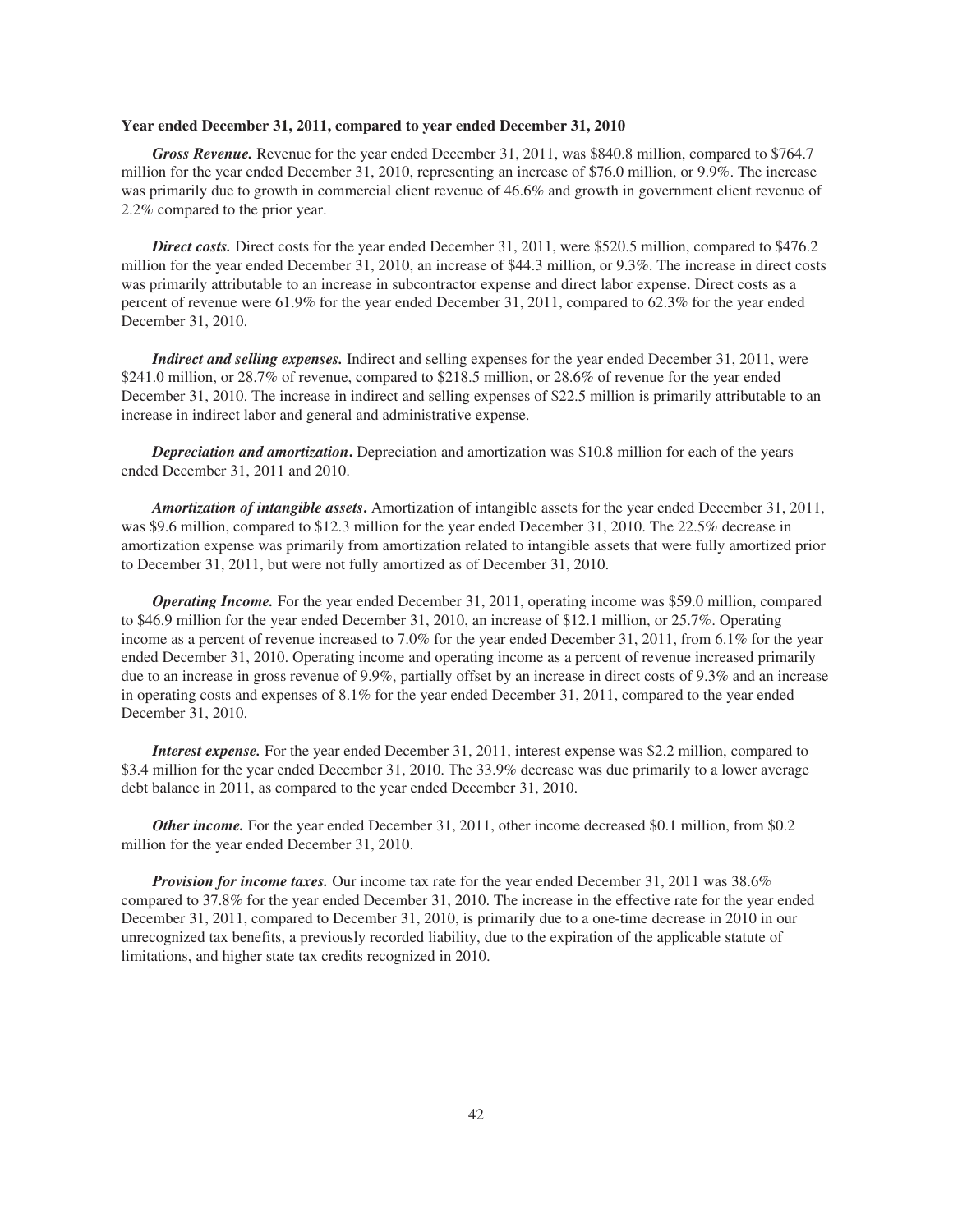### **LIQUIDITY AND CAPITAL RESOURCES**

*Credit Facility.* We entered into a Third Amended and Restated Business Loan and Security Agreement ("Credit Facility") on March 14, 2012, with a syndication of eleven commercial banks to allow for borrowings of up to \$500.0 million for a period of five years (maturing March 14, 2017) under a revolving line of credit. The new Credit Facility amends and restates our previous agreement entered into on February 20, 2008, which had allowed for borrowings of up to \$350.0 million. The Credit Facility provides for borrowings of up to \$400.0 million without a borrowing base requirement, subject to limitations based upon certain financial, performancebased calculations. The Credit Facility also provides for an "accordion feature," which permits additional revolving credit commitments of up to \$100.0 million, subject to lenders' approval. We incurred approximately \$2.0 million in additional debt issuance costs related to the amended Credit Facility which will be amortized over the term of the agreement. The Credit Facility is collateralized by substantially all of the assets of the Company and requires that we remain in compliance with certain financial and non-financial covenants. The financial covenants, as defined by the Credit Facility, require that we maintain, on a consolidated basis for each quarter, a fixed charge coverage ratio of not less than 1.00 to 1.25 and a leverage ratio of not more than 1.00 to 3.75. As of December 31, 2012, we were in compliance with our covenants under the Credit Facility.

We have the ability to borrow funds under our Credit Facility at interest rates based on both LIBOR and prime rates, at our discretion, plus their applicable margins. Interest rates on debt outstanding ranged from 1.5% to 3.5% during 2012.

*Financial Condition.* There were several changes in our balance sheet during the year ended December 31, 2012. Cash increased to \$14.7 million on December 31, 2012, from \$4.1 million on December 31, 2011, primarily due to a decrease in days-sales-outstanding from 75 days on December 31, 2011 to 71 days on December 31, 2012, and cash acquired through the acquisition of GHK. Total property and equipment, net, increased \$7.8 million, and other long-term liabilities increased \$3.7 million, compared to December 31, 2011, primarily due to a long-term technology related license agreement. Goodwill increased to \$410.6 million on December 31, 2012, from \$401.1 million on December 31, 2011, due to the acquisitions of GHK and Symbiotic, and purchase price allocation changes for the acquisition of Ironworks. Other intangible assets, net, decreased to \$21.0 million on December 31, 2012, from \$33.7 million on December 31, 2011, due to amortization, partially offset by the acquisitions of GHK and Symbiotic. Accounts payable increased \$6.0 million primarily due to the acquisition of GHK and an increase in days-sales-outstanding from 49 days to 50 days as of December 31, 2012.

With the continued expansion and implementation of our international growth strategy, and coinciding with our acquisition of GHK, we have begun to explore various options of mitigating the risk associated with potential fluctuations in the foreign currencies in which we conduct transactions. We currently have multiple hedges in an amount proportionate to work anticipated to be performed under certain contracts in Europe. We recognize changes in the fair-value of the hedges in our results of operations. As we continue to implement our international growth strategy, we may increase the size and scope of our hedges as we analyze options for mitigating our foreign exchange risk. The current impact of the hedges to the consolidated financial statements is immaterial.

*Liquidity and Borrowing Capacity***.** Short-term liquidity requirements are created by our use of funds for working capital, capital expenditures, and the need to provide any debt service. We expect to meet these requirements through a combination of cash flow from operations and borrowings under our Credit Facility. As of December 31, 2012, we had \$105.0 million borrowed under our revolving line of credit, outstanding letters of credit of \$2.9 million, resulting in unused borrowing capacity of \$292.1 million on our Credit Facility, which is available for our working capital needs and for other purposes. As of December 31, 2012, available borrowing capacity excluding the accordion feature under our Credit Facility, taking into account certain financial, performance-based limitations, was \$263.9 million.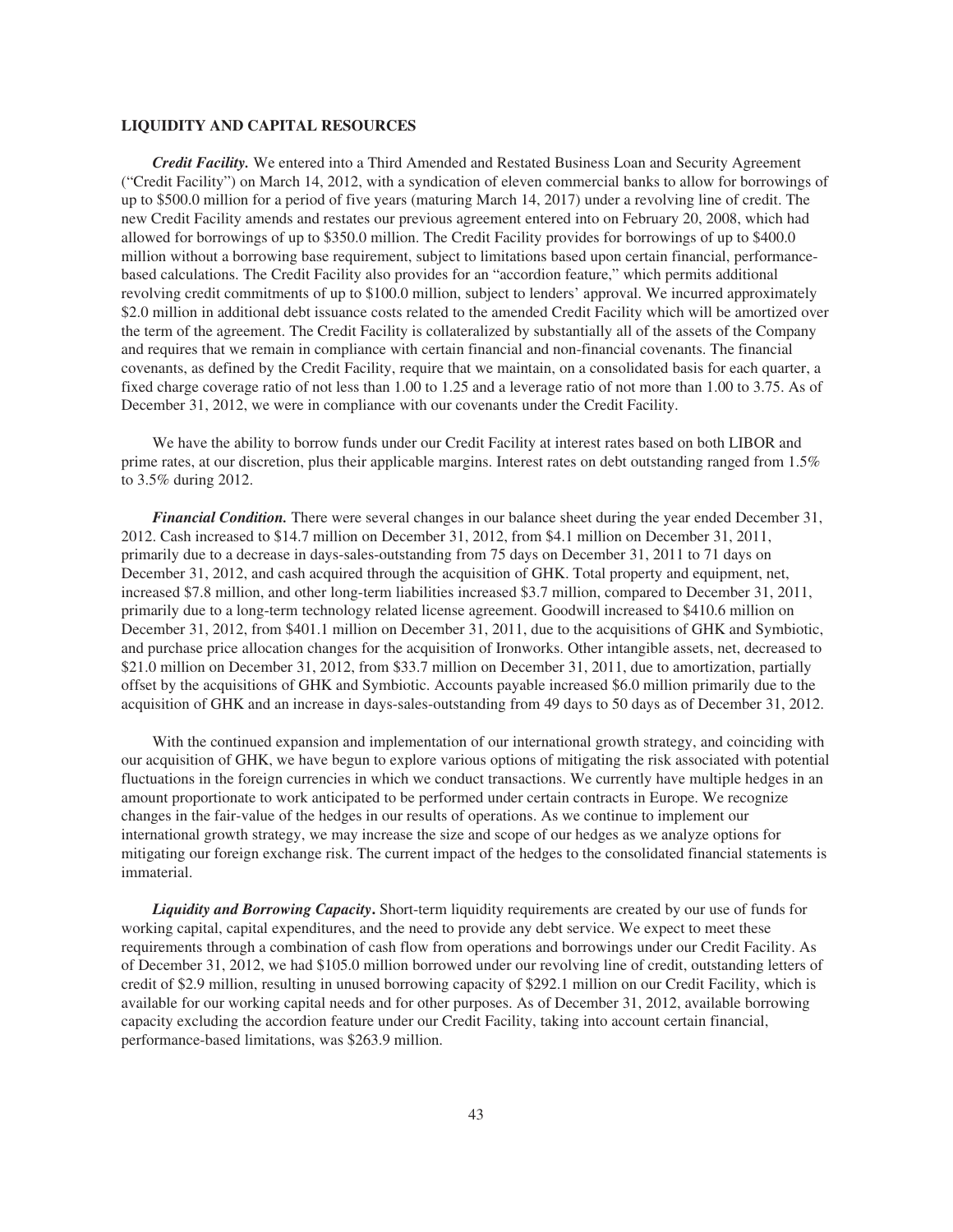We anticipate that our long-term liquidity requirements, including any future acquisitions, will be funded through a combination of cash flow from operations, borrowings under our Credit Facility, additional secured or unsecured debt, or the issuance of common or preferred stock, each of which may be initially funded through borrowings under our Credit Facility.

We believe that the combination of internally generated funds, available bank borrowings, and cash and cash equivalents on hand will provide the required liquidity and capital resources necessary to fund on-going operations, customary capital expenditures, and other current working capital requirements. We are continuously analyzing our capital structure to ensure we have sufficient capital to fund future acquisitions and internal growth. We monitor the state of the financial markets on a regular basis to assess the availability and cost of additional capital resources both from debt and equity sources. We believe that we will be able to access these markets at commercially reasonable terms and conditions if we need additional borrowings or capital.

*Cash and Cash Equivalents.* We consider cash on deposit and all highly liquid investments with original maturities of three months or less when purchased to be cash and cash equivalents. Cash was \$14.7 million and \$4.1 million on December 31, 2012, and December 31, 2011, respectively.

|                                                                                                  | Year ended December 31, |           |             |  |  |
|--------------------------------------------------------------------------------------------------|-------------------------|-----------|-------------|--|--|
|                                                                                                  | 2012                    | 2011      | <b>2010</b> |  |  |
|                                                                                                  |                         |           |             |  |  |
|                                                                                                  | \$87,241                | \$ 59.521 | \$68,178    |  |  |
| Net cash used in investing activities $\dots \dots \dots \dots \dots \dots$                      | (23,535)                | (118,243) | (7,677)     |  |  |
| Net cash provided by (used in) financing activities $\dots \dots \dots$                          | (52, 642)               | 59.799    | (59,366)    |  |  |
| Effect of exchange rate on cash $\dots\dots\dots\dots\dots\dots\dots\dots\dots$                  | (436)                   | (281)     | (187)       |  |  |
| Increase in cash $\dots \dots \dots \dots \dots \dots \dots \dots \dots \dots \dots \dots \dots$ | \$10,628                | 796       | 948         |  |  |

*Cash Flow*. The following table sets forth our sources and uses of cash for the following years.

Our operating cash flow is primarily affected by the overall profitability of our contracts, our ability to invoice and collect from our clients in a timely manner, and our ability to manage our vendor payments. We bill most of our clients monthly after services are rendered. Operating activities provided cash in each of the years 2012, 2011, and 2010 of \$87.2 million, \$59.5 million, and \$68.2 million, respectively. Cash flows from operating activities for 2012 were positively impacted by net income, deferred income taxes, depreciation and amortization, and contract receivables, partially offset by accrued salaries and benefits and income tax receivable and payable. Cash flows from operating activities for 2011 were positively impacted by net income, depreciation and amortization, and accounts payable, partially offset by contract receivables and deferred income taxes. Cash flows from operating activities for 2010 were positively impacted by net income, depreciation and amortization, and accrued salaries and benefits, partially offset by deferred income taxes and contract receivables.

Our cash flow used in investing activities consists primarily of capital expenditures and acquisitions. During the year ended 2012, we paid approximately \$10.0 million for business acquisitions, net of cash acquired, and purchased capital assets totaling \$13.6 million. During the year ended 2011, we paid approximately \$108.0 million for business acquisitions, net of cash acquired, and purchased capital assets totaling \$10.2 million. During the year ended 2010, we purchased capital assets totaling \$7.3 million.

Our cash flow from financing activities consists primarily of debt and equity transactions. For the year ended 2012, cash flow used in financing activities was primarily due to a net pay down on our Credit Facility of \$40.0 million, and share repurchases under our share repurchase plan of \$10.5 million. For the year ended 2011, cash flow provided by financing activities was primarily due to a \$60.0 million net increase on our Credit Facility. For the year ended 2010, cash flow used in financing activities was primarily due to a net pay down on our Credit Facility of \$60.0 million.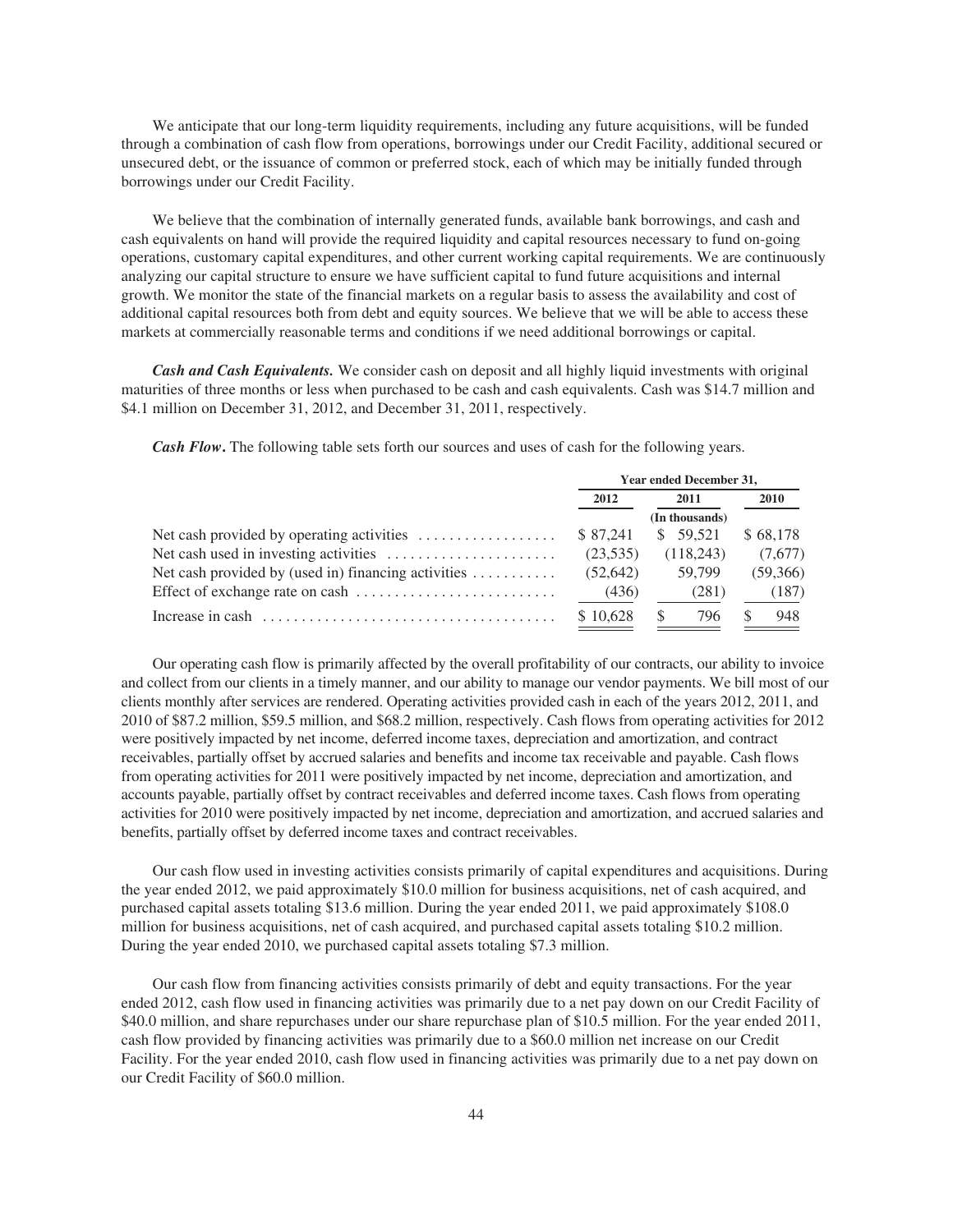### **OFF-BALANCE SHEET ARRANGEMENTS**

## CONTRACTUAL OBLIGATIONS

The following table summarizes our contractual obligations as of December 31, 2012 that require us to make future cash payments. For contractual obligations, we include payments that we have an unconditional obligation to make.

|                                                                       |              |                            |                 | <b>Payments due by Period</b><br>(In thousands) |                      |
|-----------------------------------------------------------------------|--------------|----------------------------|-----------------|-------------------------------------------------|----------------------|
|                                                                       | <b>Total</b> | <b>Less than</b><br>1 year | 1 to 3<br>years | 3 to 5<br>vears                                 | More than<br>5 years |
|                                                                       | \$260.858    |                            |                 | \$31,546 \$53,821 \$ 51,334 \$124,157           |                      |
|                                                                       | 1.896        | 867                        | 975             | 54                                              |                      |
| Long-term debt obligation $\dots \dots \dots \dots \dots \dots \dots$ | 105,000      |                            |                 | 105,000                                         |                      |
|                                                                       | \$367.754    |                            |                 | \$32,413 \$54,796 \$156,388                     | \$124,157            |

#### **ITEM 7A. QUANTITATIVE AND QUALITATIVE DISCLOSURES ABOUT MARKET RISK**

We are exposed to certain financial market risks, the most predominant being fluctuations in interest rates for borrowings under our Credit Facility, and, to a lesser extent, foreign exchange rate risk.

Interest rate fluctuations are monitored by our management as an integral part of our overall risk management program, which recognizes the unpredictability of financial markets and seeks to reduce potentially adverse effects on our results of operations. As part of this strategy, we may use interest rate swap arrangements to manage or hedge our interest rate risk. We do not use derivative financial instruments for speculative or trading purposes.

Our exposure to market risk includes changes in interest rates for borrowings under our Credit Facility. These borrowings accrue interest at variable rates. Based upon our borrowings under this facility in 2012, a 1% increase in interest rates would have increased interest expense by approximately \$1.3 million and would have decreased our annual pre-tax cash flow by a comparable amount.

Because of the size and nature of our international operations, we are not currently exposed to substantial risks relating to exchange rate or associated hedge value fluctuations. However, as our mix of business changes in the future, this exposure could become material.

### **ITEM 8. FINANCIAL STATEMENTS AND SUPPLEMENTARY DATA**

The consolidated financial statements of ICF International, Inc. and subsidiaries are provided in Part IV in this Annual Report on Form 10-K.

## **ITEM 9. CHANGES IN AND DISAGREEMENTS WITH ACCOUNTANTS ON ACCOUNTING AND FINANCIAL DISCLOSURE**

Not applicable.

## **ITEM 9A. CONTROLS AND PROCEDURES**

*Evaluation of Disclosure Controls and Procedures.* We carried out an evaluation, under the supervision and with the participation of our management, including our Chief Executive Officer and Chief Financial Officer, of the effectiveness of the design and operation of our disclosure controls and procedures pursuant to Rules 13a-15(e) and 15d-15(e) of the Securities Exchange Act of 1934, as amended ("Exchange Act"). Based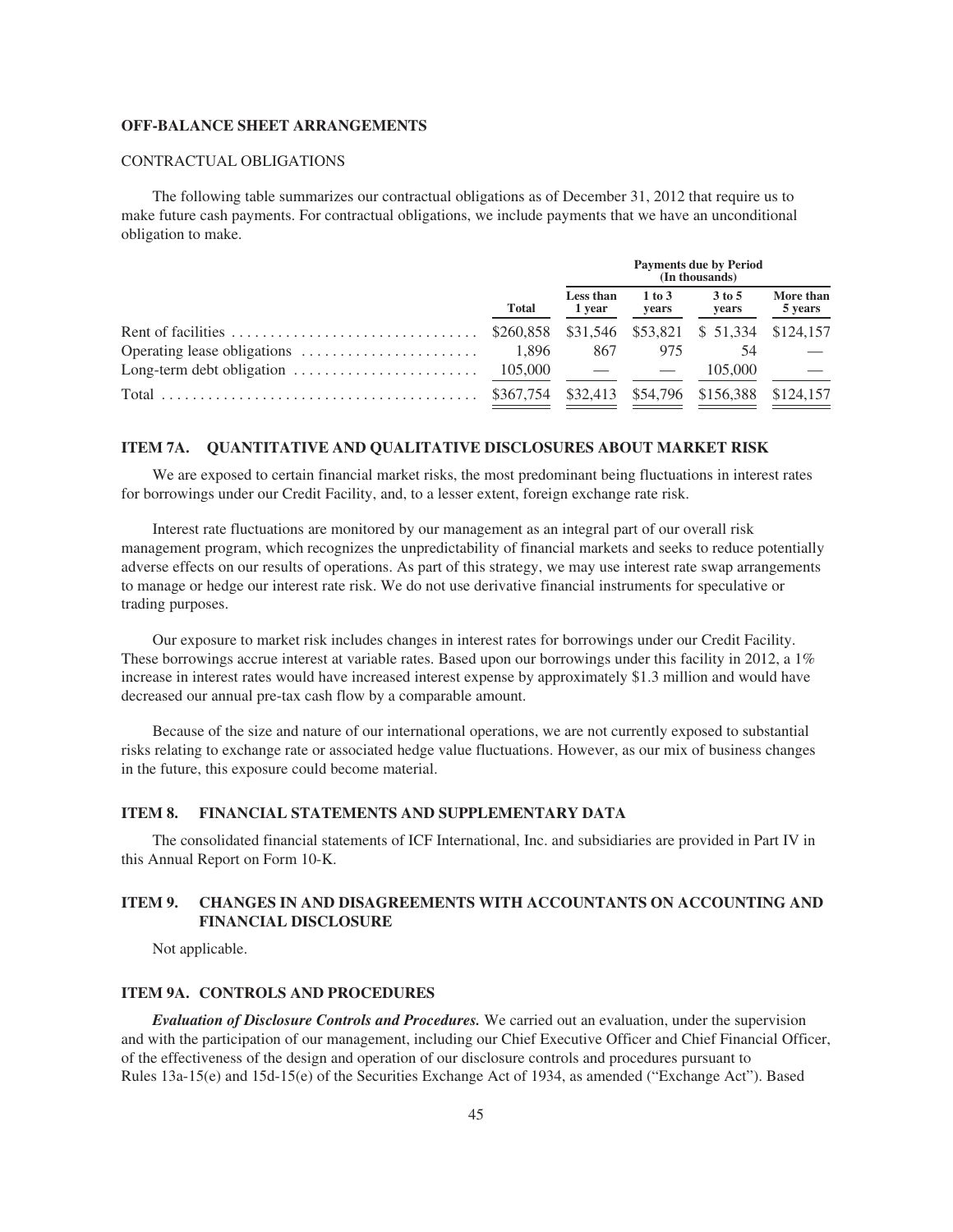upon that evaluation, our Chief Executive Officer and Chief Financial Officer concluded that our disclosure controls and procedures were effective to provide reasonable assurance as of the end of the period covered by this report.

*Management's Annual Report on Internal Control Over Financial Reporting.* Management is responsible for establishing and maintaining adequate internal control over financial reporting, as such term is defined in Exchange Act Rules 13a-15(f) and 15d-15(f). Under the supervision and with the participation of our management, including our Chief Executive Officer and Chief Financial Officer, we conducted an assessment of the effectiveness of our internal control over financial reporting as of the end of the period covered by this report, based on the framework in *Internal Control—Integrated Framework* issued by the Committee of Sponsoring Organizations of the Treadway Commission. Based on our assessment under the framework in *Internal Control—Integrated Framework*, our management concluded that our internal control over financial reporting was effective as of the end of the period covered by this report. Grant Thornton LLP, our independent registered public accounting firm, has audited the financial statements included in this report and issued an opinion on our internal control over financial reporting. This opinion appears in the Report of Independent Registered Public Accounting Firm on page F-2 of this Annual Report on Form 10-K.

*Change in Internal Controls.* During the fourth quarter of fiscal year 2012, there were no changes in our internal control over financial reporting that have materially affected these controls, or are reasonably likely to materially affect these controls subsequent to the evaluation of these controls.

*Limitations on the Effectiveness of Controls.* Control systems, no matter how well conceived and operated, are designed to provide a reasonable, but not an absolute, level of assurance that the objectives of the control system are met. Further, the design of a control system must reflect the fact that there are resource constraints, and the benefits of controls must be considered relative to their costs. Because of the inherent limitations in all control systems, no evaluation of controls can provide absolute assurance that all control issues and instances of fraud, if any, have been detected. Because of the inherent limitations in any control system, misstatements due to error or fraud may occur and not be detected.

# **ITEM 9B. OTHER INFORMATION**

Not applicable.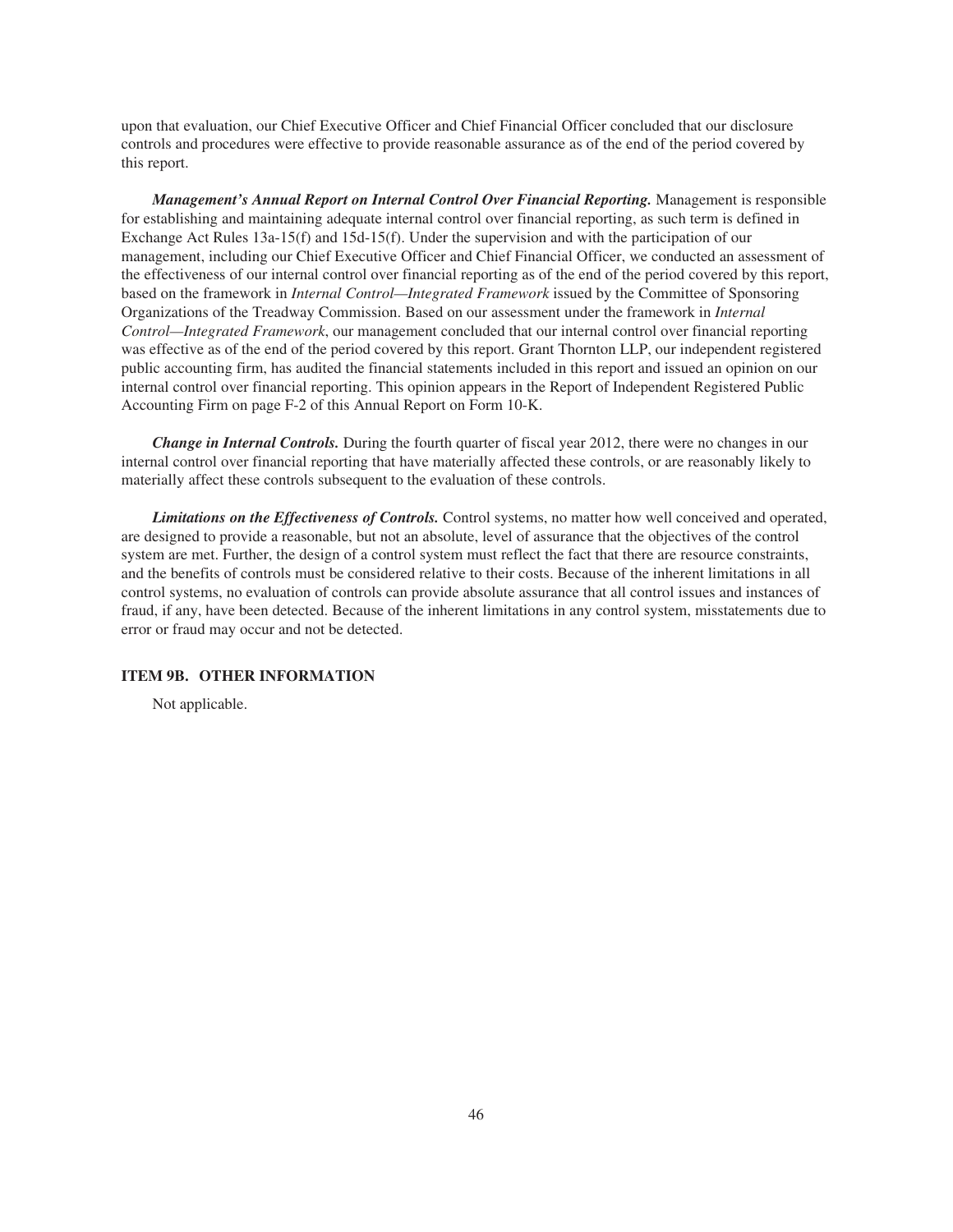## **PART III**

## **ITEM 10. DIRECTORS, EXECUTIVE OFFICERS AND CORPORATE GOVERNANCE**

The information required by this item will be included in our Proxy Statement for the 2013 Annual Meeting of Stockholders (the "2013 Proxy Statement") and is incorporated herein by reference.

## **ITEM 11. EXECUTIVE COMPENSATION**

The information required by this item will be included in the 2013 Proxy Statement and is incorporated herein by reference.

## **ITEM 12. SECURITY OWNERSHIP OF CERTAIN BENEFICIAL OWNERS AND MANAGEMENT AND RELATED STOCKHOLDER MATTERS**

The information required by this item will be included in the 2013 Proxy Statement and is incorporated herein by reference.

# **ITEM 13. CERTAIN RELATIONSHIPS AND RELATED TRANSACTIONS, AND DIRECTOR INDEPENDENCE**

The information required by this item will be included in the 2013 Proxy Statement and is incorporated herein by reference.

# **ITEM 14. PRINCIPAL ACCOUNTANT FEES AND SERVICES**

The information required by this item will be included in the 2013 Proxy Statement and is incorporated herein by reference.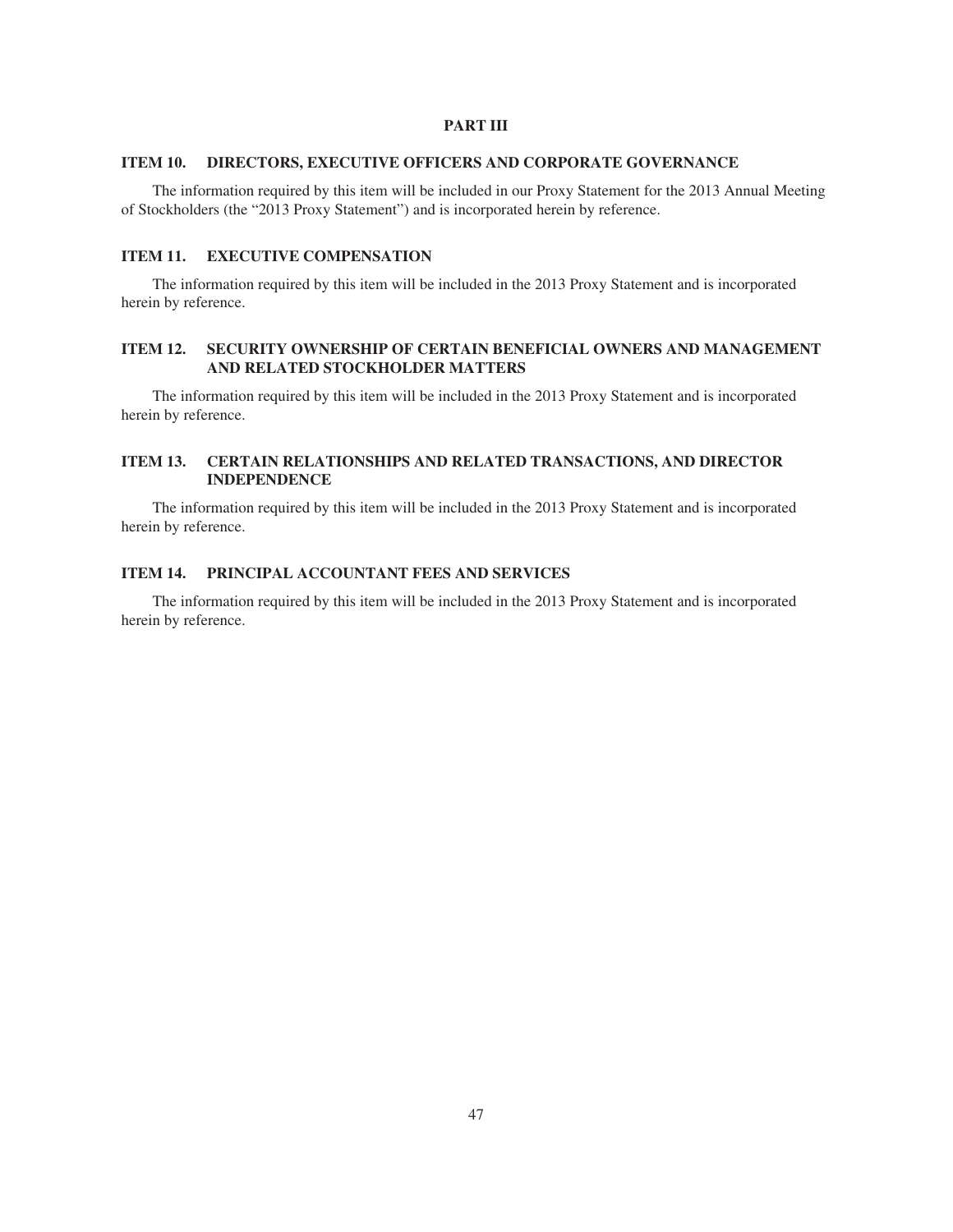## **PART IV**

# **ITEM 15. EXHIBITS AND FINANCIAL STATEMENT SCHEDULES**

# **(1) Financial Statements**

|                                                                                                  | Page  |
|--------------------------------------------------------------------------------------------------|-------|
|                                                                                                  |       |
|                                                                                                  |       |
| Consolidated Statements of Comprehensive Income for the Years Ended December 31, 2012, 2011, and |       |
|                                                                                                  |       |
| Consolidated Statements of Stockholders' Equity for the Years Ended December 31, 2012, 2011, and |       |
|                                                                                                  | $F-5$ |
| Consolidated Statements of Cash Flows for the Years Ended December 31, 2012, 2011, and 2010      | $F-6$ |
|                                                                                                  |       |
|                                                                                                  |       |

## **(2) Financial Statement Schedules**

None.

# **(3) Exhibits**

The following exhibits are included with this report or incorporated herein by reference:

| <b>Exhibit</b><br><b>Number</b> | <b>Exhibit</b>                                                                                                                                                                                                                                                                                                                                                        |
|---------------------------------|-----------------------------------------------------------------------------------------------------------------------------------------------------------------------------------------------------------------------------------------------------------------------------------------------------------------------------------------------------------------------|
| 2.1                             | Membership Interest Purchase Agreement by and among ICF Consulting Group, Inc.,<br>Scott K. Walker, William F. Loving, Thomas K. Luck, as trustee of the John D. Whitlock 2010<br>Irrevocable Trust, and Hot Technology Holdings, L.L.C., dated as of December 12, 2011<br>(Incorporated by reference to Exhibit 2.1 to the Company's Form 10-K filed March 2, 2012). |
| 3.1                             | Amended and Restated Certificate of Incorporation (Incorporated by reference to exhibit 4.1 to the<br>Company's Registration Statement on Form S-8 (File No. 333-137975), effective as of October 12,<br>2006).                                                                                                                                                       |
| 3.2                             | Amended and Restated Bylaws of ICF International, Inc. (Incorporated by reference to exhibit 3.1 to<br>the Company's Form 8-K, filed on September 23, 2008).                                                                                                                                                                                                          |
| 4.1                             | Specimen common stock certificate (Incorporated by reference to exhibit 4.1 to the Company's<br>Form $S-1$ ).                                                                                                                                                                                                                                                         |
| 4.2                             | See exhibits 3.1 and 3.2 for provisions of the Amended and Restated Certificate of Incorporation and<br>Amended and Restated Bylaws of the Registrant defining the rights of holders of common stock of<br>the Company.                                                                                                                                               |
| 10.1                            | 2006 Employee Stock Purchase Plan (Incorporated by reference to exhibit 10.3 to the Company's<br>Form $S-1$ ).                                                                                                                                                                                                                                                        |
| 10.2                            | ICF International, Inc. Nonqualified Deferred Compensation Plan, as amended and restated.                                                                                                                                                                                                                                                                             |
| 10.3                            | ICF International, Inc. 2010 Omnibus Incentive Plan (Incorporated by reference to Exhibit A to the<br>Definitive Proxy Statement on Schedule 14A relating to the Company's Annual Meeting of<br>Stockholders held on June 4, 2010 and filed April 23, 2010).                                                                                                          |
| 10.4                            | Form of Restricted Stock Unit Award Under the 2010 Omnibus Incentive Plan (Incorporated by<br>reference to exhibit 10.4 to the Company's Form 10-K filed March 4, 2011).                                                                                                                                                                                              |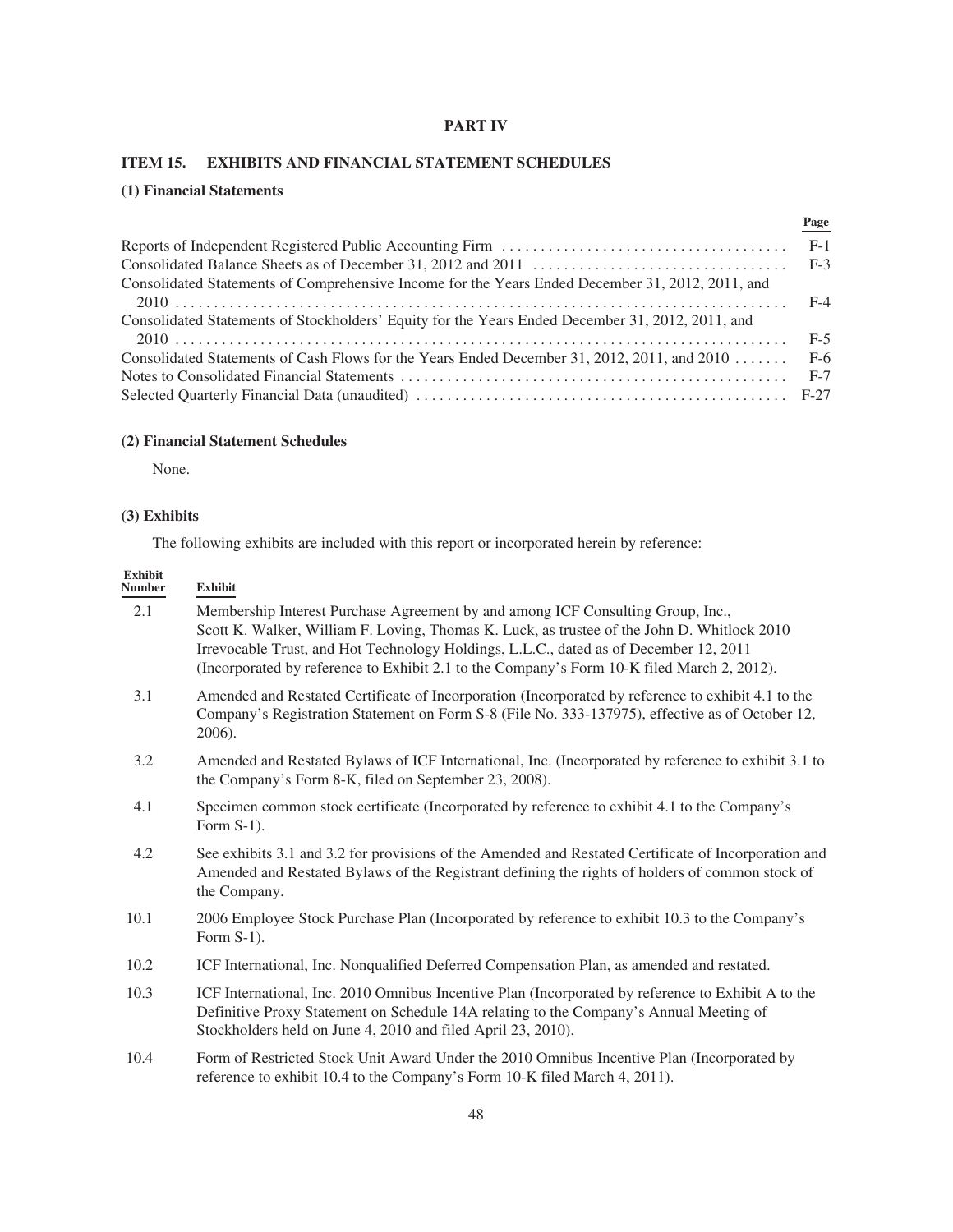| <b>Exhibit</b><br>Number | <b>Exhibit</b>                                                                                                                                                                                                                                                                                                                                                                                                                                                                                                                                                                                                                                                                                                                                                                                                                                                      |
|--------------------------|---------------------------------------------------------------------------------------------------------------------------------------------------------------------------------------------------------------------------------------------------------------------------------------------------------------------------------------------------------------------------------------------------------------------------------------------------------------------------------------------------------------------------------------------------------------------------------------------------------------------------------------------------------------------------------------------------------------------------------------------------------------------------------------------------------------------------------------------------------------------|
| 10.5                     | Form of Stock Option Award under the 2010 Omnibus Incentive Plan (Incorporated by reference to<br>exhibit 10.5 to the Company's Form 10-K filed March 4, 2011).                                                                                                                                                                                                                                                                                                                                                                                                                                                                                                                                                                                                                                                                                                     |
| 10.6                     | Restated Employment Agreement dated December 29, 2008 between the Company and Sudhakar<br>Kesavan (Incorporated by reference to exhibit 10.1 to the Company's Form 8-K, filed December 30,<br>2008).                                                                                                                                                                                                                                                                                                                                                                                                                                                                                                                                                                                                                                                                |
| 10.7                     | Restated Severance Protection Agreement dated December 29, 2008 between the Company and<br>Sudhakar Kesavan (Incorporated by reference to exhibit 10.2 to the Company's Form 8-K, filed<br>December 30, 2008).                                                                                                                                                                                                                                                                                                                                                                                                                                                                                                                                                                                                                                                      |
| 10.8                     | Restated Severance Protection Agreement dated December 12, 2008 between the Company and John<br>Wasson (Incorporated by reference to exhibit 10.2 to the Company's Form 8-K, filed December 18,<br>2008).                                                                                                                                                                                                                                                                                                                                                                                                                                                                                                                                                                                                                                                           |
| 10.9                     | Amended Severance Letter Agreement dated December 12, 2008 between the Company and John<br>Wasson (Incorporated by reference to exhibit 10.4 to the Company's Form 8-K filed December 18,<br>2008).                                                                                                                                                                                                                                                                                                                                                                                                                                                                                                                                                                                                                                                                 |
| 10.10                    | Employment Terms By and Between the Company and James C. Morgan, dated June 8, 2012<br>(Incorporated by reference to exhibit 10.1 to the Company's Form 10-Q, filed August 6, 2012).                                                                                                                                                                                                                                                                                                                                                                                                                                                                                                                                                                                                                                                                                |
| 10.11                    | Severance Benefit/Protection Agreement By and Between the Company and James C. Morgan, dated<br>June 8, 2012 (Incorporated by reference to exhibit 10.2 to the Company's Form 10-Q, filed August 6,<br>2012).                                                                                                                                                                                                                                                                                                                                                                                                                                                                                                                                                                                                                                                       |
| 10.12                    | Severance Protection Agreement By and Between the Company and Ronald P. Vargo, dated<br>March 1, 2010 (Incorporated by reference to exhibit 10.2 to the Company's Form 10-Q, filed May 6,<br>2010).                                                                                                                                                                                                                                                                                                                                                                                                                                                                                                                                                                                                                                                                 |
| 10.13                    | Severance Letter Agreement By and Between the Company and Sandra Murray, dated August 23,<br>2011 (Incorporated by reference to exhibit 10.2 to the Company's Form 10-Q, filed November 3,<br>$2011$ ).                                                                                                                                                                                                                                                                                                                                                                                                                                                                                                                                                                                                                                                             |
| 10.14                    | Severance Letter Agreement Between the Company and Isabel S. Reiff, dated February 21, 2012<br>(Incorporated by reference to exhibit 10.1 to the Company's Form 10-Q, filed May 4, 2012).                                                                                                                                                                                                                                                                                                                                                                                                                                                                                                                                                                                                                                                                           |
| 10.15                    | Severance Letter Agreement Between the Company and Ellen Glover, dated February 21, 2012<br>(Incorporated by reference to exhibit 10.2 to the Company's Form 10-Q, filed May 4, 2012).                                                                                                                                                                                                                                                                                                                                                                                                                                                                                                                                                                                                                                                                              |
| 10.16                    | Third Amended and Restated Business Loan and Security Agreement dated as of March 14, 2012 by<br>and among ICF International, Inc., ICF Consulting Group, Inc., and various other subsidiaries of ICF<br>International, Inc. as Borrowers, Citizens Bank of Pennsylvania, as a Lender, Swing Line Lender and<br>Administrative Agent, PNC Bank, National Association, as a Lender and Syndication Agent, Branch<br>Banking and Trust Company, Capital One, N.A., Fifth Third Bank, First Commonwealth Bank,<br>HSBC Bank USA, National Association, JPMorgan Chase Bank, N.A., Sovereign Bank, N.A.,<br>SunTrust Bank and TD Bank, N.A. as Lenders, and PNC Capital Markets, LLC, and RBS Citizens,<br>N.A. as joint lead arrangers and joint book running managers (Incorporated by reference to<br>exhibit 10.1 to the Company's Form 8-K, filed March 19, 2012). |
| 10.17                    | Deed of Lease by and between Hunters Branch Leasing, LLC and ICF Consulting Group, Inc.,<br>effective April 1, 2010 (Incorporated by reference to exhibit 10.6 to the Company's Form 10-K, filed<br>March 11, 2010).                                                                                                                                                                                                                                                                                                                                                                                                                                                                                                                                                                                                                                                |
| 21.0                     | Subsidiaries of the Registrant                                                                                                                                                                                                                                                                                                                                                                                                                                                                                                                                                                                                                                                                                                                                                                                                                                      |
| 23.1                     | Consent of Grant Thornton LLP.                                                                                                                                                                                                                                                                                                                                                                                                                                                                                                                                                                                                                                                                                                                                                                                                                                      |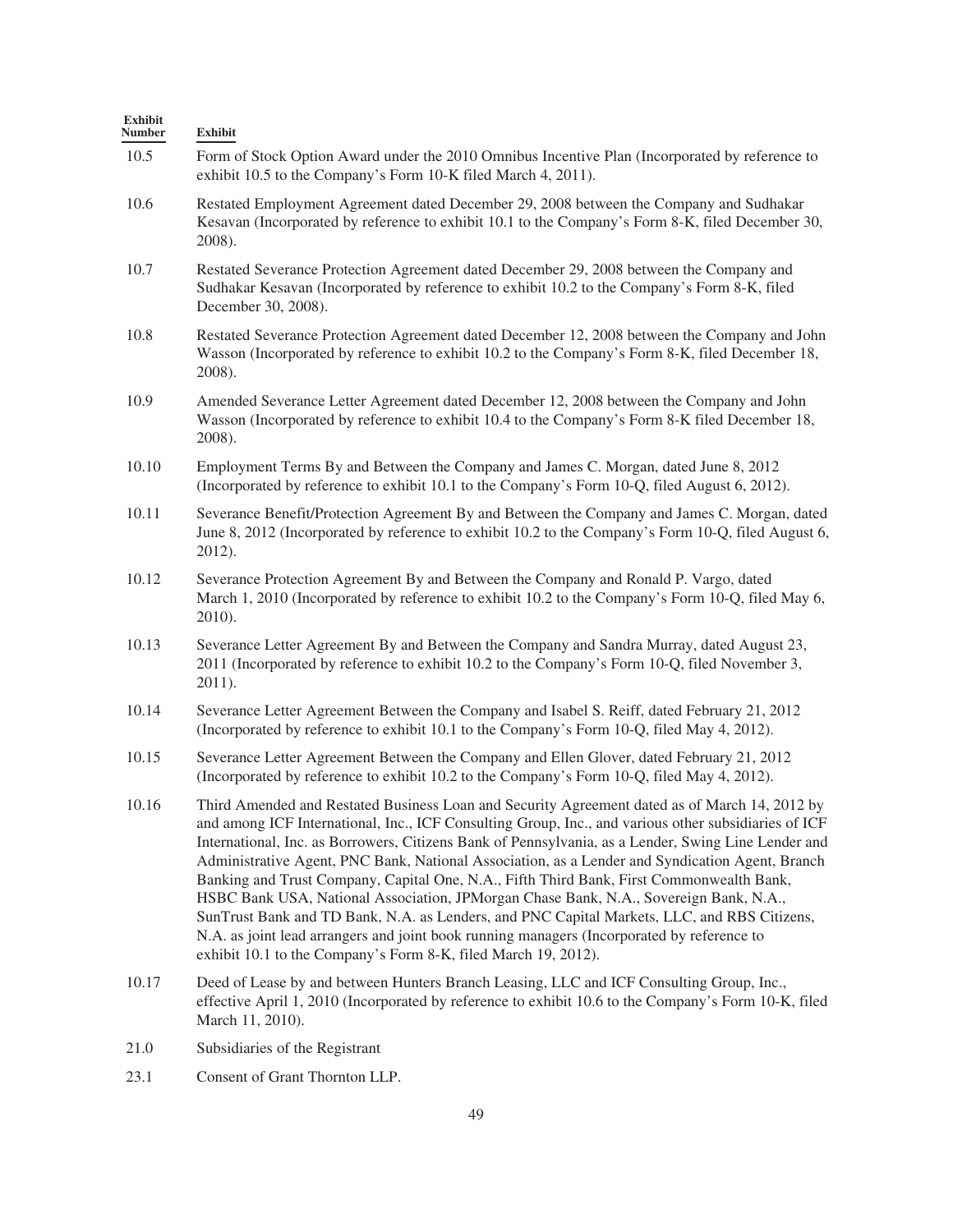| <b>Exhibit</b><br><b>Number</b> | Exhibit                                                                                                                                                                                                                                                                                                                                                                                                                                        |
|---------------------------------|------------------------------------------------------------------------------------------------------------------------------------------------------------------------------------------------------------------------------------------------------------------------------------------------------------------------------------------------------------------------------------------------------------------------------------------------|
| 31.1                            | Certificate of the Principal Executive Officer Pursuant to Exchange Act Rule 13a-14(a) and<br>$15d-14(a)$ .                                                                                                                                                                                                                                                                                                                                    |
| 31.2                            | Certificate of the Principal Financial and Accounting Officer Pursuant to Exchange Act<br>Rule $13a-14(a)$ and $15d-14(a)$ .                                                                                                                                                                                                                                                                                                                   |
| 32.1                            | Certification of the Chief Executive Officer pursuant to 18 U.S.C. Section 1350, as adopted pursuant<br>to Section 906 of the Sarbanes-Oxley Act of 2002.                                                                                                                                                                                                                                                                                      |
| 32.2                            | Certification of the Interim Chief Financial Officer pursuant to 18 U.S.C. Section 1350, as adopted<br>pursuant to Section 906 of the Sarbanes-Oxley Act of 2002.                                                                                                                                                                                                                                                                              |
| 101                             | The following materials from the ICF International, Inc. Annual Report on Form 10-K for the year<br>ended December 31, 2012 formatted in eXtensible Business Reporting Language (XBRL): (i)<br>Consolidated Balance Sheets, (ii) Consolidated Statements of Comprehensive Income, (iii)<br>Consolidated Statements of Stockholders' Equity, (iv) Consolidated Statements of Cash Flow and (v)<br>Notes to Consolidated Financial Statements. * |

\* Submitted electronically herewith.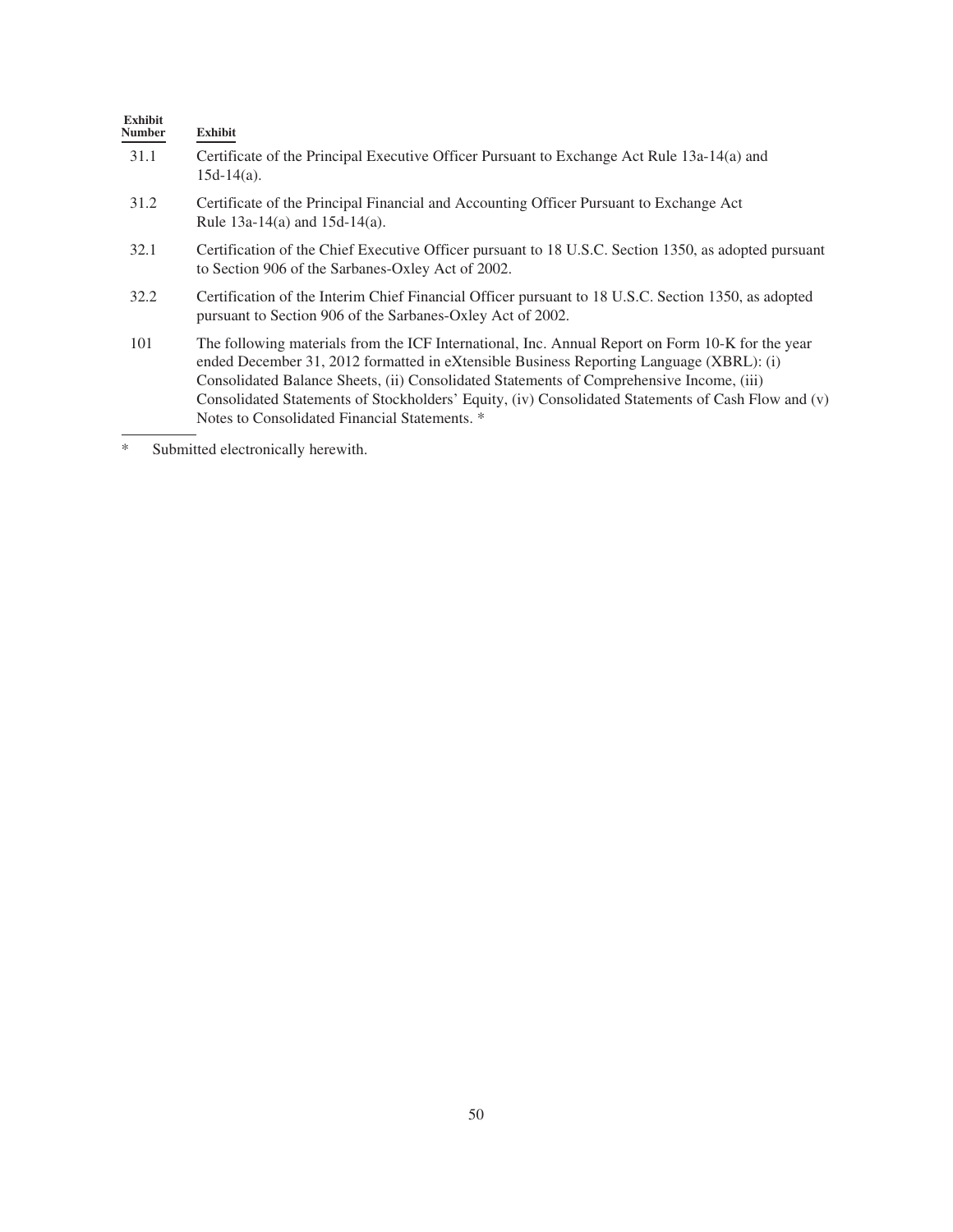## **SIGNATURES**

Pursuant to the requirements of Section 13 or 15(d) of the Securities Exchange Act of 1934, the registrant has duly caused this report to be signed on its behalf by the undersigned, thereunto duly authorized.

## March 1, 2013 **ICF INTERNATIONAL, INC.**

By: /s/ SUDHAKAR KESAVAN **Sudhakar Kesavan Chairman and Chief Executive Officer**

Pursuant to the requirements of the Securities Exchange Act of 1934, this report has been signed below by the following persons on behalf of the registrant and in the capacities and on the dates indicated.

| Signature                                                          | <b>Title</b>                                                                       | Date          |
|--------------------------------------------------------------------|------------------------------------------------------------------------------------|---------------|
| <b>SUDHAKAR KESAVAN</b><br>/s/<br><b>Sudhakar Kesavan</b>          | Chairman, Chief Executive Officer<br>and Director (Principal<br>Executive Officer) | March 1, 2013 |
| <b>JAMES MORGAN</b><br>/s/<br><b>James Morgan</b>                  | Chief Financial Officer (Principal<br>Financial Officer)                           | March 1, 2013 |
| PHILLIP ECK<br>/s/<br><b>Phillip Eck</b>                           | Controller (Principal Accounting<br>Officer)                                       | March 1, 2013 |
| EILEEN O'SHEA AUEN<br>$\sqrt{s}$<br>Eileen O'Shea Auen             | Director                                                                           | March 1, 2013 |
| <b>EDWARD H. BERSOFF</b><br>$\sqrt{s}$<br>Dr. Edward H. Bersoff    | Director                                                                           | March 1, 2013 |
| <b>SRIKANT M. DATAR</b><br>$\sqrt{s}$<br>Dr. Srikant M. Datar      | Director                                                                           | March 1, 2013 |
| <b>CHERYL GRISÉ</b><br>$\sqrt{s}$<br><b>Cheryl Grisé</b>           | Director                                                                           | March 1, 2013 |
| <b>S. LAWRENCE KOCOT</b><br>$\sqrt{s}$<br><b>S. Lawrence Kocot</b> | Director                                                                           | March 1, 2013 |
| <b>ERNEST J. MONIZ</b><br>$\sqrt{s}$<br>Ernest J. Moniz            | Director                                                                           | March 1, 2013 |
| <b>PETER SCHULTE</b><br>$\sqrt{s}$<br><b>Peter Schulte</b>         | Director                                                                           | March 1, 2013 |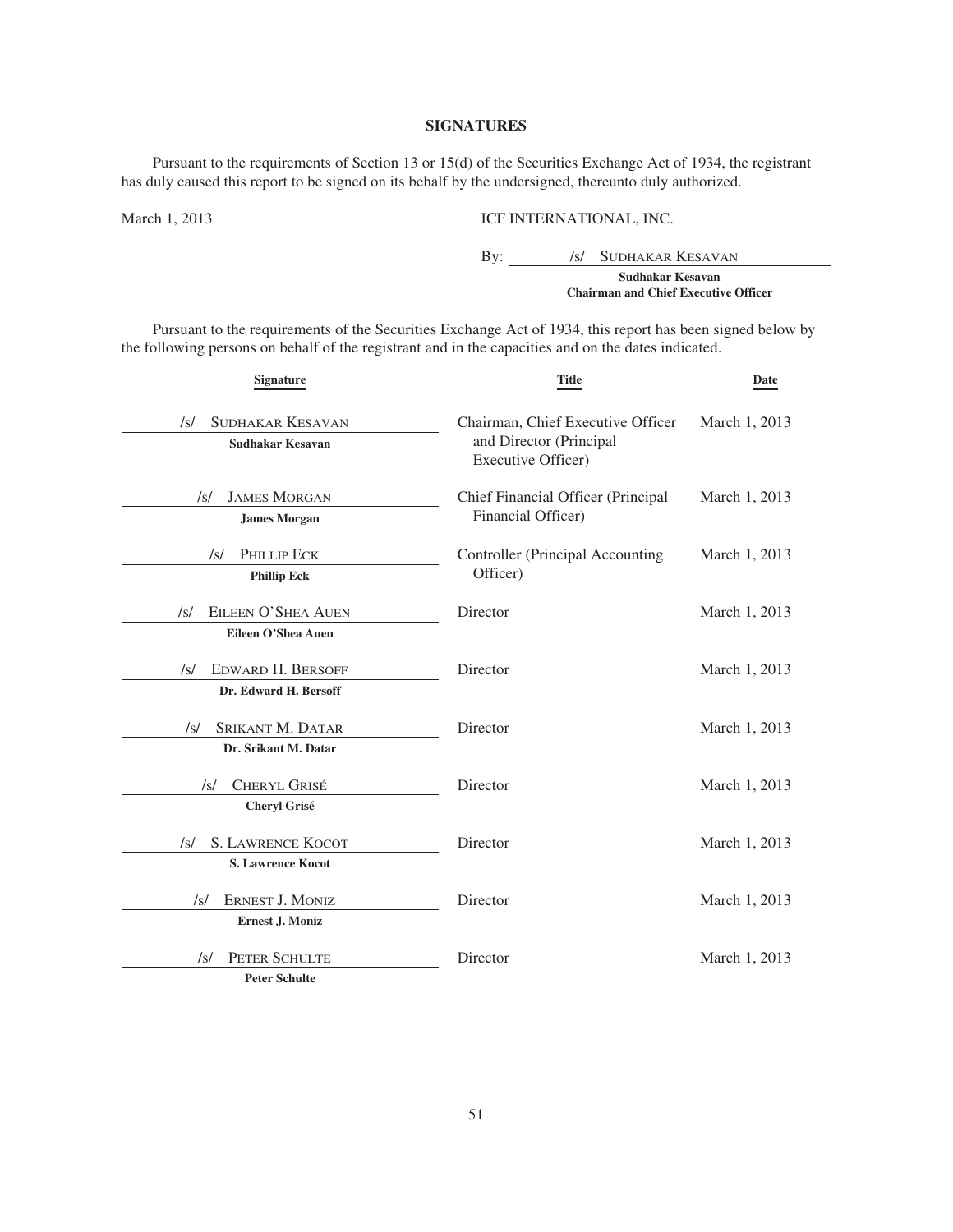## **REPORT OF INDEPENDENT REGISTERED PUBLIC ACCOUNTING FIRM**

Board of Directors and Stockholders ICF International, Inc.

We have audited the accompanying consolidated balance sheets of ICF International, Inc. (a Delaware corporation) and subsidiaries (the "Company") as of December 31, 2012 and 2011, and the related consolidated statements of comprehensive income, changes in stockholders' equity, and cash flows for each of the three years in the period ended December 31, 2012. These financial statements are the responsibility of the Company's management. Our responsibility is to express an opinion on these financial statements based on our audits.

We conducted our audits in accordance with the standards of the Public Company Accounting Oversight Board (United States). Those standards require that we plan and perform the audit to obtain reasonable assurance about whether the financial statements are free of material misstatement. An audit includes examining, on a test basis, evidence supporting the amounts and disclosures in the financial statements. An audit also includes assessing the accounting principles used and significant estimates made by management, as well as evaluating the overall financial statement presentation. We believe that our audits provide a reasonable basis for our opinion.

In our opinion, the consolidated financial statements referred to above present fairly, in all material respects, the financial position of ICF International, Inc., and subsidiaries as of December 31, 2012 and 2011, and the results of their operations and their cash flows for each of the three years in the period ended December 31, 2012 in conformity with accounting principles generally accepted in the United States of America.

We also have audited, in accordance with the standards of the Public Company Accounting Oversight Board (United States), the Company's internal control over financial reporting as of December 31, 2012, based on criteria established in Internal Control—Integrated Framework issued by the Committee of Sponsoring Organizations of the Treadway Commission (COSO), and our report dated March 1, 2013 expressed an unqualified opinion.

## /s/ GRANT THORNTON LLP

McLean, VA March 1, 2013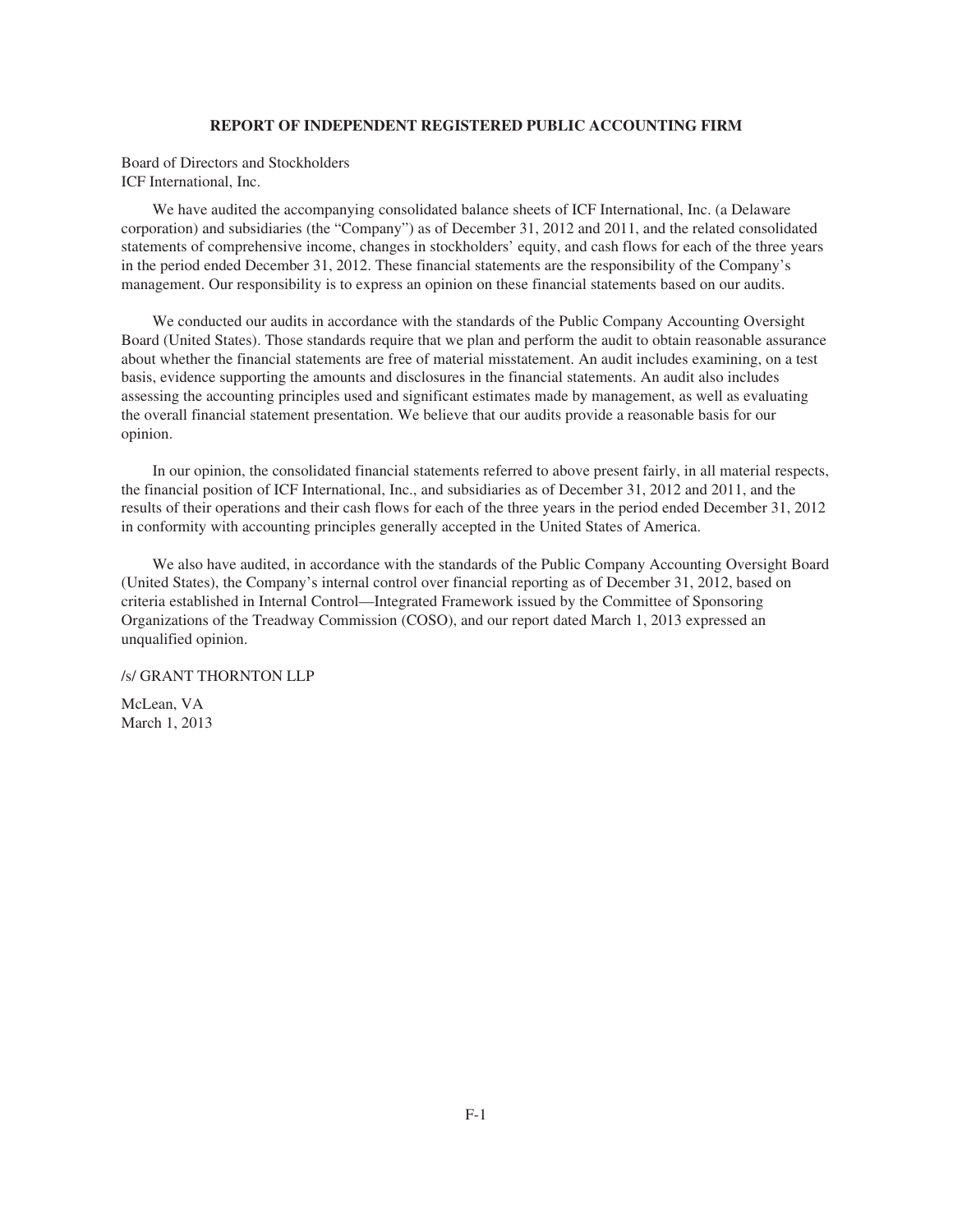### **REPORT OF INDEPENDENT REGISTERED PUBLIC ACCOUNTING FIRM**

Board of Directors and Stockholders ICF International, Inc.

We have audited the internal control over financial reporting of ICF International, Inc. (a Delaware corporation) and subsidiaries (the "Company") as of December 31, 2012, based on criteria established in Internal Control—Integrated Framework issued by the Committee of Sponsoring Organizations of the Treadway Commission (COSO). The Company's management is responsible for maintaining effective internal control over financial reporting and for its assessment of the effectiveness of internal control over financial reporting, included in the accompanying Management's Annual Report on Internal Control Over Financial Reporting. Our responsibility is to express an opinion on the Company's internal control over financial reporting based on our audit.

We conducted our audit in accordance with the standards of the Public Company Accounting Oversight Board (United States). Those standards require that we plan and perform the audit to obtain reasonable assurance about whether effective internal control over financial reporting was maintained in all material respects. Our audit included obtaining an understanding of internal control over financial reporting, assessing the risk that a material weakness exists, testing and evaluating the design and operating effectiveness of internal control based on the assessed risk, and performing such other procedures as we considered necessary in the circumstances. We believe that our audit provides a reasonable basis for our opinion.

A company's internal control over financial reporting is a process designed to provide reasonable assurance regarding the reliability of financial reporting and the preparation of financial statements for external purposes in accordance with generally accepted accounting principles. A company's internal control over financial reporting includes those policies and procedures that (1) pertain to the maintenance of records that, in reasonable detail, accurately and fairly reflect the transactions and dispositions of the assets of the company; (2) provide reasonable assurance that transactions are recorded as necessary to permit preparation of financial statements in accordance with generally accepted accounting principles, and that receipts and expenditures of the company are being made only in accordance with authorizations of management and directors of the company; and (3) provide reasonable assurance regarding prevention or timely detection of unauthorized acquisition, use, or disposition of the company's assets that could have a material effect on the financial statements.

Because of its inherent limitations, internal control over financial reporting may not prevent or detect misstatements. Also, projections of any evaluation of effectiveness to future periods are subject to the risk that controls may become inadequate because of changes in conditions, or that the degree of compliance with the policies or procedures may deteriorate.

In our opinion, the Company maintained, in all material respects, effective internal control over financial reporting as of December 31, 2012, based on criteria established in Internal Control—Integrated Framework issued by COSO.

We also have audited, in accordance with the standards of the Public Company Accounting Oversight Board (United States), the consolidated financial statements of the Company as of and for the year ended December 31, 2012, and our report dated March 1, 2013 expressed an unqualified opinion on those financial statements.

## /s/ GRANT THORNTON LLP

McLean, VA March 1, 2013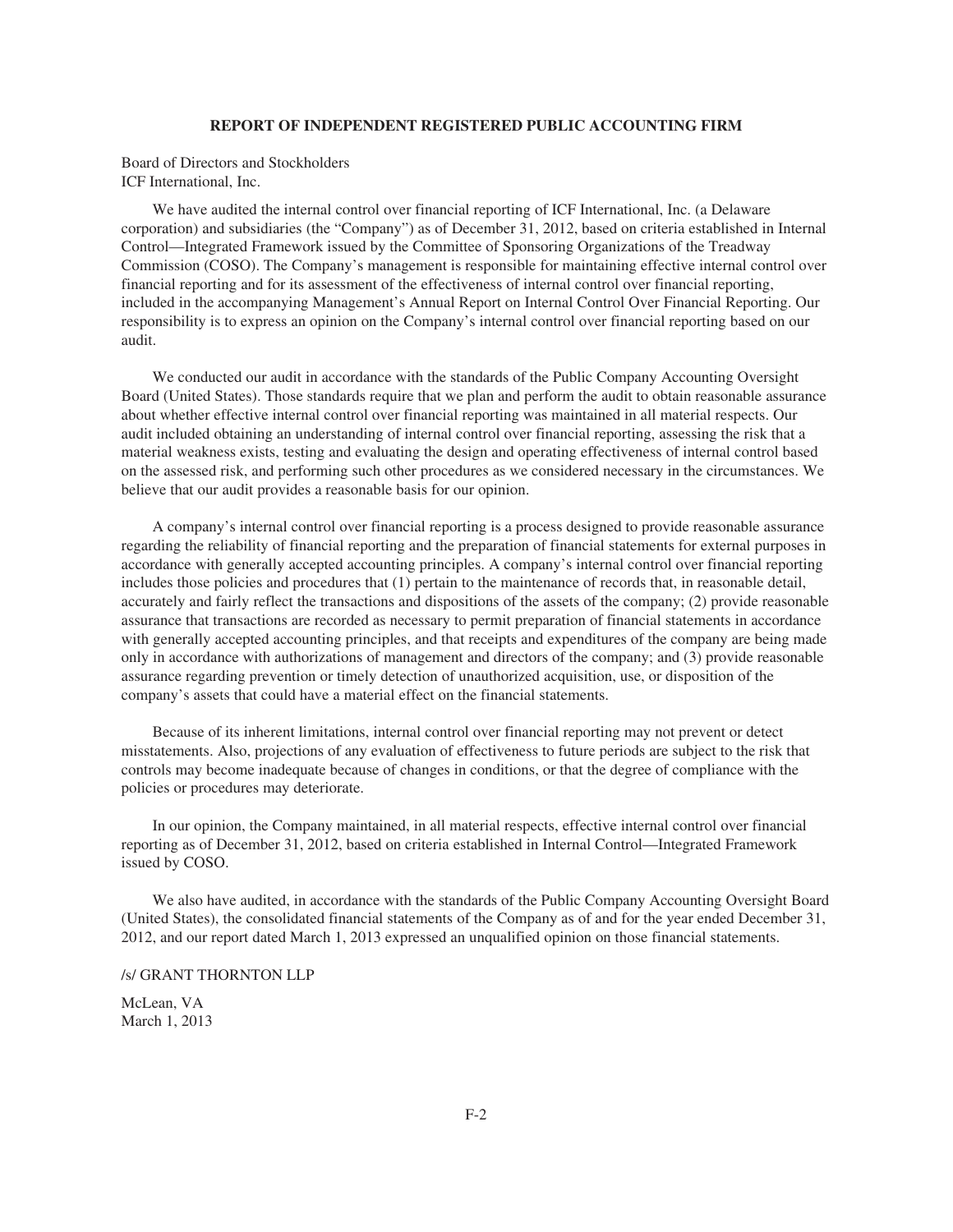# **Consolidated Balance Sheets (in thousands, except share amounts)**

| December 31,                                                                                                                                                     | 2012                          | 2011                   |
|------------------------------------------------------------------------------------------------------------------------------------------------------------------|-------------------------------|------------------------|
| <b>Assets</b>                                                                                                                                                    |                               |                        |
| <b>Current Assets</b>                                                                                                                                            |                               |                        |
|                                                                                                                                                                  | \$14,725                      | $\mathcal{S}$<br>4,097 |
|                                                                                                                                                                  | 204,938                       | 209,426                |
|                                                                                                                                                                  | 7,608                         | 7,948                  |
|                                                                                                                                                                  | 11,231                        | 1,155                  |
|                                                                                                                                                                  | $\overbrace{\phantom{12333}}$ | 7,963                  |
|                                                                                                                                                                  | 238,502                       | 230,589                |
|                                                                                                                                                                  | 28,860                        | 21,067                 |
| Other assets:                                                                                                                                                    |                               |                        |
|                                                                                                                                                                  | 410,583                       | 401,134                |
|                                                                                                                                                                  | 21,016                        | 33,740                 |
|                                                                                                                                                                  | 2,015                         | 1,208                  |
|                                                                                                                                                                  | 8,745                         | 6,877                  |
|                                                                                                                                                                  | \$709,721                     | \$694,615              |
| Liabilities and Stockholders' Equity                                                                                                                             |                               |                        |
| <b>Current Liabilities</b>                                                                                                                                       |                               |                        |
|                                                                                                                                                                  | \$44,665                      | \$ 38,685              |
|                                                                                                                                                                  | 42,264                        | 46,215                 |
|                                                                                                                                                                  | 31,779                        | 29,252                 |
|                                                                                                                                                                  | 22,333                        | 20,180                 |
|                                                                                                                                                                  | 5,790                         |                        |
|                                                                                                                                                                  | 146,831                       | 134,332                |
| <b>Long-term Liabilities:</b>                                                                                                                                    |                               |                        |
|                                                                                                                                                                  | 105,000                       | 145,000                |
|                                                                                                                                                                  | 10,599                        | 7,223                  |
|                                                                                                                                                                  | 9,081                         | 9,247                  |
|                                                                                                                                                                  | 9,460                         | 5,785                  |
|                                                                                                                                                                  | 280,971                       | 301,587                |
|                                                                                                                                                                  |                               |                        |
| <b>Stockholders' Equity</b>                                                                                                                                      |                               |                        |
| Preferred stock, par value \$.001 per share; 5,000,000 shares authorized; none                                                                                   |                               |                        |
|                                                                                                                                                                  |                               |                        |
| Common stock, \$.001 par value; 70,000,000 shares authorized; 20,171,613 and<br>19,887,459 shares issued; and 19,559,409 and 19,792,499 shares outstanding as of |                               |                        |
| December 31, 2012, and December 31, 2011, respectively                                                                                                           | 20                            | 20                     |
|                                                                                                                                                                  | 237,262                       | 227,577                |
|                                                                                                                                                                  | 206,577                       | 168,502                |
|                                                                                                                                                                  | (13,868)                      | (2,266)                |
|                                                                                                                                                                  | (1,241)                       | (805)                  |
|                                                                                                                                                                  | 428,750                       | 393,028                |
|                                                                                                                                                                  | \$709,721                     | \$694,615              |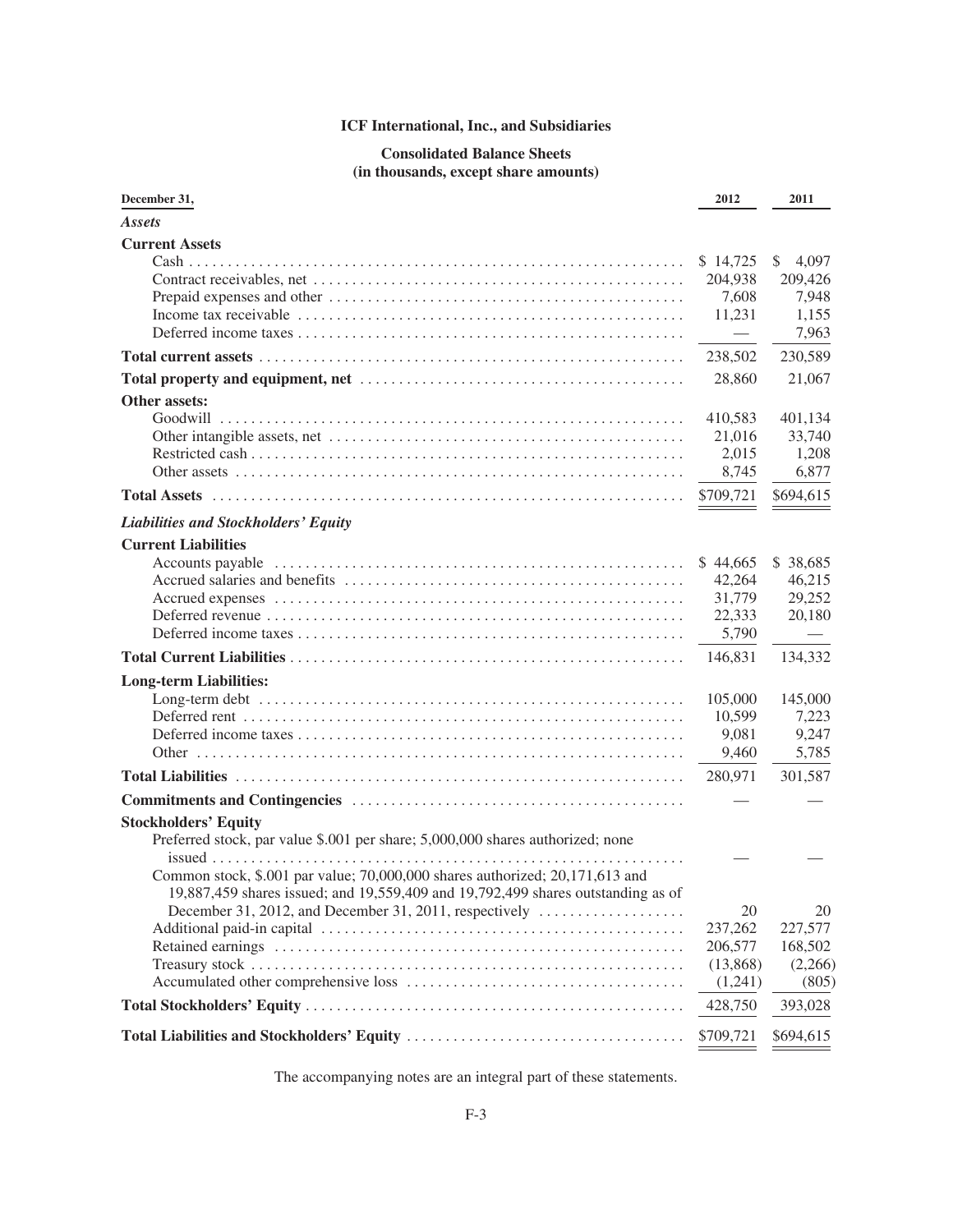# **Consolidated Statements of Comprehensive Income (in thousands, except per share amounts)**

| Year ended December 31,                            | 2012       | 2011                  | 2010       |
|----------------------------------------------------|------------|-----------------------|------------|
|                                                    | \$937,133  | \$840,775             | \$764,734  |
|                                                    | 583,195    | 520,522               | 476,187    |
| <b>Operating costs and expenses</b>                |            |                       |            |
|                                                    | 263,878    | 240,964               | 218,526    |
|                                                    | 10.351     | 10.757                | 10.775     |
|                                                    | 14,089     | 9,550                 | 12,326     |
|                                                    | 288,318    | 261,271               | 241,627    |
|                                                    | 65,620     | 58,982                | 46,920     |
|                                                    | (3,384)    | (2,248)               | (3,403)    |
|                                                    | (325)      | 26                    | 165        |
|                                                    | 61,911     | 56,760                | 43,682     |
|                                                    | 23,836     | 21,895                | 16,511     |
|                                                    | \$ 38,075  | \$ 34,865             | \$27,171   |
| <b>Earnings per Share:</b>                         |            |                       |            |
|                                                    | 1.94<br>S. | $\mathcal{S}$<br>1.77 | \$<br>1.40 |
|                                                    | 1.91<br>S  | 1.75<br><sup>\$</sup> | \$<br>1.38 |
| <b>Weighted-average Common Shares Outstanding:</b> |            |                       |            |
|                                                    | 19.663     | 19.684                | 19.375     |
|                                                    | 19.957     | 19,928                | 19,626     |
| Other comprehensive income:                        |            |                       |            |
|                                                    | (436)      | (281)                 | (187)      |
|                                                    | \$ 37,639  | \$ 34,584             | \$26,984   |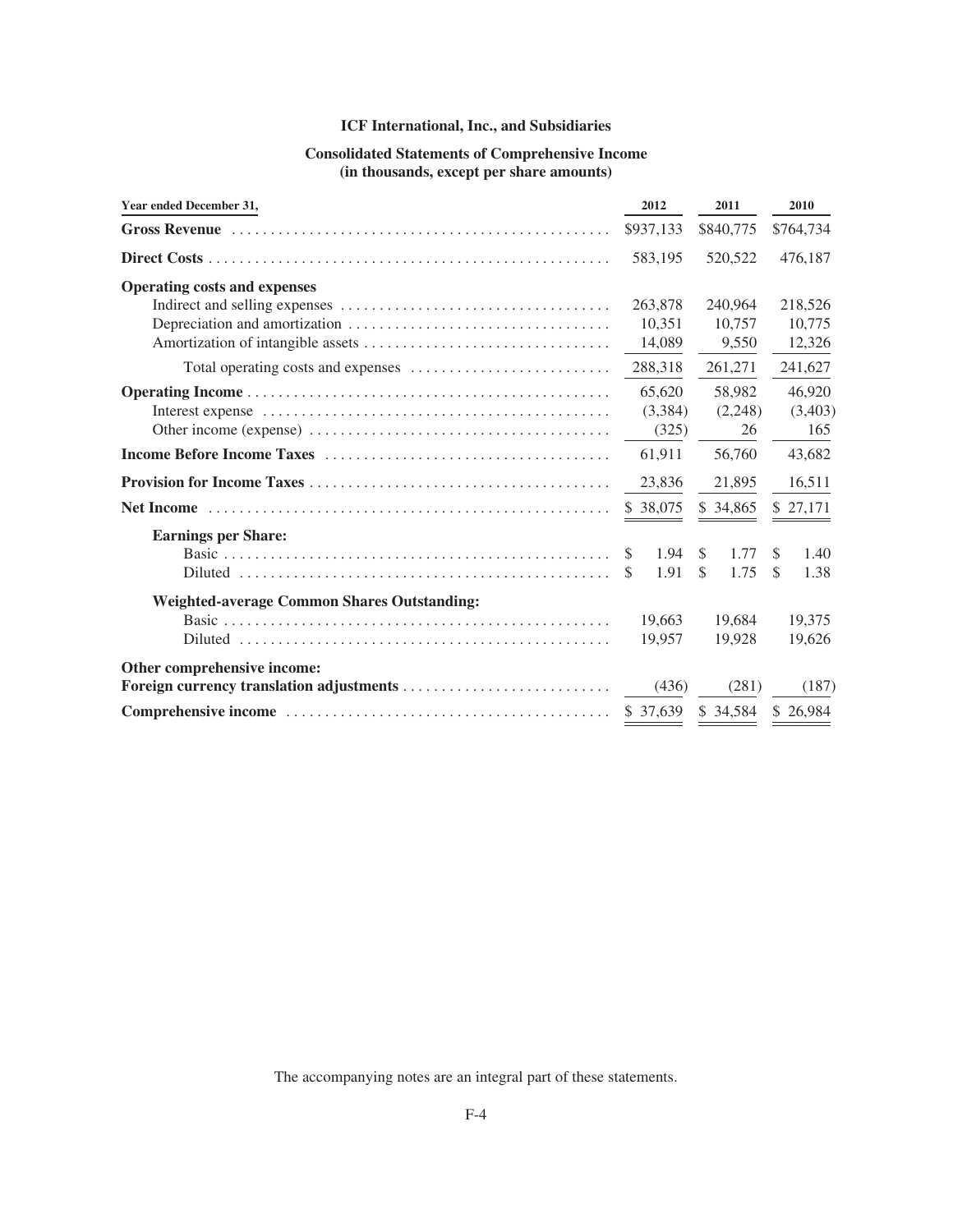# **Consolidated Statements of Stockholders' Equity (in thousands)**

| Years ended December 31, 2012, 2011<br>and 2010                                                                              |                                       | <b>Common Stock</b><br><b>Shares</b> Amount | <b>Additional</b><br>Paid-in<br>Capital  | <b>Retained</b><br><b>Earnings</b> |                                                             | <b>Treasury Stock</b><br>Shares Amount | <b>Accumulated</b><br><b>Other</b><br>Comprehensive<br>Loss | <b>Total</b>                    |
|------------------------------------------------------------------------------------------------------------------------------|---------------------------------------|---------------------------------------------|------------------------------------------|------------------------------------|-------------------------------------------------------------|----------------------------------------|-------------------------------------------------------------|---------------------------------|
|                                                                                                                              |                                       | \$19                                        |                                          | \$211,412 \$106,466                |                                                             | \$                                     | \$ (337)                                                    | \$317,560                       |
| Net income<br>Other comprehensive loss<br>Equity compensation<br>Exercise of stock options<br>Issuance of shares pursuant to | $\equiv$ $\equiv$<br>110              | $\qquad \qquad =$                           | 7,533<br>966                             | 27,171                             | $\qquad \qquad = \qquad \qquad$<br>$\overline{\phantom{0}}$ |                                        | $\overline{\phantom{0}}$<br>(187)                           | 27,171<br>(187)<br>7,533<br>966 |
| vesting of restricted stock<br>Net payments for stock issuances                                                              | 207                                   | 1                                           |                                          |                                    |                                                             |                                        |                                                             | 1                               |
| and buybacks<br>Tax impact of stock option<br>exercises and award vesting                                                    | (28)                                  |                                             | 66<br>914                                |                                    | 51                                                          | (1,291)                                |                                                             | (1,225)<br>914                  |
|                                                                                                                              |                                       | \$20                                        | \$220,891 \$133,637                      |                                    | 51                                                          | (1,291)                                | \$<br>(524)                                                 | \$352,733                       |
| Net income<br>Other comprehensive loss<br>Equity compensation<br>Exercise of stock options<br>Issuance of shares pursuant to | $\overbrace{\qquad \qquad }^{}$<br>39 |                                             | $\overline{\phantom{0}}$<br>6,658<br>478 | 34,865                             |                                                             |                                        | (281)                                                       | 34,865<br>(281)<br>6,658<br>478 |
| vesting of restricted stock<br>Net payments for stock issuances                                                              | 176                                   |                                             |                                          |                                    |                                                             |                                        |                                                             |                                 |
| and buybacks<br>Tax impact of stock option<br>exercises and award vesting                                                    | 9                                     |                                             | 77<br>(527)                              |                                    | 44                                                          | (975)                                  |                                                             | (898)<br>(527)                  |
|                                                                                                                              |                                       | \$20<br>$=$                                 | \$227,577 \$168,502                      |                                    | 95                                                          | \$(2,266)                              | \$<br>(805)                                                 | \$393,028                       |
| Net income<br>Other comprehensive loss<br>Equity compensation<br>Exercise of stock options                                   | -11                                   | $\frac{1}{2}$                               | 8,770<br>78                              | 38,075                             |                                                             |                                        | $\sim$<br>(436)                                             | 38,075<br>(436)<br>8,770<br>78  |
| Issuance of shares pursuant to<br>vesting of restricted stock<br>Net payments for stock issuances                            | 231                                   |                                             |                                          |                                    |                                                             |                                        |                                                             |                                 |
| and buybacks<br>Tax impact of stock option                                                                                   | (475)                                 |                                             | 33                                       |                                    | 517                                                         | (11,602)                               |                                                             | (11, 569)                       |
| exercises and award vesting                                                                                                  |                                       | \$20                                        | 804<br>\$237,262 \$206,577               |                                    | 612                                                         | \$(13,868)                             | \$(1,241)                                                   | 804<br>\$428,750                |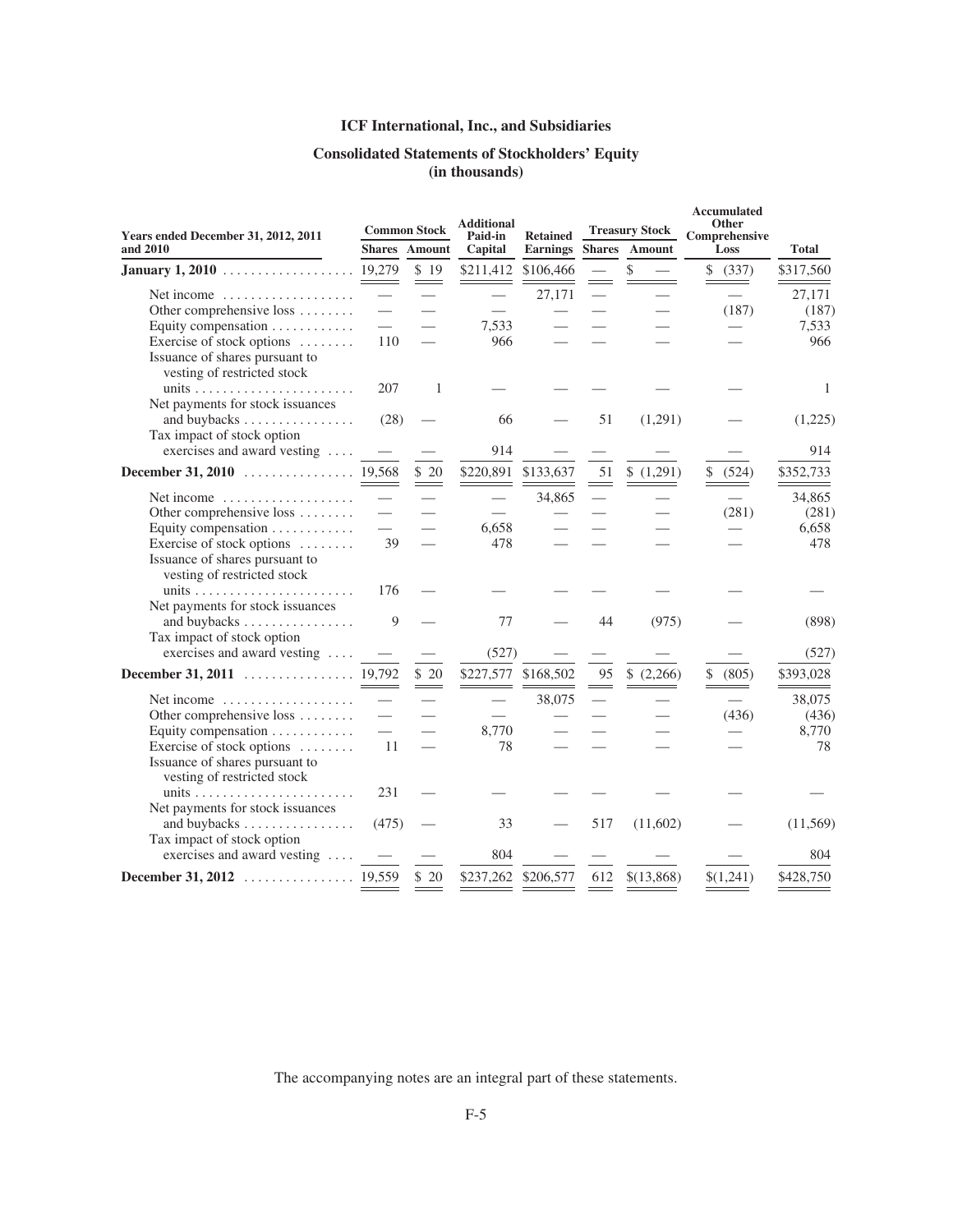# **Consolidated Statements of Cash Flows (in thousands)**

| Year ended December 31,                                                               |    | 2012       |     | 2011       |    | 2010       |
|---------------------------------------------------------------------------------------|----|------------|-----|------------|----|------------|
| <b>Cash Flows from Operating Activities</b>                                           |    |            |     |            |    |            |
|                                                                                       | S  | 38,075     | \$. | 34,865     | S. | 27,171     |
| Adjustments to reconcile net income to net cash provided by operating                 |    |            |     |            |    |            |
| activities:                                                                           |    |            |     |            |    |            |
|                                                                                       |    | 336        |     | (64)       |    | 543        |
|                                                                                       |    | 13,637     |     | (4,623)    |    | (5,224)    |
|                                                                                       |    | 122        |     | (13)       |    | 110        |
|                                                                                       |    | 8,770      |     | 6,658      |    | 7,533      |
|                                                                                       |    | 24,440     |     | 20,307     |    | 23,101     |
|                                                                                       |    | 3,594      |     | 2,235      |    | 1,153      |
| Changes in operating assets and liabilities, net of the effect of                     |    |            |     |            |    |            |
| acquisitions:                                                                         |    |            |     |            |    |            |
|                                                                                       |    | 12,457     |     | (18, 147)  |    | (3,386)    |
| Prepaid expenses and other assets                                                     |    | (162)      |     | (1,043)    |    | (778)      |
|                                                                                       |    | 2,604      |     | 7,996      |    | 2,396      |
| Accrued salaries and benefits                                                         |    | (4,154)    |     | 4,703      |    | 8,677      |
|                                                                                       |    | 1,619      |     | 2,822      |    | 5,832      |
|                                                                                       |    | (2,638)    |     | (692)      |    | 664        |
| Income tax receivable and payable                                                     |    | (10, 451)  |     | 466        |    | 2,547      |
|                                                                                       |    | (807)      |     | 1,971      |    | (1,056)    |
|                                                                                       |    | (201)      |     | 2,080      |    | (1,105)    |
|                                                                                       |    |            |     |            |    |            |
|                                                                                       |    | 87,241     |     | 59,521     |    | 68,178     |
| <b>Cash Flows from Investing Activities</b>                                           |    |            |     |            |    |            |
|                                                                                       |    | (13,561)   |     | (10,206)   |    | (7, 283)   |
|                                                                                       |    |            |     | (28)       |    | (394)      |
| Payments for business acquisitions, net of cash received                              |    | (9,974)    |     | (108,009)  |    |            |
|                                                                                       |    | (23, 535)  |     | (118, 243) |    | (7,677)    |
| <b>Cash Flows from Financing Activities</b>                                           |    |            |     |            |    |            |
|                                                                                       |    | 172,270    |     | 213,138    |    | 43,317     |
|                                                                                       |    | (212, 270) |     | (153, 138) |    | (103, 317) |
|                                                                                       |    | (1,955)    |     | (8)        |    | (21)       |
|                                                                                       |    | 78         |     | 478        |    | 966        |
| Tax benefits of stock option exercises and award vesting                              |    | 804        |     | 227        |    | 914        |
|                                                                                       |    | 33         |     | 77         |    | 66         |
| Share repurchases and shares reacquired in net share issuance                         |    | (11,602)   |     | (975)      |    | (1,291)    |
| Net Cash Provided by (Used in) Financing Activities                                   |    |            |     |            |    |            |
|                                                                                       |    | (52, 642)  |     | 59,799     |    | (59,366)   |
|                                                                                       |    | (436)      |     | (281)      |    | (187)      |
| <b>Increase in Cash</b>                                                               |    | 10,628     |     | 796        |    | 948        |
|                                                                                       |    | 4,097      |     | 3,301      |    | 2,353      |
|                                                                                       | \$ | 14,725     | \$  | 4,097      | \$ | 3,301      |
| Supplemental disclosure of cash flow information:<br>Cash paid during the period for: |    |            |     |            |    |            |
|                                                                                       | \$ | 3,243      |     | 2,334      | \$ | 3,873      |
|                                                                                       | \$ | 20,377     | \$  | 26,411     | \$ | 18,977     |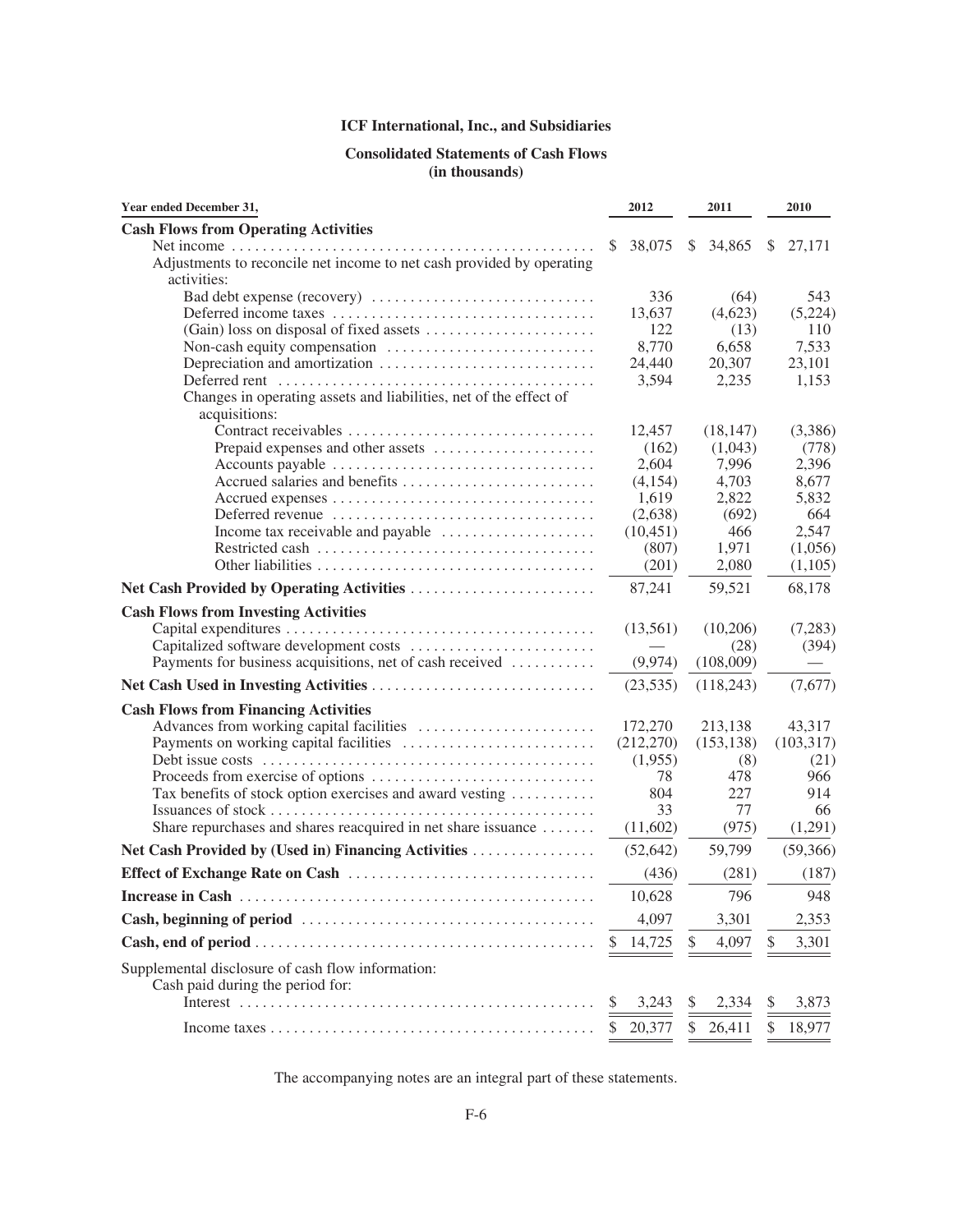## **Notes to Consolidated Financial Statements (dollar amounts in tables in thousands, except per share data)**

## **NOTE A—BASIS OF PRESENTATION AND NATURE OF OPERATIONS**

## *Basis of Presentation and Nature of Operations*

The accompanying consolidated financial statements include the accounts of ICF International, Inc. ("ICFI"), and its subsidiary, ICF Consulting Group, Inc. ("Consulting"), (collectively, "the Company"). Consulting is a wholly owned subsidiary of ICFI. ICFI is a holding company with no operations or assets other than its investment in the common stock of Consulting. All subsidiaries are wholly owned by Consulting. All significant intercompany transactions and balances have been eliminated.

### **Nature of Operations**

The Company provides management, technology, and policy professional services in the areas of energy, environment, and infrastructure; health, social programs, and consumer/financial; and public safety and defense. Beginning in 2012, the Company changed the names of its markets; see "Management's Discussion and Analysis of Financial Condition and Results of Operations—Overview" for a more detailed discussion. The Company's major clients are U.S. government departments and agencies, especially HHS, DoD, DOS, EPA, DHS, USDA, HUD, DOT, DOI, DOJ, DOE, and ED; U.S. state and local government departments and agencies; nongovernmental organizations, non-U.S. governments, and multilateral institutions; and commercial clients worldwide, such as airlines, airports, electric and gas utilities, financial institutions, health payer and provider organizations, law firms, multinational corporations, non-profit organizations, oil companies, and retail firms. The Company offers a full range of services to these clients, including strategy, analysis, program management, and information technology solutions that combine experienced professional staff, industry and institutional knowledge, and analytical methods.

The Company, incorporated in Delaware, is headquartered in Fairfax, Virginia. It maintains offices throughout the world, including over 60 offices in the U.S. and over 15 offices in key markets outside the U.S., including offices in Beijing, Hong Kong, New Delhi, Ottawa, Toronto, Brussels, London, and Rio de Janeiro.

## **Reclassifications**

Certain amounts in the 2011 and 2010 consolidated financial statements have been reclassified to conform to the current year presentation.

### **NOTE B—SUMMARY OF SIGNIFICANT ACCOUNTING POLICIES**

### **Revenue Recognition**

The Company recognizes revenue when persuasive evidence of an arrangement exists, services have been rendered, the contract price is fixed or determinable, and collectability is reasonably assured. The Company enters into contracts that are time-and-materials, cost-based, and fixed-price.

• **Time-and-Materials Contracts.** Revenue for time-and-materials contracts is recorded on the basis of allowable labor hours worked multiplied by the contract-defined billing rates, plus the costs of other items used in the performance of the contract. Profits and losses on time-and-materials contracts result from the difference between the cost of services performed and the contract-defined billing rates for these services.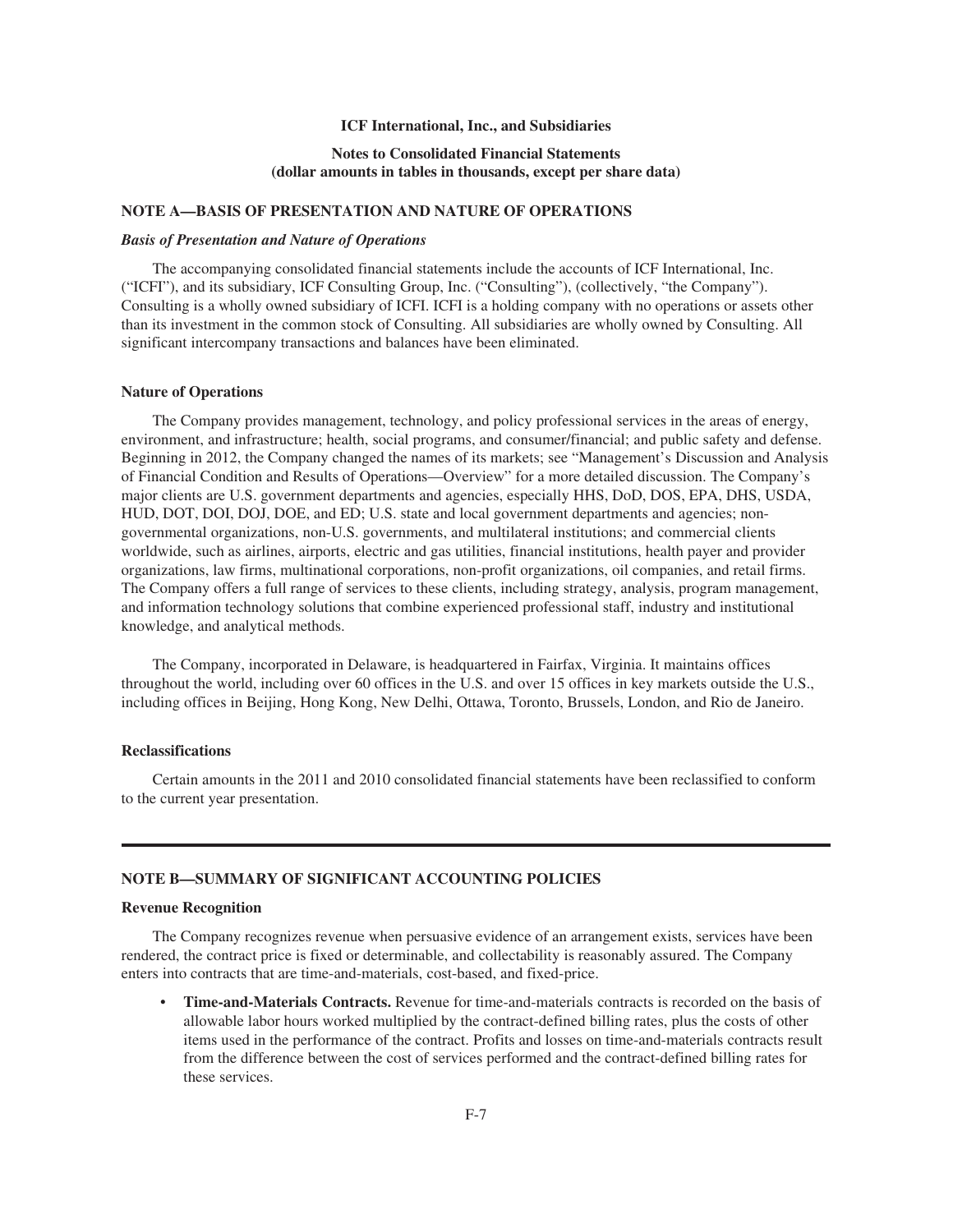- **Cost-Based Contracts***.* Revenue under cost-based contracts is recognized as costs are incurred. Applicable estimated profit, if any, is included in earnings in the proportion that incurred costs bear to total estimated costs. Incentives, award fees, or penalties related to performance are also considered in estimating revenue and profit rates based on actual and anticipated awards, based on factors such as the Company's prior award experience and communications with the customer regarding performance.
- **Fixed-Price Contracts***.* Revenue for fixed-price contracts is recognized when earned, generally as work is performed. Services performed vary from contract to contract and are not always uniformly performed over the term of the arrangement. We recognize revenue in a number of different ways on fixed-price contracts, including:
	- *Proportional Performance:* Revenue on certain fixed-price contracts is recorded each period based upon certain contract performance measures (labor hours, labor costs, or total costs) incurred expressed as a proportion of a total project estimate. Thus, labor hours, labor costs, or total contract costs incurred to date are compared with the total estimate for these items at completion. Performance is based on the ratio of the incurred hours or costs to the total estimate. Progress on a contract is monitored regularly to ensure that revenue recognized reflects project status. When hours or costs incurred are used as the basis for revenue recognition, the hours or costs incurred represent a reasonable surrogate for output measures of contract performance, including the presentation of deliverables to the client. Clients are obligated to pay as services are performed, and in the event that a client cancels the contract, payment for services performed through the date of cancellation is negotiated with the client.
	- *Contractual Outputs*: Revenue on certain fixed-price contracts is recognized based upon outputs completed to date expressed as a percentage of total outputs required in the contract or based upon units delivered to the customer multiplied by the contract-defined unit price.
	- *Straight-Line*: When services are performed or are expected to be performed consistently throughout an arrangement, revenue on those fixed-price contracts is recognized ratably over the period benefited.
	- *Completed Contract*: Revenue and costs on certain fixed-price contracts are recognized at completion if the final act is so significant to the arrangement that value is deemed to be transferred only at completion.

Revenue recognition requires the Company to use judgment relative to assessing risks, estimating contract revenue and costs or other variables, and making assumptions for scheduling and technical issues. Due to the size and nature of many of its contracts, the estimation of revenue and estimates at completion can be complicated and are subject to many variables. Contract costs include labor, subcontracting costs, and other direct costs, as well as an allocation of allowable indirect costs. The Company must also make assumptions regarding the length of time to complete the contract because costs include expected increases in wages, prices for subcontractors, and other direct costs. From time to time, facts develop that require it to revise its estimated total costs or hours and thus the associated revenue on a contract. To the extent that a revised estimate affects contract profit or revenue previously recognized, the Company records the cumulative effect of the revision in the period in which the facts requiring the revision become known. Provision for the full amount of an anticipated loss on any type of contract is recognized in the period in which it becomes probable and can be reasonably estimated. As a result, operating results could be affected by revisions to prior accounting estimates.

The Company generates invoices to clients in accordance with the terms of the applicable contract, which may not be directly related to the performance of services. Unbilled receivables are invoiced based upon the achievement of specific events as defined by each contract, including deliverables, timetables, and incurrence of certain costs. Unbilled receivables are classified as a current asset. Advanced billings to clients in excess of revenue earned are recorded as deferred revenue until the revenue recognition criteria are met. Reimbursements of out-of-pocket expenses are included in revenue with corresponding costs incurred by us included in the cost of revenue.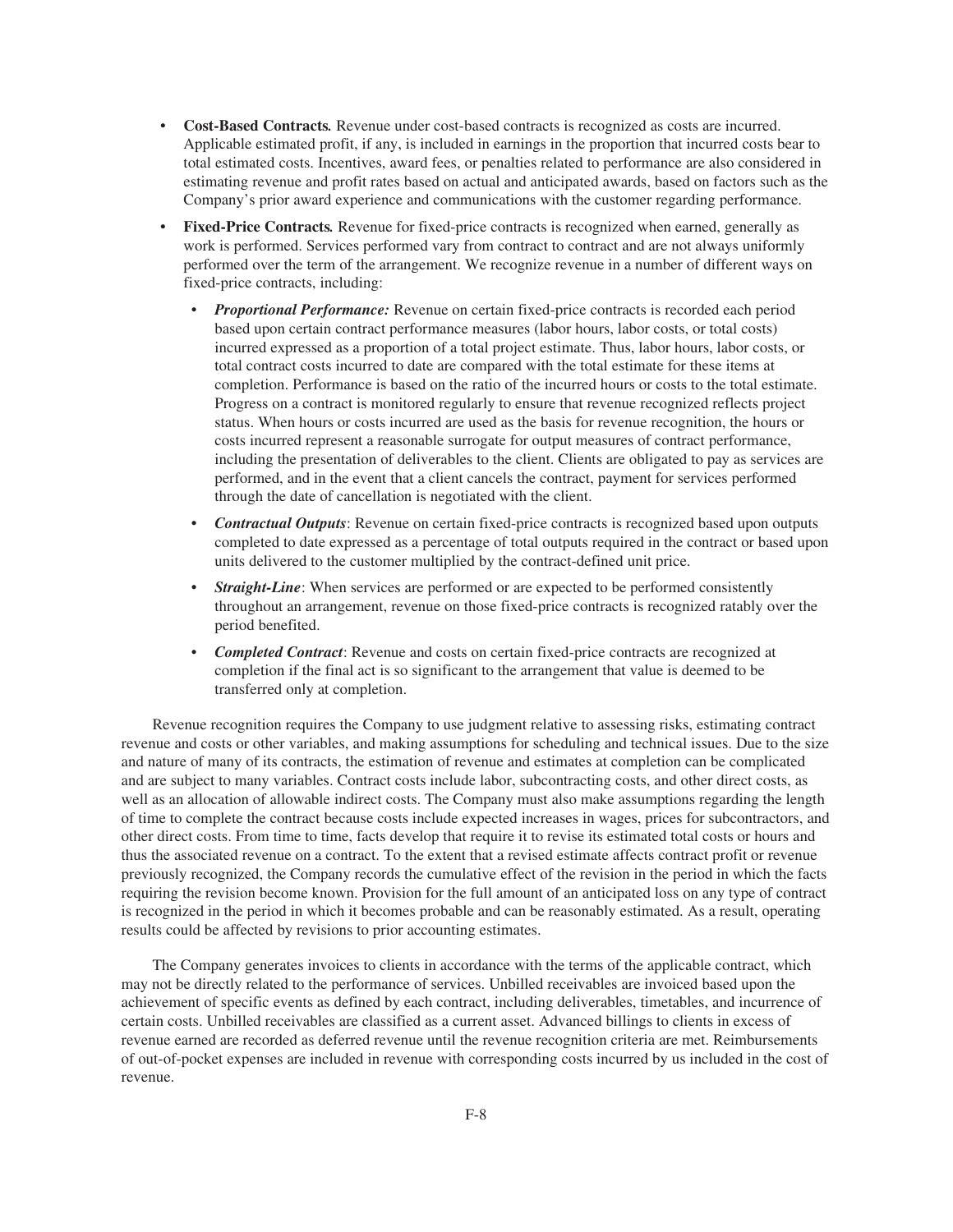The Company may proceed with work based upon written client direction prior to the completion and signing of formal contract documents. It has a formal review process for approving any such work. Revenue associated with such work is recognized only when it can reliably be estimated and realization is probable. The Company bases its estimates on a variety of factors, including previous experiences with the client, communications with the client regarding funding status, and its knowledge of available funding for the contract.

Approximately 60%, 66%, and 70% of the Company's revenue for the years 2012, 2011, and 2010, respectively, were derived under prime contracts and subcontracts with agencies and departments of the U.S. federal government.

The approximate percentage of revenue by contract type was as follows:

|                                                                                                                                           |      | Year ended December 31, |             |
|-------------------------------------------------------------------------------------------------------------------------------------------|------|-------------------------|-------------|
|                                                                                                                                           | 2012 | 2011                    | <b>2010</b> |
| Time-and-materials $\ldots$ , $\ldots$ , $\ldots$ , $\ldots$ , $\ldots$ , $\ldots$ , $\ldots$ , $\ldots$ , $\ldots$ , $\ldots$ , $\ldots$ |      | $49\%$ $49\%$ $49\%$    |             |
|                                                                                                                                           |      | 30\% 28\% 28\%          |             |
|                                                                                                                                           |      |                         |             |
|                                                                                                                                           |      |                         |             |

For the years ending December 31, 2012, 2011, and 2010, revenue from various branches of the HHS accounted for approximately 19% or \$180.1 million, 22% or \$184.5 million, and 21% or \$157.7 million, respectively, of the Company's revenue. The accounts receivable due from HHS contracts as of December 31, 2012 and 2011 was approximately \$21.3 million and \$29.2 million, respectively.

Payments to the Company on cost-based contracts with the U.S. government are provisional payments subject to adjustment upon audit by the government. Such audits have been finalized through December 31, 2006, and any adjustments have been immaterial. Contract revenue for subsequent periods has been recorded in amounts that are expected to be realized upon final audit and settlement of costs in those years.

### *Cash and Cash Equivalents*

The Company considers cash on deposit and all highly liquid investments with original maturities of three months or less to be cash and cash equivalents.

### *Property and Equipment*

Property and equipment are carried at cost and are depreciated using the straight-line method over their estimated useful lives, which range from two to seven years. Leasehold improvements are amortized on a straight-line basis over the shorter of the economic life of the improvement or the related lease term. Assets acquired in acquisitions are recorded at fair value.

#### *Goodwill and Other Intangible Assets*

Goodwill represents the excess of costs over fair value of assets of businesses acquired. Goodwill and intangible assets acquired in a business combination and determined to have an indefinite useful life are not amortized, but instead reviewed for impairment annually, or more frequently if impairment indicators arise. Intangible assets with estimable useful lives must be amortized over such lives and reviewed for impairment.

The Company performs its annual goodwill impairment review as of September 30 of each year. For the purposes of performing this review, the Company concluded that it is one reporting unit. The Company estimates the fair value of its one reporting unit using a market based approach, which includes certain premiums that the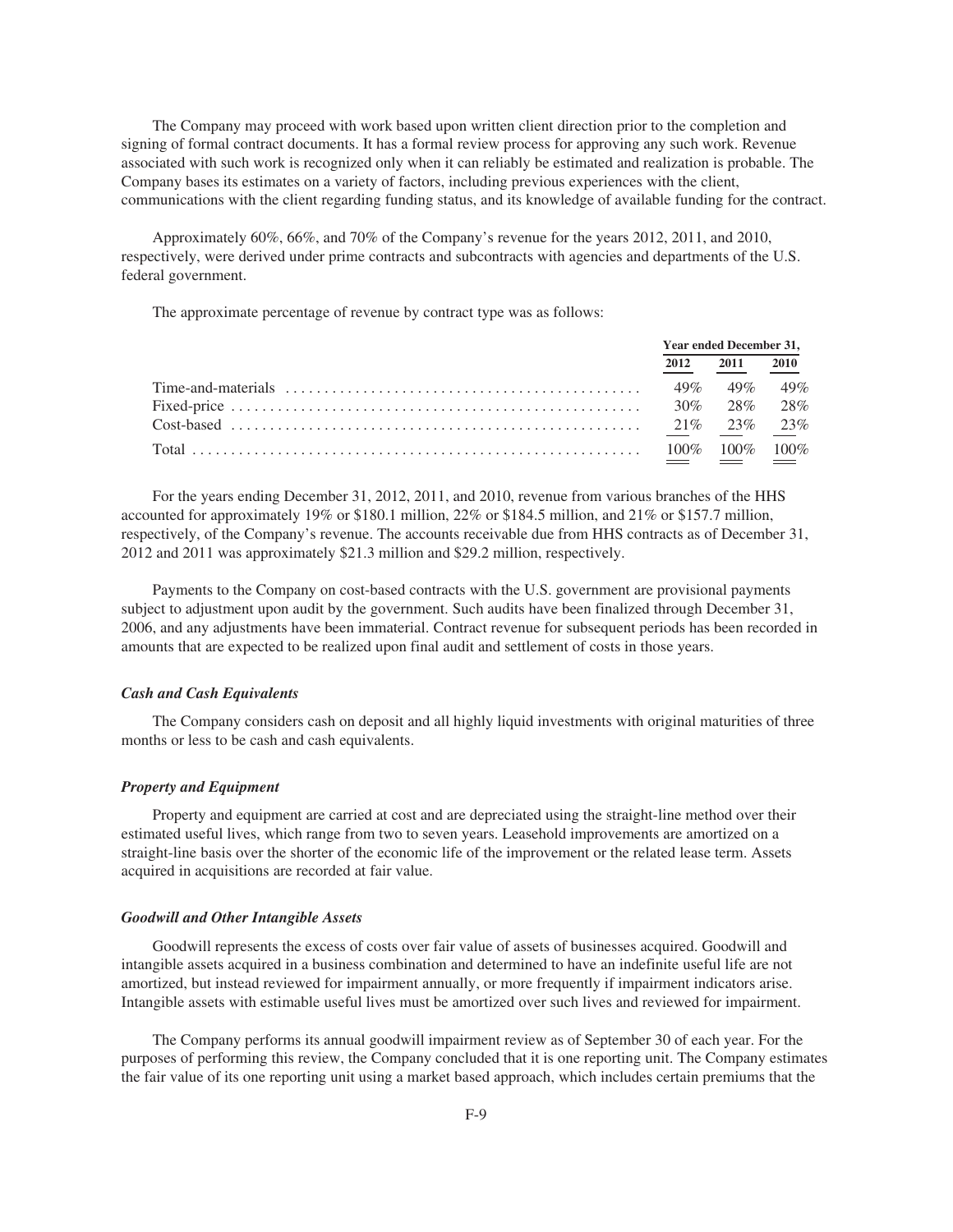Company believes should be included for an accurate assessment of fair value. Based upon management's most recent review, the Company determined that there was no indication of impairment as of September 30, 2012. Historically, the Company has recorded no goodwill impairment charges.

### *Capitalized Software*

The Company capitalizes eligible, internally developed costs for enhancements and upgrades to software. Amortization expense is recorded on a straight-line basis over the expected economic life, typically five years.

#### *Equity Compensation*

Incentive stock awards are measured at fair value. The Company has elected to use the Black-Scholes-Merton option pricing model to value any options granted and to recognize compensation expense relating to share-based payments on a straight-line basis over the requisite service period. The Company will reconsider its use of the Black-Scholes-Merton model if additional information becomes available in the future that indicates another model would be more appropriate or if grants issued in future periods have characteristics that prevent their value from being reasonably estimated using this model.

#### *Long-lived Assets*

The Company is required to review long-lived assets and identifiable intangibles subject to amortization for impairment whenever events or changes in circumstances indicate that the carrying amount of an asset might not be recoverable. Recoverability of assets to be held and used is measured by a comparison of the carrying amount of an asset to future undiscounted net cash flows expected to be generated by the asset. If such assets are considered to be impaired, the impairment to be recognized is measured by the amount by which the carrying amount of the asset exceeds its fair value. Assets to be disposed of are reported at the lower of the carrying amount or fair value, less cost to sell.

### *Foreign Currency Translation*

As of December 31, 2012 and 2011, the Company held approximately \$7.3 million and \$2.2 million, respectively, of cash in foreign financial institutions.

The financial positions and results of operations of the Company's foreign subsidiaries are based on the local currency as the functional currency and are translated to U.S. dollars for financial reporting purposes. Assets and liabilities of the subsidiaries are translated at the exchange rate in effect at year-end. Income statement accounts are translated at the average rate of exchange prevailing during the year. Translation adjustments arising from the use of differing exchange rates from period to period are included in accumulated other comprehensive income (loss) in stockholders' equity. Gains and losses resulting from foreign currency transactions included in operations are not material for any of the periods presented.

### *Deferred Rent*

The Company recognizes rent expense on a straight-line basis over the term of each lease. Lease incentives or abatements received at or near the inception of leases are accrued and amortized ratably over the life of the lease.

#### *Fair Value of Financial Instruments*

The Company believes the carrying values of cash and cash equivalents, accounts receivable, accounts payable and accrued expenses, and other current liabilities approximate their estimated fair values at December 31, 2012, due to their short maturities. The Company recognizes activity related to its forward contract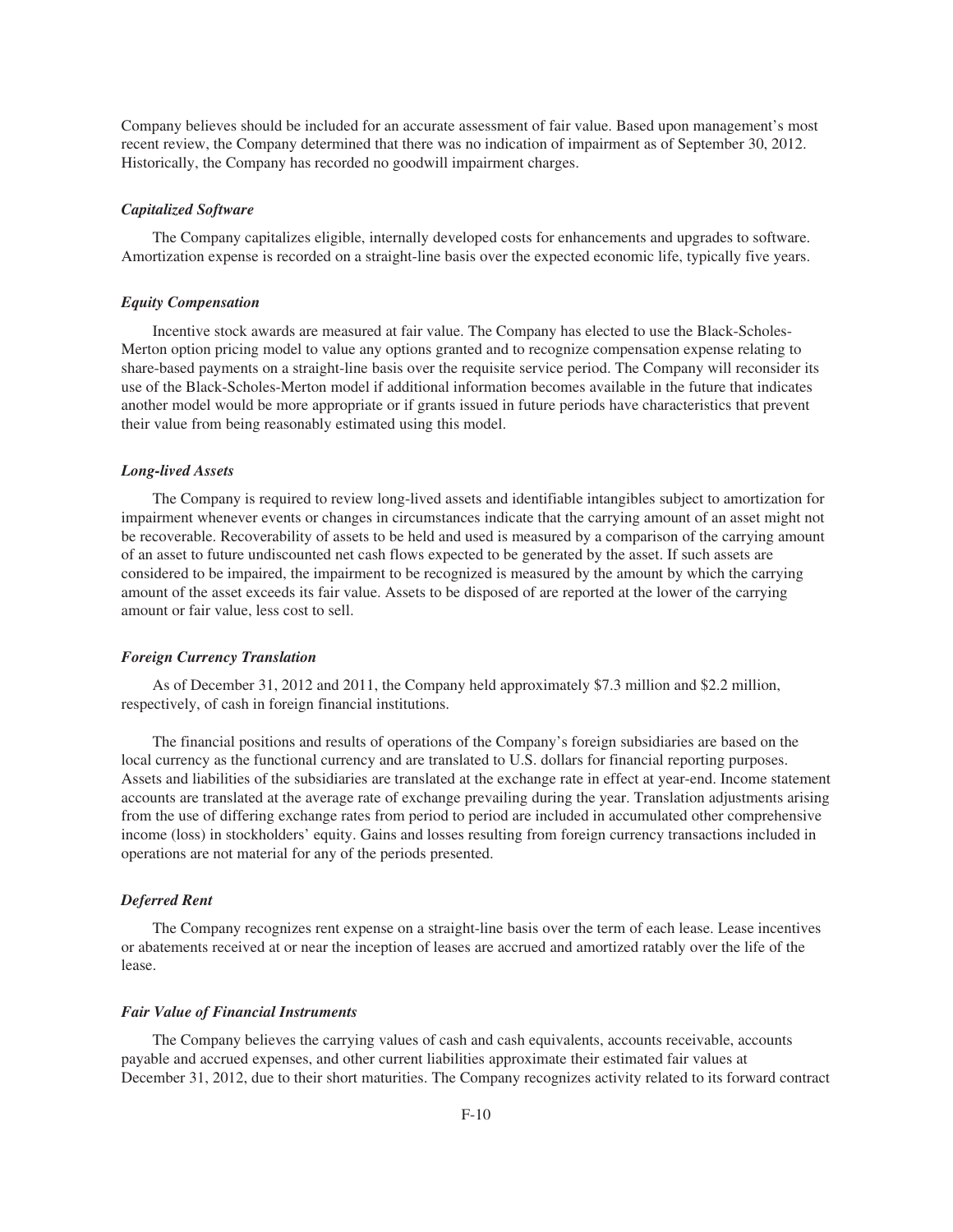agreements at fair value. The impact of the hedges to the consolidated financial statements was immaterial. The Company believes the carrying value of its lines of credit payable approximate the estimated fair value for debt with similar terms, interest rates, and remaining maturities currently available to companies with similar credit ratings at December 31, 2012.

### *Income Taxes*

The Company recognizes deferred tax assets and liabilities for the expected future tax consequences of temporary differences between the financial statement carrying amounts of existing assets and liabilities and their respective tax bases. Deferred tax assets and liabilities are measured using enacted tax rates in effect for the year in which those temporary differences are expected to be recovered or settled. The Company evaluates its ability to benefit from all deferred tax assets and establishes valuation allowances for amounts it believes are not more likely than not to be realizable. For uncertain tax positions, the Company uses a more-likely-than-not recognition threshold based on the technical merits of the income tax position taken. Income tax positions that meet the more-likely-than-not recognition threshold are measured in order to determine the tax benefit recognized in the financial statements.

#### *Treasury Shares*

Treasury shares are accounted for under the cost method.

### *Segment*

The Company has concluded that it operates in one segment based upon the information used by its chief operating decision maker in evaluating the performance of its business and allocating resources. This single segment represents the Company's core business, professional services primarily for government clients. Although the Company describes multiple service offerings to three markets to provide a better understanding of the Company's business operations, the Company does not manage its business or allocate resources based upon those service offerings or markets.

## *Risks and Uncertainties*

Financial instruments that potentially subject the Company to concentrations of credit risk consist principally of cash and cash equivalents and contract receivables. The majority of the Company's cash transactions are processed through one U.S. commercial bank. Cash in excess of daily requirements is used to reduce any amounts outstanding under the Company's Credit Facility or invested in overnight investment sweeps. To date, the Company has not incurred losses related to cash and cash equivalents.

The Company's contract receivables consist principally of contract receivables from agencies and departments of, as well as from prime contractors to, the U.S. government, other governments, and commercial organizations. The Company extends credit in the normal course of operations and does not require collateral from its clients.

The Company has historically been, and continues to be, heavily dependent upon contracts with the U.S. government and is subject to audit by agencies of the government. Such audits determine, among other things, whether an adjustment of invoices rendered to the government is appropriate under the underlying terms of the contracts. Management does not expect any significant adjustments as a result of government audits that will adversely affect the Company's financial position.

### *Use of Estimates*

The preparation of financial statements in conformity with accounting principles generally accepted in the United States of America requires management to make estimates and assumptions that affect the reported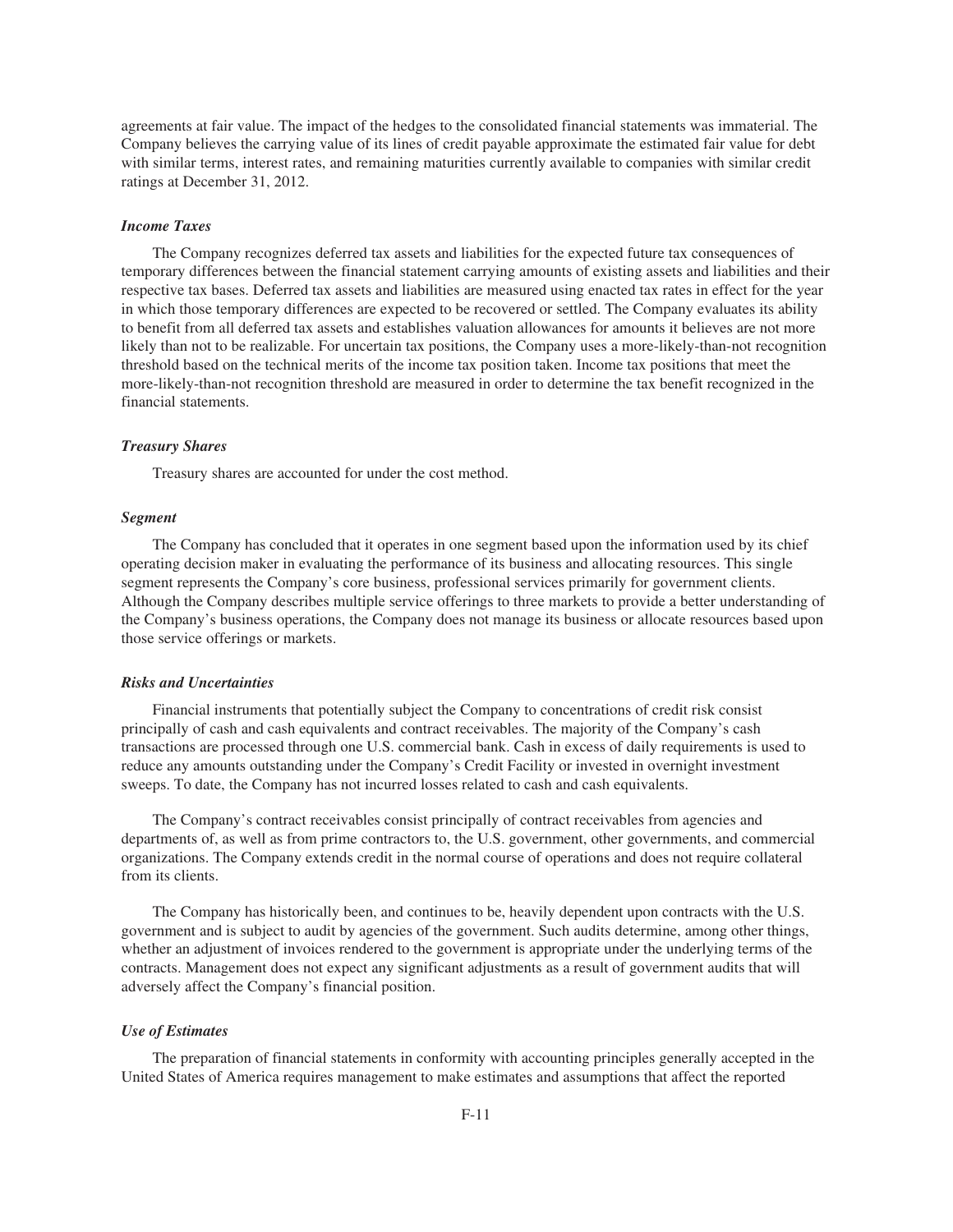amounts of assets, liabilities, and contingent liabilities at the date of the financial statements and the reported amounts of revenue and expenses during the reporting periods. Actual results could differ from those estimates.

### *Accounting Pronouncements Recently Adopted*

The Company adopted no new accounting standards in 2012.

## **NOTE C—CONTRACT RECEIVABLES**

Contract receivables consisted of the following at December 31:

| 2012 | 2011      |
|------|-----------|
|      | \$147,248 |
|      | 59,637    |
|      |           |
|      |           |
|      | (1,746)   |
|      |           |

Contract receivables, net of the established allowance, are stated at amounts expected to be realized in future periods. Unbilled receivables result from revenue that has been earned in advance of billing. Unbilled receivables can be invoiced at contractually defined intervals or milestones, as well as upon completion of the contract or government audits. The Company anticipates that the majority of unbilled receivables will be substantially billed and collected within one year, and therefore, classifies them as current assets in accordance with industry practice.

The Company considers a number of factors in its estimate of allowance for doubtful accounts, including the customer's financial condition, historical collection experience, and other factors that may bear on collectability of the receivables. The Company writes off contract receivables when such amounts are determined to be uncollectible. Losses have historically been within management's expectations.

### **D—PROPERTY AND EQUIPMENT**

Property and equipment consisted of the following at December 31:

|                                           | 2012     | 2011      |
|-------------------------------------------|----------|-----------|
|                                           | \$6,379  | \$8,324   |
|                                           | 24,948   | 21,602    |
|                                           | 15,174   | 10,765    |
|                                           | 23,466   | 21,244    |
|                                           | 69.967   | 61.935    |
| Accumulated depreciation and amortization | (41,107) | (40, 868) |
|                                           | \$28,860 | \$21,067  |
|                                           |          |           |

Depreciation expense for property and equipment for the years ended December 31, 2012, 2011, and 2010, was approximately \$9.8 million, \$10.3 million, and \$10.3 million, respectively.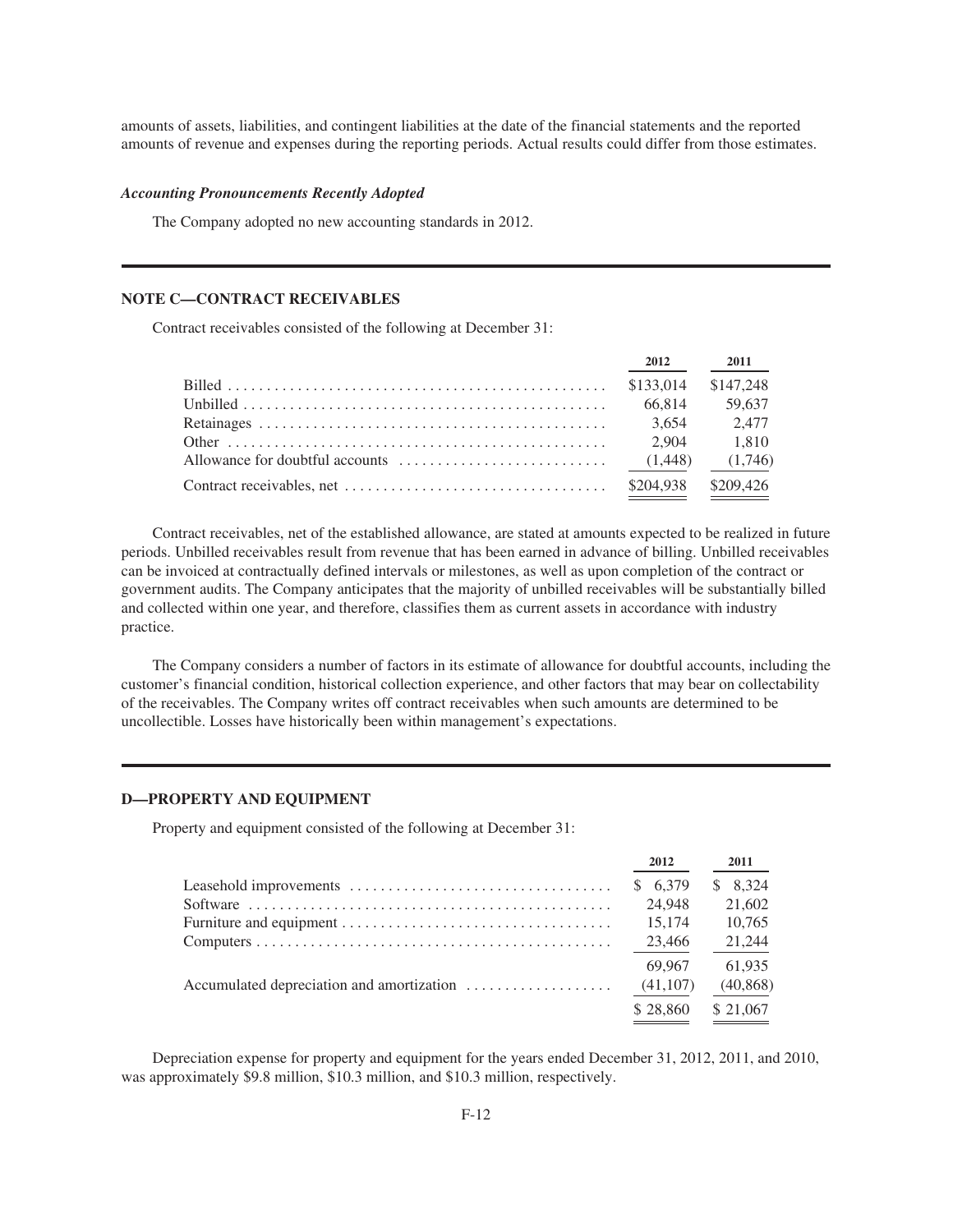## **NOTE E—GOODWILL AND OTHER INTANGIBLE ASSETS**

## *Goodwill*

The changes in the carrying amount of goodwill for the fiscal years ended December 31 were as follows:

|                                                                        | 2012      | 2011      |
|------------------------------------------------------------------------|-----------|-----------|
|                                                                        | \$401,134 | \$323,467 |
| Goodwill resulting from the Marbek business combination                |           | 2,381     |
| Goodwill resulting from the AeroStrategy business combination          |           | 1.026     |
| Goodwill resulting from the Ironworks business combination             | 119       | 74.260    |
| Goodwill resulting from the GHK business combination                   | 7.857     |           |
| Goodwill resulting from the Symbiotic Engineering business combination | 1,473     |           |
|                                                                        | \$410,583 | \$401,134 |

### *Other Intangible Assets*

**Year ending December 31,**

Intangible assets are primarily amortized over periods ranging from approximately 1 to 10 years. The weighted-average period of amortization for all intangible assets as of December 31, 2012, is 7.2 years. The customer-related intangible assets related to the business combinations, which consist of customer contracts, backlog, and non-contractual customer relationships, are being amortized based on estimated cash flows and respective estimated economic benefit of the assets. The weighted-average period of amortization of the customer-related intangibles is 7.4 years. Intangible assets related to acquired developed technology are being amortized on an accelerated basis over a weighted-average period of 5.6 years. Marketing trade names obtained in connection with business combinations are being amortized on a straight-line basis over a weighted-average period of 1.1 years. Other intangibles consisted of the following at December 31:

| 2012     | 2011      |
|----------|-----------|
| \$58,204 | \$57,933  |
| 3.237    | 2.352     |
| -814     | 605       |
| 62.255   | 60,890    |
| (41,239) | (27, 150) |
| \$21,016 | \$33,740  |

Aggregate amortization expense for the years ended December 31, 2012, 2011, and 2010, was approximately \$14.1 million, \$9.6 million, and \$12.3 million, respectively. The estimated future amortization expense relating to intangible assets is as follows:

|  |  |  |  |  |  |  |  |  |  |  |  |  |  |  |  |  |  |  |  |  |  |  |  |  |  |  |  | \$21.016 |
|--|--|--|--|--|--|--|--|--|--|--|--|--|--|--|--|--|--|--|--|--|--|--|--|--|--|--|--|----------|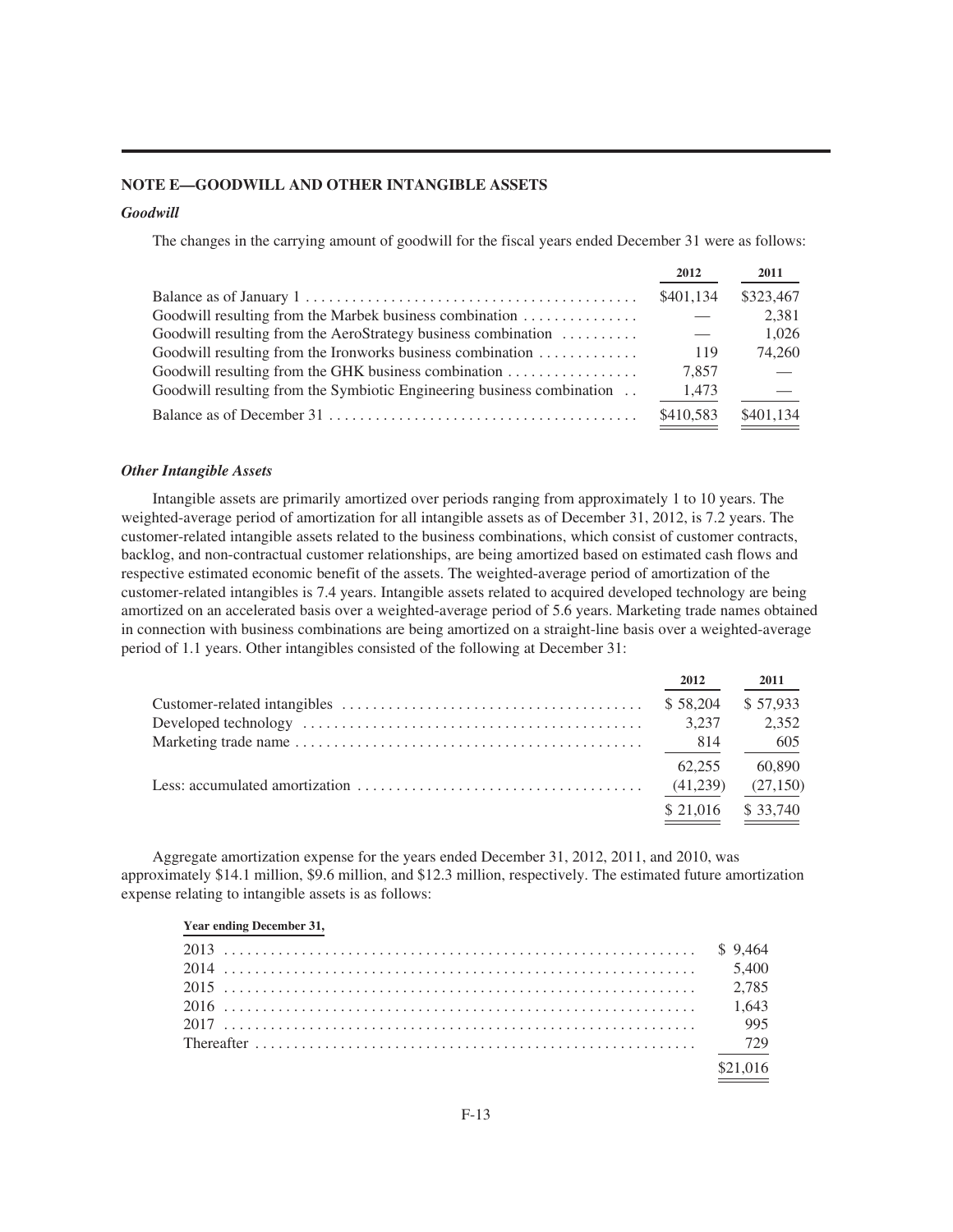## *Capitalized Software*

Capitalized software development costs of \$1.5 million are included in other assets for the year ended December 31, 2012 and 2011. Amortization expense for each of 2012 and 2011 was \$0.3 million. There was no amortization expense in 2010. These costs are for enhancements and upgrades to software used in project management services.

#### **NOTE F—BUSINESS COMBINATIONS**

### *Symbiotic*

In September 2012, the Company hired the staff and purchased certain assets from Symbiotic, a company based in Boulder, Colorado. The purchase was immaterial to the Company's financial statements taken as a whole. The purchase included the Sustainability Information System platform, which brings the Company new opportunities to provide utility clients information and analyses for better managing costs, promoting energy efficiency, protecting the environment, and creating consumer value.

#### *GHK*

In February 2012, the Company completed the acquisition of GHK. With its headquarters in London, GHK is a multi-disciplinary consultancy serving government and commercial clients on environment, employment, health, education and training, transportation, social policy, business and economic development, and international development issues. The purchase was immaterial to the Company's financial statements taken as a whole. The acquisition complemented and significantly strengthened the Company's existing European operations and created additional capabilities in Asian markets.

## *Ironworks*

Effective December 31, 2011, the Company acquired Ironworks, an interactive web development firm that provides customer engagement solutions across web, mobile, and social media platforms to companies in the health, energy, and financial services industries, as well as to U.S. federal government agencies and nonprofit organizations. The addition of Ironworks complements the Company's existing services and provides new selling opportunities in the federal, commercial energy, and nonprofit space, while offering additional opportunities in the financial and commercial health segments.

The aggregate purchase price of approximately \$101.9 million in cash, including the working capital adjustment required by the stock purchase agreement, was funded by the Company's Credit Facility. The Company engaged an independent valuation firm to assist management in the allocation of the purchase price to goodwill and to other acquired intangible assets. The excess of the purchase price over the estimated fair value of the net tangible assets acquired was approximately \$89.6 million. The Company has allocated approximately \$74.4 million to goodwill and \$15.2 million to other intangible assets. The intangible assets consist of approximately \$14.7 million of customer-related intangibles that are being amortized over seven years from the acquisition date, and \$0.5 million of marketing-related intangibles that were amortized over one year from the acquisition date. The change in the aggregate purchase price and the changes in certain purchase price allocations from December 31, 2011, reflect changes to the working capital adjustment and final purchase price allocations. Ironworks was an asset purchase for tax purposes, and therefore the goodwill and the amortization of intangibles are deductible for tax purposes over a fifteen-year period and will give rise to certain deferred tax assets and liabilities. The results of operations for Ironworks have been included in the Company's financial statements as of December 31, 2011; however, because the acquisition occurred on the last day of the year in 2011, the operations of Ironworks had no impact on the statement of comprehensive income.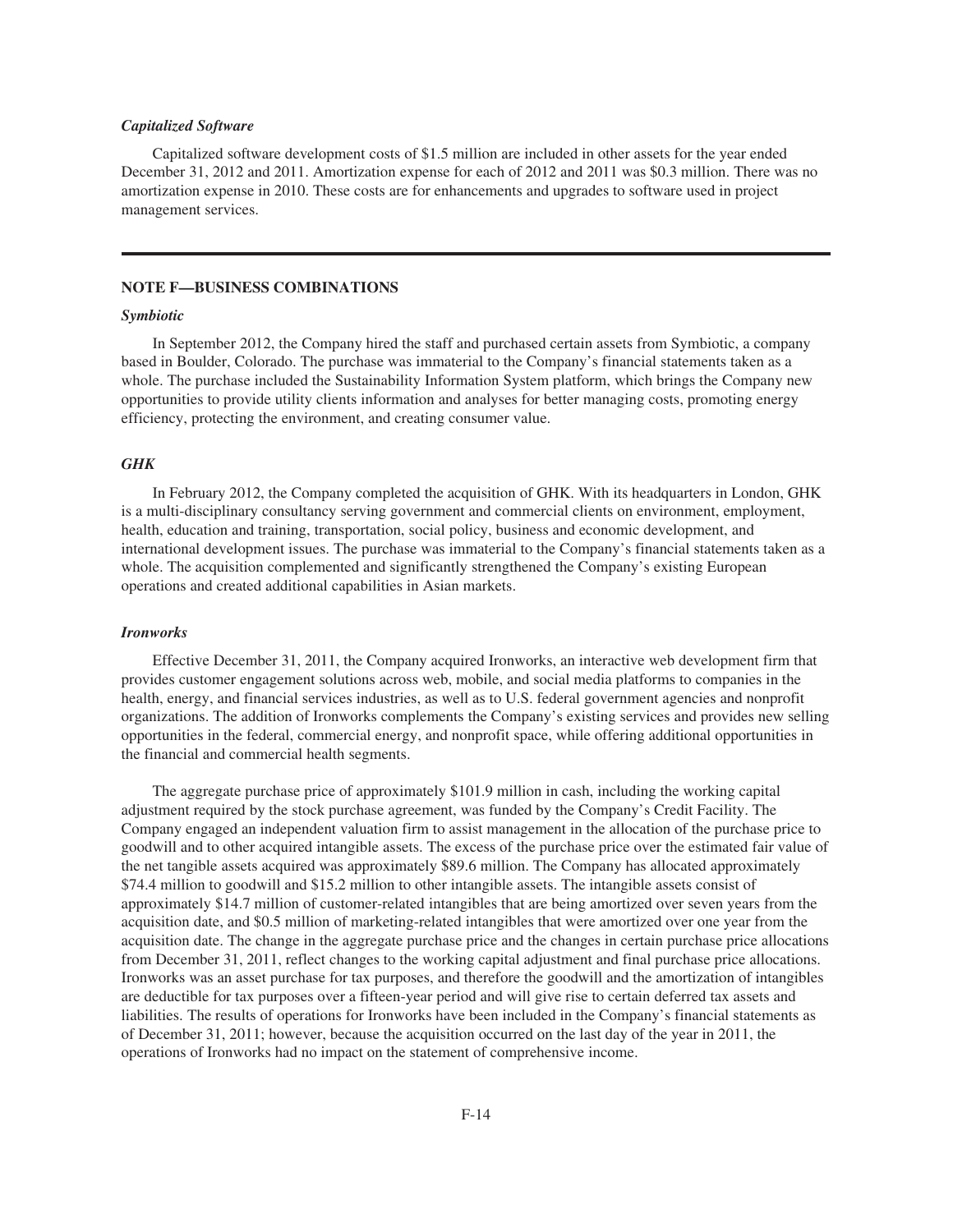The fair values as reported below represent management's estimates of the fair values as of the acquisition date.

The purchase price allocation is as follows (in thousands):

| \$1.112   |
|-----------|
| 12,006    |
| 205       |
| 14.726    |
| 484       |
| 74.379    |
| 1,121     |
| 104,033   |
| 980       |
| 298       |
| 851       |
| 2,129     |
| \$101,904 |

The Company does not maintain Ironworks as a separate stand-alone operation.

## **Pro forma Information (Unaudited)**

The following unaudited condensed pro forma information presents combined financial information as if the acquisition of Ironworks had been effective at the beginning of each twelve-month period presented. The pro forma information includes adjustments reflecting changes in the amortization of intangibles, acquisition-related expense, and interest expense, and records income tax effects as if Ironworks had been included in the Company's results of operations:

| Year Ended December 31 (in thousands except per share amounts)                                         | 2011      | <b>2010</b> |
|--------------------------------------------------------------------------------------------------------|-----------|-------------|
|                                                                                                        | \$898.528 | \$811,316   |
|                                                                                                        | 63,061    | 48.778      |
|                                                                                                        | 36,309    | 27,021      |
| Earnings per share:                                                                                    |           |             |
| Basic earnings per share $\dots \dots \dots \dots \dots \dots \dots \dots \dots \dots$ \$ 1.84 \$ 1.39 |           |             |
|                                                                                                        |           |             |

### *AeroStrategy*

In September 2011, the Company hired the staff and purchased select assets and liabilities of AeroStrategy, an international aviation and aerospace management consulting firm. The purchase was immaterial to the financial statements taken as a whole. The purchase strengthened ICF's aviation consulting business with additional services and an expanded client base.

## *Marbek*

In January 2011, the Company completed the acquisition of Marbek, a Canadian energy and environmental consulting firm. The acquisition was immaterial to the financial statements taken as a whole. The acquisition created an integrated energy, climate, and environmental consultancy with a strong presence in Canada.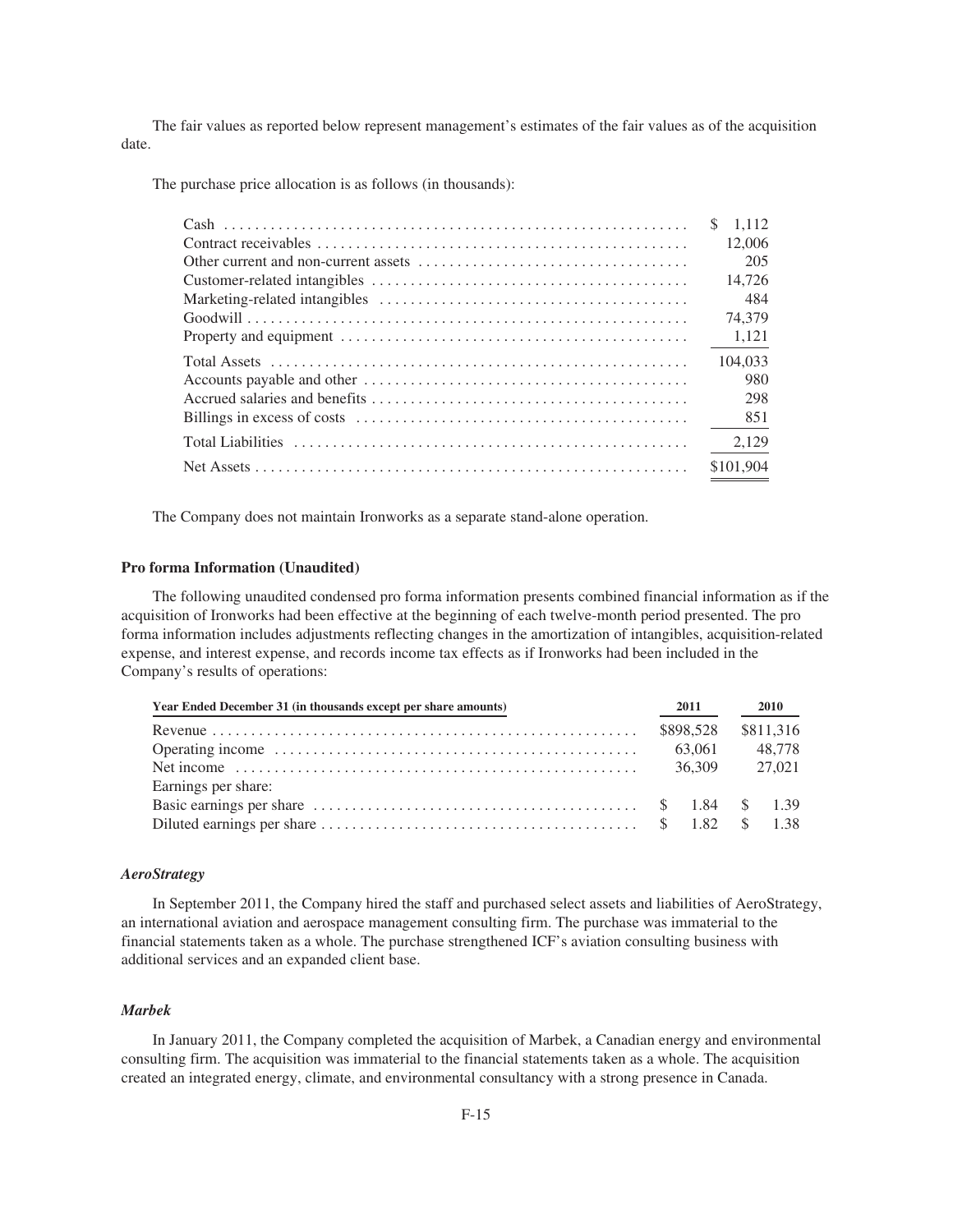### **NOTE G—ACCRUED SALARIES AND BENEFITS**

Accrued salaries and benefits consisted of the following at December 31:

| 2012     | 2011     |
|----------|----------|
| \$10,064 | \$15,264 |
|          | 14.487   |
|          | 12.593   |
| 2.995    | 2.085    |
| 4.746    | 1,786    |
| \$42.264 | \$46,215 |

### **NOTE H—ACCRUED EXPENSES**

Accrued expenses consisted of the following at December 31:

| 2012     | 2011     |
|----------|----------|
| \$16,949 | \$14,987 |
| 5.732    | 3.861    |
| 57       | 2.297    |
| 3,008    | 2.120    |
| 1.382    | 1.138    |
| 857      | 710      |
| 3,794    | 4,139    |
| \$31,779 | \$29,252 |

#### **NOTE I—LONG-TERM DEBT**

The Company entered into a Third Amended and Restated Business Loan and Security Agreement ("Credit Facility") on March 14, 2012, with a syndication of eleven commercial banks to allow for borrowings of up to \$500.0 million for a period of five years (maturing March 14, 2017) under a revolving line of credit. The Credit Facility amends and restates the Company's previous agreement entered into on February 20, 2008, which had allowed for borrowings of up to \$350.0 million. The Credit Facility provides for borrowings of up to \$400.0 million without a borrowing base requirement, subject to limitations based upon certain financial, performancebased calculations. The Credit Facility also provides for an "accordion feature," which permits additional revolving credit commitments of up to \$100.0 million, subject to lenders' approval. The Company incurred approximately \$2.0 million in additional debt issuance costs related to amending the Credit Facility, which will be amortized over the term of the agreement. The Credit Facility is collateralized by substantially all of the assets of the Company and requires that the Company remain in compliance with certain financial and non-financial covenants. The financial covenants, as defined by the Credit Facility, require that the Company maintain, on a consolidated basis for each quarter, a fixed charge coverage ratio of not less than 1.00 to 1.25 and a leverage ratio of not more than 1.00 to 3.75. As of December 31, 2012, the Company was in compliance with its covenants under the Credit Facility.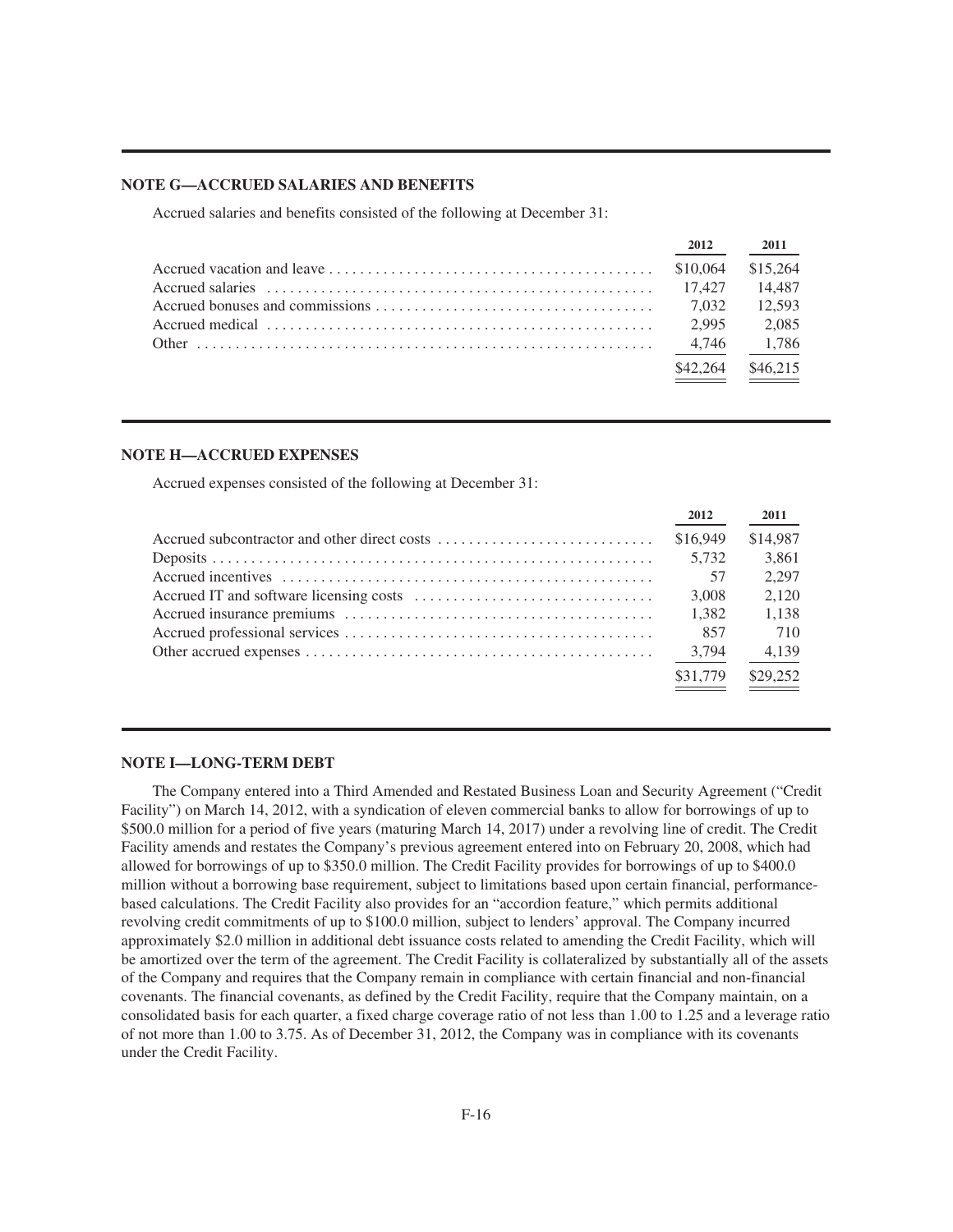The Company has the ability to borrow funds under its Credit Facility at interest rates based on both LIBOR and prime rates, at its discretion, plus their applicable margins. Interest rates on debt outstanding ranged from 1.5% to 3.5% during 2012.

As of December 31, 2012, the Company had \$105.0 million in long-term debt outstanding, \$2.9 million in outstanding letters of credit, and unused borrowing capacity of \$292.1 million under the Credit Facility. As of December 31, 2012, available borrowings excluding the accordion feature under the Credit Facility, taking into account the financial, performance-based limitations, were \$263.9 million.

The Company's debt issuance costs are amortized over the term of indebtedness. Amortizable debt issuance costs were \$4.6 and \$2.6 million, as of December 31, 2012 and 2011, respectively. Accumulated amortization related to debt issuance costs was \$2.6 million and \$2.0 million, as of December 31, 2012 and 2011, respectively. Amortization expense of \$0.6 million, \$0.5 million, and \$0.5 million was recorded for the years ended December 31, 2012, 2011, and 2010, respectively.

Long-term debt consisted of the following at December 31:

|                                                                                      | 2012      | 2011      |
|--------------------------------------------------------------------------------------|-----------|-----------|
| Revolving Line of Credit/Swing Line. Outstanding borrowings bear daily               |           |           |
| interest at a base rate (based on the U.S. Prime Rate, which was 3.25% at            |           |           |
| December 31, 2012 and December 31, 2011, plus a spread) or LIBOR (1,                 |           |           |
| 3, or 6 month rates) plus a spread, payable monthly $\dots\dots\dots\dots\dots\dots$ | \$105,000 | \$145,000 |
|                                                                                      |           |           |

## *Letters of Credit*

At December 31, 2012 and 2011, the Company had outstanding letters of credit totaling approximately \$2.9 million and \$1.7 million, respectively. These letters of credit are renewed annually.

### **NOTE J—INCOME TAXES**

Income tax expense consisted of the following at December 31:

|           | 2012     | 2011     | 2010     |
|-----------|----------|----------|----------|
| Current:  |          |          |          |
|           | \$ 7.730 | \$20,632 | \$17,661 |
|           | 1.328    | 4.274    | 3.447    |
|           | 1,184    | 801      | 627      |
|           | 10.242   | 25,707   | 21.735   |
| Deferred: |          |          |          |
|           | 10.977   | (3.173)  | (4,142)  |
|           | 2.550    | (630)    | (931)    |
|           | 67       | (9)      | (151)    |
|           | 13,594   | (3,812)  | (5,224)  |
|           | \$23,836 | \$21,895 | \$16,511 |
|           |          |          |          |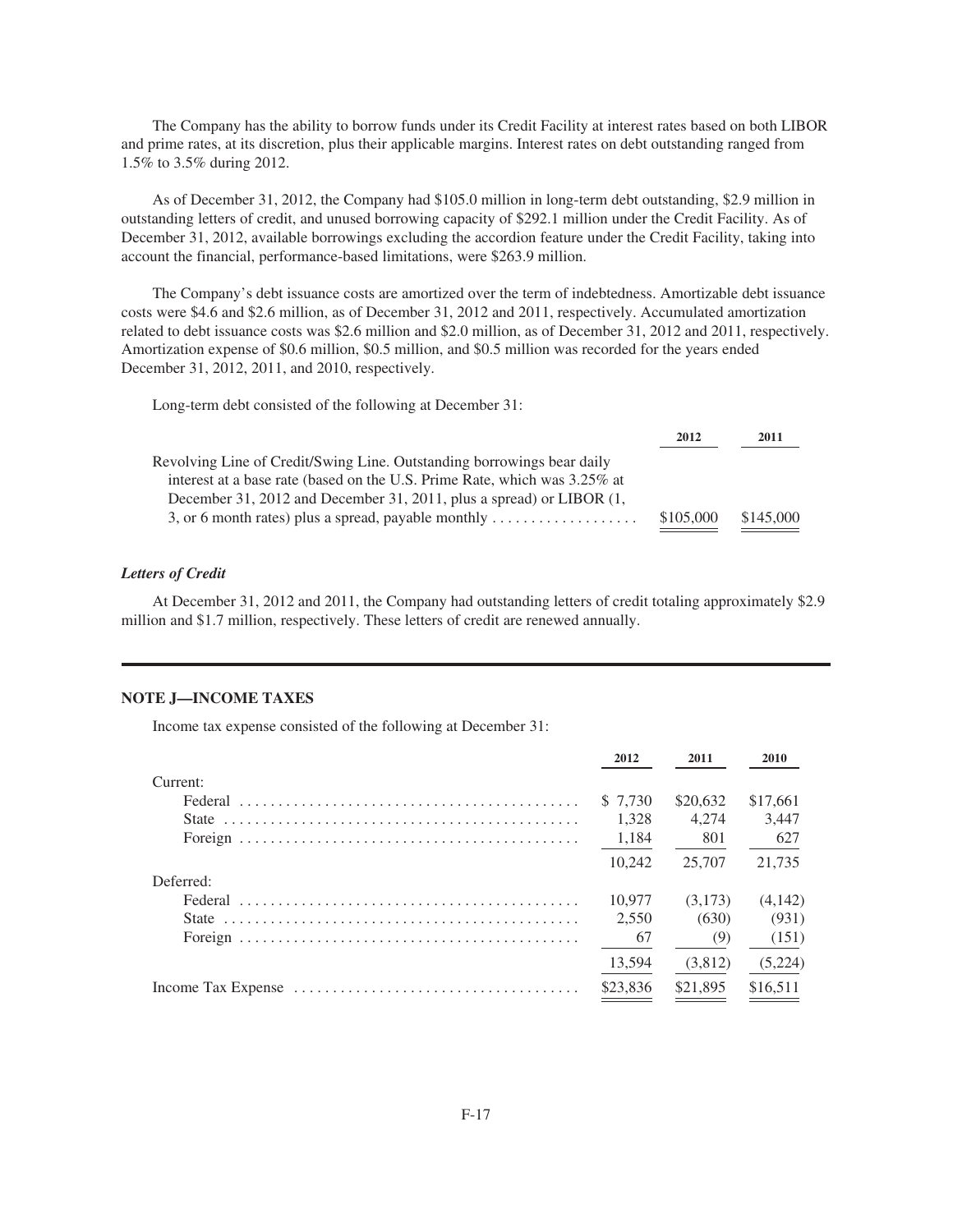|                                                                | 2012                | 2011      |
|----------------------------------------------------------------|---------------------|-----------|
| <b>Deferred Tax Assets</b>                                     |                     |           |
| Current:                                                       |                     |           |
|                                                                | $\mathbb{S}$<br>214 | \$<br>106 |
|                                                                | 573                 | 416       |
|                                                                | 3,026               | 5,184     |
|                                                                | 408                 | 5,016     |
|                                                                | 174                 | 81        |
|                                                                | 202                 | 208       |
|                                                                | 4,597               | 11,011    |
| Non-current:<br>Foreign net operating loss (NOL) carry forward | 85                  | 159       |
|                                                                | 3,497               | 2,090     |
|                                                                | 3,303               | 2,361     |
|                                                                | 1,783               | 990       |
|                                                                | 1,047               | 688       |
|                                                                | 1,892               | 2,045     |
|                                                                | 11,607              | 8,333     |
|                                                                | 16,204              | 19,344    |
| <b>Deferred Tax Liabilities</b>                                |                     |           |
| Current:                                                       |                     |           |
|                                                                | (1,228)             | (762)     |
|                                                                | (674)               | (674)     |
|                                                                | (1,400)             | (1,229)   |
|                                                                | (766)               | (383)     |
|                                                                | (6,319)             |           |
| Non-current:                                                   | (10, 387)           | (3,048)   |
|                                                                | (5,715)             | (3,450)   |
|                                                                | (14,615)            | (12, 841) |
|                                                                |                     | (674)     |
|                                                                | (358)               | (615)     |
| Total non-current deferred tax liabilities                     | (20, 688)           | (17,580)  |
|                                                                | (31,075)            | (20,628)  |
|                                                                | \$(14,871)          | \$(1,284) |

Deferred tax assets (liabilities) consisted of the following at December 31:

The need to establish valuation allowances for deferred assets is based on a more-likely-than-not threshold that the benefit of such assets will be realized in future periods. Appropriate consideration has been given to all available evidence, including historical operating results, projections of taxable income, and tax planning alternatives. The Company has concluded that no valuation allowances are required as of December 31, 2012.

Effective January 1, 2009, the Company has made no provisions for deferred U.S. income taxes or additional foreign taxes on any unremitted earnings of its controlled foreign subsidiaries because the Company considers these earnings to be permanently invested. If these earnings were repatriated, in the form of dividends or otherwise, the Company would be subject to U.S. income tax on these earnings. Determination of the amount of unrecognized deferred U.S. income tax liability is not practicable due to the complexities associated with this hypothetical calculation; however, unrecognized foreign tax credit carry forwards would be available to reduce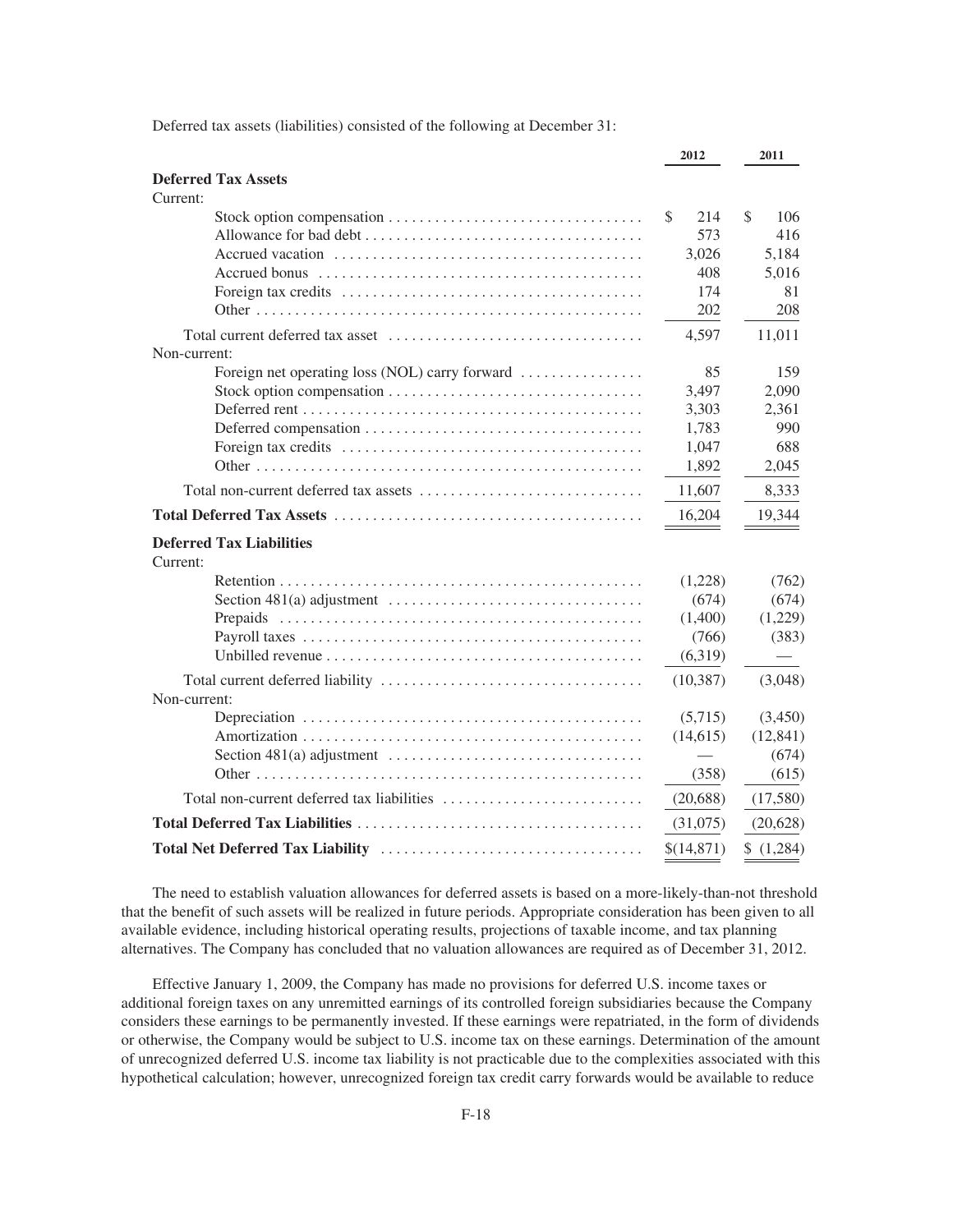some portion of the U.S. tax liability. The Company has \$1.2 million of foreign tax credits available for carry forward related to its foreign branch operations as of December 31, 2012.

The total amount of unrecognized tax benefits as of each of December 31, 2012, and December 31, 2011, was \$1.1 million. Included in the balance at December 31, 2012, and December 31, 2011, were \$0.6 million and \$0.5 million, respectively, of tax positions that, if recognized, would impact the effective tax rate.

The Company does not anticipate a significant increase or decrease to the total unrecognized tax benefit during 2013. Its 2008 through 2012 tax years remain subject to examination by the Internal Revenue Service for U.S. federal tax purposes.

The unrecognized tax benefit reconciliation, excluding penalty and interest, is as follows:

|                                                                                     | 1,314   |
|-------------------------------------------------------------------------------------|---------|
| Increase attributable to tax positions taken during a prior period                  | (15)    |
| Increase attributable to tax positions taken during the current period              | 147     |
| Decrease attributable to settlements with taxing authorities                        | (83)    |
| Decrease attributable to lapse of statute of limitations                            | (419)   |
|                                                                                     | 944     |
| Increase attributable to tax positions taken during the current period $\dots\dots$ | 117     |
|                                                                                     | 1,061   |
| Increase attributable to tax positions taken during a prior period                  | 78      |
| Decrease attributable to lapse of statute of limitations                            | (48)    |
|                                                                                     | \$1,091 |

The Company's policy is to not recognize accrued interest and penalties related to unrecognized tax benefits as a component of tax expense. The Company had approximately \$0.4 million and \$0.5 million of accrued penalty and interest at December 31, 2012, and 2011, respectively.

The Company's provision for income taxes differs from the anticipated United States federal statutory rate. Approximate differences between the statutory rate and the Company's provision are as follows:

|                                                                     | 2012      | 2011      | 2010      |
|---------------------------------------------------------------------|-----------|-----------|-----------|
|                                                                     | 35.0%     | 35.0%     | 35.0%     |
|                                                                     | $4.6\%$   | $4.6\%$   | $4.6\%$   |
| Foreign tax rate differential and U.S. unrepatriated earnings       | $(0.3)\%$ | $0\%$     | $(0.1)\%$ |
|                                                                     | $0.8\%$   | $0.6\%$   | $0.8\%$   |
| Prior year tax adjustments and changes in unrecognized tax benefits | $(0.9)\%$ | $(1.2)\%$ | $(1.3)\%$ |
|                                                                     | $(0.7)\%$ | $(0.4)\%$ | $(1.2)\%$ |
|                                                                     | 38.5%     | 38.6%     | 37.8%     |

## **NOTE K—ACCOUNTING FOR STOCK-BASED COMPENSATION**

#### *Stock Incentive Plans*

On June 4, 2010, the Company's stockholders ratified the ICF International, Inc. 2010 Omnibus Incentive Plan (the "Omnibus Plan"), which was adopted by the Company on March 8, 2010. The Omnibus Plan replaced the 2006 Long-Term Equity Incentive Plan (the "2006 Plan"), which the Company had used for equity and incentive awards since becoming a publicly traded company in 2006. The Omnibus Plan provides for the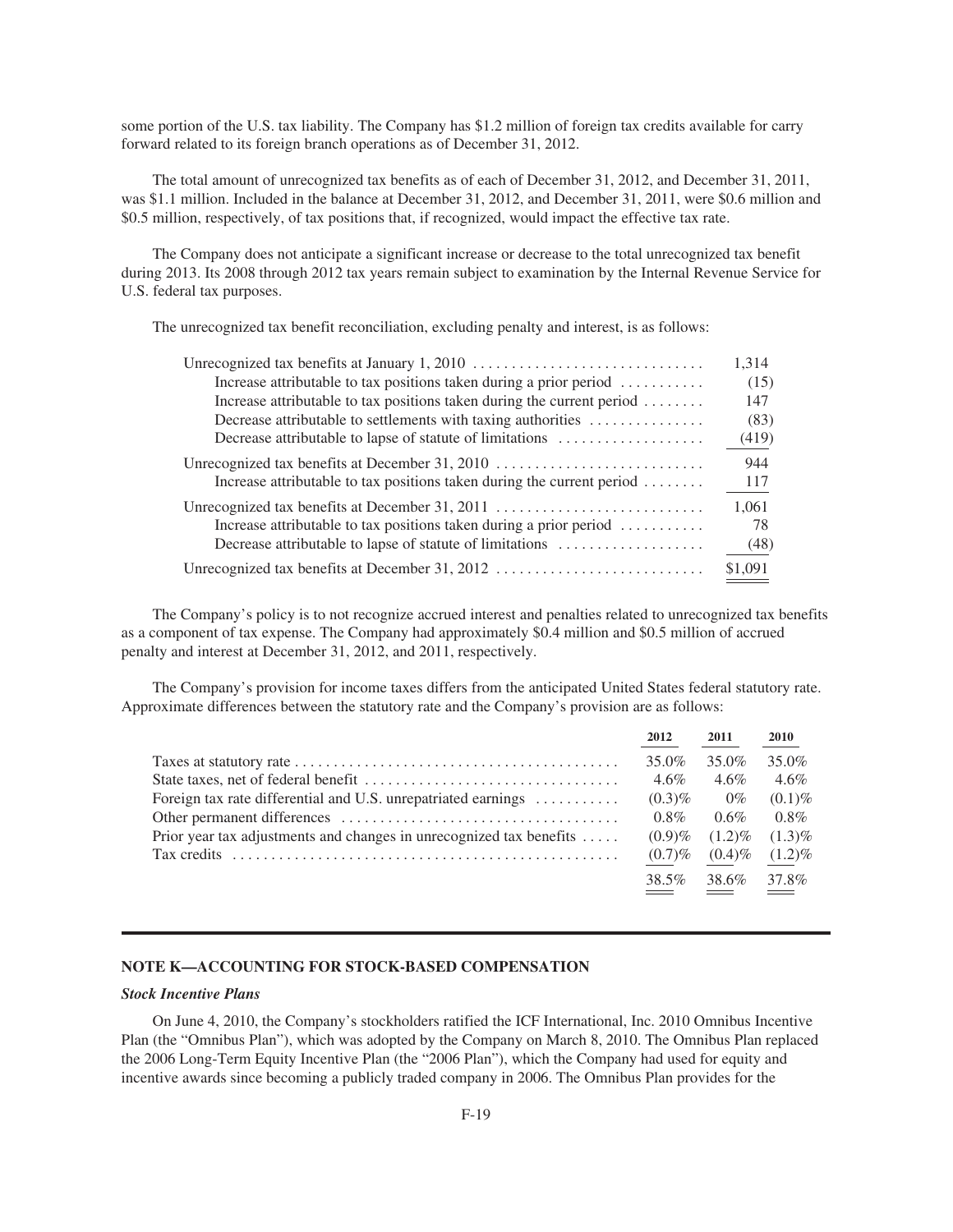granting of options, stock appreciation rights, restricted stock, restricted stock units ("RSUs"), performance shares, performance units, cash-based awards, and other stock-based awards to officers, key employees of the Company, and non-employee directors. The Omnibus Plan, upon adoption by the Company on March 8, 2010, allowed for the Company to grant an additional 1.8 million shares in addition to the remaining shares from the 2006 Plan, for a total of approximately 2.7 million shares. Shares awarded that are not stock options or stock appreciation rights are counted as 1.9 shares deducted from the Omnibus Plan for every one share delivered under those awards. Shares awarded that are stock options or stock appreciation rights are counted as a single share deducted from the Omnibus Plan for every one share delivered under those awards. Options and restricted stock units generally have a vesting term of three to four years. Restricted stock awards generally have a vesting term of one year. As of December 31, 2012, the Company had approximately 1.0 million shares available to grant under the Omnibus Plan.

Total compensation expense relating to stock-based compensation was approximately \$8.8 million, \$6.7 million, and \$7.5 million for the years ended December 31, 2012, 2011, and 2010, respectively.

As of December 31, 2012, the total unrecognized compensation expense related to non-vested stock awards totaled approximately \$18.0 million. These amounts are expected to be recognized over a weighted-average period of 2.4 years.

The assumptions of post-vesting employment termination forfeiture rates used in the determination of fair value of stock awards granted during calendar year 2012 were based on the Company's historical ten-year average. The expected annualized forfeiture rates used varied from 4.4 percent to 6.1 percent, and the Company does not expect these termination rates to vary significantly in the future.

### *Stock Options*

Option awards are granted with an exercise price equal to the market value of the Company's common stock on the date of grant. All options outstanding as of December 31, 2012, have a 10-year contractual term. The Company expenses the fair value of these option grants over the requisite service period, generally, the vesting period. The Company recorded approximately \$1.4 million, \$1.1 million, and \$0.6 million of compensation expense related to stock options for the years ended December 31, 2012, 2011, and 2010, respectively. The fair value of the options is estimated on the date of grant using the Black-Scholes-Merton pricing model. The fair value assumptions for awards in 2012 were a range of 5.1 to 5.4 years for the expected life, a range of 41.0% to 42.3% for historical volatility, and a range of 0.7% to 1.1% for the risk-free rate of return. The fair value assumptions for awards in 2011 were 5.6 years for the expected life, 42.3% for historical volatility, and 2.2% for the risk-free rate of return. The fair value assumptions for awards in 2010 were a range of 5.1 to 5.5 years for the expected life, a range of 45.0% to 45.7% for historical volatility, and a range of 2.3% to 2.6% for the risk-free rate of return. At December 31, 2012, unrecognized expense related to stock options totaled approximately \$2.2 million, and these costs are expected to be recognized through 2015.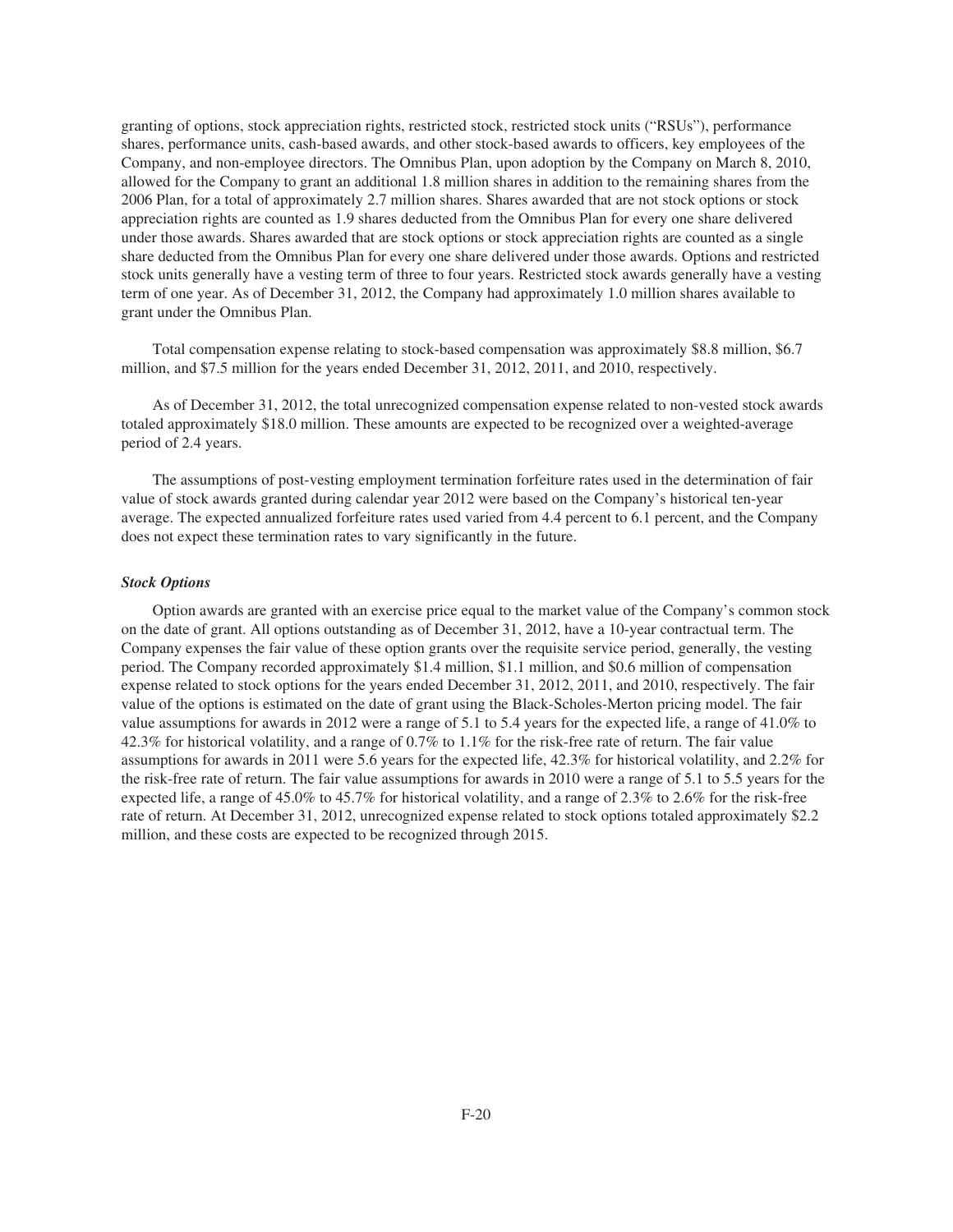The following table summarizes the changes in outstanding stock options:

|                                              | <b>Shares</b> | <b>Weighted-Average</b><br><b>Exercise Price</b> | <b>Aggregate Intrinsic</b><br>Value<br>(in thousands) |
|----------------------------------------------|---------------|--------------------------------------------------|-------------------------------------------------------|
|                                              | 312,973       | \$12.12                                          | \$4,594                                               |
|                                              | (110, 237)    | \$8.76                                           | \$(1,870)                                             |
| Granted                                      | 196,133       | \$24.44                                          | 251<br>S.                                             |
| Forfeited/Expired                            | (6,500)       | \$6.16                                           | \$<br>(127)                                           |
| Outstanding at December 31, $2010$           | 392,369       | \$19.32                                          | \$2,511                                               |
|                                              | (39, 487)     | \$12.11                                          | (500)<br>S.                                           |
| Granted                                      | 190,552       | \$21.77                                          | \$<br>574                                             |
| Forfeited/Expired                            | (82,781)      | \$21.85                                          | \$<br>(243)                                           |
| Outstanding at December 31, $2011$           | 460,653       | \$20.50                                          | \$1,972                                               |
|                                              | (11,521)      | \$ 6.73                                          | (193)<br>S.                                           |
| Granted                                      | 203,436       | \$25.39                                          | \$<br>$\theta$                                        |
| Forfeited/Expired                            | (13,768)      | \$24.58                                          | \$<br>(0)                                             |
| Outstanding at December 31, 2012             | 638,800       | \$22.21                                          | \$<br>786                                             |
| Vested plus expected to vest at December 31, |               |                                                  |                                                       |
| 2012                                         | 625,762       | \$22.16                                          | 801<br>S                                              |
| Exercisable at December 31, $2012$           | 293,896       | \$19.92                                          | \$1,035                                               |

The aggregate intrinsic value in the preceding table is based on the Company's closing stock price of \$23.44 as of December 31, 2012. The weighted average grant date fair value of options granted was \$9.77 and \$9.18 per share for the years ended December 31, 2012, and 2011, respectively. As of December 31, 2012, the weightedaverage remaining contractual term for options vested and expected to vest was 7.2 years, and 5.6 years for exercisable options.

Information regarding stock options outstanding as of the dates indicated is summarized below:

|                                    |                                                   | <b>OPTIONS OUTSTANDING</b>                                            |                                                 |                                                          | <b>OPTIONS EXERCISABLE</b>                      |
|------------------------------------|---------------------------------------------------|-----------------------------------------------------------------------|-------------------------------------------------|----------------------------------------------------------|-------------------------------------------------|
| Range of<br><b>Exercise Prices</b> | <b>Number</b><br>Outstanding<br>As of<br>12/31/12 | Weighted<br>Average<br><b>Remaining</b><br><b>Contractual</b><br>Term | Weighted<br>Average<br><b>Exercise</b><br>Price | <b>Number</b><br><b>Exercisable</b><br>As of<br>12/31/12 | Weighted<br>Average<br><b>Exercise</b><br>Price |
| $$7.01 - $10.00$                   | 27,500                                            | 2.53                                                                  | \$8.24                                          | 27,500                                                   | \$8.24                                          |
| $$18.01 - $23.00$                  | 305,749                                           | 6.62                                                                  | \$20.37                                         | 181,368                                                  | \$19.39                                         |
| $$23.01 - $26.00$                  | 305,551                                           | 8.32                                                                  | \$25.32                                         | 85,028                                                   | \$24.84                                         |
| \$7.01 to \$26.00                  | 638,800                                           | 7.26                                                                  | \$22.21                                         | 293.896                                                  | \$19.92                                         |

## *Restricted Stock Awards*

Pursuant to the Omnibus Plan, the Company issued 36,139 shares of restricted stock awards to its directors in the year ended December 31, 2012. The average grant date fair value of these restricted stock awards was \$22.41 per share.

Compensation expense related to restricted stock awards computed under the fair value method for the years ended December 31, 2012, 2011, and 2010, was approximately \$0.8 million, \$0.8 million, and \$0.6 million, respectively. Unrecognized expense related to restricted stock awards was approximately \$0.4 million for the year ended December 31, 2012, and is expected to be recognized over a weighted-average period of 0.4 years.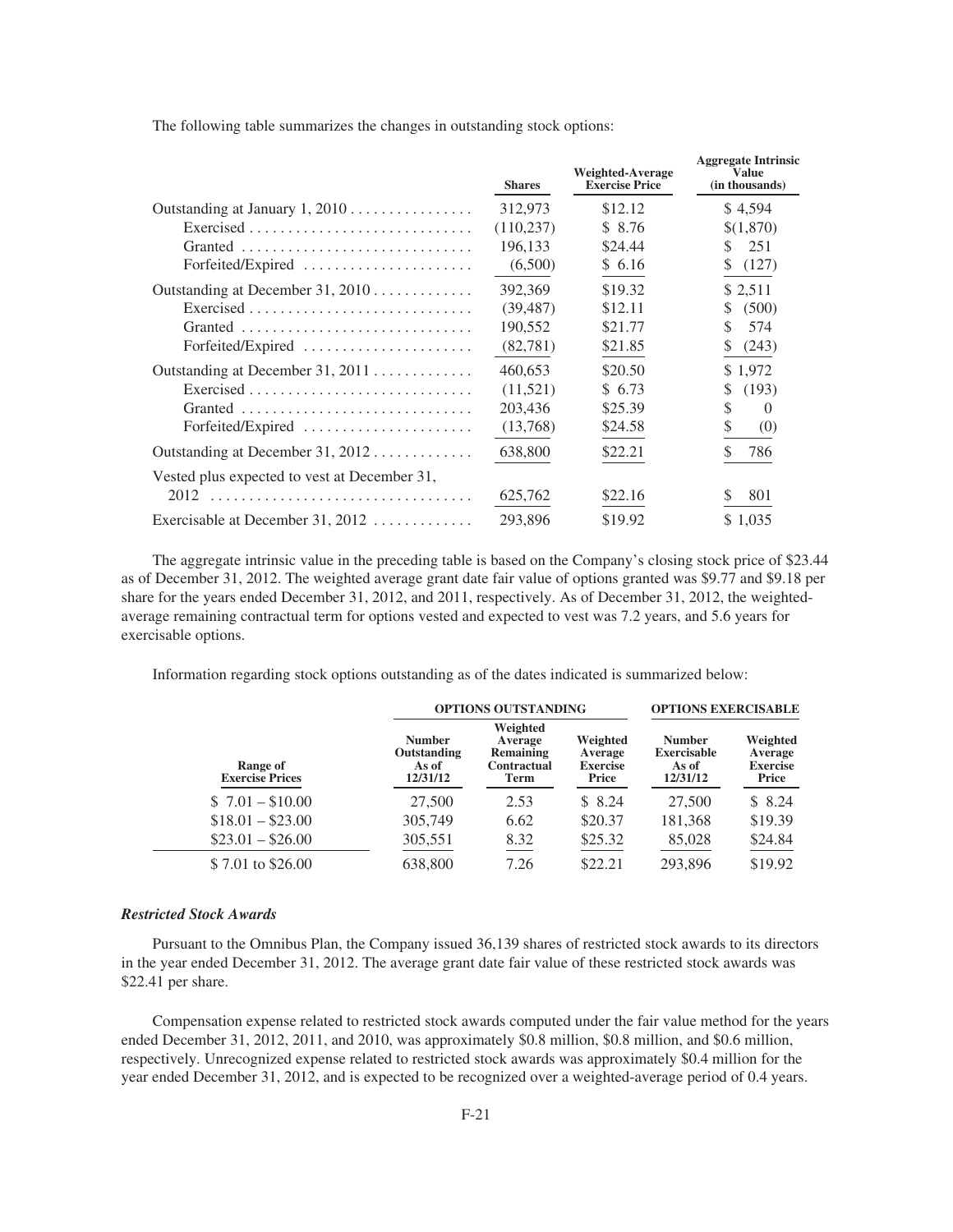A summary of the Company's restricted stock awards is presented below.

|                                                       | Number of<br><b>Shares</b> | Weighted-<br><b>Average Grant</b><br>Date Fair<br><b>Value</b> | Aggregate<br><b>Intrinsic Value</b><br>(in thousands) |
|-------------------------------------------------------|----------------------------|----------------------------------------------------------------|-------------------------------------------------------|
| Non-vested restricted stock awards at January 1, 2010 | 6.794                      | \$21.20                                                        | S.<br>182                                             |
| Granted                                               | 20,002                     | \$24.38                                                        | \$514                                                 |
|                                                       | (23,400)                   | \$23.92                                                        | \$ (601)                                              |
| Non-vested restricted stock awards at December 31,    |                            |                                                                |                                                       |
|                                                       | 3.396                      | \$21.19                                                        | -87<br>S.                                             |
|                                                       | 48,356                     | \$24.32                                                        | \$1,198                                               |
|                                                       | (17,088)                   | \$23.87                                                        | \$ (423)                                              |
| Non-vested restricted stock awards at December 31,    |                            |                                                                |                                                       |
|                                                       | 34.664                     | \$24.23                                                        | 859                                                   |
|                                                       | 36,139                     | \$22.41                                                        | -847                                                  |
|                                                       | (34, 664)                  | \$24.23                                                        | \$ (813)                                              |
| Non-vested restricted stock awards at December 31,    |                            |                                                                |                                                       |
| 2012                                                  | 36,139                     |                                                                | 847                                                   |

The aggregate intrinsic value in the preceding table is based on the Company's closing stock price of \$23.44 as of December 31, 2012.

## *Restricted Stock Units*

During the year ended December 31, 2012, the Company awarded 374,868 restricted stock units to employees that vest over four years. Upon vesting, the employee is issued one share of stock for each restricted stock unit he or she holds. Restricted stock units were valued based on the grant date value of a share of common stock and are expensed on a straight-line basis over the vesting period of the award. The weighted-average grant date fair value of restricted stock units granted during the year ended December 31, 2012, was \$25.42 per share.

Compensation expense related to restricted stock units computed under the fair value method for the years ended December 31, 2012, 2011, and 2010, was approximately \$6.6 million, \$4.8 million, and \$6.3 million, respectively.

At December 31, 2012, unrecognized expense related to restricted stock units totaled approximately \$15.5 million. These costs are expected to be recognized over a weighted-average period of 2.4 years. The aggregate intrinsic value of restricted stock units at December 31, 2012 that are expected to vest was approximately \$18.9 million.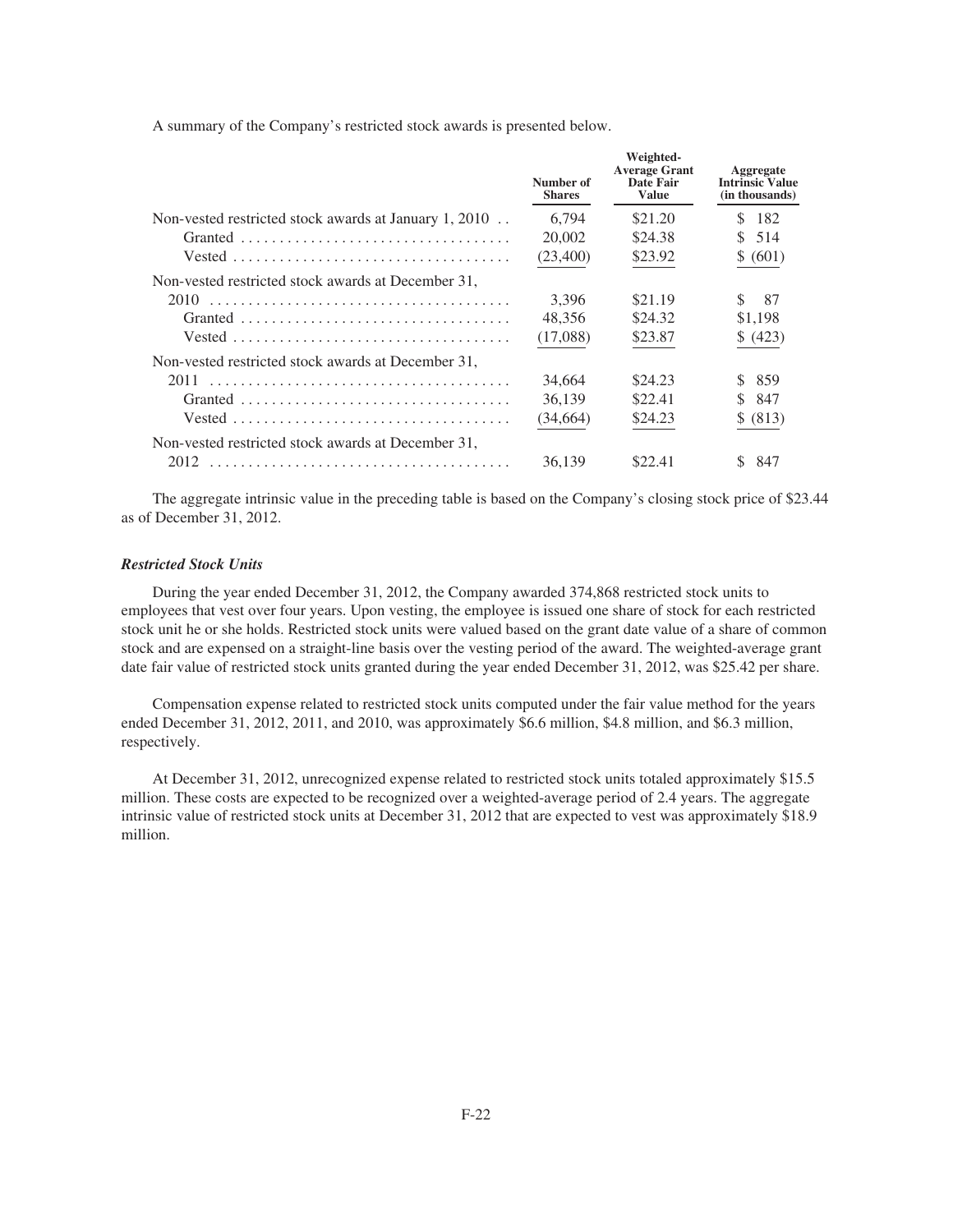A summary of the Company's restricted stock units is presented below.

|                                                                         | Number of<br><b>Shares</b> | Weighted-<br><b>Average Grant</b><br>Date Fair<br><b>Value</b> | Aggregate<br><b>Intrinsic Value</b><br>(in thousands) |
|-------------------------------------------------------------------------|----------------------------|----------------------------------------------------------------|-------------------------------------------------------|
| Non-vested restricted stock units at January 1, 2010 $\dots \dots$      | 486,017                    | \$15.48                                                        | \$13,025                                              |
|                                                                         | 423,092                    | \$24.90                                                        | \$10,882                                              |
|                                                                         | (206, 400)                 | \$24.62                                                        | \$ (5,298)                                            |
|                                                                         | (50, 385)                  | \$25.64                                                        | \$(1,296)                                             |
| Non-vested restricted stock units at December 31, 2010 $\dots$          | 653.324                    | \$25.05                                                        | \$16,803                                              |
|                                                                         | 350,375                    | \$21.69                                                        | \$ 8,682                                              |
|                                                                         | (176,251)                  | \$22.56                                                        | \$(4,367)                                             |
|                                                                         | (58, 429)                  | \$24.01                                                        | \$(1,448)                                             |
| Non-vested restricted stock units at December 31, 2011 $\dots$          | 769,019                    | \$23.67                                                        | \$19,056                                              |
|                                                                         | 374,868                    | \$25.42                                                        | \$ 8.787                                              |
|                                                                         | (230,632)                  | \$24.66                                                        | \$ (5,406)                                            |
|                                                                         | (64, 664)                  | \$24.24                                                        | \$(1,516)                                             |
| Non-vested restricted stock units at December 31, $2012$                | 848.591                    | \$24.32                                                        | \$19,891                                              |
| Restricted stock units expected to vest in the future $\dots\dots\dots$ | 805,179                    | \$23.44                                                        | \$18,873                                              |

The aggregate intrinsic value in the preceding table is based on the Company's closing stock price of \$23.44 per share as of December 31, 2012.

## **NOTE L—EARNINGS PER SHARE**

### *Earnings Per Share*

Basic earnings per share (EPS) is computed by dividing reported net income by the weighted-average number of shares outstanding. Diluted EPS considers the potential dilution that could occur if common stock equivalents were exercised or converted into stock. The difference between the basic and diluted weightedaverage equivalent shares with respect to the Company's EPS calculation is due entirely to the assumed exercise of stock options and the vesting of restricted stock and restricted stock units. The effect of 1,945 and 653 restricted stock units had no impact upon the years ended December 31, 2012, and 2011, respectively, because they were anti-dilutive to EPS. The dilutive effect of stock options and awards for each period reported is summarized below:

|                                                                       | 2012   | 2011           | 2010   |
|-----------------------------------------------------------------------|--------|----------------|--------|
|                                                                       |        | (in thousands) |        |
| Effect of potential exercise of stock options and unvested restricted | 19.663 | - 19.684       | 19.375 |
|                                                                       | 294    | 244            | 251    |
|                                                                       | 19,957 | 19.928         | 19,626 |

## **NOTE M—SHARE REPURCHASE PROGRAM**

In 2011, the Company's Board of Directors approved a share repurchase program, authorizing the Company to repurchase in the aggregate up to \$35.0 million of its outstanding common stock. Purchases under this program may be made from time to time at prevailing market prices in open market purchases or in privately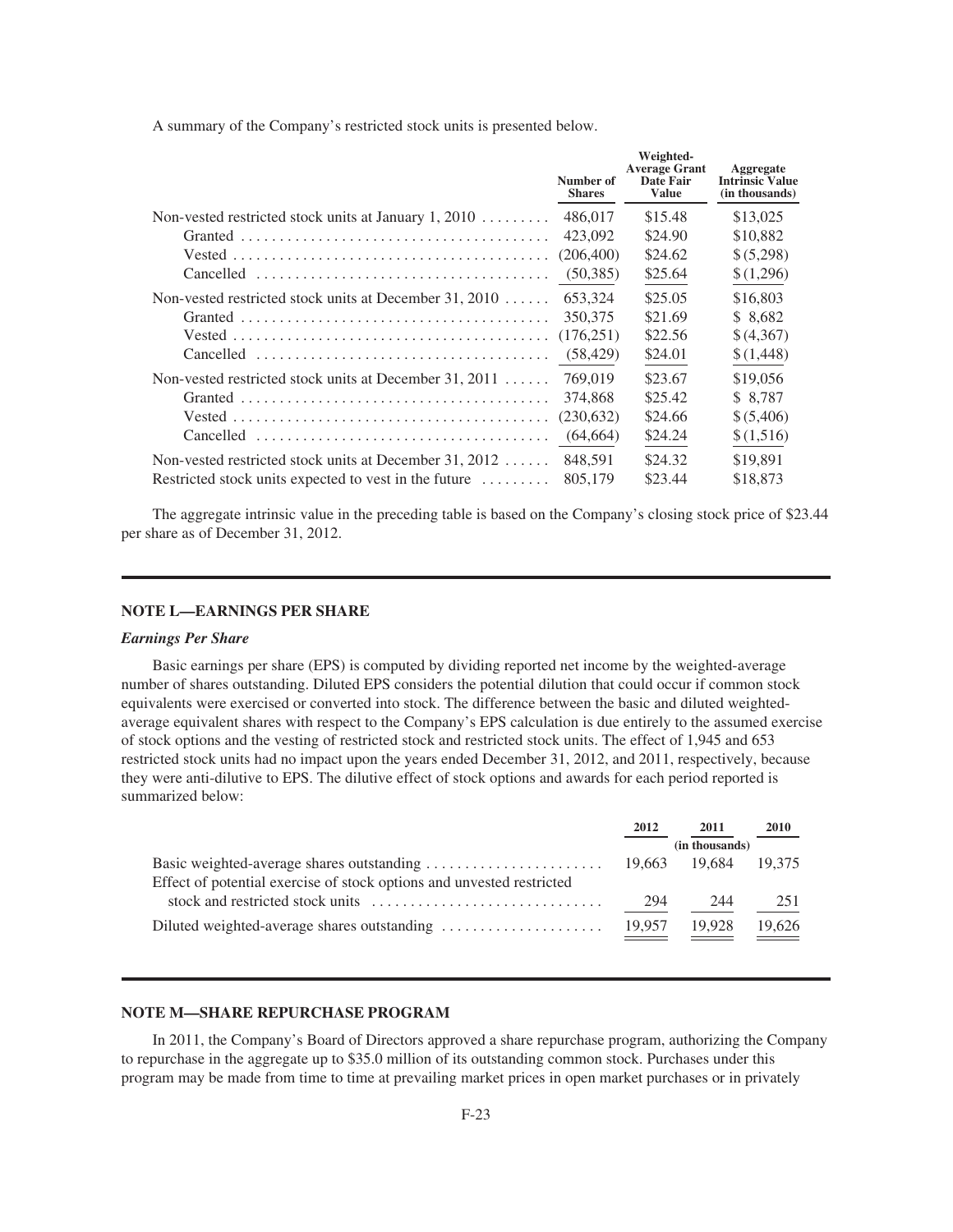negotiated transactions in accordance with applicable insider trading and other securities laws and regulations. The purchases will be funded from existing cash balances and/or borrowings, and the repurchased shares will be held in treasury and used for general corporate purposes. The timing and extent to which the Company repurchases its shares will depend upon market conditions and other corporate considerations as may be considered in the Company's sole discretion. As of December 31, 2012, the Company had repurchased 469,963 shares of Company common stock at a weighted-average price of \$22.24 per share under the share repurchase program. The following table summarized the Company's stock repurchases for the year ended December 31, 2012.

| Period                                                      | (a) Total<br>Number of<br><b>Shares</b><br><b>Purchased</b> | (b) Average<br><b>Price Paid</b><br>per Share | (c) Total Number of<br><b>Shares Purchased as</b><br><b>Part of Publicly</b><br><b>Announced Plans or</b><br>Programs <sup>*</sup> | (d) Maximum Number (or<br><b>Approximate Dollar Value)</b><br>of Shares that May Yet Be<br><b>Purchased Under the</b><br><b>Plans or Programs</b> * |
|-------------------------------------------------------------|-------------------------------------------------------------|-----------------------------------------------|------------------------------------------------------------------------------------------------------------------------------------|-----------------------------------------------------------------------------------------------------------------------------------------------------|
| Shares purchased pursuant<br>to share repurchase<br>program |                                                             |                                               |                                                                                                                                    |                                                                                                                                                     |
| January $1 - \text{March } 31 \ldots$                       |                                                             |                                               |                                                                                                                                    | \$35,000,000                                                                                                                                        |
| April $1 -$ June $30 \ldots \ldots$                         | 259,673                                                     | \$22.42                                       | 259,673                                                                                                                            | \$29,172,049                                                                                                                                        |
| July $1$ – September 30                                     | 210,290                                                     | \$22.01                                       | 210,290                                                                                                                            | \$24,538,484                                                                                                                                        |
| October $1 -$                                               |                                                             |                                               |                                                                                                                                    |                                                                                                                                                     |
| December $31$                                               |                                                             | $s =$                                         |                                                                                                                                    | \$24,538,484                                                                                                                                        |
|                                                             | 469,963                                                     | \$22.24                                       | 469,963                                                                                                                            | \$24,538,484                                                                                                                                        |

### **NOTE N—CONTINGENCIES AND COMMITMENTS**

#### *Litigation and Claims*

The Company is involved in various legal matters and proceedings arising in the ordinary course of business. While these matters and proceedings cause it to incur costs, including, but not limited to, attorneys' fees, the Company currently believes that any ultimate liability arising out of these matters and proceedings will not have a material adverse effect on our financial position, results of operations, or cash flows.

## *Road Home Contract*

Although no legal proceeding has been commenced, the Company has received correspondence from the Office of Community Development of the State of Louisiana, claiming that the Company is responsible for the overpayment of Road Home program grant funds to grant applicants. The Company may receive additional correspondence from the Office of Community Development related to the claim. As of December 31, 2012 the total claim was approximately \$28.3 million. The Company believes this claim has no merit, intends to vigorously defend its position, and has therefore not recorded a liability as of December 31, 2012.

## *Operating Leases*

In April 2011, the Company entered into a new lease for operating space in Gaithersburg, Maryland, which consolidated certain operations into a single location. Rent expense will be recognized on a straight line basis over the term of the lease which began in the second quarter of 2012. Aggregate rent expense over the 12-year, 8 month period will be approximately \$43.8 million.

On March 8, 2010, the Company entered into a new lease that replaced its prior headquarters lease, which was due to expire in October 2012. The new lease was initially for 201,707 square feet, with 57,025 square feet of additional space subsequently added. The lease commenced on April 1, 2010, and will expire on December 31, 2022. Base rent under the agreement is approximately \$0.5 million per month with annual escalations fixed at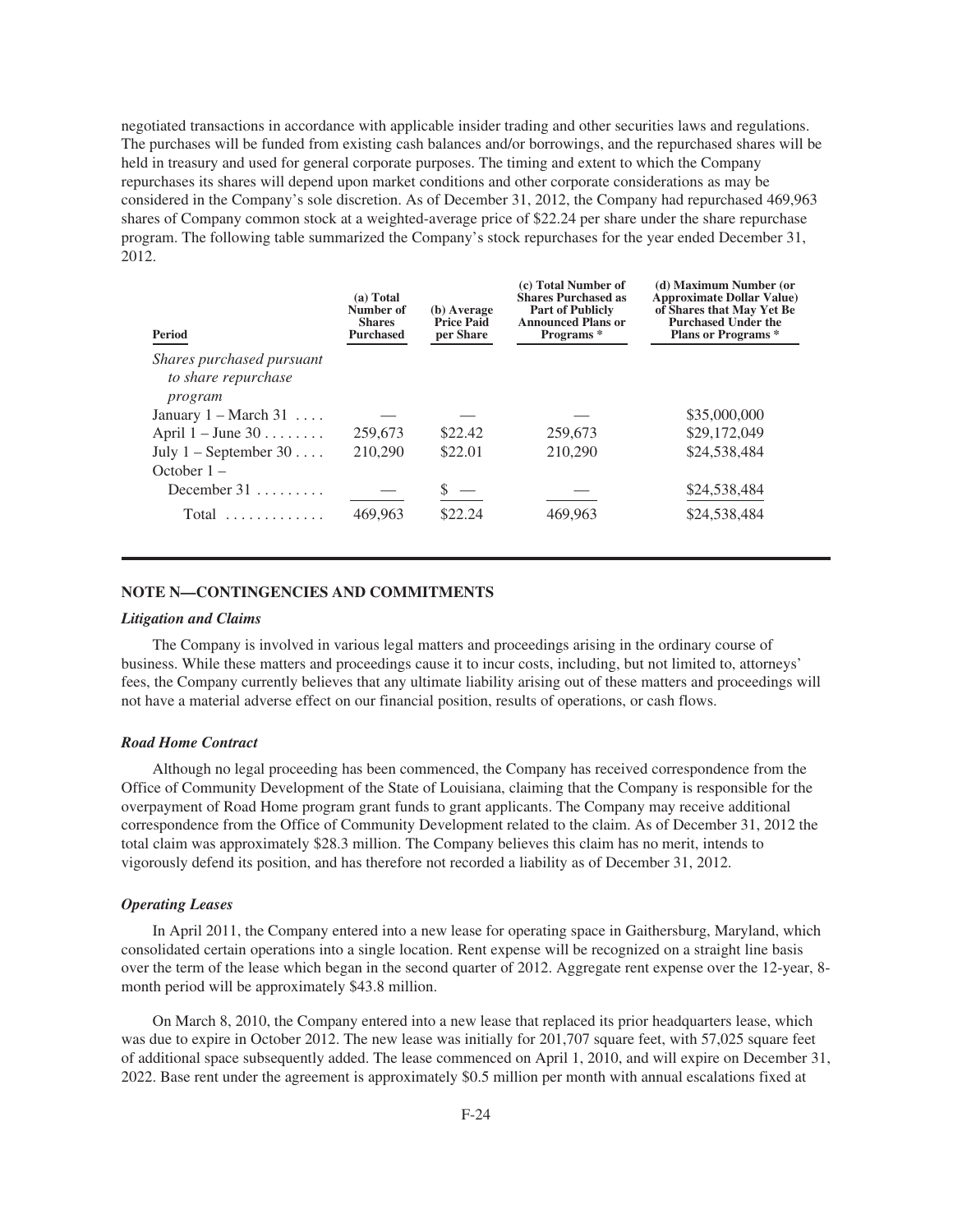2.5% per year, yielding a total lease commitment of approximately \$89.3 million over the twelve-year term of the lease. The Company did not incur any early termination penalties for the termination of the original lease.

The Company has entered into various other operating leases for equipment and office space. Certain facility leases may contain fixed escalation clauses, certain facility leases require the Company to pay operating expenses in addition to base rental amounts, and seven leases require the Company to maintain letters of credit. Rent expense is recognized on a straight-line basis over the lease term. Rent expense and sub-lease income for operating leases were approximately \$35.6 million and less than \$0.1 million respectively, for 2012, approximately \$32.0 million and \$0.2 million, respectively, for 2011, and approximately \$31.2 million and \$0.3 million, respectively, for 2010.

Future minimum rental payments under all non-cancelable operating leases are as follows:

## **Year ending December 31,**

| \$262,754 |
|-----------|

#### *Long-Term Agreements*

The Company entered into an amended and restated employment agreement with Chief Executive Officer Sudhakar Kesavan as of the effective date of the initial public offering, which was subsequently amended on December 29, 2008, to bring it into compliance with Section 409A of the Internal Revenue Code. Mr. Kesavan may terminate this agreement by giving 45 days prior written notice to the Company, and the Company may terminate this agreement either without cause upon 30 days prior written notice or at any time for cause upon written notice. Absent a change in control, if he is involuntarily terminated without cause or resigns for good reason, as defined in the agreement, he will be paid all accrued salary, a severance payment equal to two times his base salary, equity awards, and bonus and other incentive compensation prorated through his termination date. Additionally, the vesting of his unvested equity awards, if any, on his termination date will be accelerated in connection with such a termination and exercisable for the balance of their term(s).

The Company has entered into severance protection agreements with Messrs. Kesavan and Wasson (Chief Operating Officer and President), allowing them to receive certain payments and benefits if they are terminated without cause or resign for good reason within 24 months following a change in control. In the event of such termination, the executive will receive, among other payments and benefits, (i) his base salary earned through the date of termination and pro rata bonus for the year of termination, (ii) a lump-sum payment equal to three times the executive's average annual taxable W-2 compensation during the three years prior to termination subject to reduction after taking into account the excise tax under Section 4999 of the Internal Revenue Code to maximize the net amount after taxes, and (iii) the accelerated vesting of any unvested equity awards.

On February 21, 2012, the Company entered into severance letter agreements with Executive Vice Presidents Ms. Eileen Glover, Ms. Isabel Reiff, and, on July 16, 2012, with Mr. James C. Morgan. If within 12 months of a Change of Control of the Company (as defined in the Company's 2010 Omnibus Incentive Plan) there is (i) a material reduction of the nature and scope of such executive's authorities, powers, functions or duties, (ii) a material reduction in such executive's compensation or (iii) a relocation of such executive's primary work location (by more than 50 miles for Mmes. Glover and Reiff and by 50 miles or more for Mr. Morgan) from his or her work location immediately prior to such Change of Control, Ms. Glover, Ms. Reiff and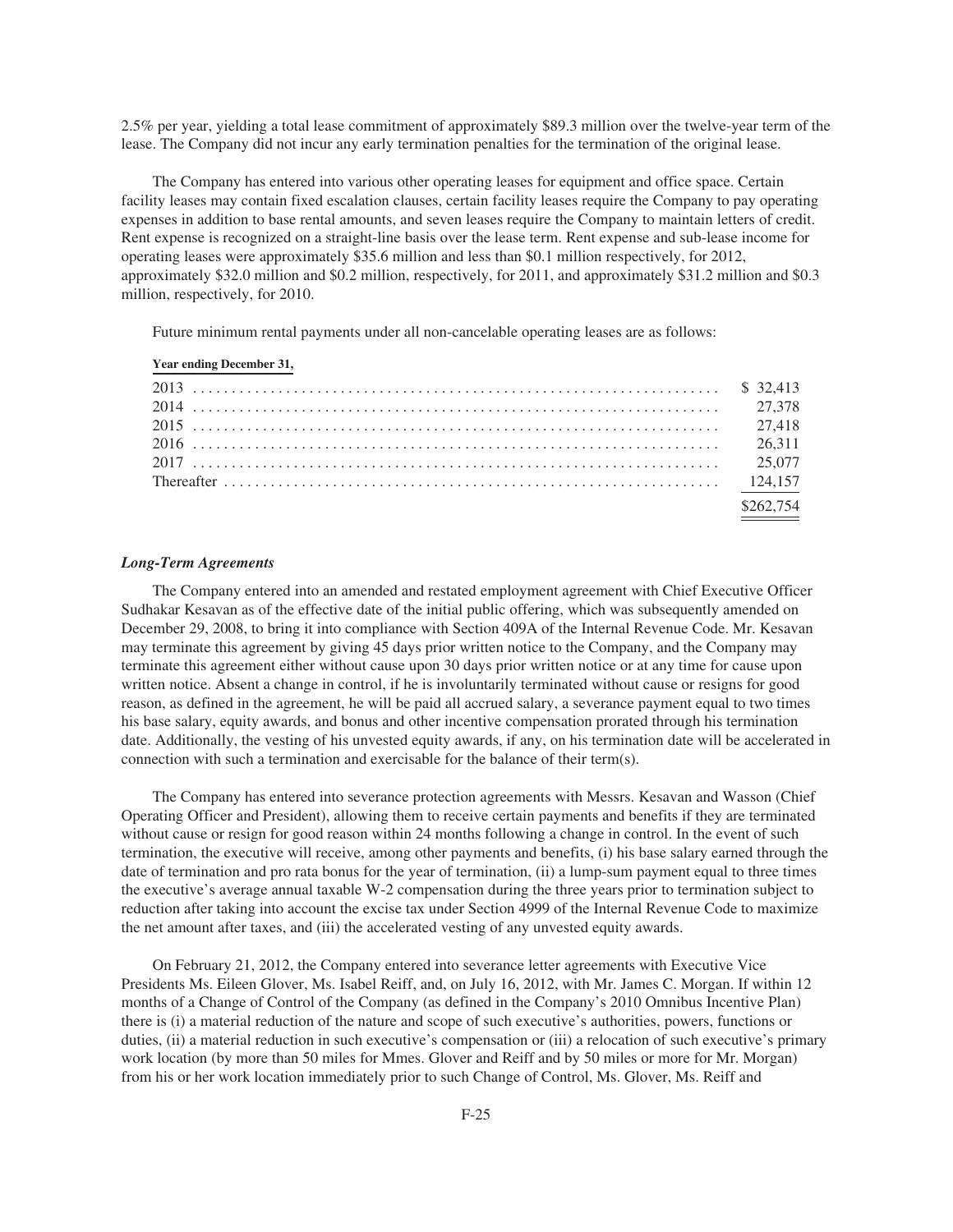Mr. Morgan are each entitled to (a) a lump sum based on a pro-rated share of his or her then-current year's bonus target, and (b) 12 months of severance based on their then-current base salary, plus the bonus payments such executive received in the prior 12 months paid in bi-weekly installments in accordance with the Company's scheduled pay dates.

The Company has also entered into a separate severance letter agreement with Mr. Wasson, entitling him to certain payments in the event of termination of employment by the Company other than for cause. In the event of termination under such circumstances, Mr. Wasson would be entitled to, among other benefits, (i) continuation of his base salary for 12 months, or if longer, the period of any applicable non-competition restrictions with the Company, (ii) an amount equal to the average annual bonus paid to him over the three years prior to his termination, and (iii) the accelerated vesting of any unvested equity awards.

Subject to certain restrictions and terms, Mmes. Glover and Reiff and Mr. Morgan's severance letter agreements provide that, in the event of an involuntary termination of employment without Cause (as defined in the Company's 2010 Omnibus Incentive Plan), then Mmes. Glover and Reiff and Mr. Morgan are each entitled to nine (9) months' severance based on such executive's: (i) then-current base salary; and (ii) the bonus payment he or she received in the prior 12-month period. Such severance will be paid in bi-weekly installments in accordance with the Company's scheduled pay dates.

On September 6, 2011, the Company entered into a severance letter agreement with Ms. Sandra B. Murray, the Company's former Interim Chief Financial Officer and Senior Vice President. Ms. Murray's severance agreement remained in effect until July 16, 2012, when the Company hired Mr. Morgan as Chief Financial Officer and Ms. Murray resigned from her position as Interim Chief Financial Officer. Upon her resignation as Interim Chief Financial Officer, Ms. Murray entered into a separate transition services agreement with the Company, in effect until October 12, 2012.

#### **NOTE O—EMPLOYEE BENEFIT PLANS**

## *Retirement Savings Plan*

Effective June 30, 1999, the Company established the ICF Consulting Group Retirement Savings Plan (the Retirement Savings Plan). The Retirement Savings Plan is a defined contribution profit sharing plan with a cash or deferred arrangement under Section 401(k) of the Internal Revenue Code.

Participants in the Retirement Savings Plan are able to elect to defer up to 70% of their compensation subject to statutory limitations, and were entitled to receive 100% employer matching contributions for the first 3% and 50% for the next 2% of their compensation. Contribution expense related to the Retirement Savings Plan for the years ended December 31, 2012, 2011, and 2010, was approximately \$11.8 million, \$10.3 million, and \$9.2 million, respectively.

## *Deferred Compensation Plan*

Certain key employees of the Company are eligible to defer a specified percentage of their cash compensation by having it contributed to a nonqualified deferred compensation plan. Eligible employees may elect to defer up to 80% of their base salary and up to 100% of performance bonuses, reduced by any amounts withheld for the payment of taxes or other deductions required by law. Participants are at all times 100% vested in their account balances. The Company funds its deferred compensation liabilities by making cash contributions to a Rabbi Trust at the time the salary or bonus being deferred would otherwise be payable to the employee. Gains or losses on amounts held by the Rabbi Trust are fully allocable to plan participants. As a result, the plan has no material net impact on the Company's results of operations and the liability to plan participants is fully funded at all times.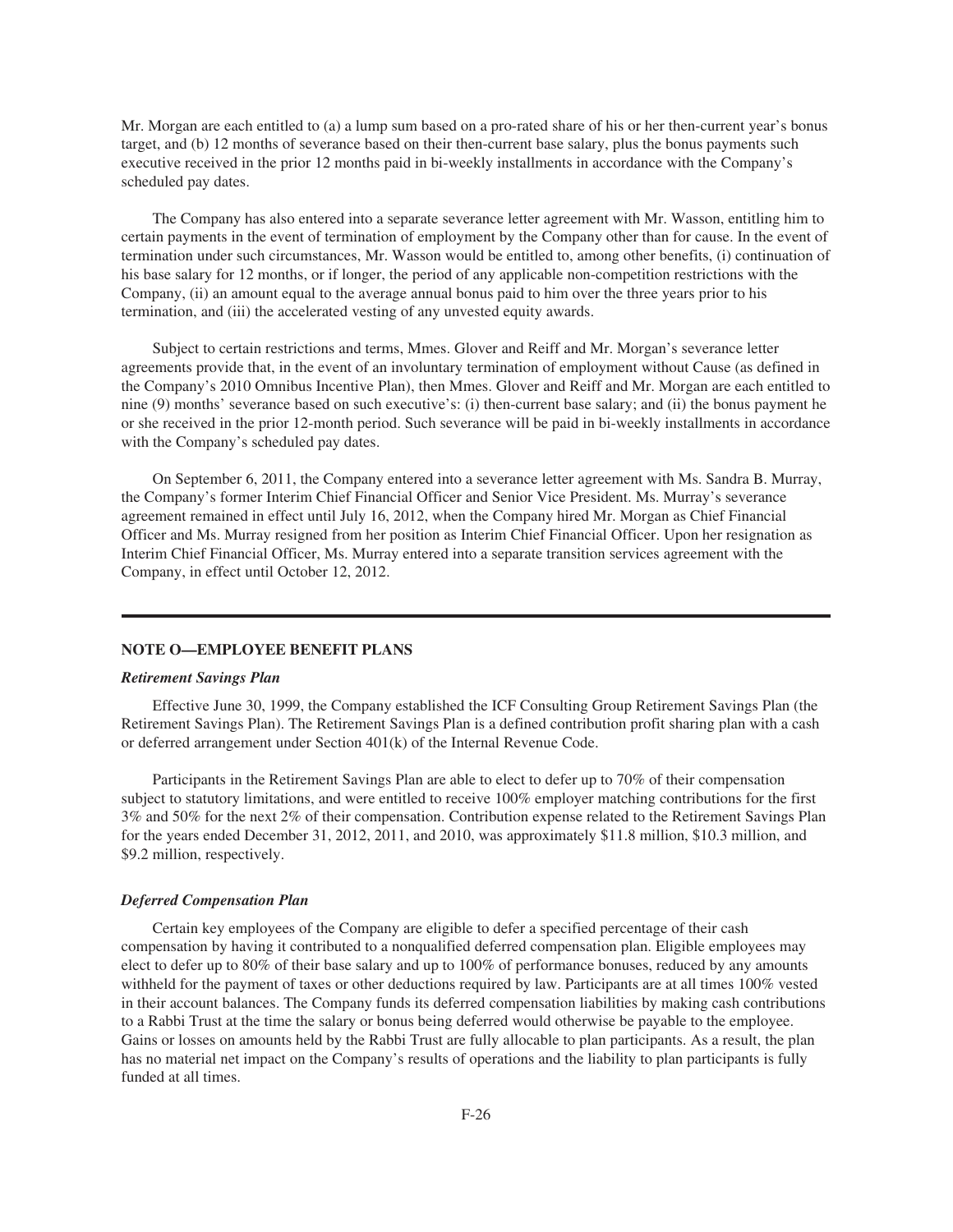## *Employee Stock Purchase Plan*

The Company has a 2006 Employee Stock Purchase Plan ("ESPP"). The ESPP allows eligible employees to purchase shares of the Company's stock at a discount not to exceed 5% of the market value on the date of purchase. The Company does not recognize compensation expense related to the ESPP.

# **NOTE Q—SUPPLEMENTAL INFORMATION**

# *Valuation and Qualifying Accounts*

# **Allowance for Doubtful Accounts**

| 2012 | 2011    | <b>2010</b> |
|------|---------|-------------|
|      |         |             |
|      | $336 -$ | 543         |
|      | (176)   | (954)       |
|      |         |             |

## **NOTE R—SELECTED QUARTERLY FINANCIAL DATA (UNAUDITED)**

|                                | 2012               |                    |                    |                    |           | 2011                |                                                                       |           |
|--------------------------------|--------------------|--------------------|--------------------|--------------------|-----------|---------------------|-----------------------------------------------------------------------|-----------|
|                                | <b>1Q</b>          | 2Q                 | 3Q                 | 40                 | 10        | 2Q                  | 3Q                                                                    | <b>4Q</b> |
| Contract revenue               | \$227,641          |                    |                    |                    |           |                     | \$239,649 \$237,864 \$231,979 \$194,742 \$213,395 \$218,691 \$213,947 |           |
| Operating income $\dots\dots$  | 16,254             | 18,065             | 16,875             | 14.426             | 13,437    | 15,535              | 16.099                                                                | 13,911    |
| Net income $\dots \dots \dots$ | 8,937              | 10,346             | 9,573              | 9,219              | 7.726     | 8,963               | 9,334                                                                 | 8,842     |
| Earnings per share:            |                    |                    |                    |                    |           |                     |                                                                       |           |
| Basic $\mathbb{S}$             | $0.45 \text{ }$ \$ | $0.52 \text{ }$ \$ | $0.49 \text{ }$ \$ | $0.47 \text{ }$ \$ | $0.39$ \$ | $0.46 \text{ \$\$}$ | $0.47 \text{ }$ \$                                                    | 0.45      |
| Diluted                        | 0.45               | 0.52               | 0.48               | 0.47               | 0.39      | 0.45                | 0.47                                                                  | 0.44      |
| Weighted-average common        |                    |                    |                    |                    |           |                     |                                                                       |           |
| shares outstanding             |                    |                    |                    |                    |           |                     |                                                                       |           |
| Basic                          | 19.769             | 19,774             | 19,610             | 19,501             | 19,580    | 19,688              | 19.728                                                                | 19,738    |
| $Diluted \ldots \ldots \ldots$ | 20,082             | 19.971             | 19,770             | 19.690             | 19.780    | 19.847              | 19.860                                                                | 19.956    |

Note: Amounts do not sum to annual numbers in all cases due to rounding.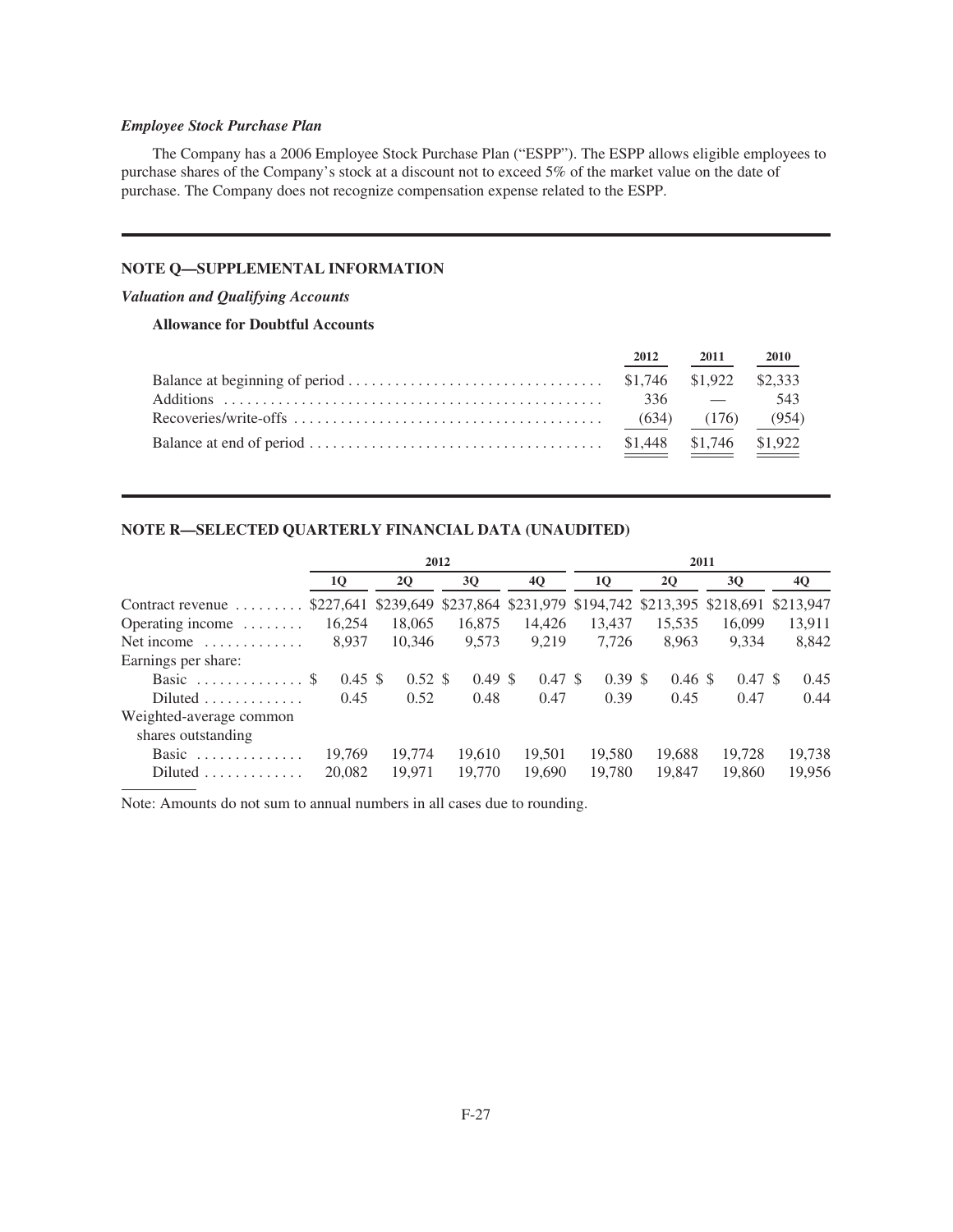#### **BOARD OF DIRECTORS**

**Eileen O'Shea Auen** Chairman and CEO PMSI, Inc.

**Dr. Edward H. Bersoff** Chairman Greenwich Associates, LLC

**Dr. Srikant M. Datar** Arthur Lowes Dickinson Professor Harvard Business School

**Cheryl W. Grisé** Retired Executive Vice President Northeast Utilities

**Sudhakar Kesavan** Chairman and CEO ICF International, Inc.

**S. Lawrence Kocot** Visiting Fellow, Economic Studies Program and Deputy Director, Engelberg Center for Health Care Reform, The Brookings Institution Senior Counsel, Dentons, US LLP

**Dr. Ernest J. Moniz** Professor & Director of Energy Initiative Massachusetts Institute of Technology

**Peter M. Schulte** Managing Partner CM Equity Partners

## **TRANSFER AGENT**

American Stock Transfer & Trust Company 6201 15th Avenue Brooklyn, New York 11219 1-800-937-5449

## **INDEPENDENT AUDITOR**

Grant Thornton LLP 2010 Corporate Ridge, Suite 400 McLean, Virginia 22102 1-703-847-7500

## **INVESTOR CONTACT**

Lynn Morgen/Betsy Broad MBS Value Partners 424 Madison Avenue, Suite 400 New York, New York 10017 1-212-750-5800

### **CORPORATE OFFICE**

ICF International, Inc. 9300 Lee Highway Fairfax, Virginia 22031 1-703-934-3603 info@icfi.com

#### **EXECUTIVE LEADERSHIP**

**Sudhakar Kesavan** Chairman and Chief Executive Officer

**John Wasson** President and Chief Operating Officer

**James Morgan** Executive Vice President and Chief Financial Officer

**Dr. Frank Abramcheck** Senior Vice President Consolidated Business Operations Support Services

**Dr. Douglas Beck** Senior Vice President Government Affairs & Investor Relations

**Gerald Croan** Executive Vice President Corporate Strategy

**John George** Senior Vice President and Chief Information Officer

**Ellen Glover** Executive Vice President Technology & Management Solutions

**Candice Mendenhall** Senior Vice President Human Resources

**Philip Mihlmester** Executive Vice President Energy Global Sector Lead

**Sergio Ostria** Executive Vice President Energy, Environment & Transportation

**Isabel Reiff** Executive Vice President Corporate Growth & Strategic Accounts

**Barbara Rudin** Senior Vice President Health, Education & Social Programs

**Robert Toth** Senior Vice President Contracts & Administration

**Jeanne Townend** Executive Vice President Europe & Asia

**Donald Zimmerman** Executive Vice President